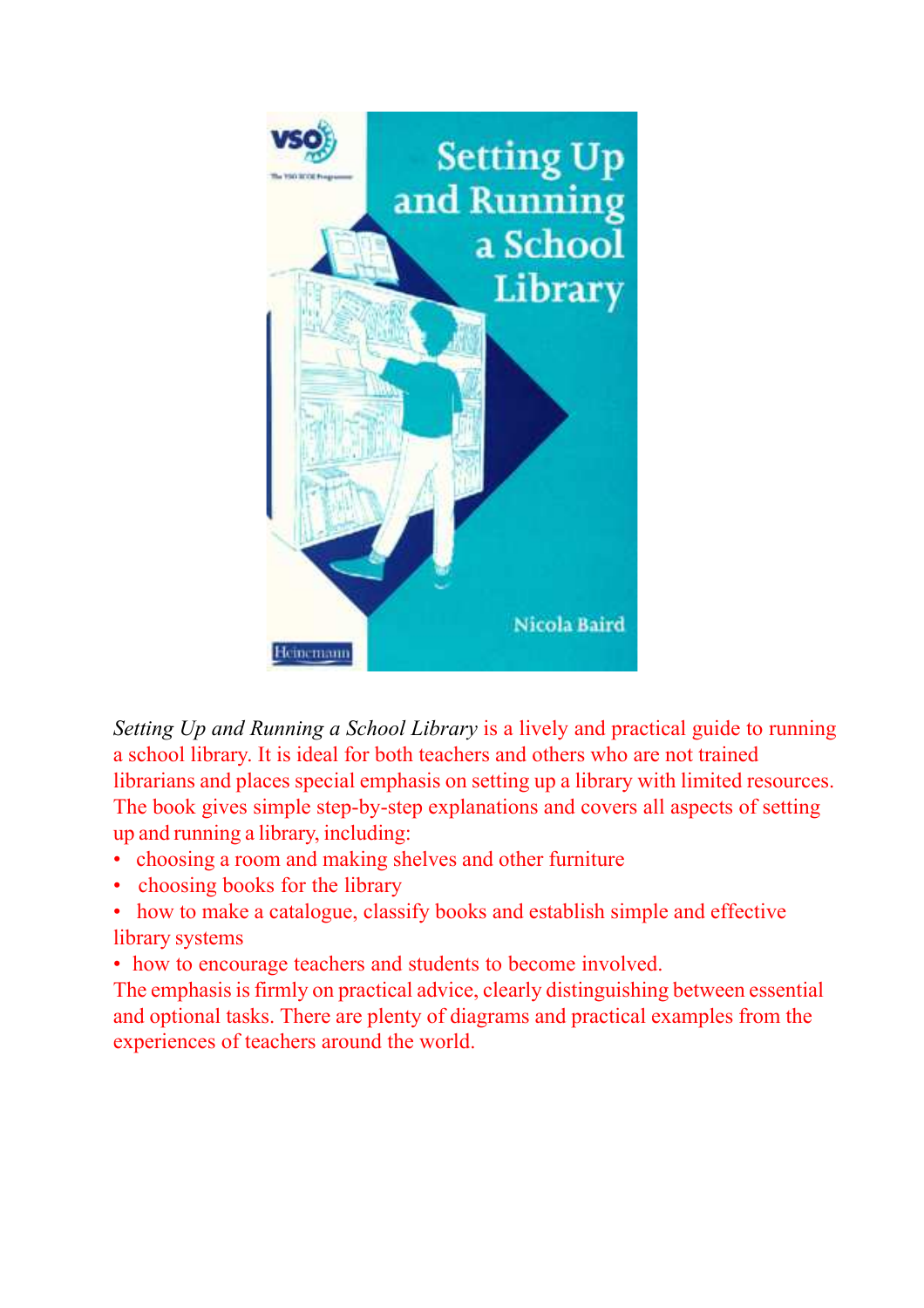### Foreword

Setting up and running a school library is one of the most satisfying jobs a teacher can perform. As a teacher-librarian you will be able to develop children's love of books and encourage them to read. This in turn will improve their literacy skills, which they will enjoy, remember and share long after their school days are over. You can also show students how to find out information from the books in the library, and this too is a skill for life. People need information to educate themselves and develop their true potential, and for this they need literacy skills and access to books. The library provides access to books; it is a place where information is shared.

Setting up a library is also a great challenge. It can be hard work, so it is recommended that you work closely with many other people at your school. In this way the library will belong to everyone at the school and can be made to benefit many generations of students.

This book has been written to help you to set up and run the type of library that best suits your school. The guidelines are based on the many years' experience of VSO teachers and librarians working with local colleagues in low-resource schools throughout the developing world. Step-by-step instructions are provided to help you establish the library and run it well. The book presents ideas to help you harness your colleagues' and students' enthusiasm and to encourage them to make the idea of their own school library a reality.

There may be times when you feel setting up a library is a struggle, but don't despair. The problems you face have been tackled by other teacher-librarians in similar situations. This book includes photographs of school libraries around the world; just take a look at these and remember you are not alone. Make sure you network with other school librarians and with public and specialist librarians in your country. Librarians are usually very supportive, so even if the nearest library is 300 kilometres away it is worth making contact with the people running it.

Most teachers who are asked to set up and run a library are not trained librarians - and neither am I. However, the people who helped plan and write this book with me have direct experience of setting up a school library in the developing world and /or have professional library qualifications. Thank you to all of them for sharing their knowledge - especially Daniel Aidoo, Marie Bray, Liz Doyle, Simon Etherton, Peter Fenton, Nicole Fitton, Maggie Gardiner, Nick Hayward, Renato Masetti, Liz Platt, Jean Playfair and Peter Williams. Thanks also to Penny Amerena, Silke Bernau and Julian Parr at VSO, as well as Andrew Baird, Daniel Clery and Neil Macdonald for computer generosity. Particular thanks go to Gill Harris and Cynthia Stirrup for their professional advice on library procedures.

Nicola Baird

# Introduction

## What is this book about?

This book explains how teachers can set up and run a successful school library. In it you will find advice and information on how to:

- set up a small library and build bookshelves
- select books for your library
- make a written record of your school's books, pamphlets and other library stock such as newspapers, magazines, audio tapes and videos.
- divide the library stock into subject areas
- choose the best method of letting students borrow library books.
- repair damaged books.

In addition, you will find useful 'teaching tips' throughout the hook and, in chapter 16, the addresses of international organisations which may supply free books to your school.

Why do you need to use this book?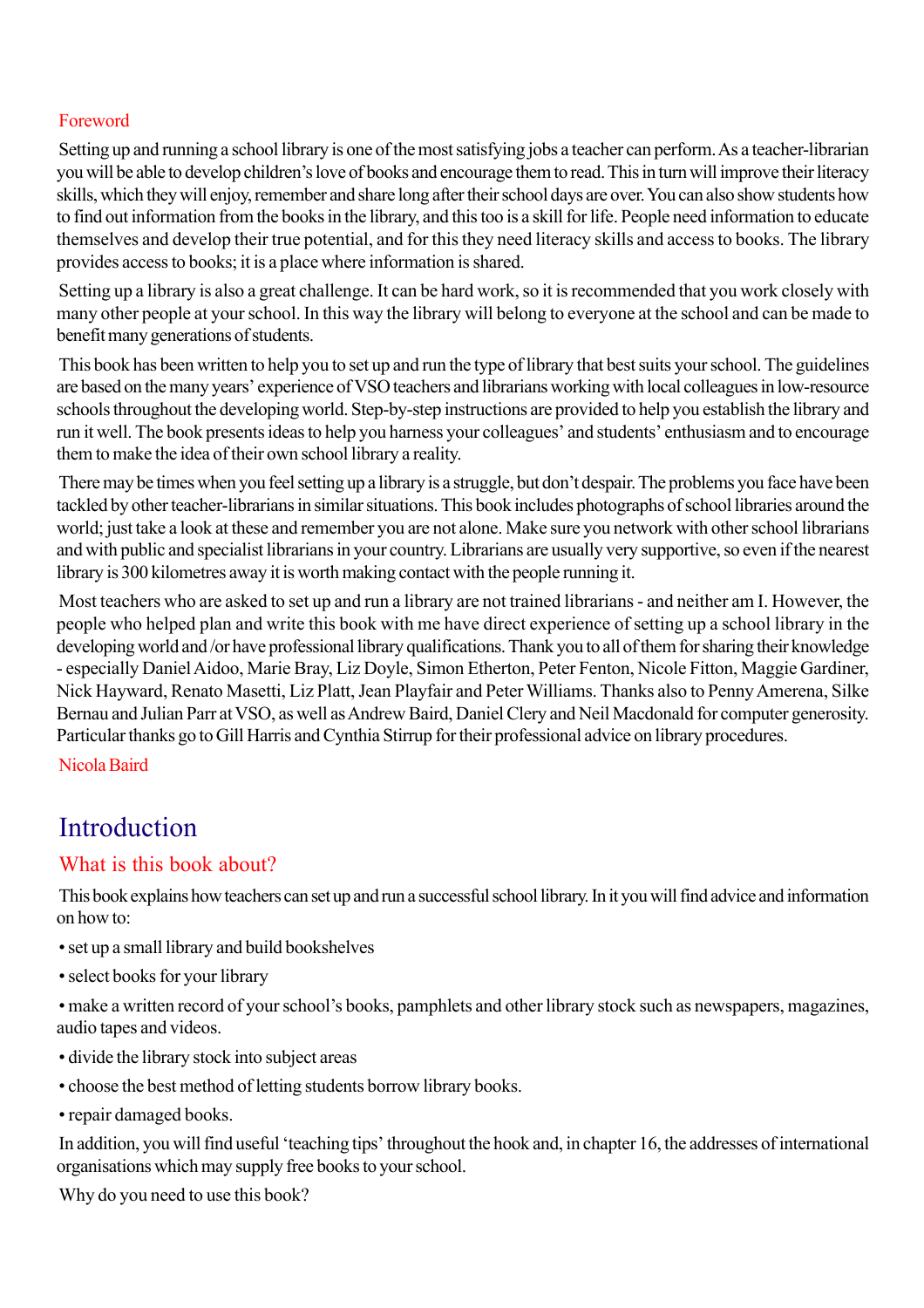If you are planning your school's first library this book will guide you through each step. If your school already has a library this book will help you to ensure its success - but do think carefully before you make any changes. You may not need to make many improvements if the books and other stock are easy to find, if they are in good condition and if people use the library whenever it is open. However, if your library suffers from complicated procedures that are not maintained, if it lacks stock or if it is underused by students (perhaps because they think it is an unfriendly place), then this book will help you. It explains how to improve and simplify your library systems and gives you ideas to encourage students and teachers to use the library.

Organising or re-organising a library can seem complicated. By reading this step-by-step guide you should be able to obtain a clear idea of what needs to be done and why, so that you can explain the importance of library systems to students and teachers who help you. Be prepared for questions like 'Why are we making a library?' or 'Why arc we organising the books in this way?' Your answers will encourage people's interest. Remember that a successful library will be used often and by everybody at your school, so the more people you can interest in it the better.



Figure 1.1 A good school library looks friendly and has lots of posters as well as curtains. All these ideas might work well in your library. Study areas are best set up around a table with chairs, but many students prefer mats or comfortable chairs for leisure reading.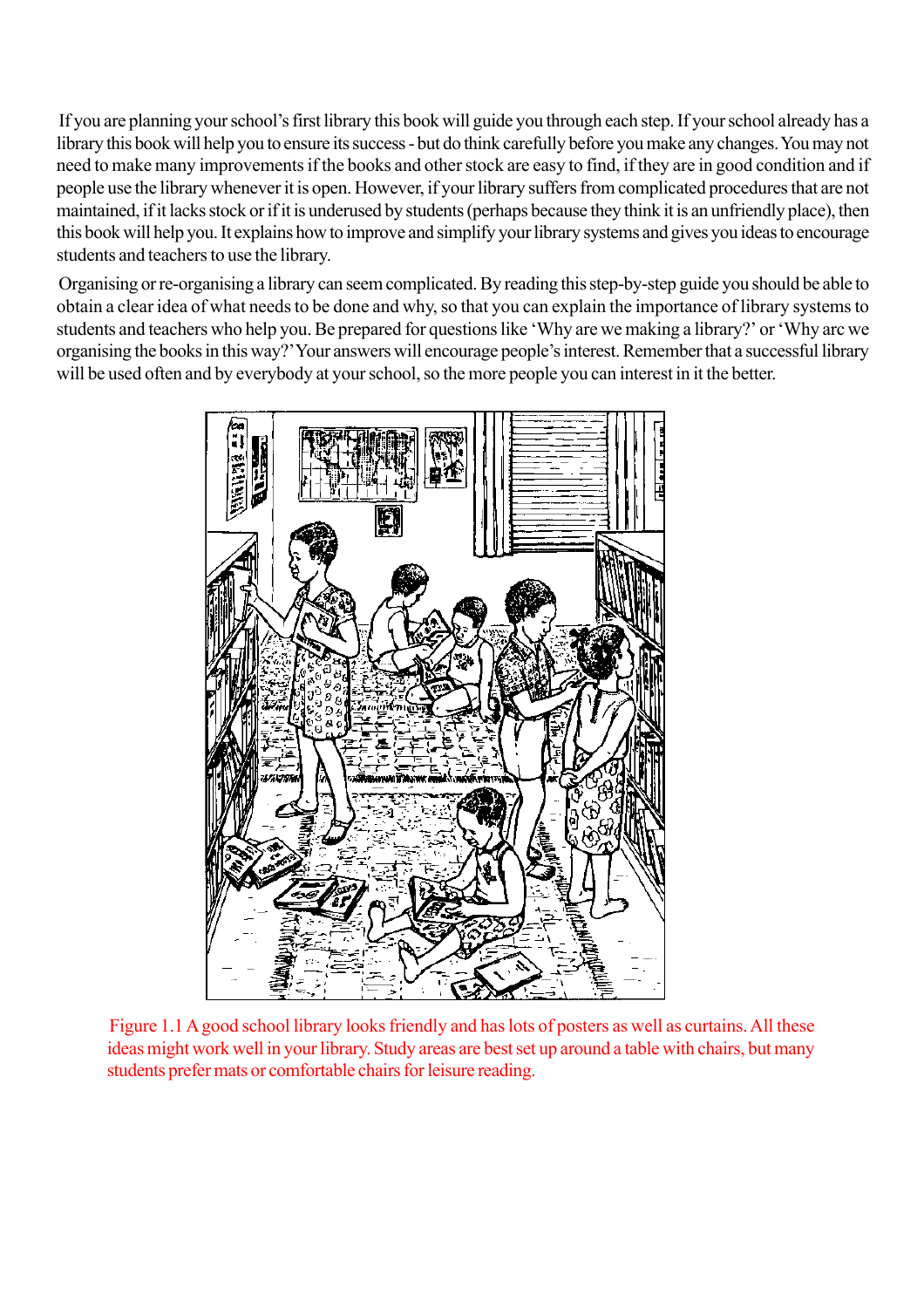### How to use this book

The book is divided into chapters. Each chapter gives you a step-by-step explanation of the things to do, and the order in which to do them, to make a well organised library. In each chapter you will find advice on

- what you need to do
- why you need to do it
- how to do it.

There are also comments from volunteers working with VSO (Voluntary Service Overseas) and their national counterparts on their experiences of setting up libraries in primary and secondary schools.

It is recommended that you first read the book through from beginning to end. You will see that some of the procedures involved in organising a library arc essential: things you must do for success; while others are optional: things you can do to improve the library if you have the time and energy. Think about how these ideas will work at your school, and make sure you discuss your library plans with the head teacher, staff and students. After deciding which systems are appropriate for your library, read the book for a second time. This time use it as a textbook, and start to organise the school library as you read the chapters.

Some words describing library work might be new to you. Selected words are explained at the back of the book in the Key Words section starting on p. 128. Key words are listed alphabetically.

Every school is different. Some schools have enough money to buy new books; some schools have no money to spend on books. This book is written for teachers at schools with very little money. These schools are lucky enough to have teachers like you who want to help their students by making a user-friendly library for them. Good luck!

## Teaching tip

### A story about soccer posters

 This is the story of o school library that was beautifully organised but that nobody ever used. The librarian just sat at the desk all day in a big room, which was full of books.

It was very boring. She wanted to encourage students to use the books but, whatever she did, the students just didn't seem interested.

One day the librarian was sent a soccer magazine by a friend in the city. For o change she cut out and pinned up some of the best pictures at the far end of the room. Then she wrote on the chalk board in every form room: 'Who won the World Cup? The answer is in your library.'

It wasn't long before three students were standing at the library door. 'Can we come in wearing our sports clothes?' they asked. The librarian laughed. 'Of course you can, your clothes don't matter. Everyone can use the library!'

The students hurried past the bookshelves and started looking at their heroes in action. They were thrilled by the pictures and told each other so with enthusiasm.

Some girls came to the library door, 'What's all the noise in here?' asked one. The librarian explained that some Form 2 soccer fans were looking at pictures of the World Cup. 'But I thought people had to be quiet in the library, like in church,' said the student. 'Oh no,' replied the librarian, 'you can talk in here if you want, especially if it is about things you find in the library, but try not to shout!'

The girls went over to the posters just as the first group of students had finished. Instead of walking straight out of the library the boys began to look around and see what else they could do. One saw a large map of the country and went to find his village; another began flicking through a copy of Time magazine and one, who hoped to be the school's team captain, began looking for a big book on soccer tips.

That is how students at Riki Oye School found out about the books in their library. Since then the library has been used by students every day, sometimes for study and sometimes just to enjoy looking at pictures of soccer stars!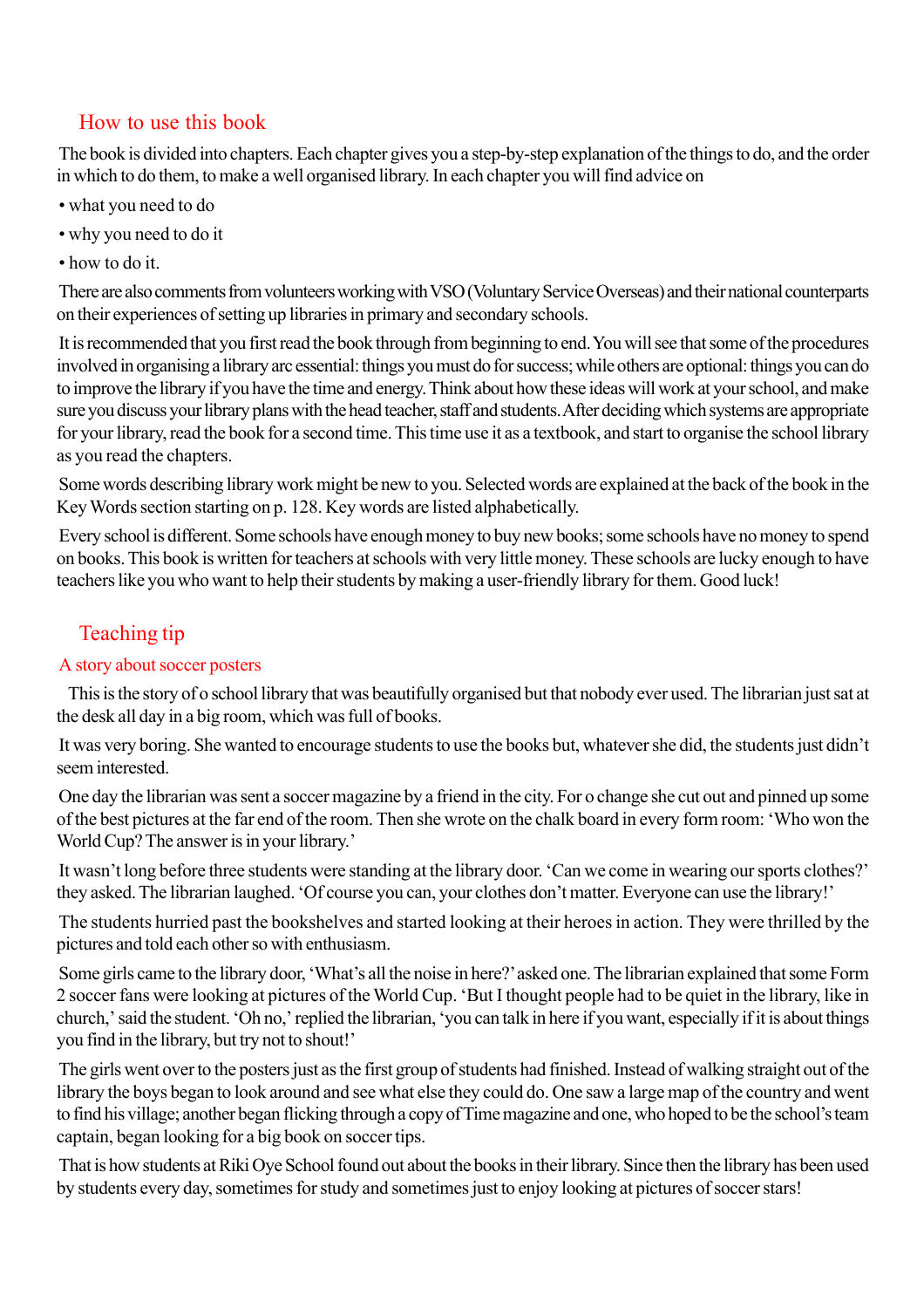

Figure 1.2 Students reading the sports pages of a newspaper in Beulah Secondary School library

# 1. What is a school library?

## What is a library?

A library is a room or building where books, pamphlets, magazines, newspapers, cassettes and videos are kept together. These items are known as the library's stock. In the stock all kinds of information can be found.

A library may be large or small. Some people think libraries have to be large to work well, but this is not so. Many secondary schools have fewer than 200 books and most primary schools have even fewer. To make the best use of school books you need to organise them carefully, and the best way to do that is by setting up a library.

## Why does a school need a library?

A school needs a library because libraries support the school's work of literacy and education.

A school library is useful in literacy work from the earliest stage because it encourages good reading habits to be formed when children are young. All teachers should aim to stimulate children's curiosity about books and to encourage students to start loving the written word. One of the best ways of doing this is to set up a school library with a wide variety of information and fiction books. The vocabulary range of these books should suit all skill levels, so that even reluctant students will be able to read what they want, when they want, for their studies.

A library should also have stock that is fun to read. When students discover that soccer yearbooks, novels and magazines are also in the library they may start to spend some of their leisure time reading. The more students read, the faster their English will improve. This will help them in their studies and when they leave school.

The school library supports the student's studies. Every library collection will have information that can improve students' understanding of the subjects they learn at school, and increase their knowledge of the world. A school library may also have books by local writers that will encourage students' interest and pride in the local area.

As well as providing access to information, a school library allows students to develop the skills of searching for information on their own. This will help to develop a problem-solving and active approach to learning. Pupils who regularly look up information in books will improve both their form work and their reading skills.

Libraries arc also very useful for teachers. All staff, whether maths, woodwork, home economics, science or geography teachers, can improve their form teaching by using stock from the library. Libraries are a source of information for every teacher, not just for English teachers. This is especially so if the school library has stock which can: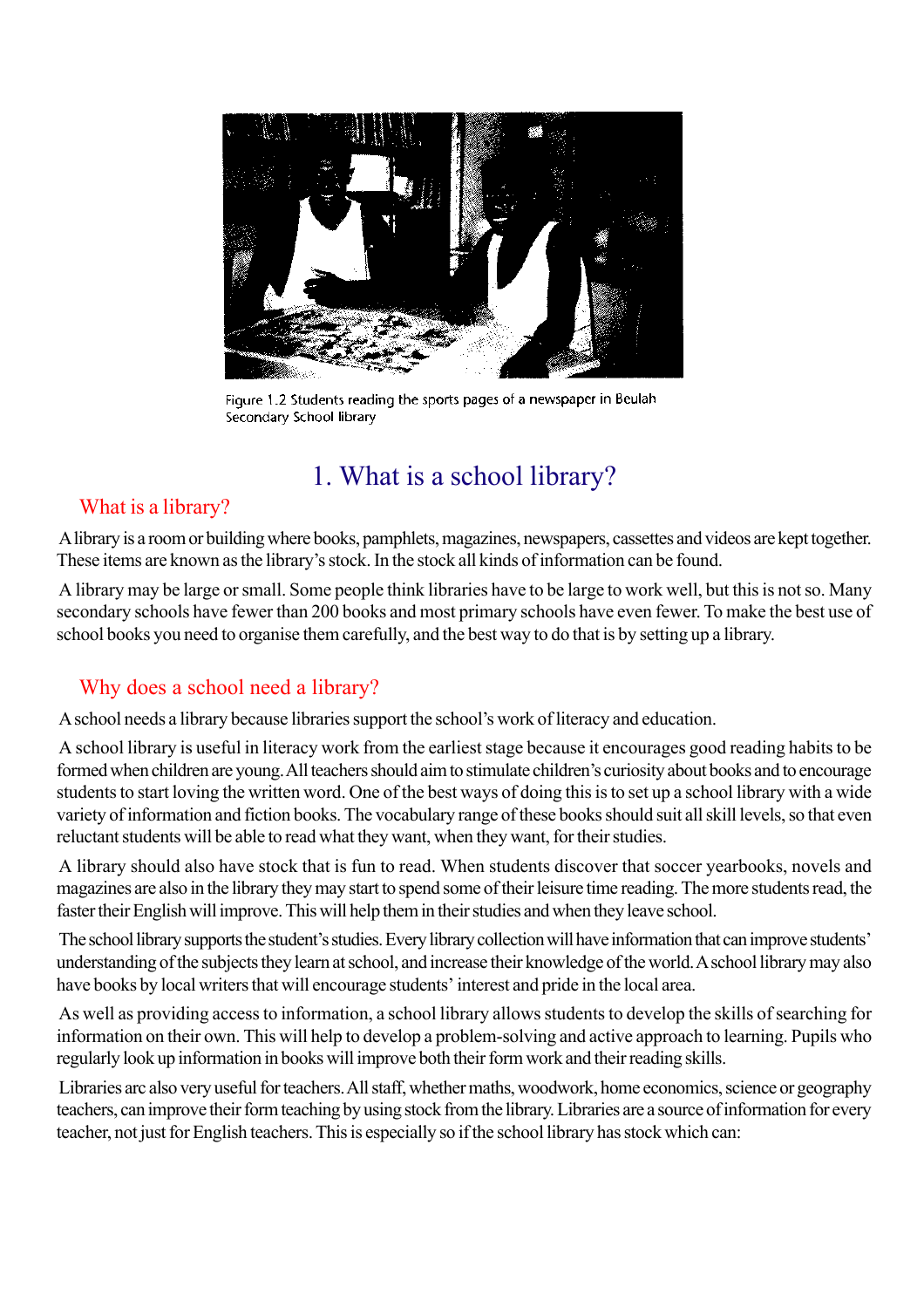- give students knowledge (both general knowledge and specific information from set textbooks)
- provide explanations, e.g. about how coal is made or for particular sports rules
- satisfy students' curiosity and interest in life
- offer art, craft, music, dance and cultural information.

Using the books and other stock in the library will help teachers prepare their lessons better. It may also encourage teachers to give students project work that asks them to go to the library and find out information for their form work. This will encourage students to study, learn and achieve better results as well as give them the confidence to start looking for information on their own.

## Teaching tip

 If your students ask why the school needs a library, explain that information can change people's lives for the better. If the world was the size of a village it would be easy to share ideas with all the villagers. But because there are so many people in the world, living far apart and using different languages, the best way of finding new information is through books, pamphlets, magazines and newspapers.

Imagine, for example, that some agricultural teachers in West Africa have found a way of growing bananas more quickly. How will students and teachers in Pakistan or the Pacific find out about this? One way is by listening to radio programmes such as the BBC World Service's Hello Tomorrow, but because you hear the information only once it is difficult to remember all the details. If you have a library, however, all you need to do is find the right book or magazine. Then you can read the new information as often as you like.

## Different types of school library

There are three different types of school library. All should be organised so that students and teachers find them easy to use.

#### Primary school library

In a primary school library it is essential to encourage children to love reading. A good idea is to divide primary school stock into skill levels: books for beginners, and books for children who arc just starting to read on their own. Make sure children can easily reach all the stock. You could put books on a low shelf with mats or cushions nearby so that children can look at the books on their own or make themselves very comfortable when their teacher reads them a story.

#### Secondary school library

In a secondary school library it is important to build on the interest in books and reading developed at primary school. It is essential to provide information books which support students' studies as well as continuing to develop students' reading skills for life.

### Form room library

If your school is unable to find a separate room for the library, or if you have security problems at an existing library, a good way of keeping books safely is to store them in a lockable cupboard. A form room library may have very few books, but it can be helpful for staff teaching large forms of mixed ability students. See chapter 3 for more about form room libraries.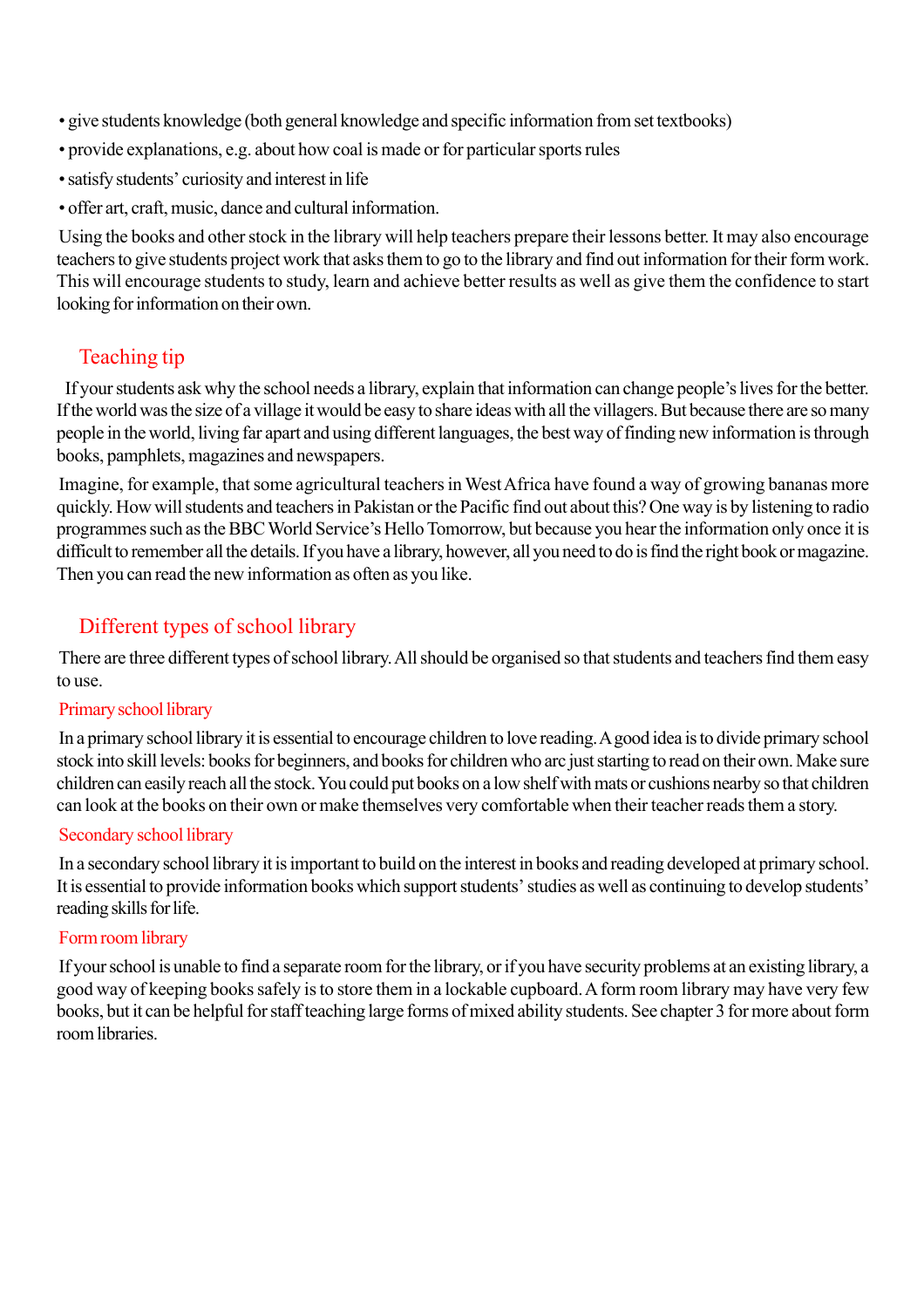# 2. Preparing to set up your library

## What you need to do first

Before you can open your library, there arc ten main tasks that you need to carry out. These are listed below in the recommended order, and are covered in more detail in the following ten chapters.

1 Organise a library committee and decide on library rules, opening times, staffing and the amount of help you need from library monitors.

- 2 Decide on the method of lending books and how to classify information (non-fiction) books.
- 3 Prepare the library room, make the bookshelves and organise equipment and stationery.
- 4 Check that the library is secure.

5 (let to know the different types of library stock and the parts of a book. If you already have a library you may want to remove damaged or inappropriate stock.

6 Make an 'accession register' to record the books that the library receives. Glue the school nameplate and, depending on your lending method, a return date label into all books.

7 Divide books into fiction and information (non-fiction). Divide information books into subject areas according to your chosen method of classification. Give each book a spine label.

8 Make library catalogues. This will include a shelf list and title catalogue.

9 Put books on to shelves. Arrange information books by subject. Arrange fiction books in alphabetical order by the author's last name.

10 Make shelf guides so that books can be found easily and check that your lending system is fully operational. Put up a subject index and posters on the walls to make the library look more attractive and to remind students of any rules about using or borrowing books.

## Why you need to do this

It is important to follow a logical order when you set up a library. However time-consuming these tasks seem to be, you will find that careful attention at an early stage will ensure your school has a well organised library. This will encourage students and staff to use the stock and will help you to run the library day by day.

It is important that you share and pass on your library organising skills, so that if you decide to leave the school the library will not close. It often happens that a school has an excellent library for a few years, but then the teacherlibrarian leaves and problems start because no one else has the skills to continue running it.

Read the three stories below and decide how you would like your school library to look next month, ten months from now and ten years from now.

### The Memory

'That library every day became more like the memory of a library: the shelves lying empty, the piles of books tilting too far over to left or right, missing the intimate touch of their fellow volumes.' From the Cuban writer G. Cabrera Infante's Three Trapped Tigers

### The Reality?

'The library was very small and clattered with formroom sets of books. The stock was minimal and very old . . . Windows leaked so shelving was restricted to the centre of the library . . . Only eight students could use it at one time.'

Donna Wyness, VSO Librarian at Vava'u High School, Tonga, working with Finau Laukau and 'Ana Moimoi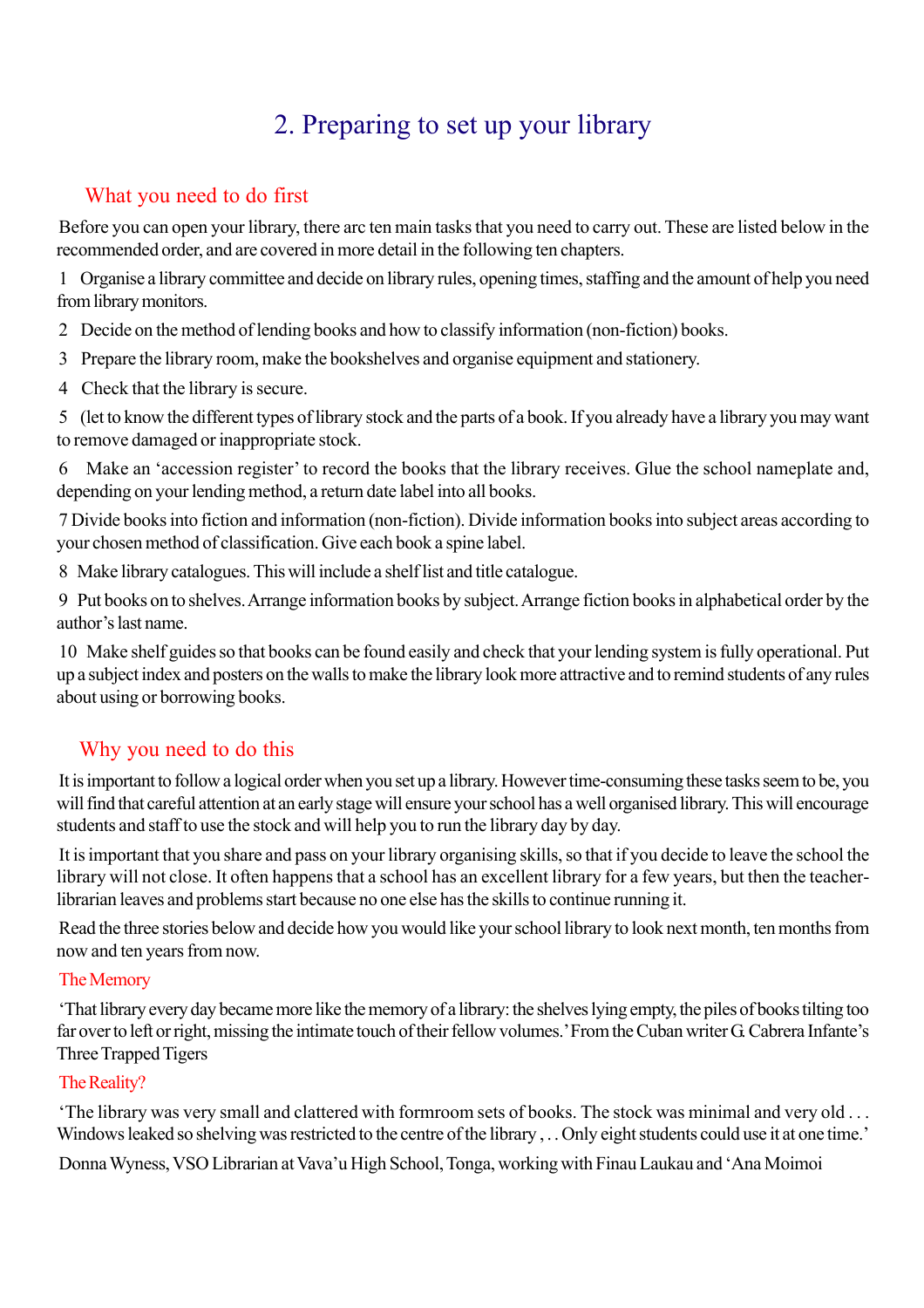#### Your Goal

'What a library looks like depends very much on the idea the librarian has of its purpose. If it is just an office where readers can borrow books the library will be a very dull place indeed. If the librarian thinks all it needs are a few shelves of books and a desk for the librarian, no user will spend more time there than is absolutely necessary.'

'If the librarian sees the library as a place where users can study, read or even browse and obtain information of all kinds, or even better: if he or she considers the library to be the social focus of the centre/school then the librarian can make an effort to turn even an unattractive room into an efficient, friendly place where users will be pleased to spend some time and where they feel at home.'

From a library newsletter produced by Ruth Weitzel, working as a VSO librarian in the Caribbean with a number of local colleagues including Laurentia Israel, Jacqueline Mussington, Patricia Baptiste and Nellie Payne

The first library story The Memory' is something you should try to avoid. The second story, 'The Reality?', shows the library is badly managed and is hard for students to use: there are no interesting books in it, just textbooks. The third story, 'Your Goal', explains what a good library should be like - friendly, well organised and an enjoyable place for students and teachers to use. Read on to find out how to make your school library a success.

### How to start - the library committee

Your first task is to organise a library committee. A library committee will enable you to share library skills and decisions and encourage people to use the library. This is especially important at a secondary school.

#### How to set up a library committee

One way to set up a library committee which has worked successfully for other school libraries is to include the teacher-librarian as secretary, the head teacher or English teacher as chairperson, and one other teacher. You should also have at least two girl students and two boy students on the committee. There arc two ways of choosing students for the library committee: you can either ask students to vote for representatives or you can appoint responsible pupils. The library committee should meet regularly, perhaps once a month or at the start and end of every school term.

As the teacher-librarian you will be an important committee member. To help you advise the committee and suggest ways to improve the library, you should wherever possible arrange a visit to an established library. This could be the national library, an academic library or a specialist library. Ideally you should arrange to work alongside library staff for a few days to familiarise yourself with library routines and procedures. This direct experience of a working library will allow you to visualise the guidelines and alternatives described in this book, and help guide the decisions of the library committee.

#### What the library committee does

The committee must interpret what users want from their library. The committee will help select books and make management decisions about library opening times, borrowing methods and classification. It will also decide how to spend the budget and perhaps set a caution fee or fine system for books that are returned late and/or are damaged.

A library committee is an excellent way of making your library popular in the school. Because the committee members have helped to make decisions about the project, other staff and students are likely to be encouraged by their enthusiasm.

Here are some comments about library committees from VSO volunteers who have already set up libraries.

'It is best that as many people an possible are involved, then the library is for everybody and any rules are jointly decided. . . You should never attempt to set up a library alone. A more democratic approach is needed. Always invite the principal and heads of departments and always include the learners too! You could also include local donors.' Marie Bray, Nursing School Library, Nigeria

'If I was setting up a library again I'd try harder to involve staff on a library committee. It's an enormous amount of work running a library so get students involved and make staff take responsibility.' Nick Hayward, Beulah Secondary School, Solomon Islands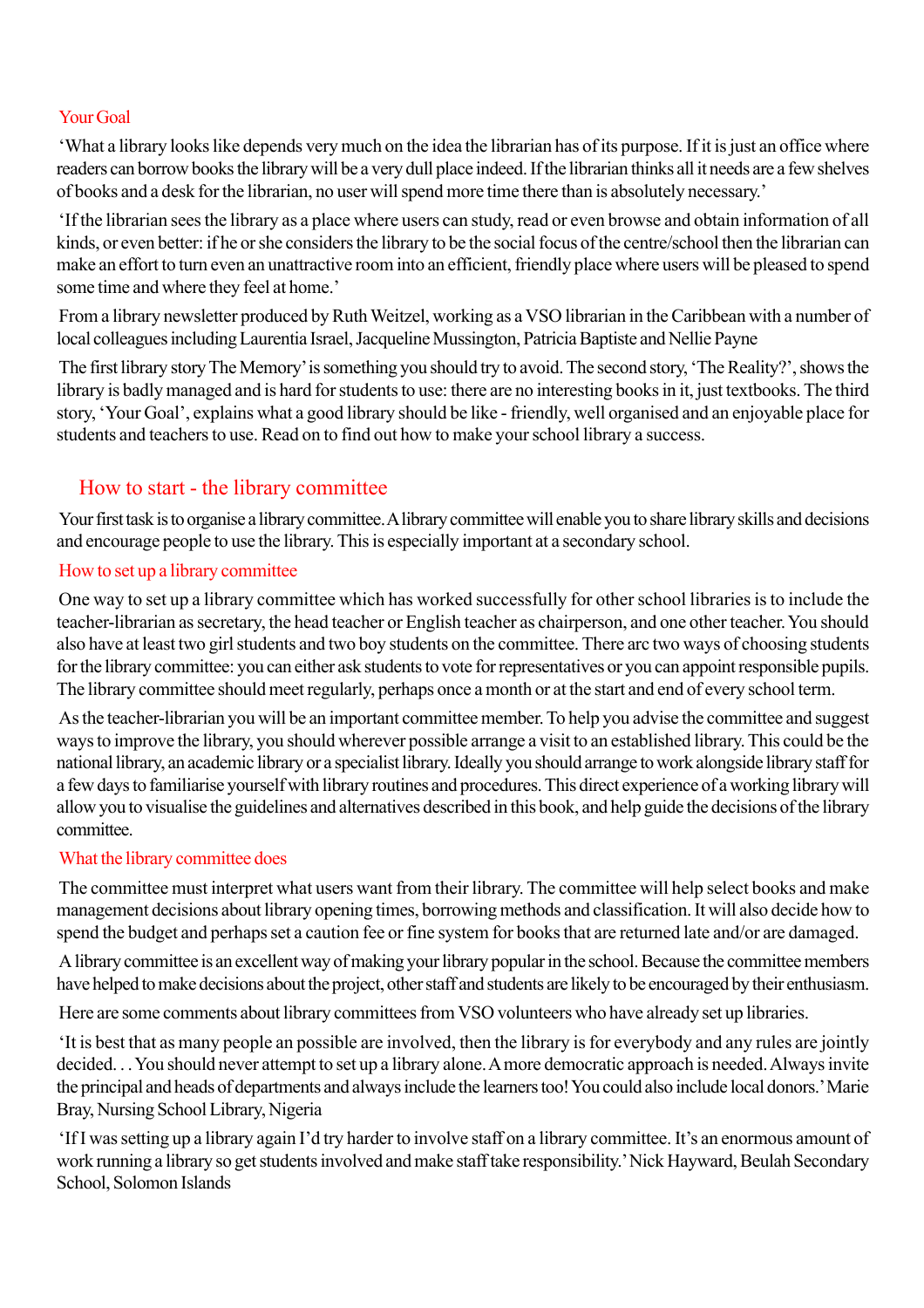'Members of the library committee included the head teacher, a secondary school inspector, an English teacher and me as secretary. It is now the decision-making, responsible body for the Resource Centre.' Liz Doyle, Kwale District Resource Centre, Kenya

The library committee also decides which books should be removed from the stock, either because their content is unsuitable or because they are damaged and cannot be repaired. In some countries books are so expensive, and so hard to obtain, that you should be cautious about removing stock just because it is old.

The library committee should agree about which items must stay permanently in the library and should not be lent out. These will include all reference books, and any books the committee wants to look after extra carefully. An example might be Where There Is No Doctor. This is a health manual which is very popular because it is well written and makes difficult medical terms easy to understand. If your school library has only one copy of this book, it might be better to keep it in the reference section where students and staff can use it to find quick answers. However, if you have several copies keep one in the reference section and classify the other copies in the information section so that people can borrow the book if they want.

## How to involve other students

Do not let your library committee grow too large: ten people is enough and a smaller number may be even better. However, if there is a lot of interest, make sure students and staff can share their ideas about the library in other ways. This can be done through library monitors, a library club and a suggestions book. Having library monitors and a library club are excellent ideas because students can help you with the day-to-day running of the library at the same time as learning new skills. This will encourage students to keep using libraries when they leave school.

## What are library monitors?

Library monitors are responsible students you can train to help with the day-to-day running of the library, for instance issuing books and returning books to shelves. Library monitors can also make new displays, create enthusiasm for competitions and help find 'lost books'.

Becoming a library monitor should be a privilege. You will need about ten students who are really keen to help run the library. One way to choose monitors is to ask students to let you know who wants to be a monitor. If more than ten people are interested, then ask students to vote for their library monitors. It is best to do this by secret ballot, but do try to make sure you have equal numbers of boys and girls chosen as monitors. Alternatively, you could ask form teachers if they would be willing to let students elect one or two people as class monitors. If the forms are mixed sexes, ask for one girl and one boy library monitor from each form.

'There are few women librarians in Bangladesh. It is always noticeable that the users are 95 per cent male.'

Nicole Fitton, Library Adviser in Bangladesh, pointing out the need to try and train more women as librarians

One of the best ways of encouraging more women to become librarians is to get girls to use the library while they are at school. Good ways of involving them arc to make them library monitors and to encourage them to join the library club.

## What is a library club?

A library club is made up of students interested in learning more about the library and helping with library work. Many schools have clubs that meet once or twice a week for extra woodwork, cooking, sewing, sports or craft lessons. You could use club time to set up a library club. Train library club members to do book repairs and other library duties, such as replacing books on the fiction and information bookshelves. You could ask members to be responsible for making new library displays, pinning up students' work and arranging special trips.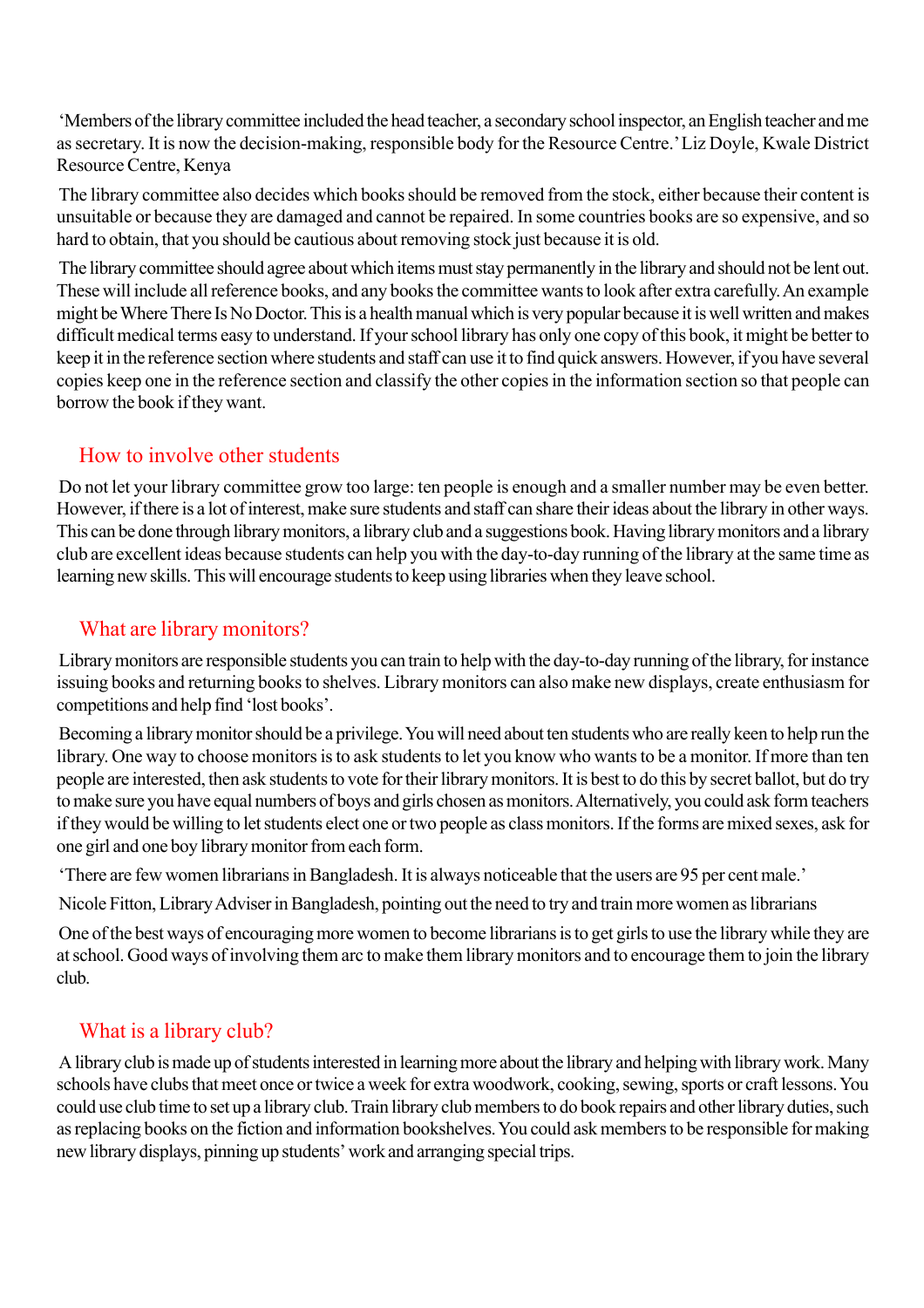'Organising day trips to places of interest and factories may attract students to join the club. Information about places could be read before trips and then when students return they could write down their experiences.'

Daniel Aidoo, who worked as a library assistant at Central Regional Library, Ghana

### What is a suggestions book?

A suggestions book is an exercise book kept in the library which people who arc shy, or busy, can use to write down suggestions about the library and titles of books they would like to read. Look at the suggestions book regularly: you are sure to find some ideas in it that will improve your school library.

# 3 Preparing the library room

### What are your library room needs?

Once the library committee has been set up, your next task is to decide where to put the library. There is no such thing as an ideal library room. A library can be big or small, with many books or just a few. The best school library is one that students visit often and where it is easy for users to find the books they want to read.

The library room should be big enough for at least one form of students to visit at the same time. Space limitations may stop you from providing a study area. If this is the case you could put floor cushions or mats in a corner of the room for leisure reading. This is especially good for primary school students and will make the library a popular place for story telling.

Windows are essential. They should provide good reading light and ventilation. If the climate is hot, position windows to catch any cross-draft. A hot room makes people want to sleep, not study. In humid countries books may be spoilt by mould if the library room is damp. Good ventilation helps reduce this problem.

Water spoils books, so the library needs a well-maintained roof and overhang. You may like to add a plastic pipe or bamboo gutter to collect any rainwater. Remember to clean the gutter (or put insect netting across it) or students may contract illnesses such as malaria. Shutters also protect stock against heavy rain. If there is any risk of seasonal flooding make sure it is possible to move books to higher shelves quickly.

Libraries can look very different. Figure 3.2 shows one building style that has been used to make a successful school library. A school library should be kept in a separate, lockable room and have well-publicised opening times.

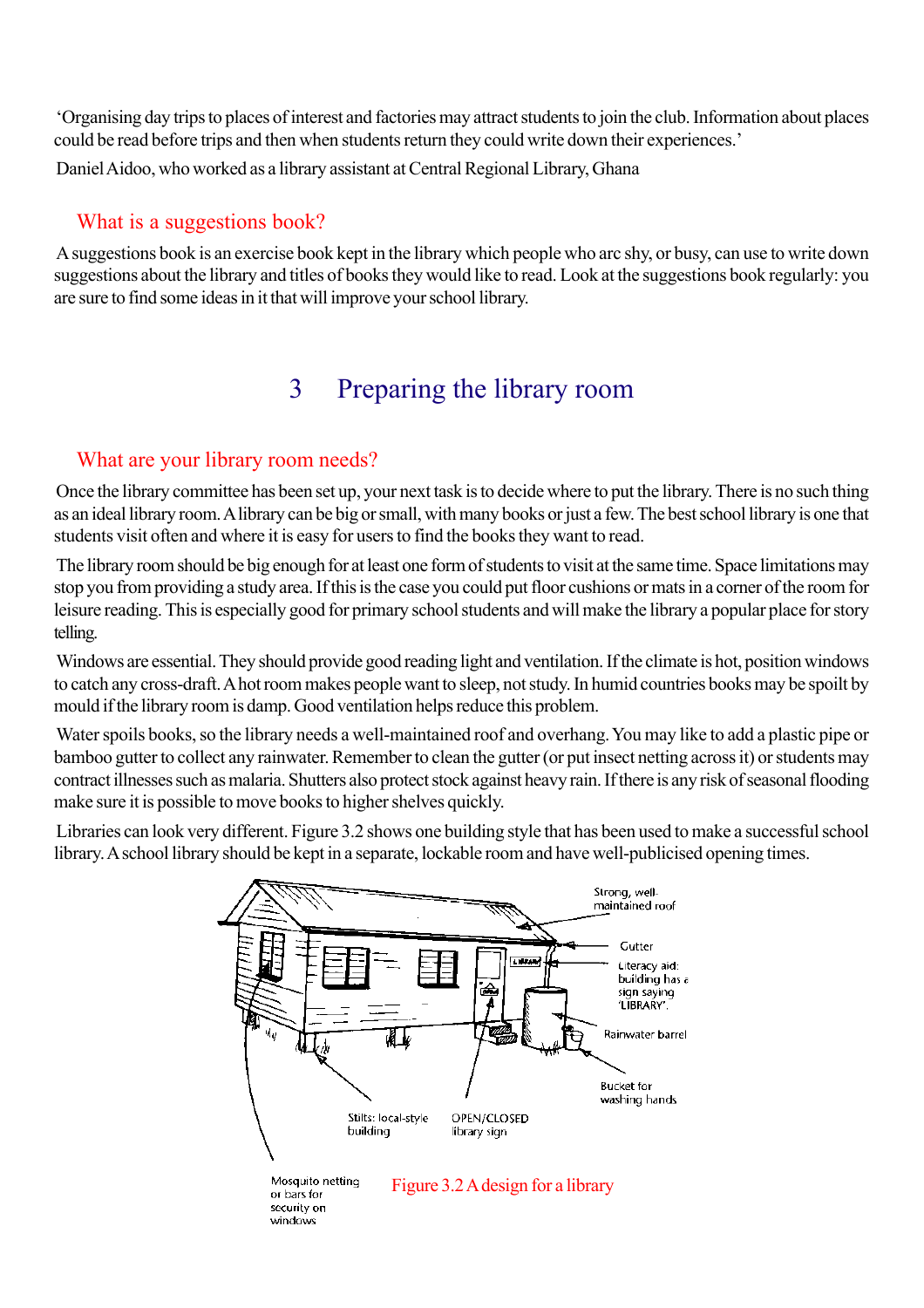### How to make your library secure

For most school libraries the biggest problem is security. It is important that your library room is secure. The best way to stop theft is by making it difficult for anyone to take books. Put locks on the door and make sure that windows can be closed with shutters, glass or close-fitting bars. Mosquito netting makes it difficult to pass books out of the window.

If books are kept in a shared form room, if windows arc broken or covered by torn mosquito gauze, of if staff regularly forget to lock doors, books will go missing. Librarians say your library stock will be safer if it is kept in a separate room or building, with only one entrance/exit and with the teacher-librarian's desk placed near the door. It is recommended that you lock your library when staff or library monitors are not in the room.

Your methods of preventing opportunities for people to remove books may not work 100 per cent, as Nick Hayward found when he was teaching English at Beulah Secondary School in Solomon Islands. However, even if security continues to be a problem at your school, make every effort to keep the library open as often as possible and to have well publicised opening times so that student can make the best possible use of the books. Here Nick Hayward describes his experience.

'We tried a variety of strategies including staff involvement, checking students on the way out and leaving bags at the door, but nothing really worked. All this proved very demoralising. However we did achieve things too, the library worked and students read a lot of books! At sortie schools students were banned from the library because books went missing - only staff was allowed to use the library. I'm glad that even i/ stock did go missing we still kept the library open and functioning.'

Another way to improve security is to keep essential textbooks in lockable cupboards. If you decide to do this, make sure a list of titles is pinned up where students can easily see it and ensure you have regular times when they can use these books.

'This practice helps protect the stock and students continue to come to the library, if all the important books are lost students will never come ft the library.'

Daniel Aidoo, who worked as a library assistant at Central Regional Library in Ghana

Daniel Aidoo also found that theft, and the tearing out of pages, was reduced if students knew photocopies could be organised. This may only be possible for school libraries near a town which has reliable photocopying facilities. If theft is still a problem, you could try the method used by Cynthia Stirrup, whilst working in The Gambia:

'We needed a glass-fronted, lockable bookcase for the most desirable books, such as school textbooks and the African Writers Series.

This keeps important stock safe and allows students to see which books are available during supervised study times.

It is inevitable that books will be lost and damaged at your school. Staff at big libraries expect about 2 per cent (two out of every 100 books) of their stock to be missing or unusable by the next stock take. The best approach is to be realistic about theft and damage. Try to prevent damage or theft from happening, but remember when you are thinking about security that the library is meant to be an inviting place for students to study in or visit, so do not make it look like a prison!

### A form room library

If your school does not have a separate room for the library you will have to find another safe place for the books, pamphlets and other stock. This might be the deputy or head teacher's office, a lockable cupboard in a classroom or even some clearly labelled boxes of books that can be kept in a secure place when the teacher-librarian is busy with other duties.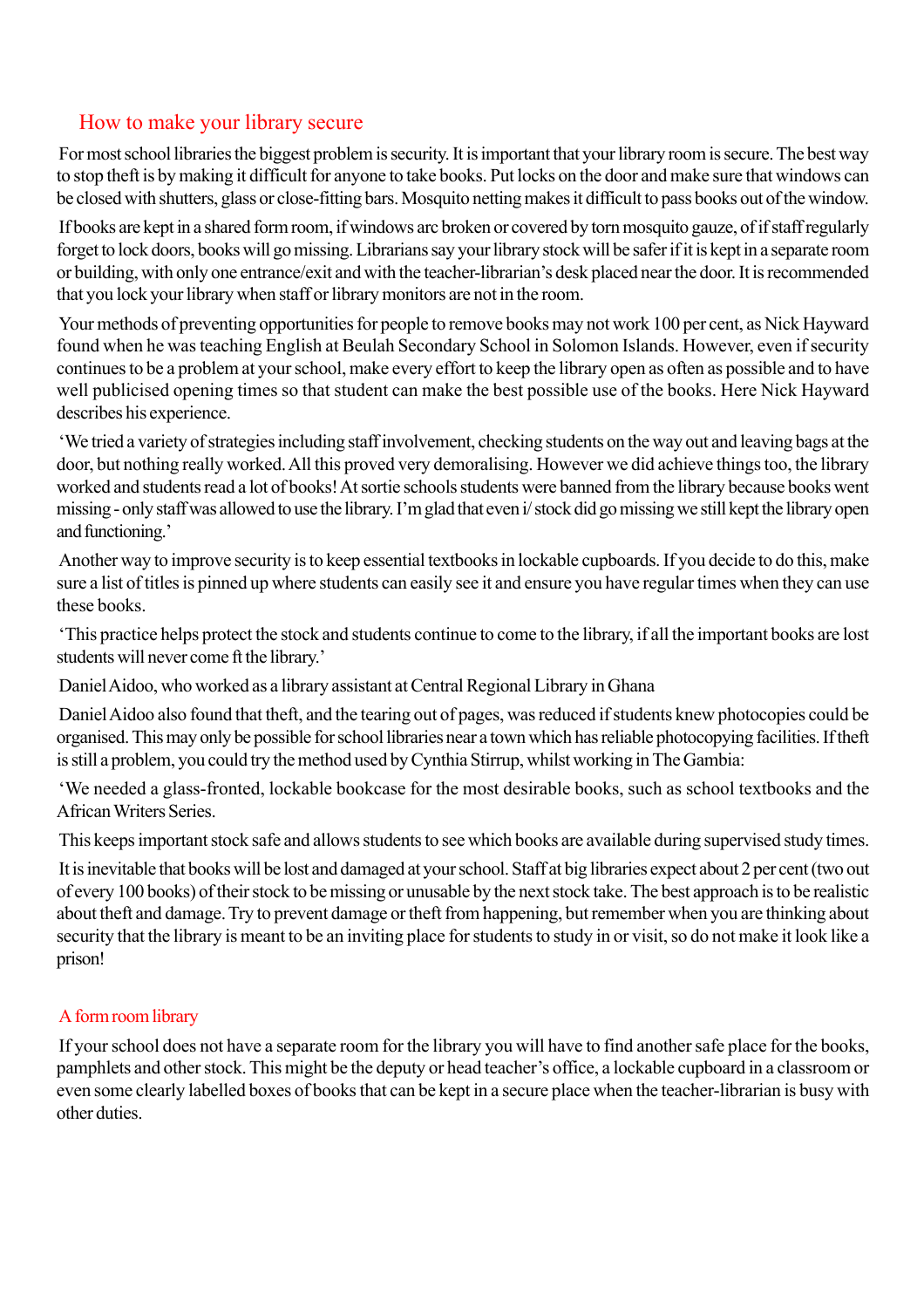#### The disadvantages

• The main problem with a form room library is that students and teachers have limited access. For example, if the room is normally used for teaching, students may only be able to look at or borrow books between lessons. This may make using the library for research difficult and unpopular. It may also encourage people to take books without permission so that they can look at them without time pressures and without lots of other students disturbing them.

• Students may be nervous about entering a teacher's room to choose books.

• Security may still be a problem if the teacher is unwilling to lock up whenever he or she plans to be out of the room, even if it is only for a minute.

'We tried to make the library belong to the students and students' work was displayed. But the library was used for other purposes so there were problems with security and leaving out book displays.' Donna Wyness, working with Finau Laukau and 'Ana Moimoi, at Vava'u High School, Tonga

#### The advantage

• A formroom library is a good way of managing books if you are having trouble with security or if you do not have a library room, but your long-term target should be to keep library stock in its own lockable room or building.

### What furniture does the library need?

#### Essential library furniture

- bookshelves
- desks and chair for teacher-librarian.

The basic furnishing equipment for a library is bookshelves. Books last longer and arc easier to find if they are displayed on shelves. You can make shelves from many materials: wood, bamboo, bricks and even metal. Before you make or buy shelves remember to think about the height of your students. Shelves at primary schools should not be higher than 120 cm (4 feet). At secondary schools the top of your bookcase should not be higher than 180 cm (6 feet). A 180 cm bookcase with five shelves would hold about 150 books. If your school has no bookshelves and no



money, use something else instead - tea chests, for example, or wooden packing cases/boxes. Look at figures 3.3-3.6 for ideas about how to make different types of bookshelves.

'ODA was quite happy for us to import several hundred pounds' worth of book stands, paperback racks, issue trays and library furniture. If the funds had been made directly available all these items could have been made in Zanzibar from local materials by some of Zanzibar's many skilled carpenters.' Ian Smith, Libraries Adviser, Tanzania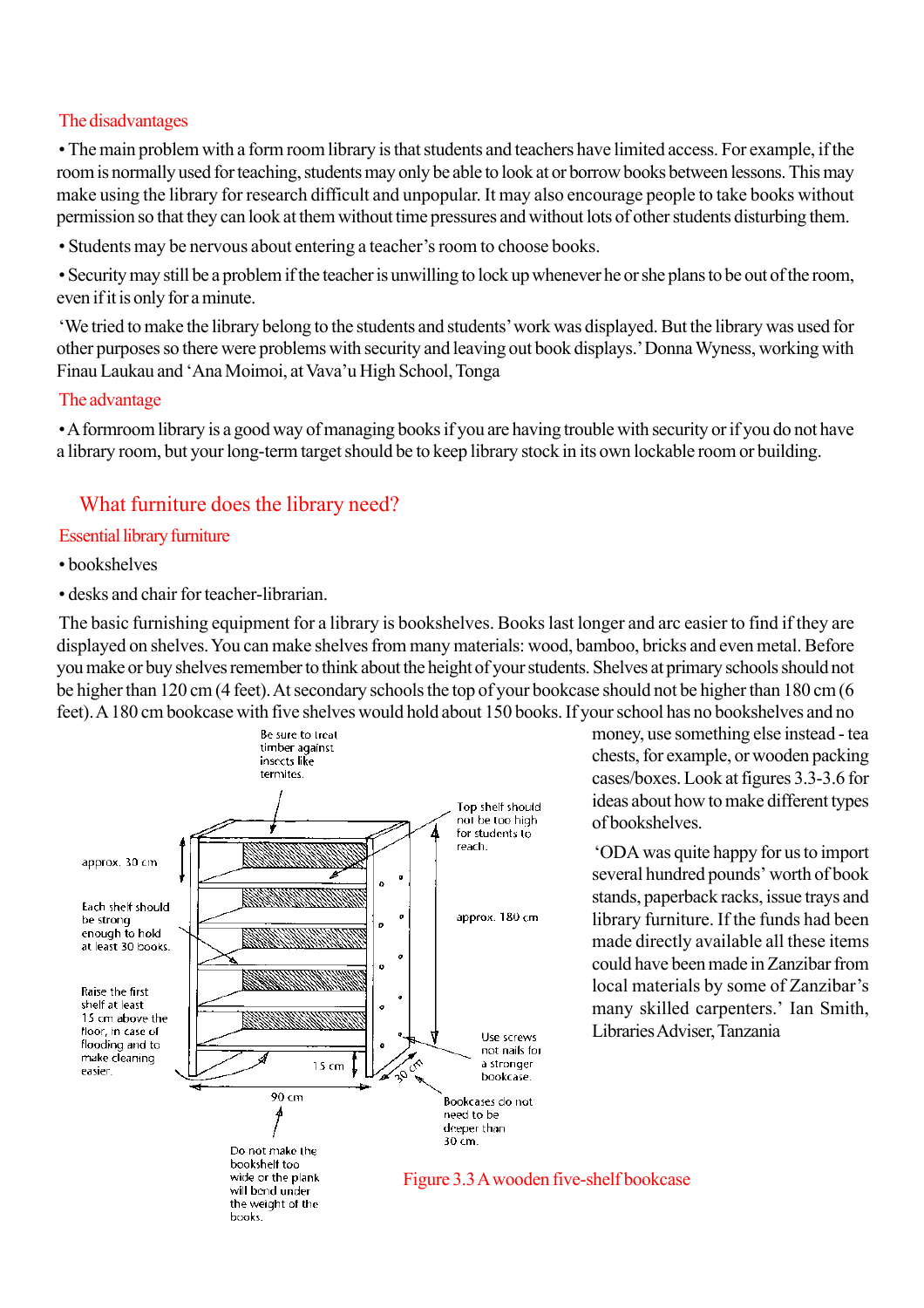

Figure 3.4 Low wooden shelves with display surface



Figure 3.5 Bamboo or loya cane bookshelves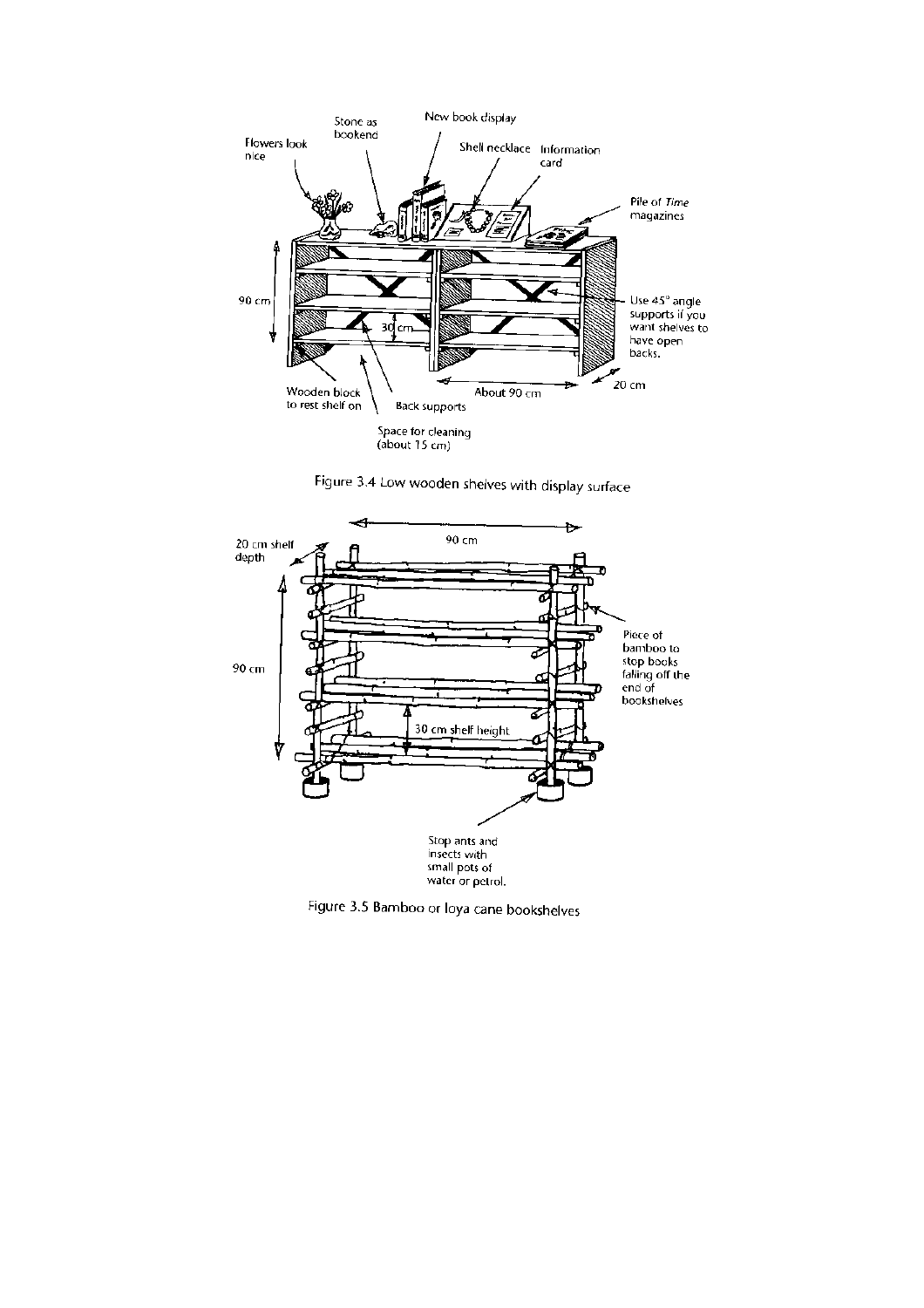

Figure 3.6 Adjustable shelves can be made locally. They provide light and airy shelf space which helps to prevent mould. They are very useful if some of your books are too large to put on standard bookshelves.

## Optional library furniture

The following items are useful if your school has sufficient funds:

• filing cabinet or lockable drawer for teacher-librarian's use

• desks and chairs where students can study. These can be made of local materials. Students may prefer to use mats or cushions, especially younger children at primary schools

• browser boxes (these are useful boxes in which the teacher-librarian can place books for younger children so they can choose their own reading book from a selection of books at a suitable skill level for their age and ability - see figure 3.7)

• magazine display racks

• display boards fixed to the walls.

'There is no space for desks and chairs so the students made mats to sit on, which many find more comfortable anyway.' Freda Sanders, Schools Library Adviser, with Julian Treadway, Solomon Islands Teachers' College



Figure 3.7 A browser box particularly good for primary school children and for sorting odd-sized and large books or magazines.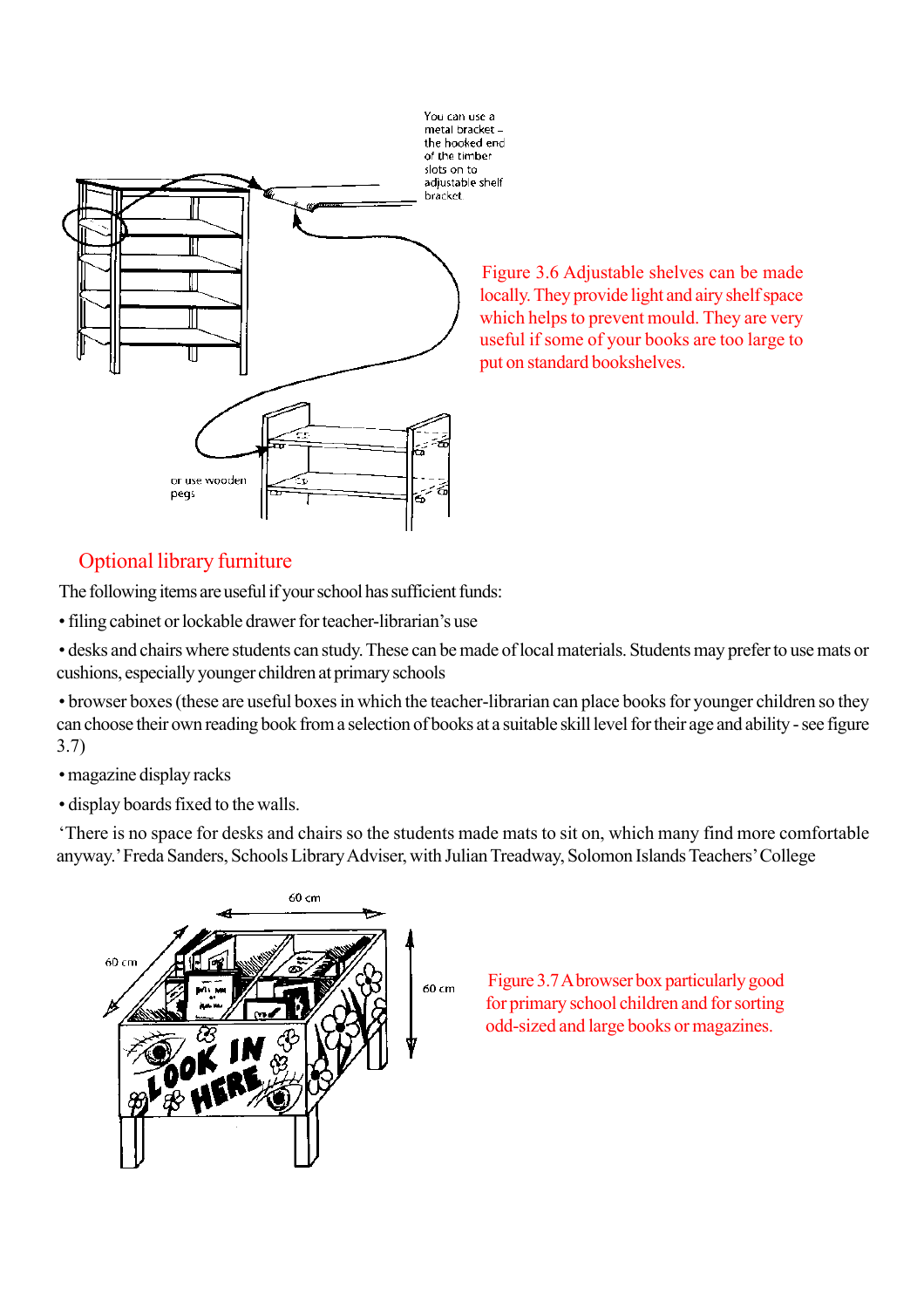## What equipment does the library need?

In order to run the library efficiently you will need some office equipment. Your school may already own many of these items.

#### Essential office equipment

• two record or issue boxes, long and narrow to fit record or index cards of a standard 125 x 76 mm (5x3 inch) size. You could use a shoebox

- lockablc cash box for keeping any petty cash, stamps or library fine money safely
- cleaning utensils: broom, dusters, etc.

• kerosene light (if no electricity) and kerosene. Make sure you store these in a safe place, away from paper and books, to reduce the risk of fire

- rubber stamp of school's name and ink pad
- ruler
- scissors (or knife). These should be kept in a lockable drawer as they can be dangerous
- stapler.

#### Optional office equipment

- date stamp
- pencil sharpener (you can use a knife but remember to keep this out of reach of younger pupils)
- hole punch
- typewriter
- wastepaper basket.

### What stationery does the library need?

Below is a list of stationery which will be needed to help run the library.

- Essential stationery
- ballpoint pens
- « carbon paper (use this to copy your letters)
- coloured marker pens (indelible ink, waterproof pens are best. Felt pens are acceptable)
- drawing pins
- envelopes

• glue (rubber-based glues, like Copydex, are good, so are glue sticks - buy both if you can). There are many types of glue for sale in shops but some are not suitable for use by young children. Spray glue and extra-strong 'super' glues should be avoided.

- ink pad refills
- masking tape or coloured sticky 'electrical' tape for book repairs and/or classification
- ledger for accession register

• several exercise books, including one for accounts, one for book or magazine orders, one for borrowing records and one for queries and/or suggestions

- paper clips
- pencils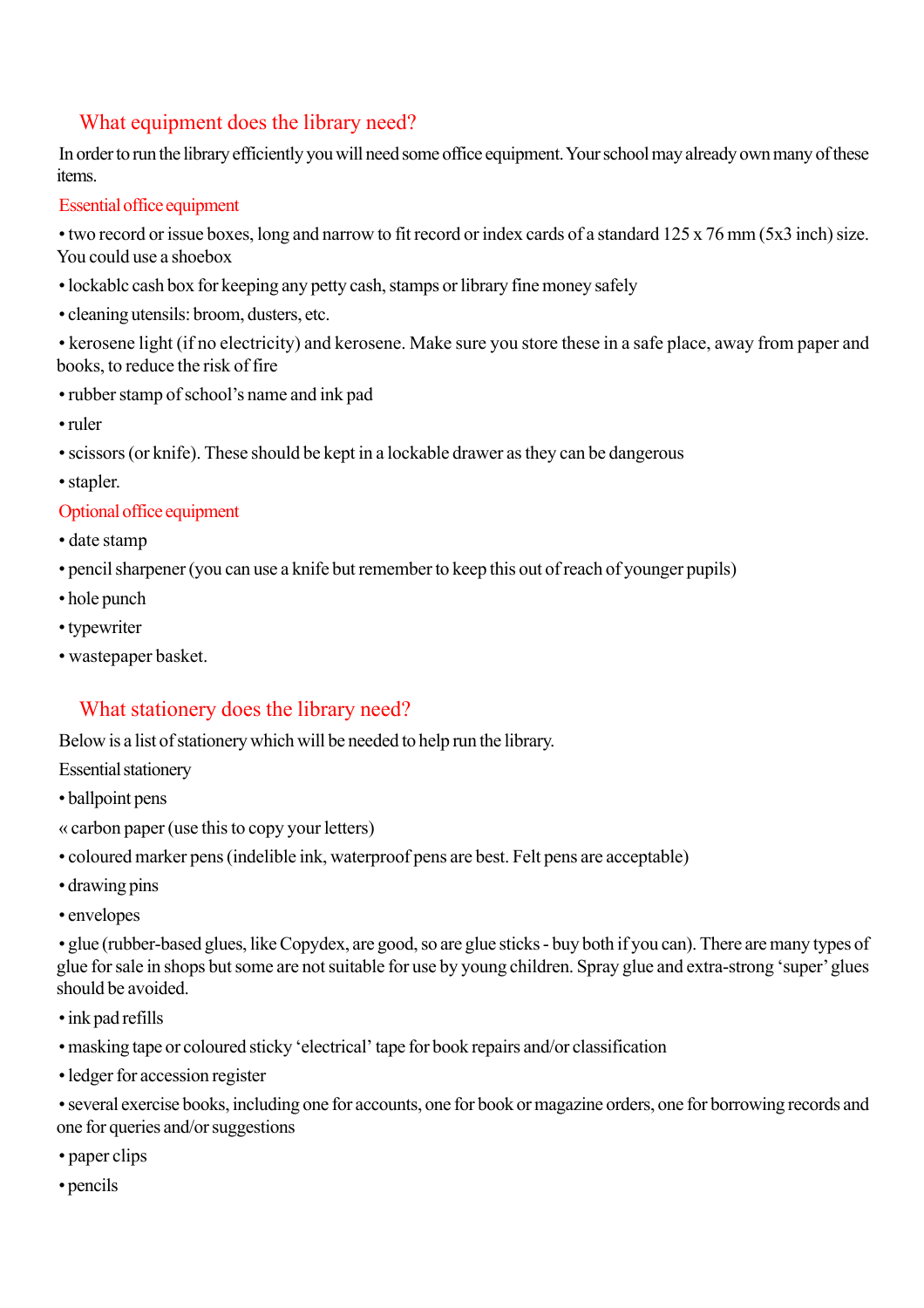• staples

• sticky tape, dots or labels (plain ones can be coloured with pens if you choose a colour coded classification system). Primary school pupils and their teachers might find it helpful to use colours - for example red, yellow and blue - to divide books into skill levels. This can help young children to select books from the library stock.

• cut and ruled record cards (sometimes called index cards or guide cards). These arc sold in packets in a variety of standard sizes. The recommended size is 125 x 76 mm (5x3 inches) but as long as they fit the record or issue box it does not matter what size they arc. If you find these cards hard to obtain you could make your own. You could also try asking printers for paper off cuts if you have very little money to make library purchases. To make your own record cards cut up stiff paper. Make divider cards of 125 x 85 mm (5 x 3.5 inches) in the same way, but from coloured card.

• paper.

### Optional stationery

- stencils (for making neat posters and shelf guides)
- typewriter ribbon

Sellotape can be useful, but it tends to dry, shrink and fall off. For small book repairs you could use glue or clear sticky tape like Scotch 3M Magic Tape.

## Teaching tips

1 A bookcase with five shelves of 180 x 90 cm (6x3feet) will hold about 150 books. If your library has this number of books and only one bookcase there may be a problem when students come into the library. They will find it difficult to reach the books on the top shelves and there will be such a crowd that it will be hard for students to find the books they are looking for. In this case it is best to have several lower shelves arranged around the library room, rather than just one bookcase.

2 You could ask the woodwork teacher to help you make the library and its furniture. Remind him or her to protect the shelves against warping and insects. If possible, try to make some shelves adjustable (see , figure 3.6), so that larger books can be arranged on them too.

3 Ask students to make two issue boxes in which you can file the title cards and, depending on your lending method, borrowers'cards. A good alternative is to use clean shoeboxes. Some librarians make a small hole at the bottom of all index cards and then put a thin stick through all the cards to prevent their alphabetical order being accidentally confused. This device saves a lot of time if the issue box is ever dropped.

## How to keep simple accounts

It is essential to keep a record of everything you spend on the library room, furniture, equipment, stationery and stock. This will involve two main tasks.

1 Always ask for a receipt (a note of the cost of your purchases and the date, written on headed paper with the seller's signature) when you buy anything for the library. Keep all receipts in a safe place. At least once a year the school accountant is sure to need to see these receipts.

2 As soon as you have bought any item write down the date, the amount spent and a short description of what you have bought in your accounts notebook. Your notebook should be ruled into four columns headed Date, What bought?, Price and Total.

### Why keep accounts?

Keeping account records helps you check how much money you have spent on the library. It will also help you budget how much money you need to spend on the library next year. The school accountant will also need to see your records.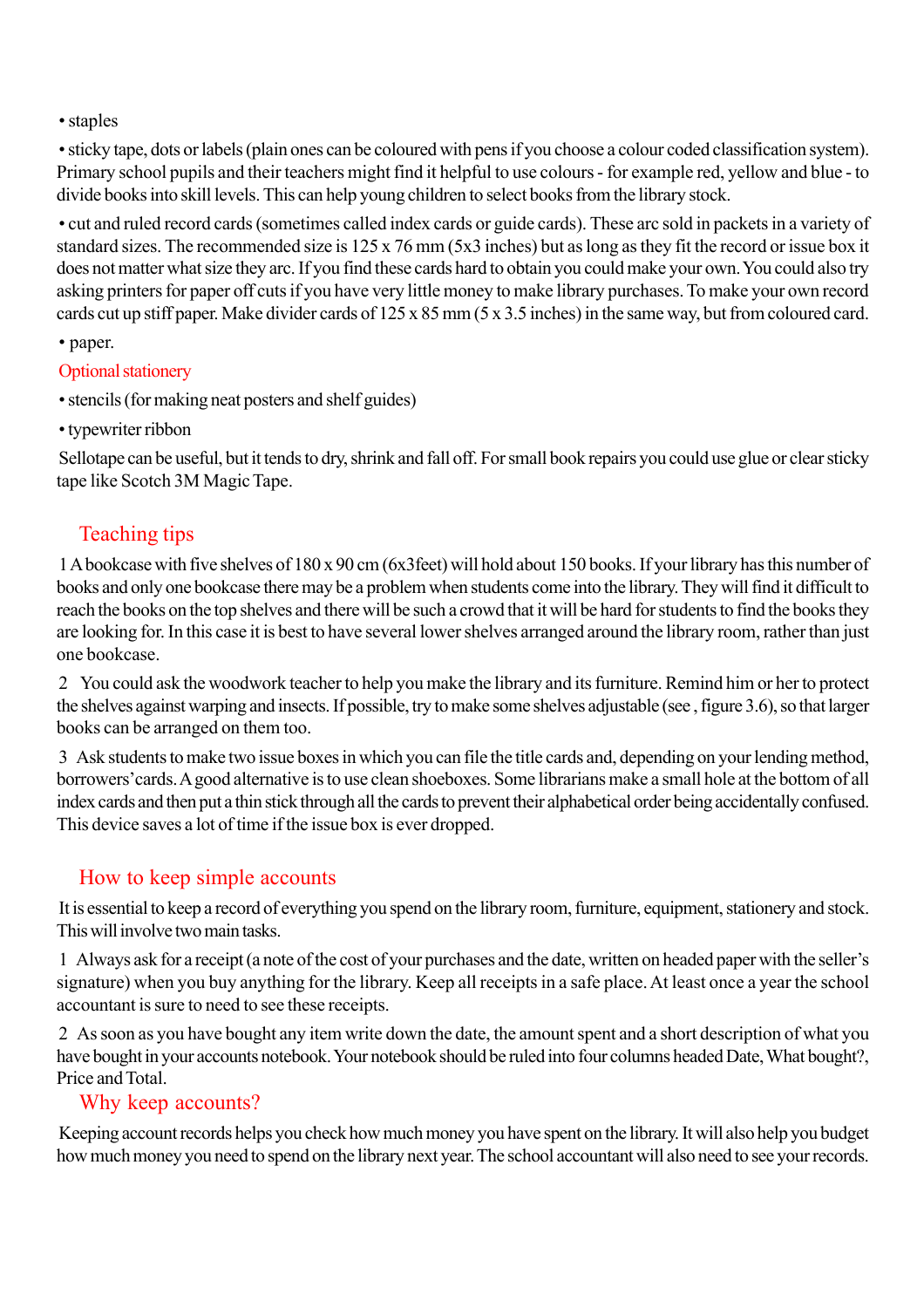# 4. Getting to know your library stock

## What stock is in your library?

When you organise your library, it is important to get to know the range and type of stock you have and to divide your stock into three basic sections - reference, information and fiction.

#### Reference material

This includes encyclopaedias, dictionaries and atlases. Reference books are used to find quick answers, check facts, answer students' questions and discover new information. Because reference books are often large, expensive and in constant demand, most libraries do not lend them. Instead librarians put them on clearly labelled reference bookshelves next to the information books.

#### Information material

This is sometimes known as non-fiction and is stock about people, places and things. Most of the stock in your library, including textbooks, will belong to this group. To help library users find the book they want, it is recommended that the teacher-librarian organises all the information stock into different subject areas. For example, put all the books on trees and forests on bookshelves close to each other. You will read more about how to do this in chapter 7.

#### Fiction

These books arc also known as story books or novels. Some fiction books are used by English teachers in secondary schools all round the world; Animal Farm by George Orwell and Things Fall Apart by Chinua Achebe are two examples. Fiction books are not just for studying, they can also be read for fun: Tales Of The Tikongs by pe\iHau'opa is a good example of a novel that students will enjoy.

Once you have divided the stock into reference, information and fiction sections, it will be clear to you that the stock comes in many different shapes and forms - including books, pamphlets, booklets, magazines, newspapers, flipcharts, posters, photo albums of school forms, maps, videos, audio cassettes, etc. The most important type of stock, however, will be the books.

### More about books

Books are made of paper and so they can be easily damaged. It is just as important to show students how to treat hooks well as it is to encourage them to make more use of the books in the library. One way to do both is to make sure that students and library monitors know all about what a book is and arc able to name the different parts of a book.

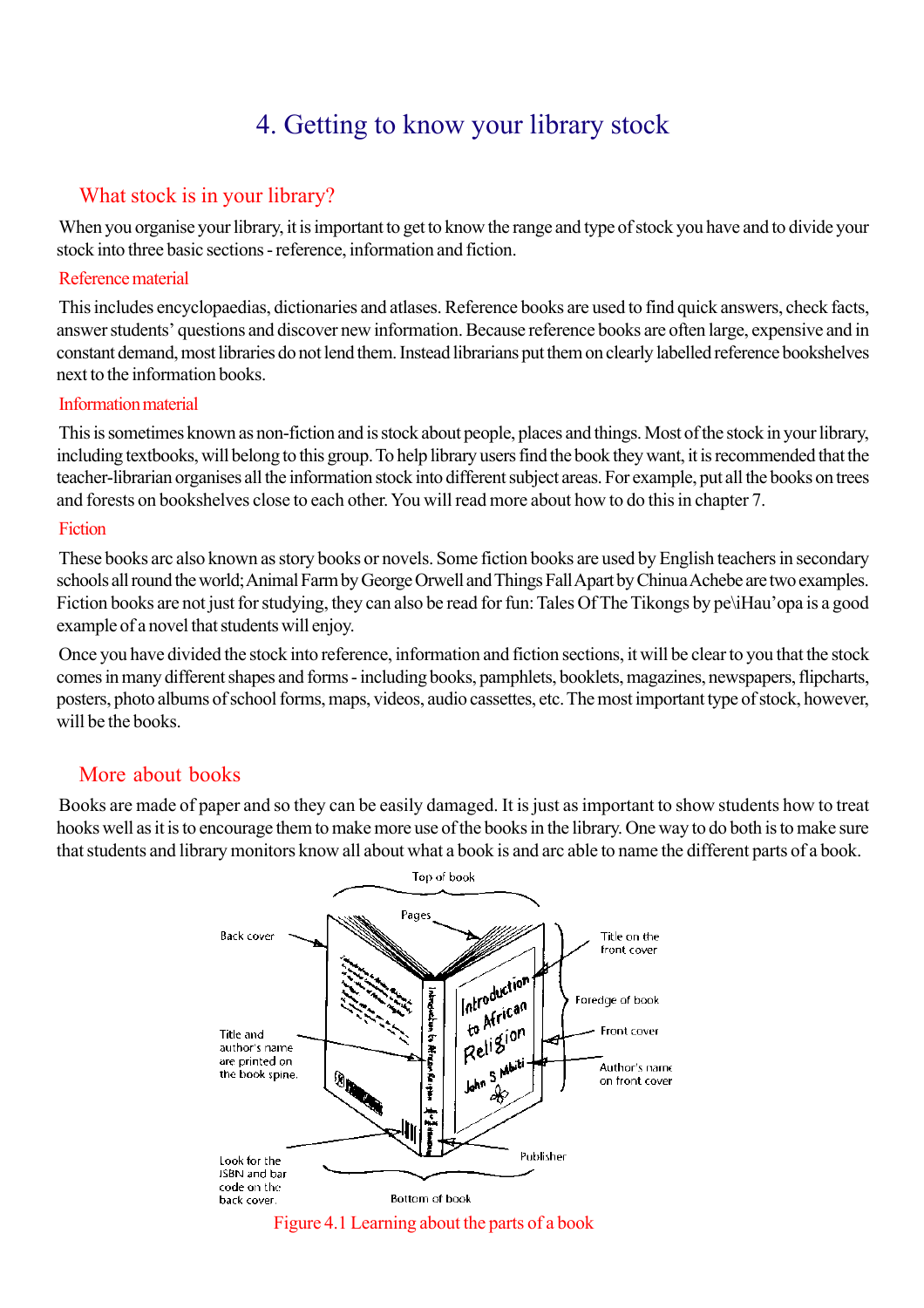## How to help students learn about the parts of a book

The best method is to give a form lesson. Give each student a book. Then point out the different parts of a book and explain their purpose. Ask students to find the same parts on their own book. Remember to explain the uses of the contents and index pages as these can help students with their studies. Use figures 4.1 and 4.2 and the information below. For more ideas about library lessons see chapters 13 and 14.

#### The parts of a book

#### • Cover

This can be hard (hardback) or soft (paperback). The cover helps protect the book. Some teacher-librarians like to put an extra cover, which they buy from library suppliers or make from strong paper or sticky-back plastic, on popular books.

#### • Front cover

This may have a picture on it and usually has the title of the book and the author's name; it may also have the publisher's name.

#### • Back cover

This often has a summary of what the book is about; or it may have some people's comments about how much they enjoyed the book - these are called reviews. Most back covers list the book's own internationally recognised ten-digit ISBN, usually nowadays in the form of a computer readable bar code. An ISBN is a computer number used by publishers and booksellers to identify a title. In some large bookshops you will be able to order the books you want if you give the bookseller just this number. However, it is not essential information for libraries without computers.

#### • Spine

This is the backbone of a book. If it breaks, or is damaged, there is a risk that the book's pages will fall out. On the spine most books usually have the title of the book and the author as well as a symbol (picture or letters) which identifies the publisher.

### • Spine label

All the hooks in your library should have a spine label, glued or stuck to the bottom of the spine. This will be used by students to locate books they want and to find out if the book is information or fiction; it will also give a visual reminder of what the book is about. If, for example, a student is looking for a biology book, he or she (depending on your classification system) would look for green spine labels or the classification code number 500. (See chapter 7 for more information about classification systems.)

### • Title page

This is usually a right-hand page near the front of the book. On it will be the book's title, author and publisher.

• Title verso page

This is traditionally the left-hand page immediately after the title page. On it will be more information about the publisher (for example, the publisher's address) and about the book (what year it was published, if it has been reprinted and who printed it). The title verso page will also have details of the book's copyright.

### • School nameplate and return date label

It is recommended that you glue your school nameplate and a return date label on to the first right-hand page as you open the book (see figure 4.3). Explain to students that this shows who owns the book and that it is also the place to find out what day they should return the book if they have borrowed it from the library.

#### • Contents page

Most information books have a contents page. This gives an outline, or sometimes a brief summary, of what will be in each chapter - and a page number so that you can turn straight to the right chapter. For example, in a book on the lifecycle of a butterfly you might see from the contents page that chapter 1 is on larvae, chapter 2 is on the chrysalis, chapter 3 is on caterpillars and chapter 4 is on butterflies. If you want more detailed information then you should look at both the contents page and the index.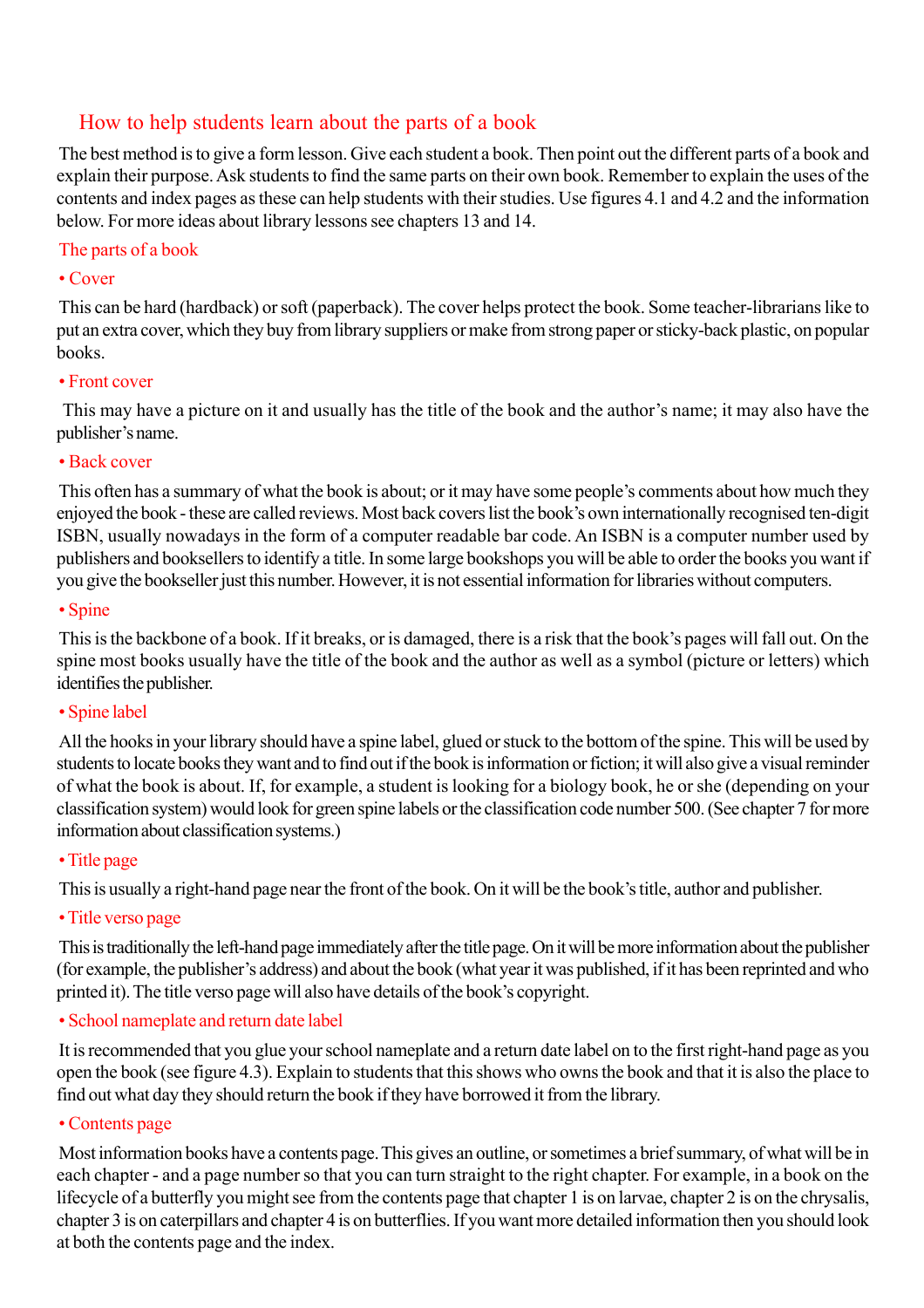

Figure 4.2 Learning about the inside of a book



Figure 4.3 Where to place the return date label in a book

#### • Index

An information book is more useful if it has an index. This is usually an alphabetical list of subjects, people and other important items that are written about in the book, each with a page reference. An index is usually at the back of a book. The page references make it easy for the user to find the information they want. For example, use the index in this book to find out where there is more information about different types of stock. After the word 'stock', you will find several numbers. These numbers direct you to the pages in the book which have information about stock printed on them. Make sure your students do not confuse an index with a glossary (or key words section), which lists difficult or foreign words and explains what they mean, but does not give page references.

Before students use the library, check that they know what is the front cover, the back cover and the spine; how to tell the title from the author (this can be quite difficult for students); who the publisher is; where to find the publication date and where to find your own library details, like the return date label.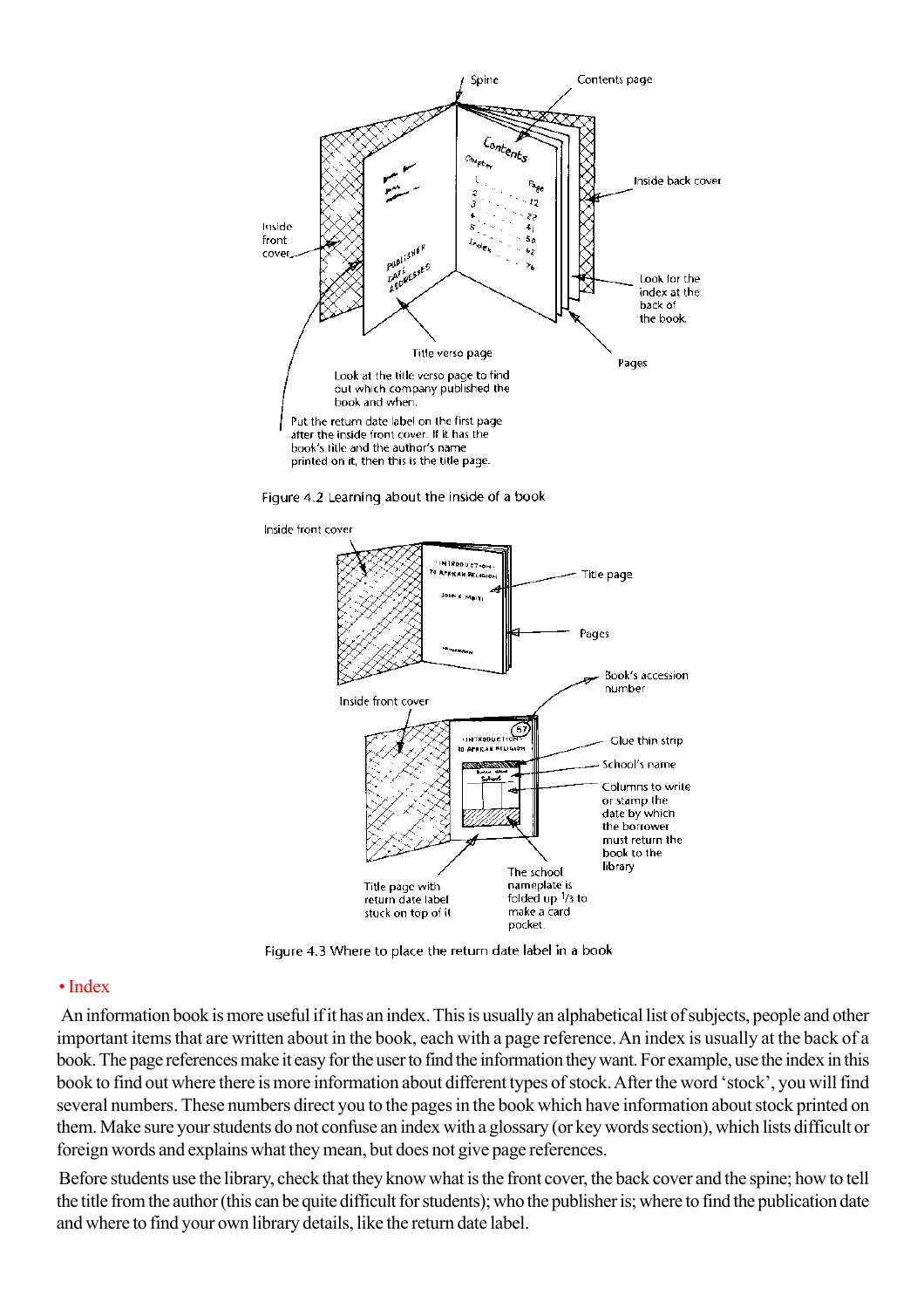## Teaching tip

Your students may be set a project that asks them one question about how to grow rice, one question on how to make aeroplanes and one question on Nelson Mandela's work in South Africa.

Explain that if they want quick answers to these questions they need to find a reference book and use the index. In the index they should look for the best possible word that describes the subject they want - (in this case the words would be 'rice' 'aeroplanes' and 'Mandela').

If they want more detailed information they should go to the appropriate bookshelf in the library, and then check the contents and index pages of relevant books.

## How to help students keep books in good condition

It is unfair to blame students for spoiling books if they have not been taught how to look after them. It can be tempting to tell students not to write inside a book; not to have dirty hands; not to take books out in the rain; not to bend the corners of the page when they forget their bookmarks; not to eat in the library; not to pull the book's spine when they are taking a book off a shelf... but lists of 'Don't do this' and 'Don't do that' can discourage students from using books. Instead explain to students that because books are expensive, and can be easily damaged, they must be treated with respect.

Simon Etherton trained 12 student library monitors including Stephen Kapu and Nester Haiptu to help run the library at Allardyce Secondary School, Solomon Islands. He suggests:

'There is a lack of understanding about how fragile books are. Students need constant rewinding about how to turn over pages and why they should use paper bookmarks (rather than pens, rulers or even other books).'

Using a library and its books requires skills. All school children will need patient, repeated explanations and a good example set by the teacher-librarian and other staff. Remember also to make the library a friendly place; otherwise students will not use it.

## More about other types of stock

Most libraries have a variety of stock besides books. This may include magazines, newspapers, pamphlets and audiovisual stock. The rest of this chapter looks at different types of stock that might be good for your school library.

### **Newspapers**

Newspapers can be published daily or weekly. They are often very popular with students at school libraries, especially if they arc local publications containing up-to-date news. However, old newspapers soon turn yellow and attract dirt, insects and mice. A good idea is to save back copies and then when you have a year's collection, to arrange for them to be bound inside a strong hard-backed cover. Daniel Aidoo, working as a library assistant at Central Regional Library in Ghana, found:

'Round volumes of periodicals [magazines] and newspapers are very popular with students and arc also help fill for reference purposes.'

If you decide to bind your newspapers it is recommended that you let students read the issues for one or two weeks before you remove them from the library. Then you can store the newspapers in a dry place, in a pile arranged in date order, ready for binding at the end of the year.

An alternative is to remove newspapers from the library after three months, and then to cut out the most interesting stories and organise them into general sections in a subject file or project box (see p. 36). In this way you could create subject files on, for example, the Life of Ghandi; Leatherback turtles; the Aswan Dam; etc.

Another alternative is to do what Ruth Weitzel, working in the Caribbean with librarians including Laurentia Israel, Jacqueline Mussington, Patricia Baptiste and Nellie Payne, suggests: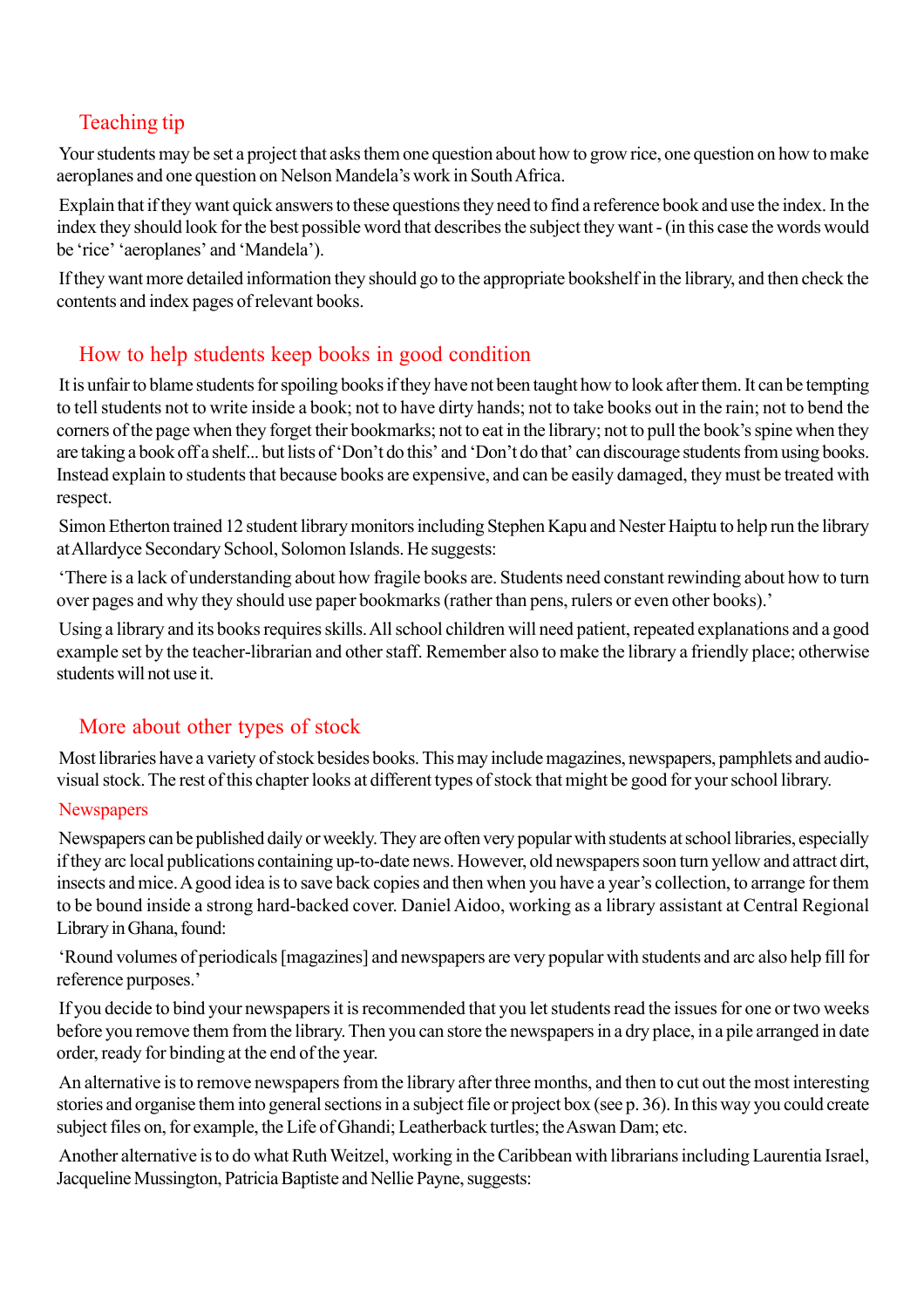'Rather than throw away unwanted issues of newspapers and magazines, put them on a free table at the entrance to be given away. Some students might appreciate the materials.'

#### **Magazines**

Magazines are publications produced on a regular basis, for instance quarterly, monthly or weekly. They arc often in colour and have news items, feature stories, photos and advertisements inside. A magazine can be on any subject: world events, soccer, fashion, business, etc. Famous world-circulation magazines include Time and News-week (both report international events each week); National Geographic (which has excellent photographs of people and the world); New Scientist (about science); The Economist (a business magazine) and New Internationalist (facts about people's lives around the world, and particularly developing countries).

The best magazines for secondary schools have plenty of pictures that will raise students' curiosity. A carefully chosen display of magazine pictures and picture captions on the wall can make reluctant readers more enthusiastic about reading short news items.

Both magazines and newspapers can be displayed in browser boxes or on special magazine racks. If you do not have these you could make tidy piles of magazines so that students know where to find their favourite newspapers or magazine. Each magazine should have its own pile, with issues placed in date order - the newest on top.

You can also bind magazines - see the section on newspapers. Figure 12.3 in chapter 12 shows how to make a strong magazine folder.

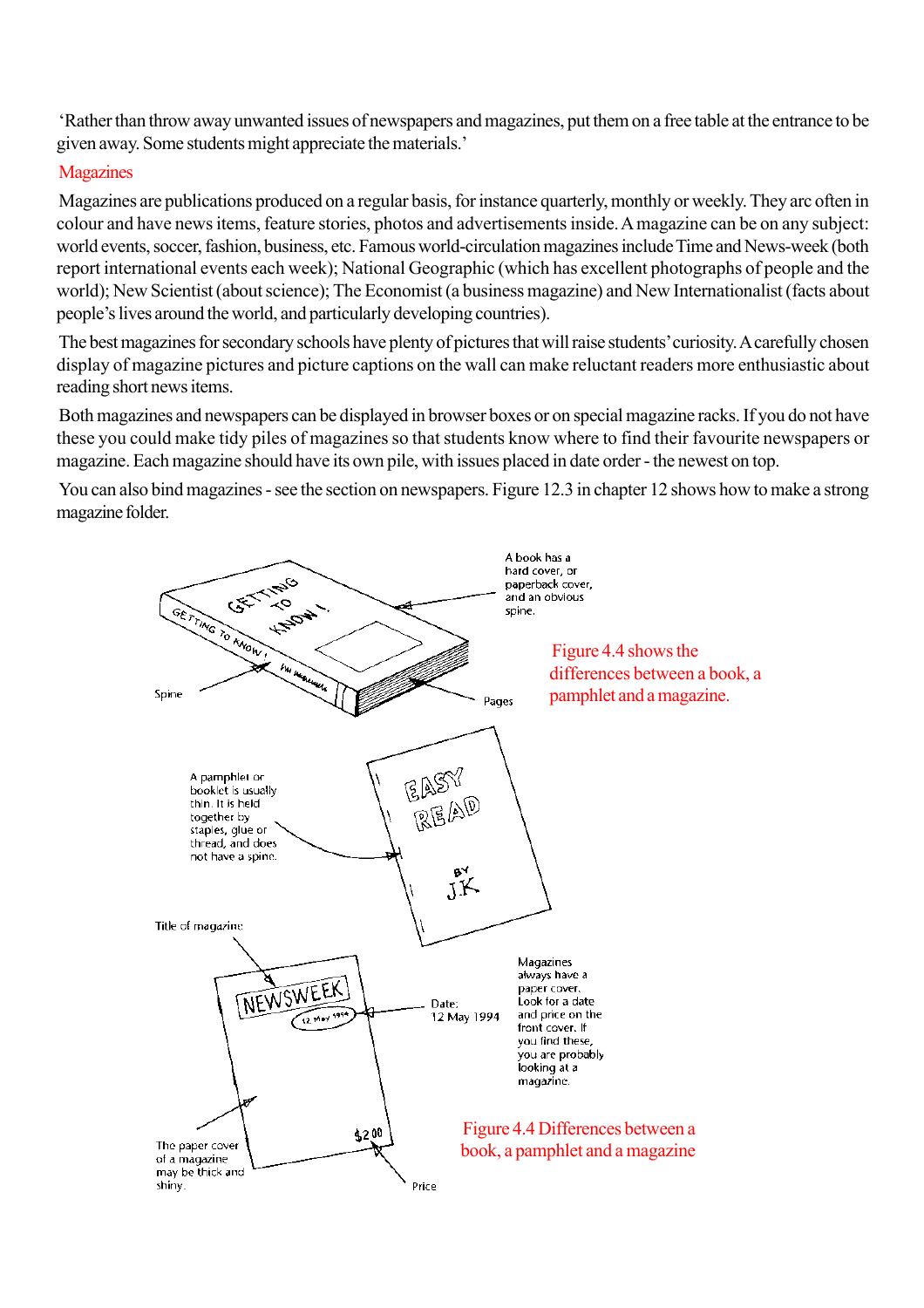#### **Pamphlets**

Pamphlets are small, thin books which contain information about one subject. They are sometimes called booklets. They look different from other books because they do not have a spine. This means that if you arrange them on the bookshelves you cannot read the title or the name of the author. One way to store pamphlets is to put them in a project box. Because pamphlets are cheaper (and quicker) to make than books, they often contain useful, up-to-date information - for example health and nutrition advice or advice about how to run a business.

### Flipcharts

Flipcharts are like teachers' form notes but they are drawn on several pieces of poster-size paper. Flipcharts can save teachers a lot of time, as they are a permanent record of diagrams that take several minutes to draw on the chalkboard, only to be wiped out by the next teacher.

Encourage teachers to make flipcharts (e.g., of the life cycle of a frog for biology, or on how to vote in an election) for the subjects they teach and then store them safely in the library. The best method is to roll the flipcharts up, and label them clearly on the outside. Make a cross-reference in the shelf guide and catalogue if you have one. Then store the flipcharts in a project box, away from dust.

#### Maps and posters

The best place for all maps and posters is pinned up on the library walls or on form room walls. Libraries look more interesting if you display lots of colourful posters. If you are unable to display all your posters, store them in a dust-free area - either folded in project boxes, rolled up in cardboard poster tubes or in a cupboard.

#### Video cassettes, film reels and music tapes

These are all audio-visual or audio equipment. They are usually supplied in their own cases or boxes to protect them from dust. If your school is in a humid climatic zone add a small packet of silica gel to protect them. This works like a sponge absorbing the moisture in the air. Silica gel is blue but as it absorbs moisture it turns pinky purple, and then pink. Once it is pink it stops absorbing moisture. You do not have to throw out silica gel when you have used it. Just heat it up (over a low temperature) so that it dries out and turns blue again, ready to be re-used. Silica gel can be bought from chemists or pharmacy stores. If you have never seen it before, ask people who are keen photographers to explain more about how it works.

Audio-visual stock will include films and videos; audio stock will include cassettes of music, oral (spoken) history and stories. Both audio-visual and audio stocks are useful because they allow students to see things and hear sounds they may find hard to imagine. Used well they can be excellent teaching tools. The problem is that you will need electricity, or a generator, or batteries to use them. They must also be stored carefully. If you have not yet used audio-visual material for teaching purposes, and feel nervous about using it, don't worry. Just experiment - the results are usually very good. Morgan Armstrong, working at Pawa, an isolated, rural secondary school in Solomon Islands, found that:

'Every reading passage and book has to be selected carefully when new words, ideas and concepts are introduced because students want to know: "What's a car, a light bulb or a crime?"'

What would be a good way of showing students this information? Take the example of a car. You could describe a car, draw a car on a chalkboard or pass a picture of a car around the form. But a better way might be to use audio-visual equipment to show a film about cars: Chitty Chitty Bang Bang and Grease are two good examples. It is often possible to borrow films on educational topics. Many schools like to arrange at least one film or video night a term, and even if they do not have electricity they are often able to hire a generator. Social nights like this are often an excellent way of helping students learn more about the world.

## Project boxes and subject files

Project boxes and subject fifes are two very similar ways of storing stock such as newspaper articles, magazine cuttings, postcards or pictures, all dealing with the same interesting subject. They arc very useful places for collecting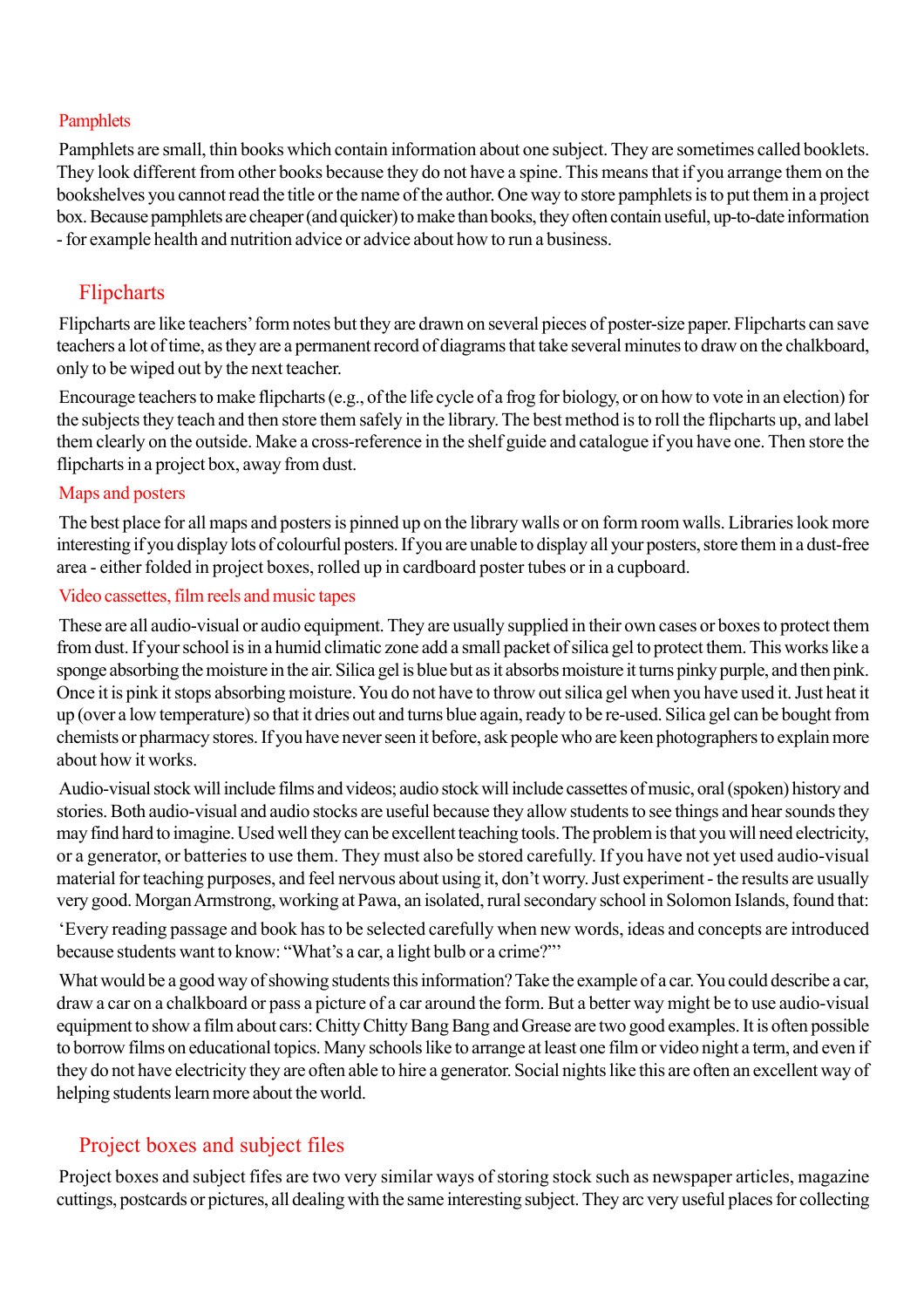information about your country or local activities, especially if there are not many books on these subjects in your library. Give your project boxes a title so that you can file them in the title catalogue.

A project box is usually made of wood or plastic or strong card (like a cereal packet, for example). You can store oddshaped stock such as thin pamphlets, maps and video tapes in them.

Subject files are sometimes called clip files. To make a subject file use an A4 ring binder file. Decide what information you plan to collect and write a suitable title on the file's spine (e.g., Malaria, Government elections, Reggae music or Cocoa prices). Then cut out each article carefully and glue it on to a piece of A4 paper, remembering to write the name of the publication where you took it from, and the date, on the paper. A good place for this information is the top righthand corner of the page. Build up subject files for your school with the help of library club members or library monitors.

# 5. Choosing stock for the library

## What stock does the library need?

A school library needs a variety of books that will be useful for students and teachers. This should include:

• some textbooks for form work. You should aim for multiple copies so that students share with as few other students as possible

- reference books that provide quick answers, for example an encyclopaedia, a dictionary, a thesaurus and an atlas
- information (non-fiction) books that students can borrow
- fiction books that students can borrow.

If your school library has been open for some time it may already have a variety of books and other stock. You need to look at every item of stock and decide if it is suitable for the library. Books that are not suitable should be removed.

## What makes an information book suitable for the library?

To answer this question you will need to look carefully at the books and other library materials the school owns. As a rule, reference and information books should:

- give students knowledge (both general knowledge and specific information from set textbooks)
- provide explanations (e.g., how coal is made)
- satisfy students' curiosity and interest in life
- offer art, craft, music, dance and cultural information.

Use the seven questions below to find out if your reference and information books are useful for the school library. It is important to involve other teachers when assessing or selecting books. Ask their advice about books in the subjects they teach. Score one point for a 'yes' answer to each question.

- 1 Is a book on this subject needed by students and teachers at the school?
- 2 Is the book accurate? This can be hard to judge, so ask other teachers what they think.
- 3 Is the author giving two sides of the story? Docs it have balance?

4 Is the book up to date? This is important because information changes quickly, especially in medicine and science. Old atlases may have maps of countries in them that do not exist now! Look up the name of a country that you know has changed and check if the book is correct.

5 Will students find the book easy to read? Is it of an appropriate reading level? At primary schools books should be as attractive as possible. Young children find too many words on a page dull, but colour pictures will interest them. At secondary schools the best information books use a print that is easy to read. They are written in easily understood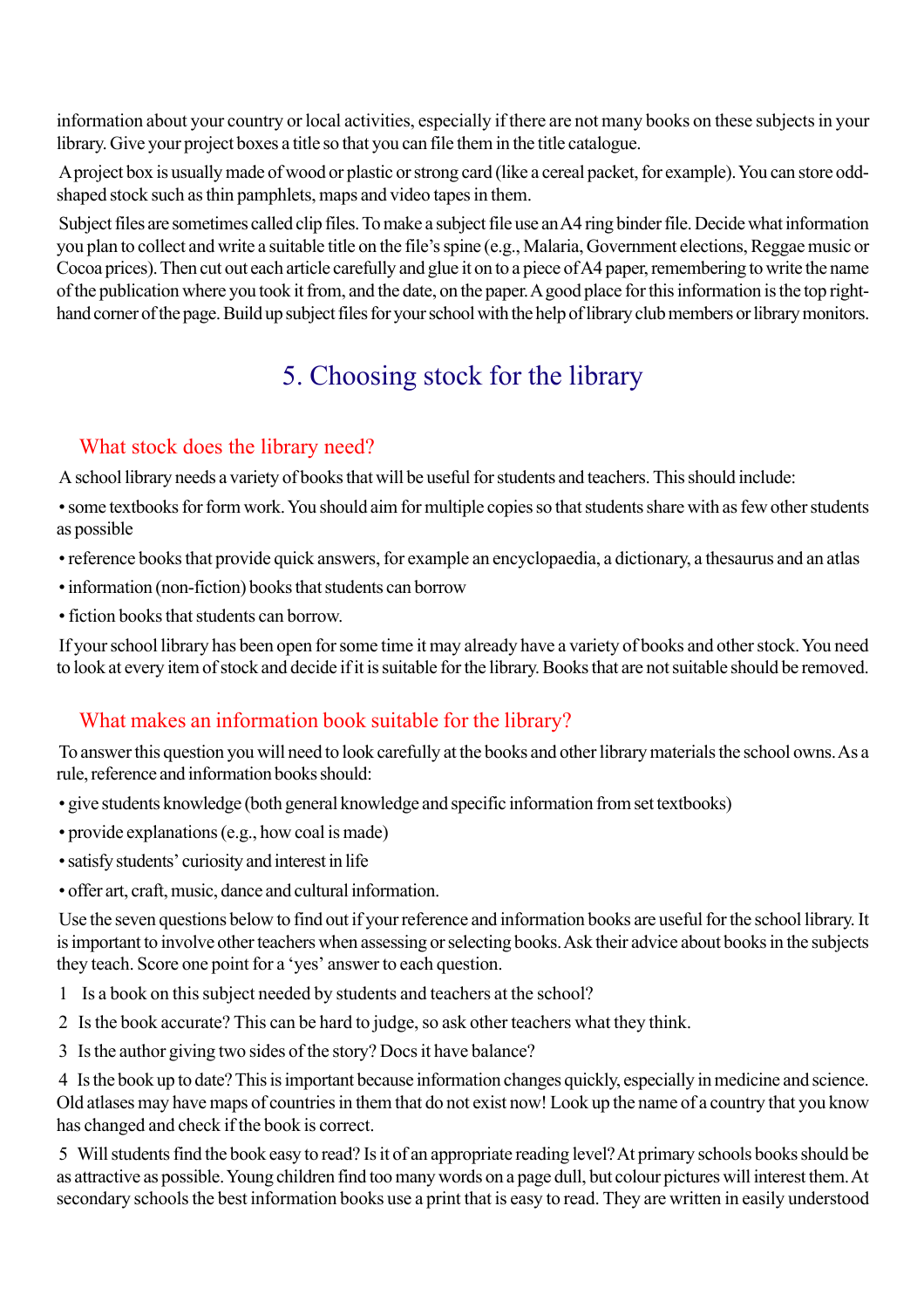English, using simple words and short sentences. The text is made clearer by pictures, photos, diagrams, cartoons and maps. Older books often have no colour pictures and this can make them seem boring for students.

6 Is there a contents page and an index?

7 Is the book in good condition? If it is old or the pages are torn ask yourself if it can be mended. If you cannot repair the book it is not suitable for the library.

Useful books will score full marks, i.e. seven. Books with a very low score should be removed from the library.

## What makes a fiction book suitable for the library?

A fiction book is suitable if it is enjoyable to read, written at a level that students can understand and does not include material that is sexist, racist or otherwise vetoed by the library committee.

Fiction books may sometimes be used for study, but they should also be read for fun by both students and staff during leisure time. You should aim to have a wide variety of fiction books with vocabulary that suits all skill levels. Practice will help you recognise a good fiction book but this is easier to do if you read the books yourself.

#### Why remove some books from the library?

Your aim should be to have a collection of well-used, informative and enjoyable books in the library. It is better to have a small stock of interesting books than a large collection that nobody reads. To achieve this you must sort through your existing stock carefully and remove books that are of no value to a school library.

## How do you decide which books to remove?

Experienced librarians have found the following to be true.

- Older books may contain out-of-date ideas.
- Books that are sexist and/or racist arc not appropriate for libraries.
- Books using old-fashioned words may be hard for students to understand.
- Books that look boring or are falling apart will not be read.
- Unused books attract insects.

Look at all gift books extra carefully. Donated books may not be what you want, or what the students need. Here are comments from two VSO teacher-librarians. They demonstrate the importance of looking carefully at all stock and deciding if it will be suitable for the students.

"Hie lower level language books, often donations, are inappropriate for the age of the students. Because they do not stimulate their interest, they do not stimulate students' desire to read.'

Donna Wyness, working at Vava'u High School in Tonga with Finau Laukau and 'Ana Moimoi

'Be wary of free book offers. They are usually unsuitable. However, in cases of very limited funds it is sometimes worth investigating all sources of books. However useless they may seem, it's actually possible to extract a few good titles. And students' taste cannot always be predicted. For example, one volunteer in her school found that one of the most popular titles in the library was Practical Beekeeping even though none of her students kept bees.' Chris Lane, Kenya

It is also important to be careful about the subject matter. In some countries books about politics, sex education, pregnancy and sicknesses like AIDS may be culturally inappropriate. If you have any doubts, check with your head teacher. The head may ask you to cut out some of the pictures or even pages. Remember that although there may be taboo subjects, people will be curious about all sorts of things. Simon Etherton, working at Allardyce Secondary School in the Solomon Islands, with student librarians Stephen Kapu and Nester Haiptu, says:

'Students are desperate for information, especially on the AIDS disease -and soccer.'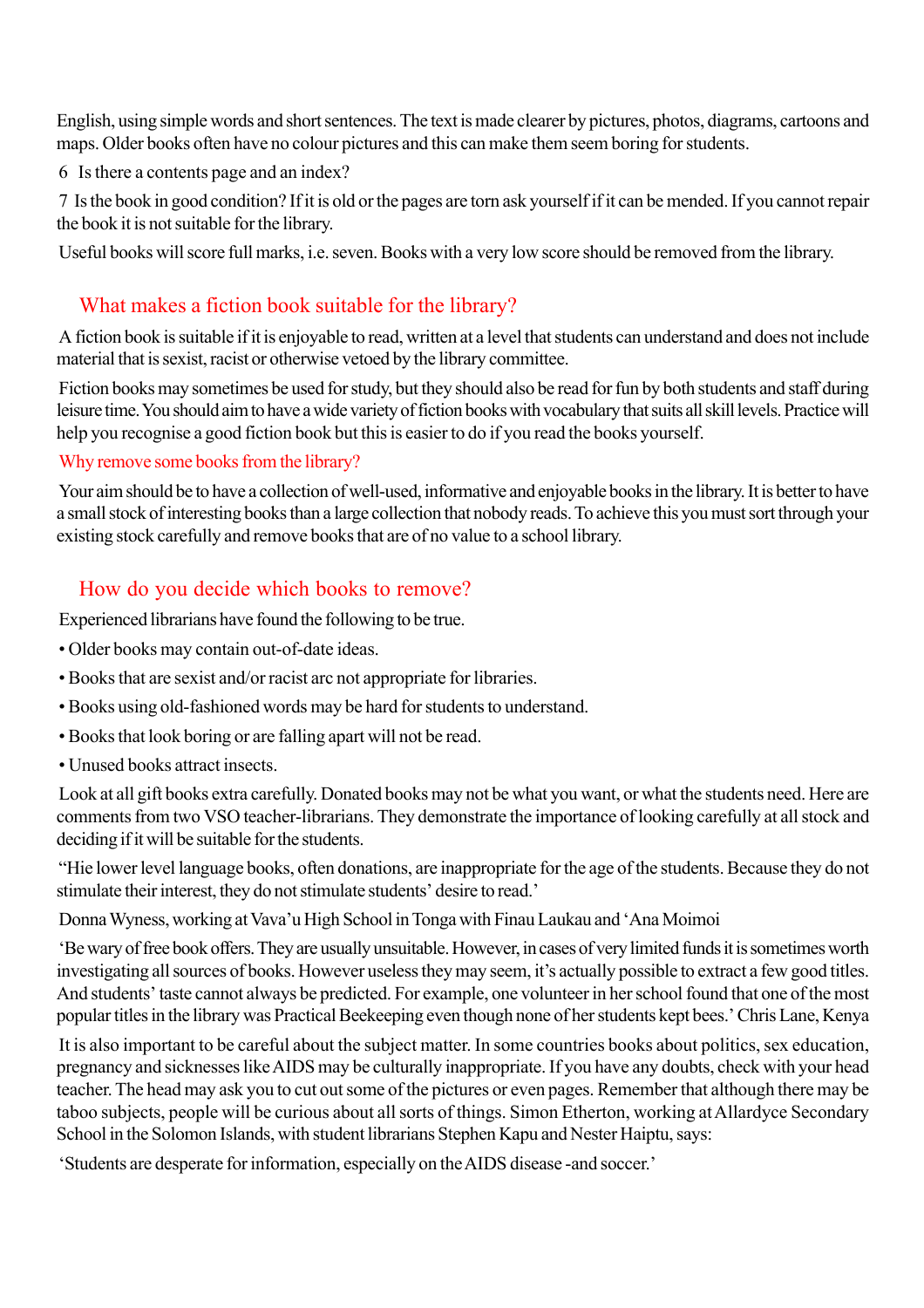Deciding which books should be removed can be difficult. You may find it helpful to make these decisions with the library committee. Together you will need to decide which books are to be thrown out, which sold and which given away. You could also try contacting the librarian at the nearest local library for advice. Other librarians and teacherlibrarians may have faced similar decisions and be able to give a great deal of support if there are strong feelings about, for example, allowing a teenager to read a sex education book or removing particular items of old stock.

If the library committee decides some books are not suitable for the library, they could be sold to raise funds to buy books that are needed. Or you could give away old magazines to students and their families. This is especially useful if you have a large collection of old magazines, and no plans to bind them into sets.

## Teaching tip

If your school already has a library collection with an accession register, it is Important to cross off each item in the accession register, shelf list and title catalogue, as you remove if from the library. If you forget to do this you will find it hard to stocktaking and may think books have been stolen.

## What else is useful for a library?

Most libraries have more books than any other type of stock. But newspapers, maps, flipcharts, pamphlets, posters, audio-visual equipment, books in the home languages of the students, books written by local writers, postcards of wellknown national and international scenes, photocopies of interesting articles and journals are all useful for a library. When you are choosing stock for your library, remember to consider all these different types of stock. But only add to your library items which you know will be useful for students and teachers.

A good idea for building up a section about local life is to encourage students to make their own books. Add the best ones to the library's stock.

Encourage students to make suggestions about books they would like in the school library. Even if you arc sure you know what students should be reading, it is more interesting for the students to read a book they have chosen themselves, than to be given a book and told to read it.

# 6. Making an accession register

When you have weeded through and familiarised yourself with existing stock, or if you are setting up a completely new library and have chosen and received a supply of new books, the next task is making an accession register.

## What is an accession register?

An accession register is a record of items of stock in the library in the order in which the library receives them. Every item of stock should be given a unique number when it arrives at the school. This number must be written down both in the accession register and on the item of stock. It is essential that you give all books an accession number and enter them into the accession register.

## Why have an accession register?

The accession register shows the teacher-librarian what stock is owned by the school. This is particularly important if the school has several hooks with the same title, for example, textbooks for form lessons. Because every book is given a unique accession number it will always be possible to identify a particular book.

'This means a borrower cannot say they have returned the book just because another book, with the same title, is on the shelf.' Cynthia Stirrup who worked in The Gambia

The accession register therefore makes stocktaking easier.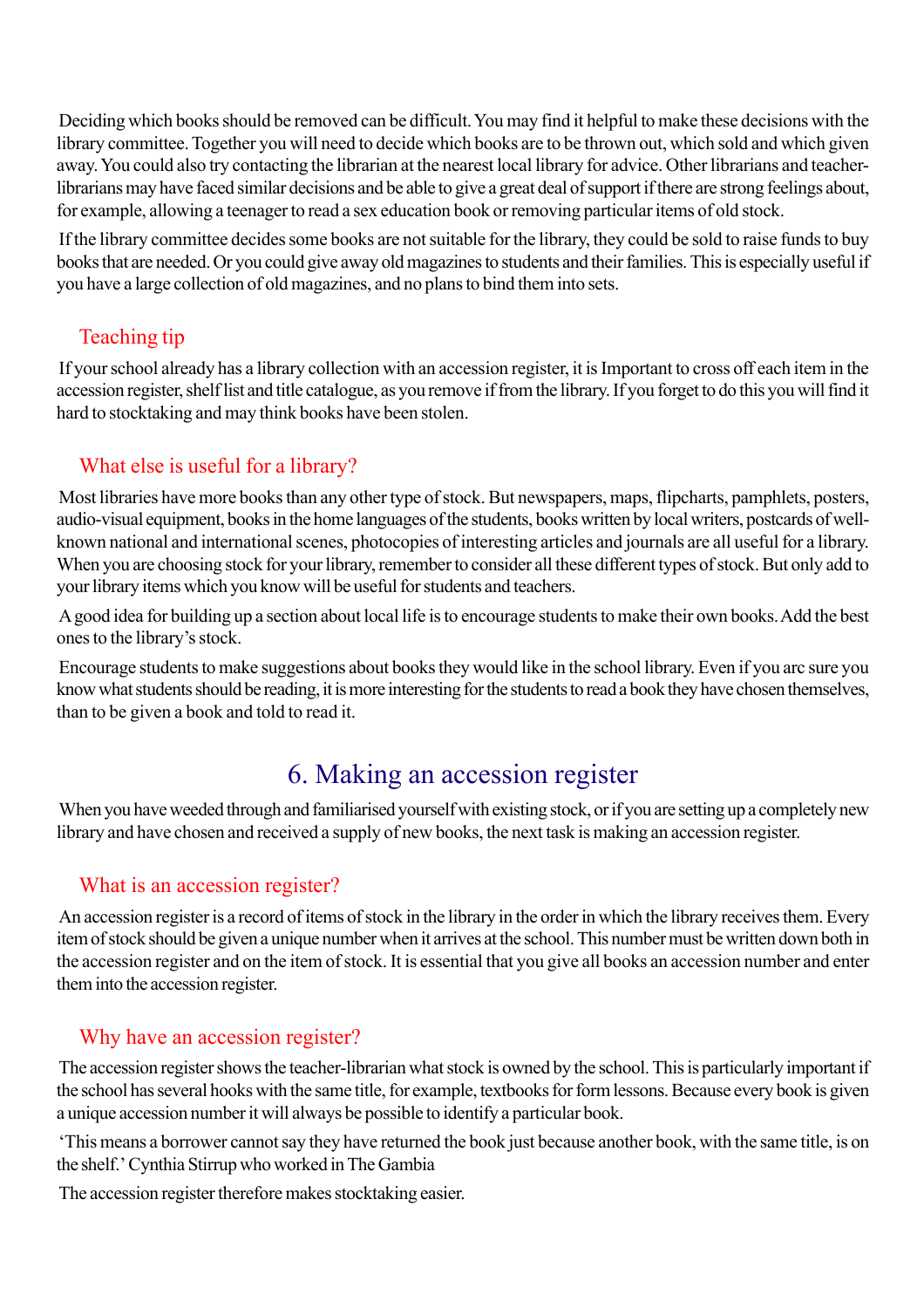## How do you make an accession register?

The detailed instructions below explain how to make and maintain an accession register.

1 Find a large, strong exercise book. (A hardback book would be best - some stationery shops call them ledgers.)

2 Write 'Accession Register' on the front cover.

3 Study figure 6.1. Then rule up four columns in your accession register, as shown in the first part of figure 6.1.



Figure 6.1 Making an entry in an accession register

4 Take any library book. This will be number 1 in your accession register. Write down the book's title, author and publisher in the columns beside the accession number. Keep the details brief as other information, such as the publication date, ISBN and number of pages, can be entered on the title catalogue cards and shelf list cards. (You will learn about these in chapter 8.)

5 Write the book's accession number inside the book. A good place to write this number is on the top right-hand side of the first page. It is best to write all accession numbers in the same place in every book. For some items, such as audio-visual stock, you may need to use a marker pen to write the accession number on the tape or reel.

6 Take another library book. This will have accession number 2. Follow steps 4 and 5 as above.

7 Give each item in your library stock a different accession number. This is especially important if there are several copies of the same book, as is likely to be the case with textbooks.

8 If you remove any stock from your library, remember to cross out the entry in the accession register.

## Teaching tip

If younger students are helping you make an accession register you may need to help them identify the difference between a title and an author. At some schools the teacher-librarian will write a list of books, underlining the title and author in different colours. You may feel that underlining the title and author's name in different colours seems to take a great deal of time but it will ensure that the accession register is accurate, that students begin to understand the different parts of the book and that students are involved in making the library right from the start.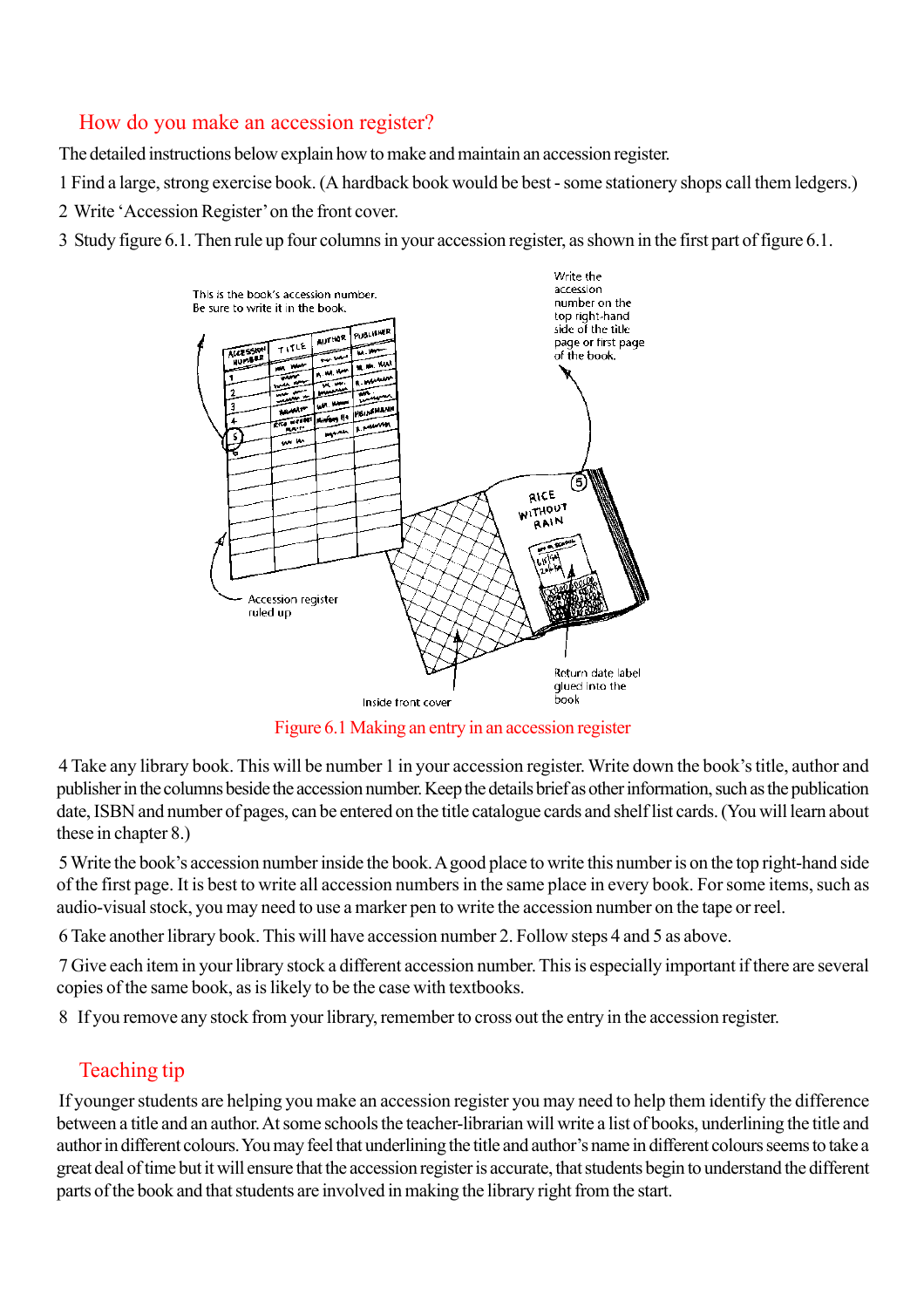All stock will have a title, but some will not have an author. If you are making an accession register entry for a book like this, just leave the author column blank.

### School nameplates and return date labels

When all your books have their own accession number you will need to glue the school's nameplate and a return date label on to the first page (or alternatively the back page) of the book. It is important that all books are seen to belong to the school library. When you make nameplates it is useful to include the school's address. If you have a rubber stamp of the school's name you should also stamp the book in two places - once on the inside back cover of the book and once on a page in the middle of the book. This means that if the hook is lost it has a better chance of being returned to the school library.

## Which books need a return date label?

All books which the library is going to lend need a return date label. This tells the borrower when the book is due to be returned. Reference books, such as dictionaries, encyclopaedias and atlases, arc not usually lent by the library and therefore do not need a return date label. They do, however, need a school nameplate and address glued on to one of the first pages.

Before you give a book a return date label you must decide what method of lending books you plan to have at your school library. (The various methods are described in chapter 11.)

If you plan to lend books using the exercise book method or the borrower cards method (see chapter 11), all stock will need a place where you can stamp the date it should be returned. It is recommended that you do this by making a combined school nameplate and return date label as described below, but you will not need to make your nameplate with a card pocket.

If you plan to lend books using the book ticket system (again, see chapter 11), you must make a joint school nameplate and return date label with a pocket as described below.



## How do you make a school nameplate and return date label with a pocket?

Nameplates and return date labels with a pocket can he made by taking a half sheet of A4 paper and folding up approximately onethird, as shown in figure 6.2. Glue down the pocket edges and then glue the top edge of the return date label into the book. At the top of your return date label write, or stamp, the school's name and address.

Figure 6.2 How to make a school nameplate and return date label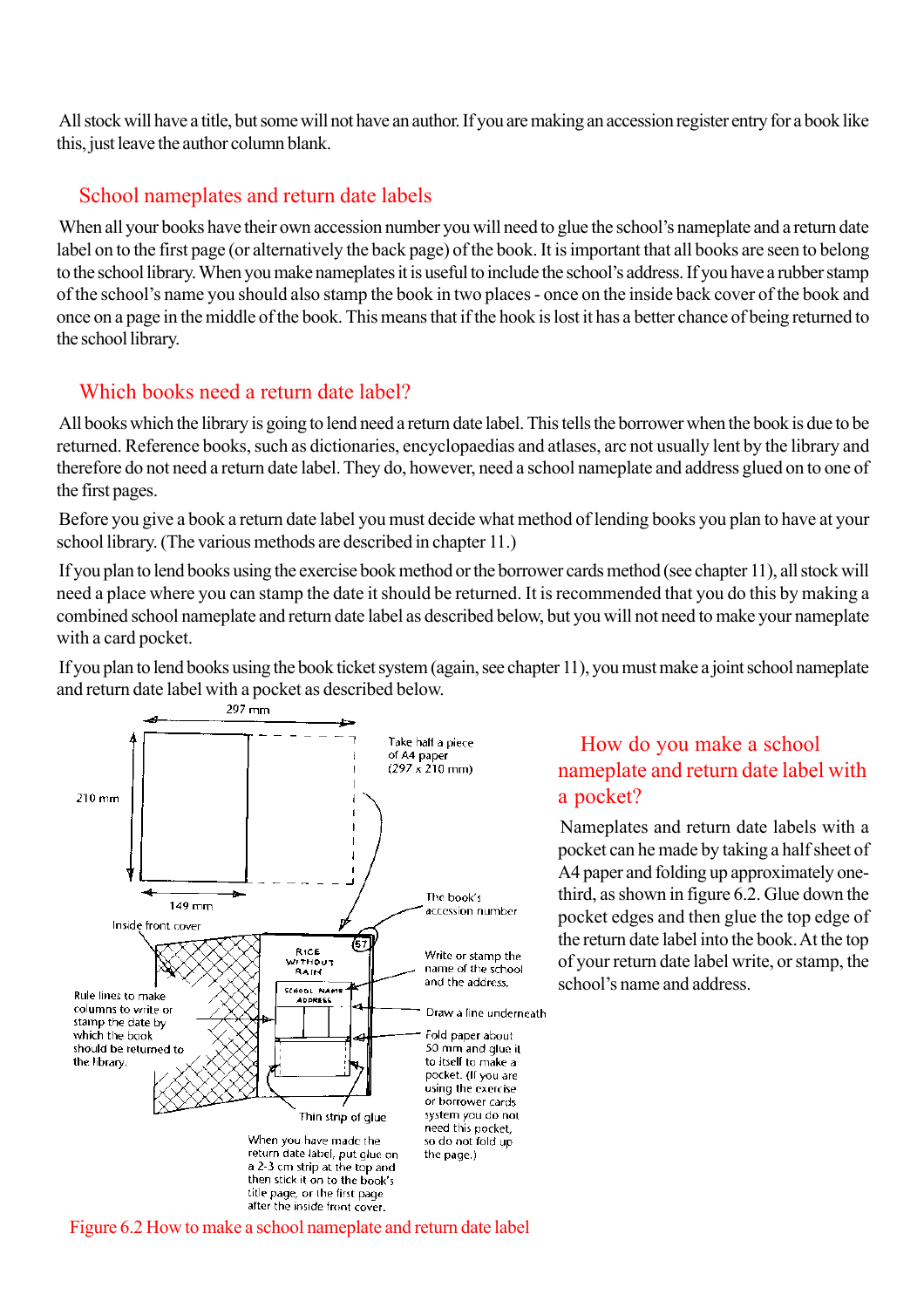If you have access to a stencil this might save you time, as Christine George, working in Sierra Leone, found: 'Return date labels can also he made by typing a stencil, which takes about nine labels, and have them run off on duplicating paper.'

## Teaching tip

It is important to process new books as soon as you can. If your school library is sent a large number of books at the same time, it may be useful to keep two or three of them off the shelves in order to show the next group of student library monitors or club members exactly how to add a book to the accession register and where to glue in the return date label.

The next task is to separate your fiction books from the other books. The library's information books can then be divided into subjects. This task, known as classification, is explained in the next chapter.

# 7. Organising your books - classification

Your books should now be divided into reference, information and fiction books, and every book should have been entered into the accession register. The next step is to classify the information books.

### What is classification?

Classification is a method of organising book titles, so that books on the same subject are kept near each other on the bookshelf.

To organise information books (also called non-fiction books) the best method is to divide your school's stock into different subject areas and then give each book a classification label using a code. You can code by letter, number or colour.

## Why do information books need to be classified?

Classification is essential because it keeps information books on the same subject together. This means students and teachers can find the information they want as quickly as possible. Once they understand the library classification system they will know where to find the books they are looking for.

## What stock is not classified?

Fiction books arc not classified into subject sections; they arc filed alphabetically instead. Read more about this in chapter 9. General information books, such as encyclopaedias, should be put into the reference section. Reference books should not be lent by the library. Large books that do not fit on to the book shelves are classified into the relevant subject area, but they are shelved in special bookcases for oversize books.

## How do you decide which subject area each book belongs in?

Three alternative classification systems arc explained in this chapter. They are suitable for different library situations. Whichever system you choose, you will have to decide upon the main subject of each book. Sometimes this can be difficult and people may not agree on the main subject.

### What is a subject?

A subject is an area of knowledge. Major library subjects might include agriculture, health, religion and sport. Imagine a row of boxes with subject titles (e.g. Health, Agriculture) printed on the outside of each box. Inside the boxes will be stories and information about different aspects of a particular subject. In the Health box, for example, will be material on first-aid, inoculations, barefoot doctors, hospitals, etc.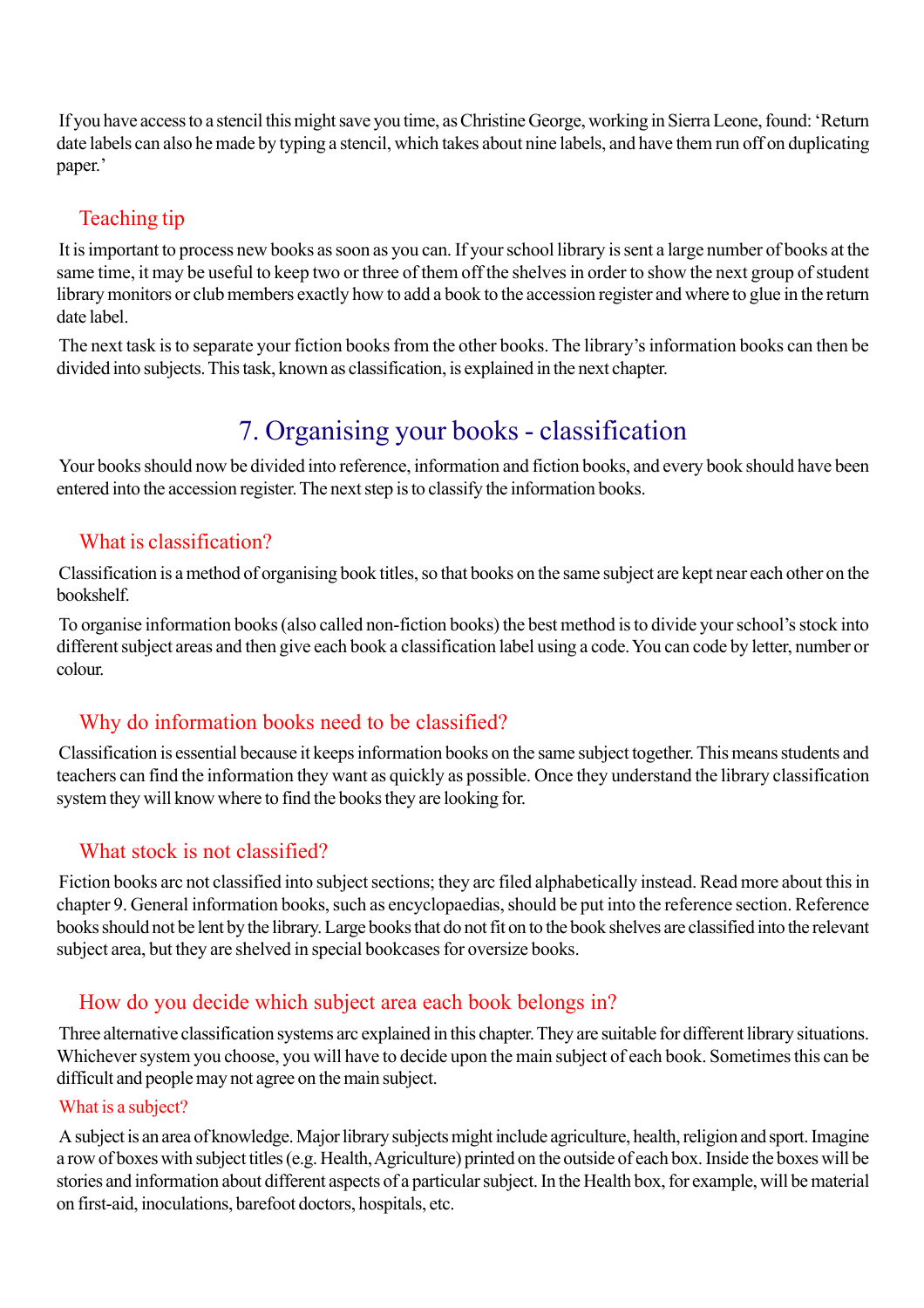### Task

Look at the list below. Decide which are main subjects that should go on the outside of the boxes and which arc types of information that should go inside the boxes.

- Agriculture
- Bee keeping
- Religion
- The Bible
- Technology
- Second World War aeroplanes

### Answer

The main subjects are agriculture (bee keeping is a type of agriculture); religion (the Bible belongs in this subject box) and technology (material on Second World War aeroplanes belongs in this box).

You may find that some books seem to fit into several subjects. Take, for example, an imaginary book called Economic Miracle-: Rice growing in the Philippines. Would you put this book in the business section (economics); the religion section (miracle); the agriculture section (rice) or the geography section (Philippines)? Of course the book does not actually exist, but if it did I think I would put it in the business section, because it seems to be about economics. What do you think?

## How do you choose the best classification method for your school library?

There is a choice for you to make now. You need to decide which of the following classification systems best meets the needs of the students and teachers running and using the library. It is important to remember that whatever classification system you choose you will then need to follow the same book labelling procedure, as explained at the end of this chapter.

### Timetable classification

This is the method recommended for primary school libraries.

List all the subjects on the timetable at your school. Your list will probably look similar to this: mathematics, English, science, agriculture, woodwork, home economics, business, sport, religious education, history, geography, music, technology, general knowledge.

Now think about the books you entered into the accession register. Are they books that fit into these subject areas? If the answer is 'yes', you could use these subjects as the basis of classification in your library. If not, you can adjust the subject as required. You could then divide the books into subjects and give them the simple classification codes shown in the table below. For instance, an arithmetic book would be classified under the timetable subject mathematics and given the classification code MATHS on its spine label. (See the section 'How to make spine labels' on p. 55.)

Because some books and pamphlets have very narrow spines, and because some subjects have long names, even neat writing may be hard to fit on to the label. This is why the shorthand codes for each subject, like GHX; for geography, arc used for the spine labels instead of the full subject name.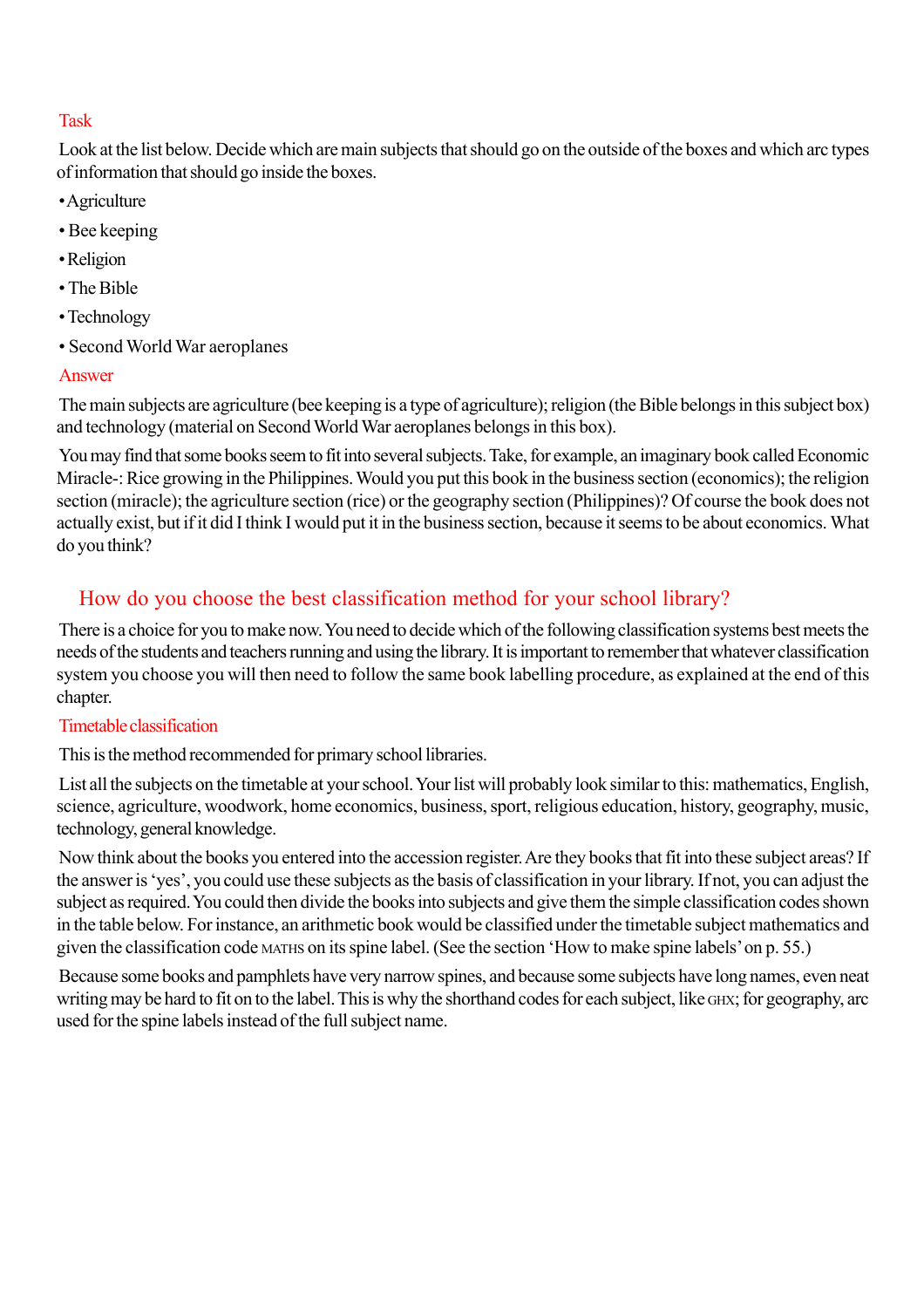### Timetable classification

| Timetable subject                  | Quick label code         |
|------------------------------------|--------------------------|
| Reference                          | <b>REF</b>               |
| Religions                          | <b>REL</b>               |
| English grammar                    | <b>ENG</b>               |
| Science<br>Technology and woodwork | <b>SCI</b><br><b>TEC</b> |
| Environment                        | <b>ENVIRO</b>            |
| <b>Business</b>                    | <b>BUS</b>               |
| Agriculture                        | <b>ACRIC</b>             |
| Art                                | <b>ART</b>               |
| Sport                              | <b>SPORT</b>             |
| Music                              | <b>MUS</b>               |
| Home economics                     | <b>HOME</b>              |
| <b>History</b>                     | <b>HIST</b>              |
| Geography                          | <b>CEOC</b>              |
| <b>Mathematics</b>                 | <b>MATHS</b>             |

## Dewey Decimal Classification (DDC)

The Dewey Decimal Classification is used throughout the world and is popular with many libraries. It is most useful for secondary school libraries with more than 500 information books.

At its simplest, the Dewey system classifies books into ten broad subject areas, which are coded by numbers. Each book has a spine label with a number shown on it, and that number tells the reader what subject area the book belongs in. Particular subject areas are given a range of code numbers recognised throughout the world. The ten ranges start with the numbers 000, 100, 200, 300, 400, 500, 600, 700, 800, 900. So, for example, if you want to classify a science book, you will look at the Dewey Decimal Classification schedule and see that science books take the code classification number 500 or 500-and-something (i.e. the range of numbers from 500 to 599). The science section will include books on a wide-range of sciences, e.g. chemistry, physics, biology and maths.

#### Dewey decimal classification

| Standard subject      | Code number |
|-----------------------|-------------|
| Reference             | 000         |
| Philosophy            | 100         |
| Religions             | 200         |
| Social sciences       | 300         |
| Languages             | 400         |
| Science               | 500         |
| <b>Technology</b>     | 600         |
| Arts and recreation   | 700         |
| Literature            | 800         |
| History and geography | 900         |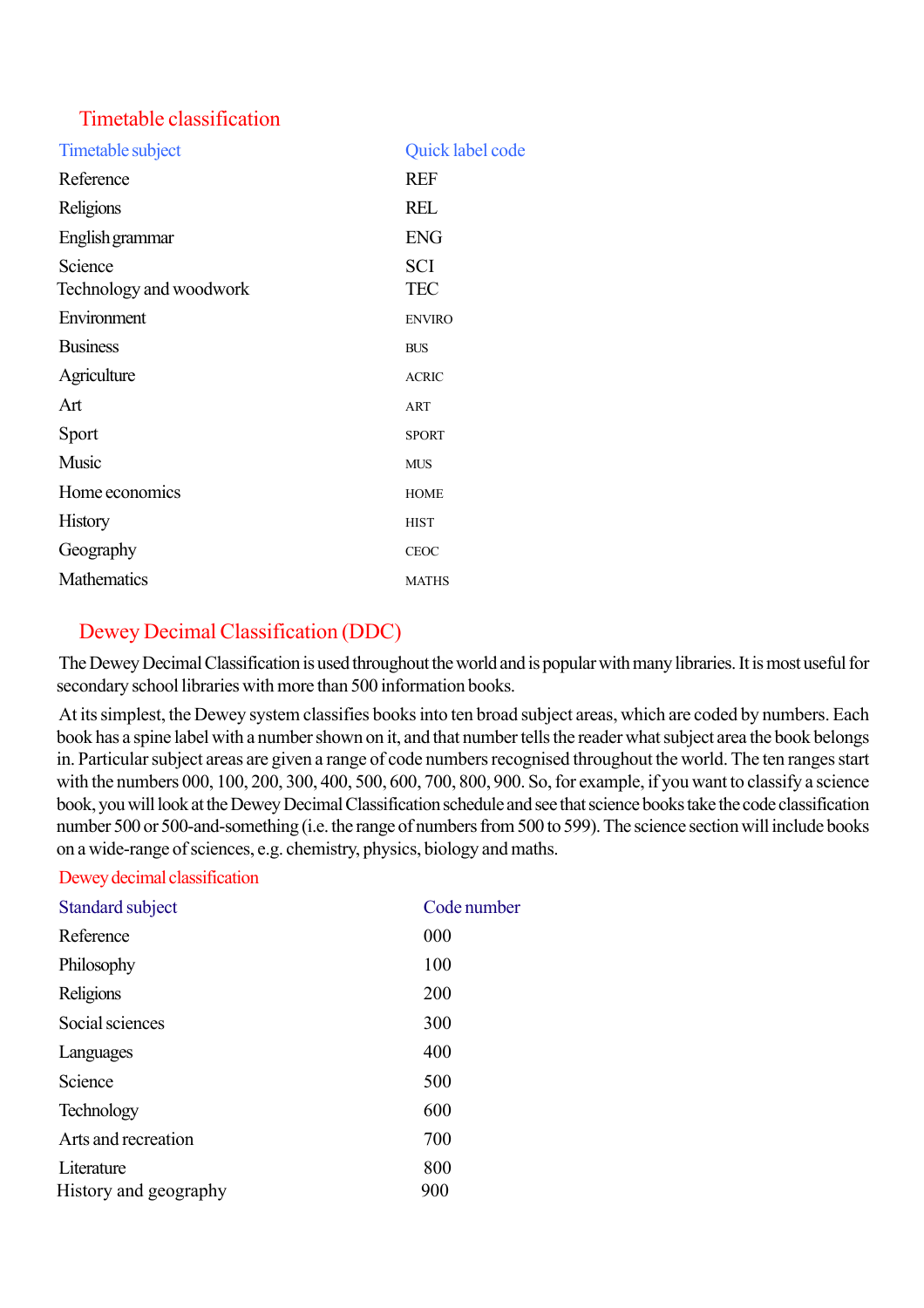Each of the ten Dewey subject areas can be sub-divided into more specific areas. For example, in the science section (Dewey number 500) there are ten main subdivisions; 500, 510, 520, 530, 540, 550, 560, 570, 580 and 590.

### Dewey Decimal Classification - Science section

| 500 - Science   | Dewey number |
|-----------------|--------------|
| General science | 500          |
| Mathematics     | 510          |
| Astronomy       | 520          |
| Physics         | 530          |
| Chemistry       | 540          |
| Geology         | 550          |
| Fossils         | 560          |
| <b>Biology</b>  | 570          |
| <b>Botany</b>   | 580          |
| Animals         | 590          |
|                 |              |

If you wanted to look for information about trees, you would go to the nearest related subject area, which would be botany (580). Using the DDC schedule you would find that information about trees is classified at 582.

If you are hoping to add more books to your library, perhaps aiming at a stock of more than 500 information books, the Dewey Decimal system can be very useful. This is because it works on a standard decimal system so that however much new knowledge is discovered or whatever is invented, a place can be made for new subjects in the classification.

Look again at the table on science (500). Within the ten broad subject divisions more subject areas can be made. In the Dewey system the decimal point is used so information can be even further subdivided. This is done by adding figures before or after a decimal point in the closest related classification section. For example, you can find information on geology at 551. Information books about the weather are classified as a subdivision of geology and meteorology, but because the weather is a large subject the decimal point is used. This means that all information books on the climate, clouds, snow and wind, etc., will be classified under the Dewey system at 551.6.

Here is another example: if your library obtained a set of books on local poetry the books would be classified under literature. The existing subjects under literature (800) might be poems (821) and drama/plays (822). Using the Dewey system the new local poetry books could be given the classification number 821.8 for local poetry collections. They would then be placed on the shelves next to the general poetry books, but before the drama books.

It is not essential to use the Dewey method in your library, but if you do decide to use it, the science shelves (Dewey Decimal Classification number 500) might look like this: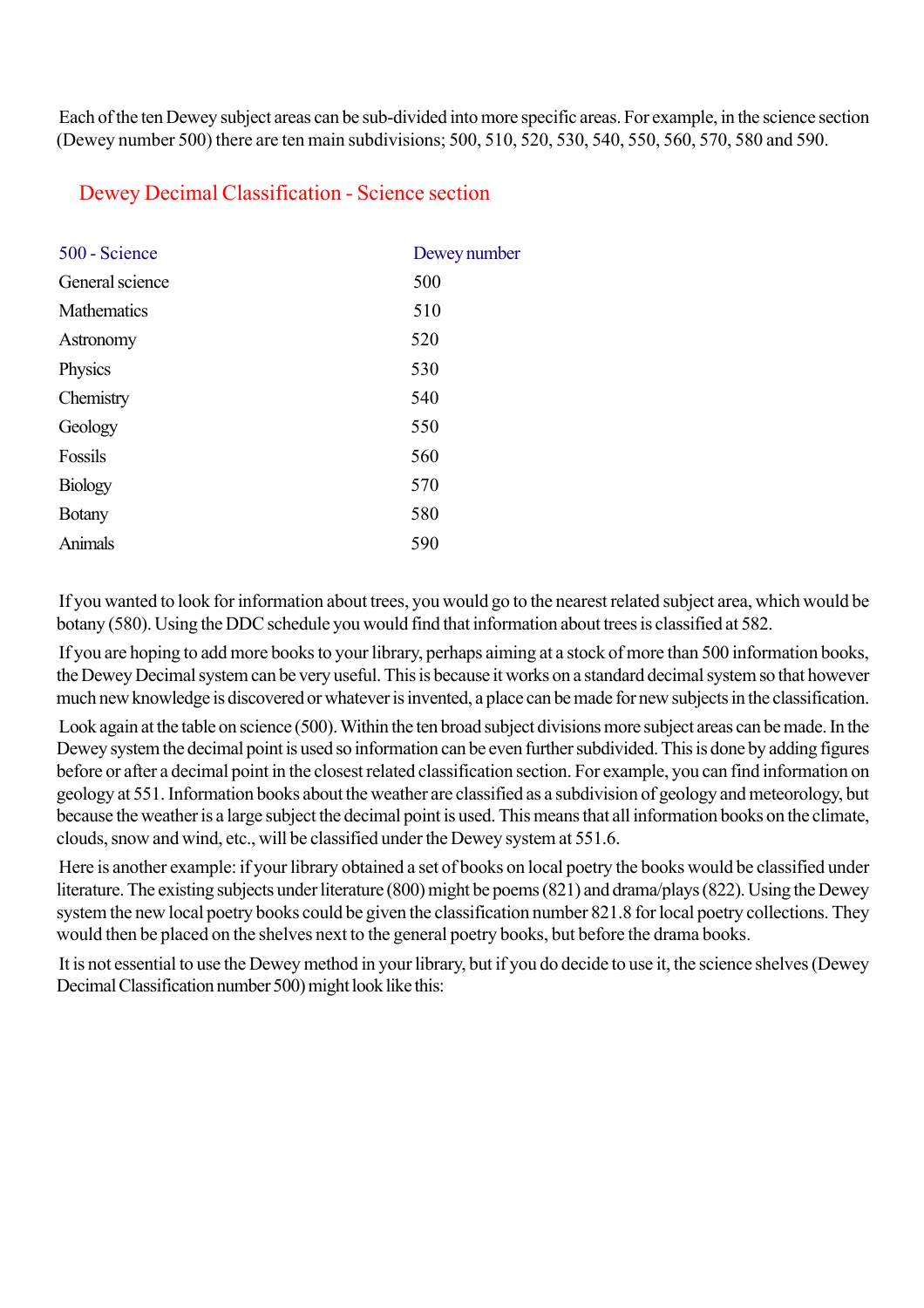### Dewey decimal classification - science shelves

| <b>Standard subject</b>        | Dewey number |
|--------------------------------|--------------|
| Science                        | 500          |
| Maths                          | 510          |
| Algebra                        | 512          |
| Geometry                       | 516          |
| Physics                        | 530          |
| Mechanics                      | 531          |
| Heat                           | 536          |
| Chemistry                      | 540          |
| Geology<br>Climate and weather | 550<br>551.6 |
| Rocks                          | 552          |
| <b>Biology</b>                 | 570          |
| Seasons                        | 574.2        |
| Ecology                        | 574.5        |
| Fish                           | 597          |
| <b>Birds</b>                   | 598          |
| <b>Mammals</b>                 | 599          |

## What are the problems with Dewey Decimal Classification?

Your library books should fit into the ten general subject areas, but even at secondary schools you will probably find that certain sections, e.g. philosophy (100), have no stock. For this reason not all librarians think Dewey is the best classification system for schools. If you only have a few books the shelves can look rather odd, with unclear subject links between neighbouring books.

Some teacher-librarians also say that students find Dewey hard to understand. You must think about students' needs and how easy it will be for them to find the information they want. In general Dewey is a useful classification system, but you might find it appropriate to adapt it slightly.

One adaptation is to use a simple classification code number to show students what subject a book covers. Instead of writing 200 for religion and making subdivisions within this - e.g. 210, 220, etc. for different subdivisions within religion - it is acceptable to code all books on the subject of religion with a 2, losing the noughts and further subdivision numbers.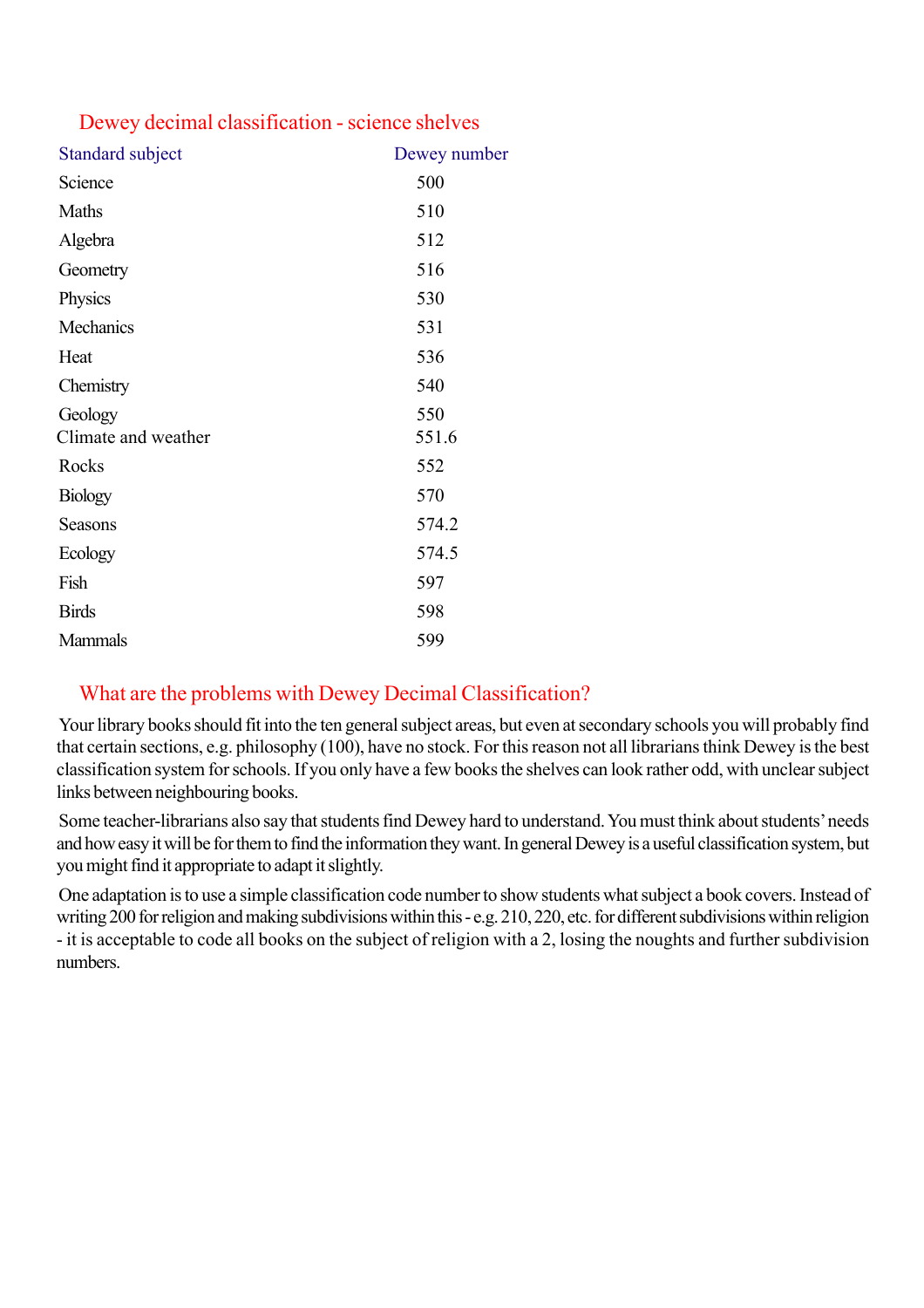| Standard subject      | Simple code           |
|-----------------------|-----------------------|
| Reference             | $0$ (instead of 000)  |
| Philosophy            | 1 (instead of $100$ ) |
| Religions             | $2$ (instead of 200)  |
| Social sciences       | $3$ (instead of 300)  |
| Languages             | $4$ (instead of 400)  |
| Science               | 5 (instead of 500)    |
| Technology            | $6$ (instead of 600)  |
| Arts and recreation   | 7 (instead of 700)    |
| Literature            | 8 (instead of 800)    |
| History and geography | 9 (instead of 900)    |

## The simplified code would look like this: Simplified Dewey Decimal Classification

This is a useful adaptation as it keeps your library collection classified in broad Dewey divisions, but is easy for students to understand quickly.

## Classification by Junior Colour Code

Another very good adaptation of the Dewey system is known as the Junior Colour Code. It is recommended that you use this classification system in a secondary school library with fewer than 500 information books.

The advantage of Junior Colour Code classification is that books are divided into the same subject areas as the Dewey system. However, each subject area is given a Dewey code number and a special colour. Many students find it easier to look for coloured labels on books than to look for a classification number. If, in the future, the teacher-librarian receives a large collection of information books, changing the library classification system to Dewey will be simple. All you will need to do is to stop adding coloured labels to the spines of the books.

With the Junior Colour Code system the user can recognise the information book they want by the colour on the spine label of the book as well as by the number. For example, an information book about growing maize would be given a red coloured spine label and the Dewey classification number 600, and would be put on the bookshelves with the other agriculture books.

In larger libraries it can be helpful if books are given a precise Dewey classification number. The teacher-librarian can find out the right classification number by deciding what the subject of the book is and then looking at the Junior Colour Code schedule in appendix 1 of this book. For example, a book on growing maize would now be given the classification number 633 and a red coloured spine label. Younger students may ignore the number, but it will help both older students and the teacher-librarian to use the library.

Under Dewey classification, history, geography and biography books are shelved together in the 900 (or 9) section. With the Junior Colour Code system history, geography and biography books arc also kept together on the bookshelves, but they have blue labels on their spine to make it easier for students to find the books they are looking for. The table below shows the standard colours used in the Junior Colour Code system.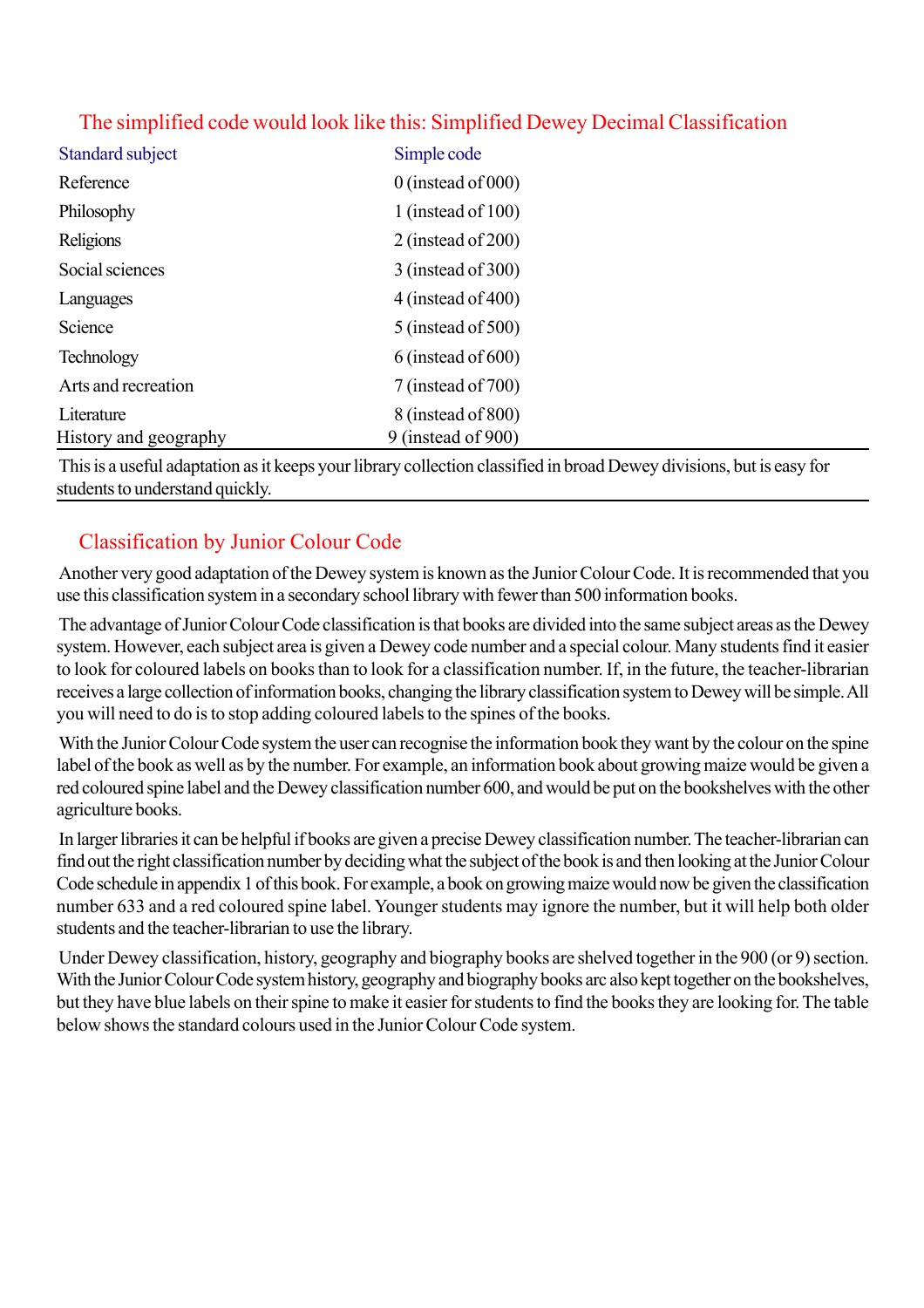### Junior Colour Code

| Subject                            | Spine label colour | Dewey number |
|------------------------------------|--------------------|--------------|
| Reference                          | No colour          | 000          |
| Philosophy, religion, festivals    | <b>Black</b>       | 100 and 200  |
| Transport and economics            | Orange             | 300          |
| Grammar, local languages           | <b>Brown</b>       | 400          |
| Science: physics, chemistry,       |                    |              |
| maths, weather, rocks              | Yellow             | 500-569      |
| Biology: nature, animals           | Green              | 570-599      |
| Technology: agriculture,           |                    |              |
| business, industry                 | Red                | 600          |
| Art and sport, music               | Purple             | 700          |
| Literature: plays, poetry,         |                    |              |
| myths, legends                     | Pink               | 800          |
| History, geography, biography Blue |                    | 900          |

Copy this classification table on to a large poster so that students and staff can check where to look for books.

If you decide to use this classification method you will need to sort your books out, put a classification colour code on each spine label and then place the books on shelves with clear shelf guides.

If you have fewer than 500 information books and you decide you do not want to use the Junior Colour Code method of classifying books, we recommend that you divide the books up by timetable subject.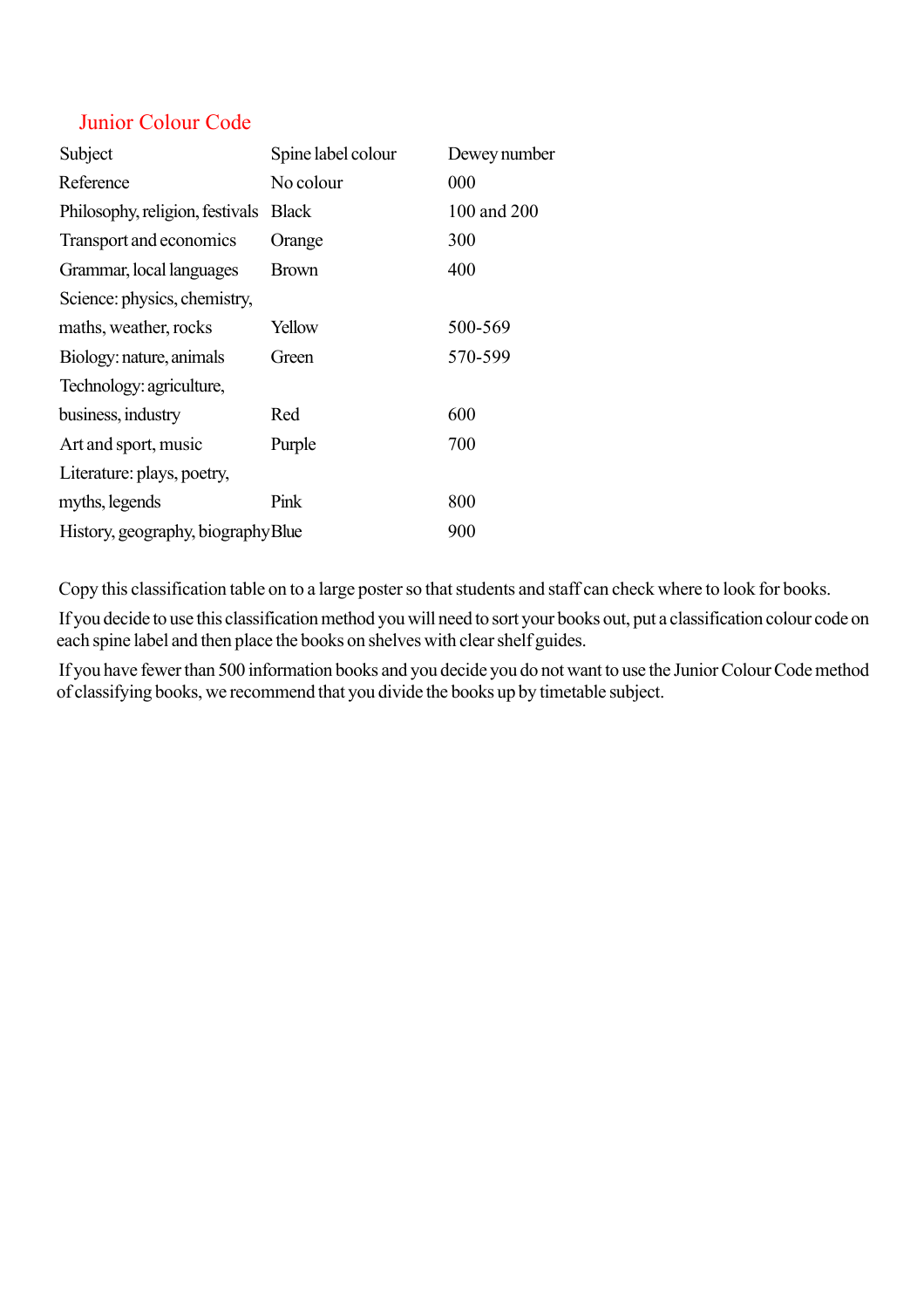### How to make spine labels

Once you know which subject your information book should be classified in and which classification system you arc using, you will need to put a classification mark on a spine label on the outside cover of each book. Figure 7.1 shows how this is done. It is best to use a marker pen to write on the spine or stick coloured tape or masking tape on the spine and write the classification number on to the tape if appropriate. Some librarians write the number on a thin strip of paper and then glue this to the back cover, spine and front cover - however, this may not stay glued on if the book is borrowed regularly.



## Teaching Tip

Make a large subject index poster to guide students to tip the right subject area and bookshelves. If you are using junior Colour Code, copy the classification table (on p. 54) and pin it up where everyone can see it.

Make other posters to help students use the library. These should be large, easy to read and as attractive as possible. You could ask library club members to help you with this task.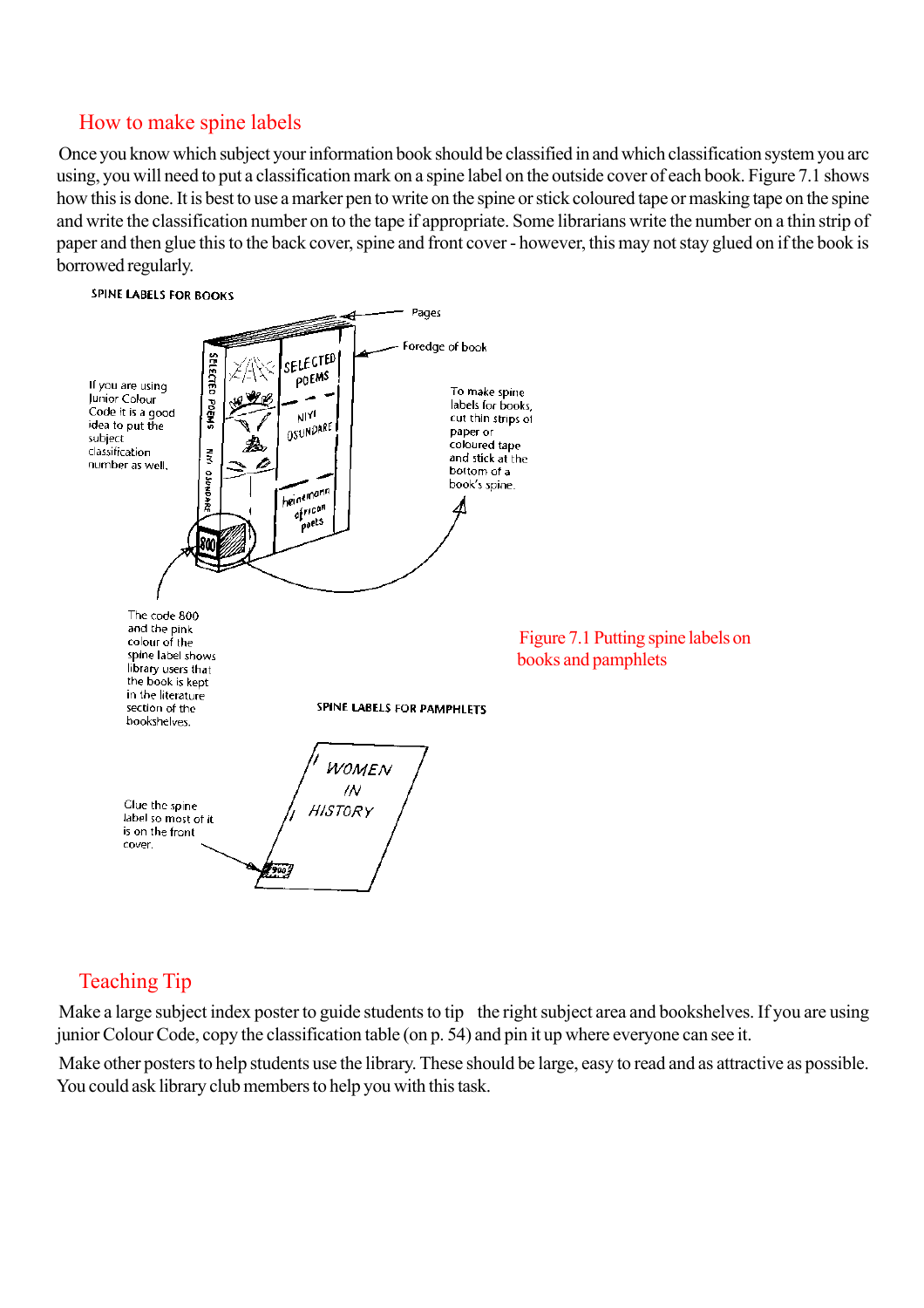### Question-and-answer exercises to test your classifying skills

Q If you decide to classify your library books by timetable subject, where would you file these information books? What letter code would you put on the spine?

- 1 Oil and Coal
- 2 Keeping Animals
- 3 What is Rain?
- 4 Cooking with Eggs
- 5 Computer Skills
- 6 Modern Poems
- A

| <b>Book title</b>                   | Timetable subject | Code         |
|-------------------------------------|-------------------|--------------|
| 1. Oil and Coal                     | Technology        | <b>TEC</b>   |
| 2. Keeping Animals                  | Agriculture       | <b>ACRIC</b> |
| 3. What is rain?                    | Science           | <b>SCI</b>   |
| 4. Cooking with Eggs Home economics |                   | <b>HOME</b>  |
| 5. Computer Skills                  | <b>Business</b>   | <b>BUS</b>   |
| 6. Modern Poems                     | English           | ENG          |

Q If you decide to classify your library information books by Junior Colour Code, where would you place these books? What colour code would you put on the spine?

- 1 Oil and Coal
- 2 Keeping Animals
- 3 What is Rain?
- 4 Cooking with Eggs
- 5 Computer Skills
- 6 Modern Poems

| <b>Book title</b>   | Colour code | Subject code   | Using the schedule |
|---------------------|-------------|----------------|--------------------|
| Oil and Coal        | Red         | 600 Technology | 622                |
| Keeping Animals     | Red         | 600 Technology | 636                |
| What is rain?       | Yellow      | 500 Science    | 551.6              |
| Cooking with Eggs   | Red         | 600 Technology | 641                |
| Computer Skills     | No colour   | 000 Reference  | 004                |
| <b>Modern Poems</b> | Pink        | 800 Literature | 821                |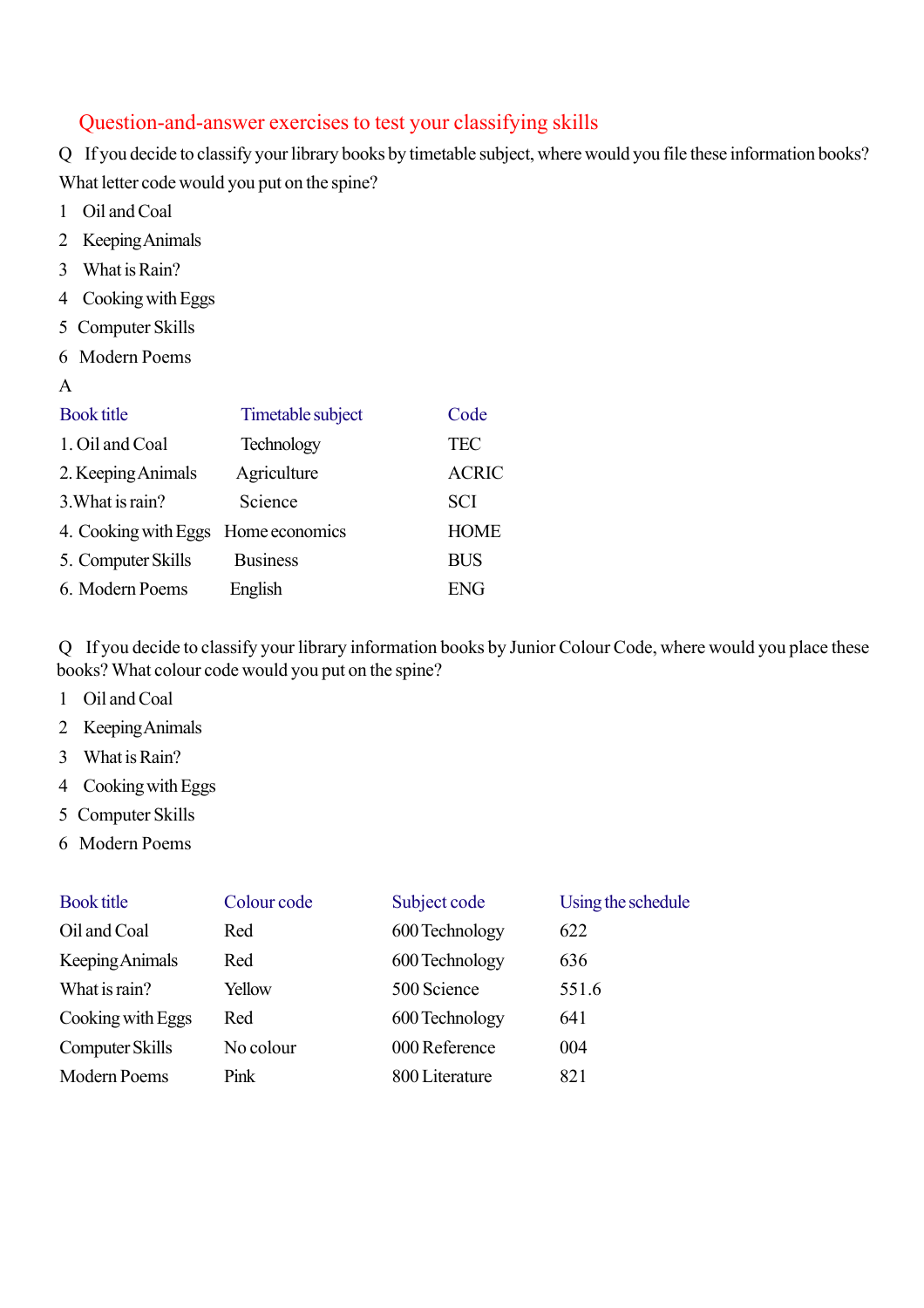#### What do you do when you have finished classification?

Hrst - congratulations! Now that you have finished classifying the books in the library your remaining tasks are to make a shelf list, produce a title catalogue, organise the fiction books into alphabetical order and organise your lending system. Then you are ready to put the books on the shelves and open the school library.

# 8. Making library catalogues

## What is a library catalogue?

A library catalogue tells you what books you have in your library and where to find them. Most library catalogues arc arranged in alphabetical order.

## Why make catalogues?

Your library may be small now, but if you are sent 1,000 gift books in the future you will need a catalogue so that you can find the book a student says he or she would like to read. Catalogues can be very helpful for teacher-librarians when they need to find information for the two questions most asked by library users:

- 1 Where can I find the book called .. .? (e.g. Animal Farm by George Orwell)
- 2 Is there any information in the library on ...? (e.g. cyclones)

### Different types of catalogue

In bigger libraries there will be several catalogues, including a title catalogue (and perhaps an author catalogue), a subject catalogue and a shelf list.

#### Title catalogues

A title catalogue helps you answer 'Is there a book in the library called . . .?' questions. This type of catalogue is useful because it is an alphabetical record of the titles of all the stock in the library. It is also essential for anyone who runs the library if you are ill, or if you leave the school.

#### Author catalogues

Some librarians recommend making an author catalogue. This is similar to a title catalogue, except that it is an alphabetical record of all the authors represented in the library. The problem is that some publications (especially pamphlets) do not have one obvious author. Because everything in your library will have a title, we recommend that you make a title catalogue and forget the author catalogue.

#### Subject catalogues

Subject catalogues help you answer the 'Is there any information in the library on . . .?' questions. However, subject catalogues can be complicated as they may need many cross-references to other subjects and titles. The simplest method, recommended for both primary and secondary school libraries, is to make a clear poster showing your classification system and to pin it up in the library as suggested on p. 54. Students can refer to the poster to find the books they need.

#### **Shelf** lists

A shelf list is a small file of cards arranged in the same order as the books on the shelves. The shelf list is a useful record for stocktaking (see p. 65), which is an essential task.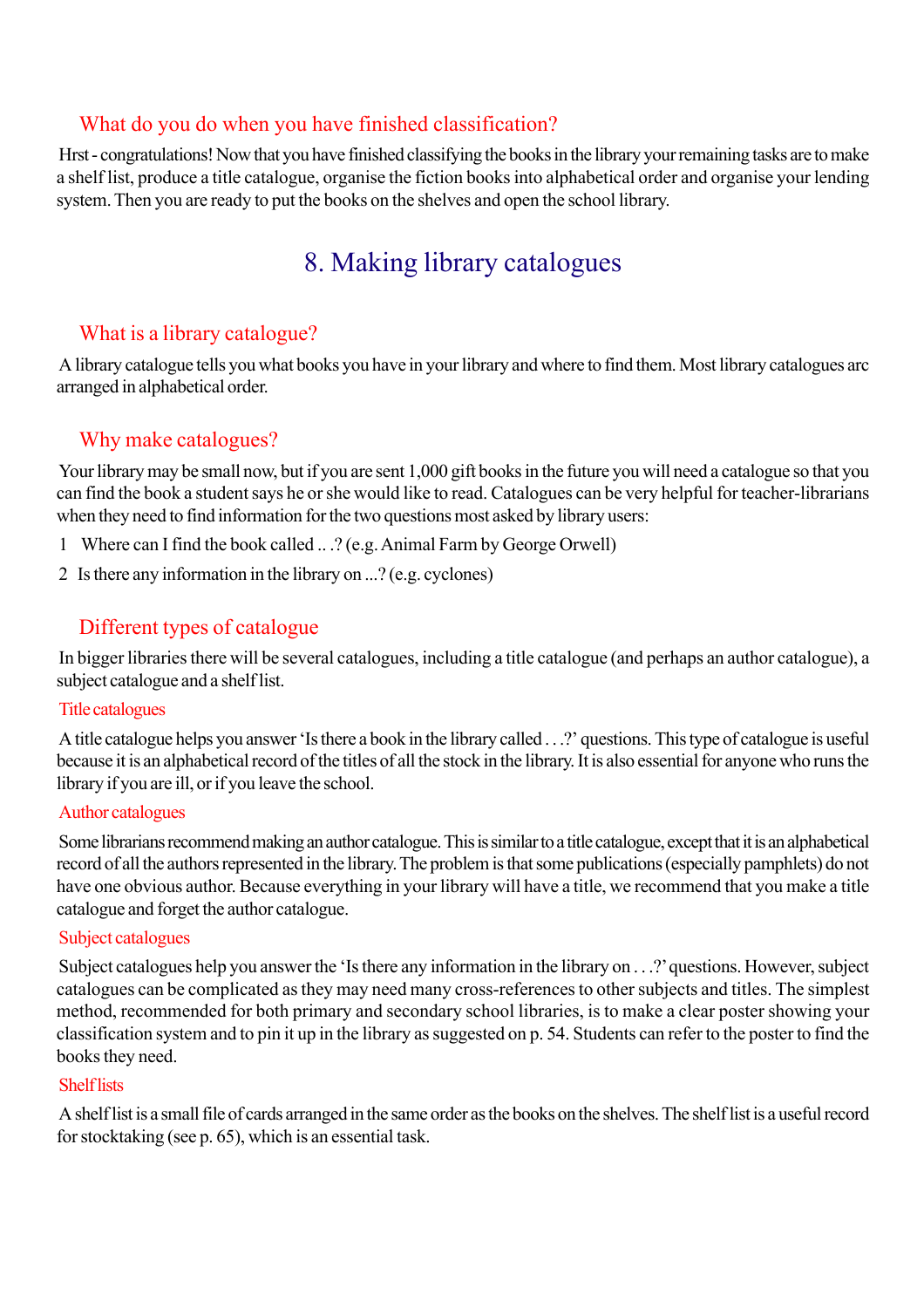## How do you make a title catalogue?

We recommend that you make a title catalogue record for every piece of stock in the library, from pamphlets to videos. Without a title record your successor, other staff and students may forget what titles are available in your library.

There are two ways of making a title catalogue: writing titles in an exercise book, or using a card index system. Both methods have been tried and tested by teacher-librarians, but the card index system is better if you are expecting your library to grow.

## Title cataloguing using an exercise book

1 Divide each page of an exercise book into four columns, one for the title, one for the author (if known), one for the accession number and one for the subject classification - so that students know where to look for the book on the bookshelves.

2 Put all titles starting with A together on the same pages, all titles starting with B together on the same pages and so on until you reach Z. It does not matter if you mix information and fiction books on the same page.

The problem with this method is that as the page becomes full you cannot easily add new stock. However, it is a useful method if you cannot obtain catalogue cards and your library stock is small.



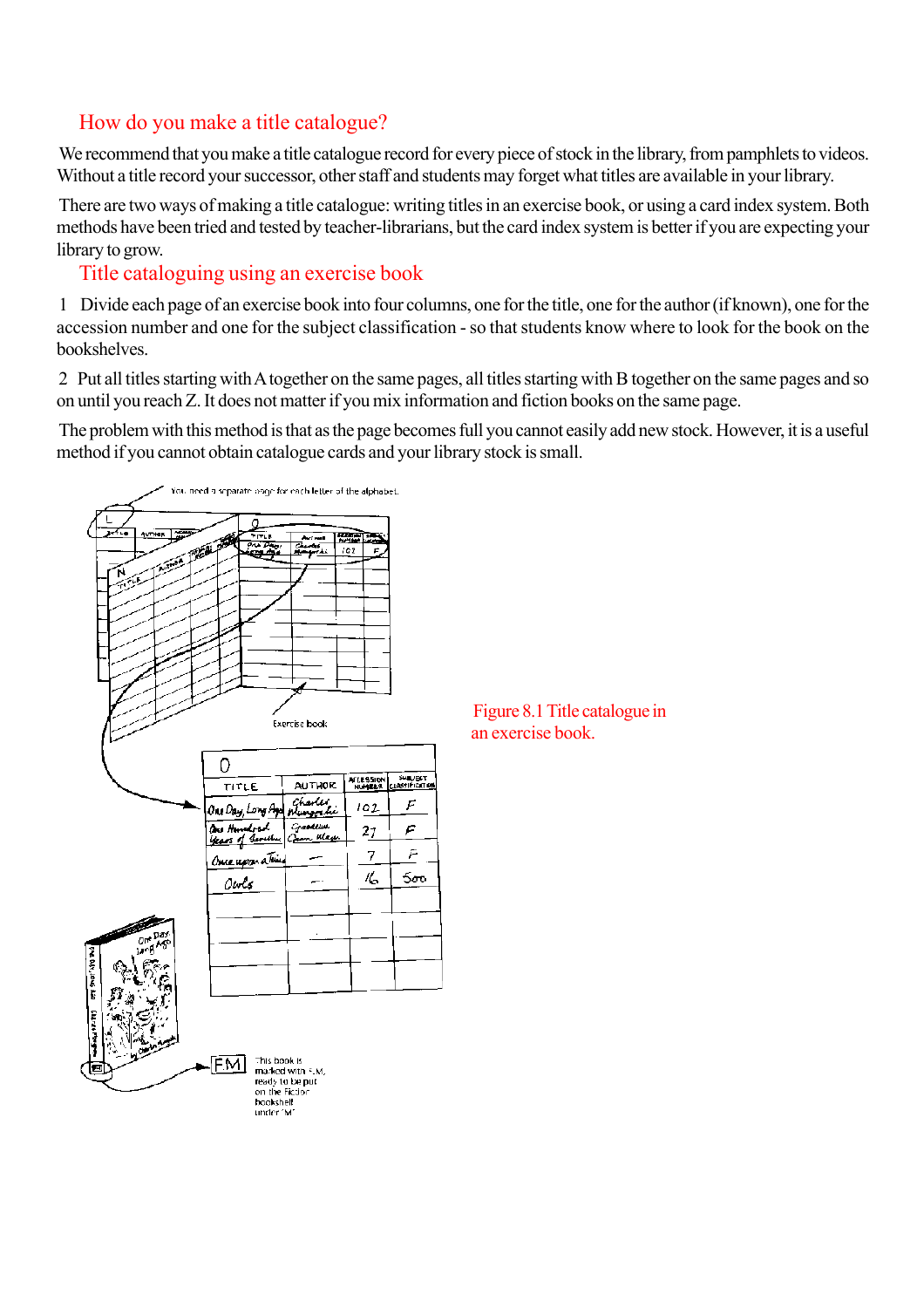### Title cataloguing using index cards

1 Each item of stock must have a separate card. If you are making your own index cards you should aim to make them a standard size - the ones available in shops and from library supplier's are 125 x 75 mm (5x3 inches).

2 On each index card write the title of the book at the top.

Underneath write the author (if known). Beneath that write the accession number. Then on the line underneath write the subject classification if it is an information book, or F (for fiction) followed by a full stop and the first letter of the author's last name if is a fiction book. Users will then know where to find the book they want on the library shelves.

3 Keep the index cards filed in an issue box (this could be a shoe box) in alphabetical order by the title of the book. Show students how to use the title catalogue and explain that the index cards should never be removed from the issue box, nor should the order be muddled up.

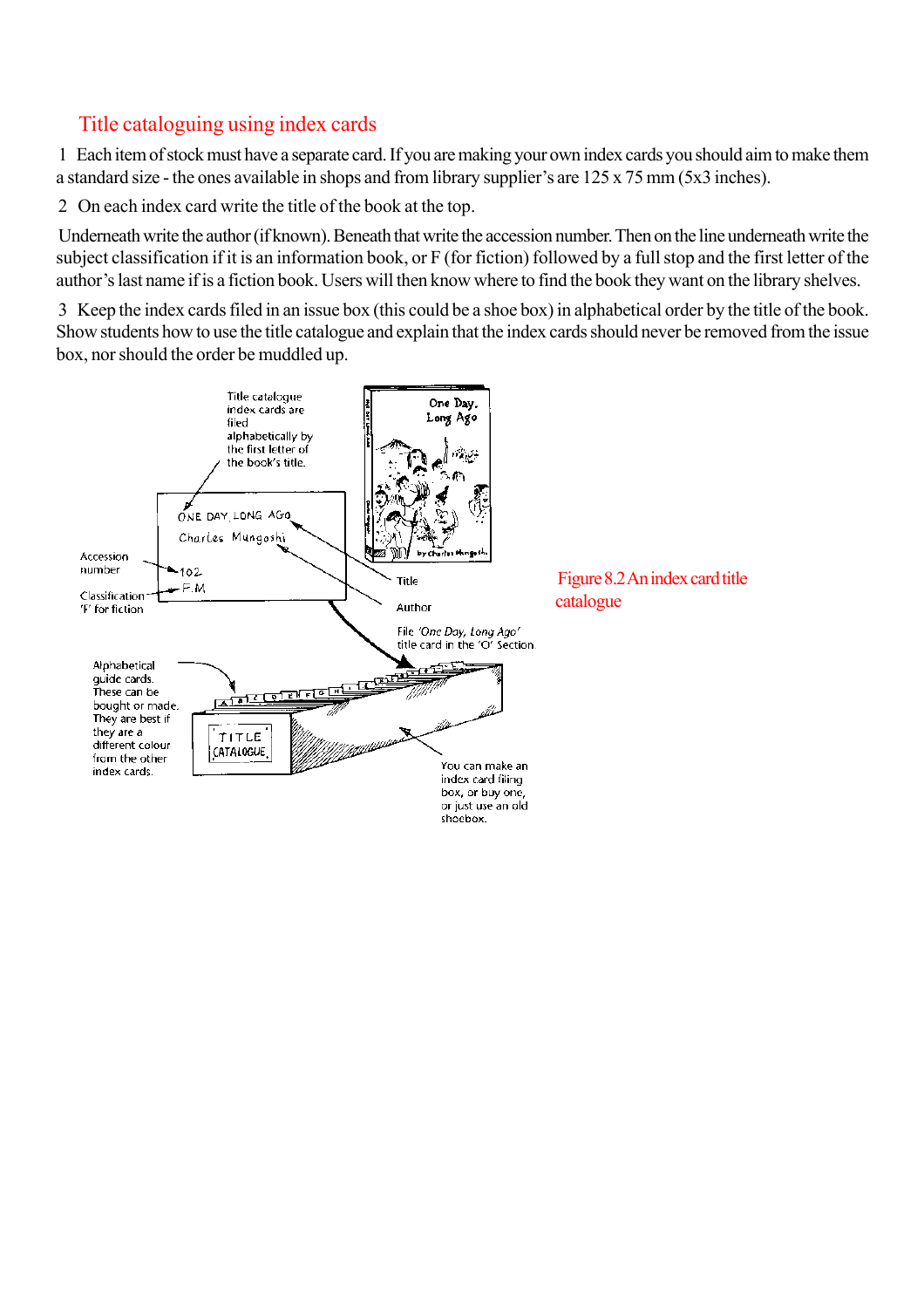### How do you make a subject index?

The best way to make a simple subject index is to draw a poster. If you are using the Junior Colour Code classification scheme in your library you could copy the table below on to a poster or you could make a poster of the Tree of Knowledge illustrated in chapter 14 (figure 14.2).

#### Junior Colour Code

| Subject                         | Spine label colour | Code number |
|---------------------------------|--------------------|-------------|
| Reference                       | No colour          | 000         |
| Philosophy, religion, festivals | <b>Black</b>       | 100 and 200 |
| Transport and economics         | Orange             | 300         |
| Grammar, local languages        | <b>Brown</b>       | 400         |
| Science: physics, chemistry,    |                    |             |
| maths, weather, rocks           | Yellow             | 500-569     |
| Biology: nature, animals        | Green              | 570-599     |
| Technology: agriculture,        |                    |             |
| business, industry              | Red                | 600         |
| Art and sport, music            | Purple             | 700         |
| Literature: plays, poetry,      |                    |             |
| myths, legends                  | Pink               | 800         |
| History, geography biography    | Blue               | 900         |

#### How do you make a shelf list?

Every information and fiction book needs a shelf list card. Use standard sized index cards.

1 Take a book. On the top left-hand side of the index card put the book's subject code or classification number.

a) If it is an information book (e.g. Try the Rabbit by Stephan Adjare, which is about breeding rabbits for meat in Ghana) this may be a number (e.g. 600 or 6), the subject (e.g. agriculture) or the colour reference (e.g. red). Look at chapter 7 again to remind yourself about classification. You do not need to put all three classification codes, but it is important to be consistent and to use whatever method you have decided on every time.

b) If it is a fiction book (e.g. Moses in a Mess by Barbara Kimenye) there will be no classification code. Instead write 'F.K'. The F stands for fiction and is obviously quicker to write on each of the shelf list cards than the full word 'fiction'. After the full stop you write K, for Kimenye, which is the first letter of the author's surname.

2 . Underneath the classification code or F letter, write the title of the book.

3. Underneath the title, write the name of the author, if known.

4. At the bottom right-hand corner, write the book's accession number.

5. Arrange shelf list cards for information books by their subject classification number. Arrange shelf list cards for fiction books in alphabetical order by the author's last name.

6 When you have a card for all the books, take each card and make two holes in the left side - you could do this with a hole punch. Put some string through this hole and tie all the cards for each subject into a booklet. Make a separate booklet for the fiction titles.

7 If you are using the simple Dewey Decimal Classification or Junior Colour Code classification (see chapter 7) your shelf list for information books will now be divided into ten booklets. These can be used when you stock take.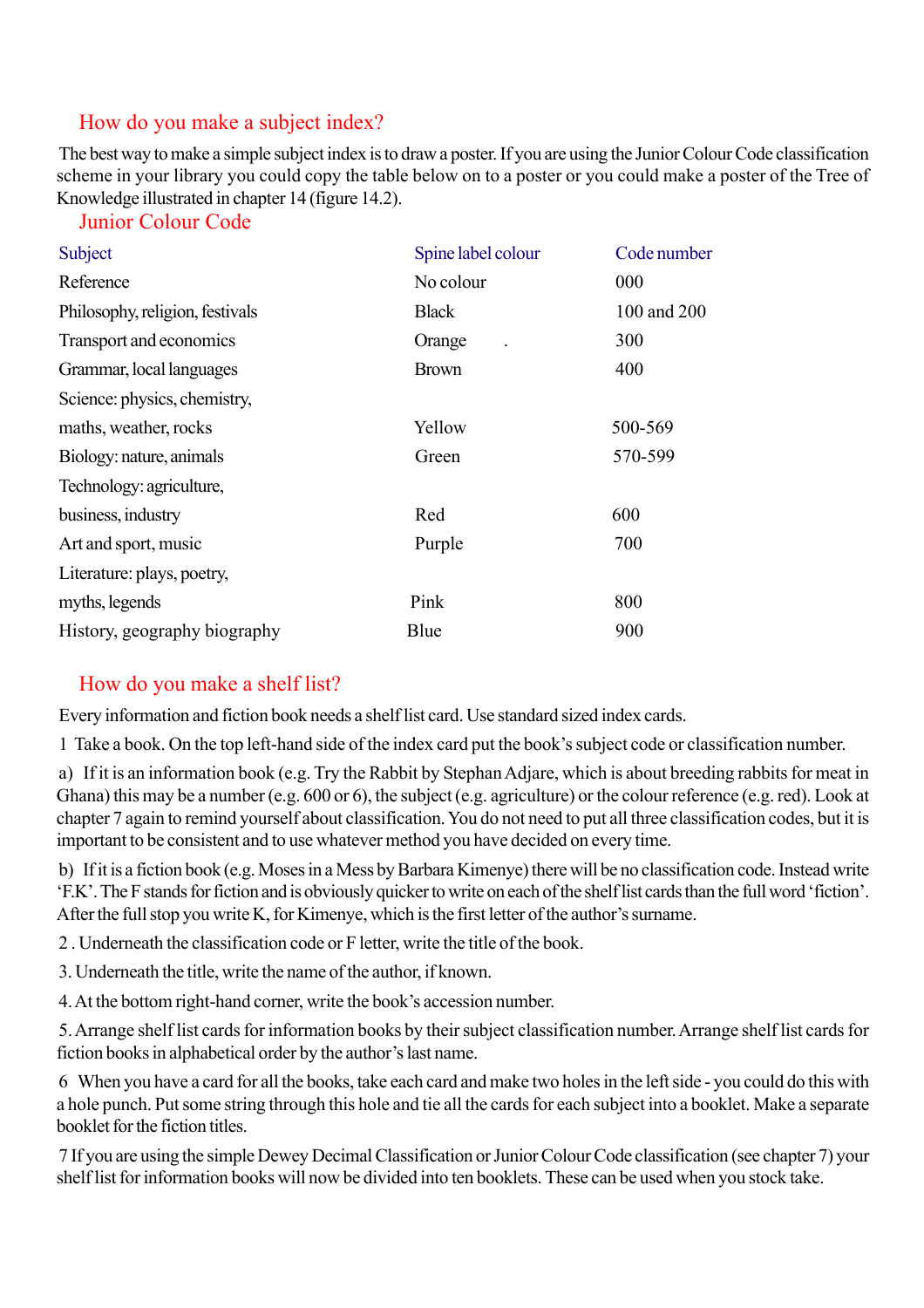8 If your library receives more books you can untie the string and add shelf list cards for the new stock.





Figure 8.4 Shelf list catalogues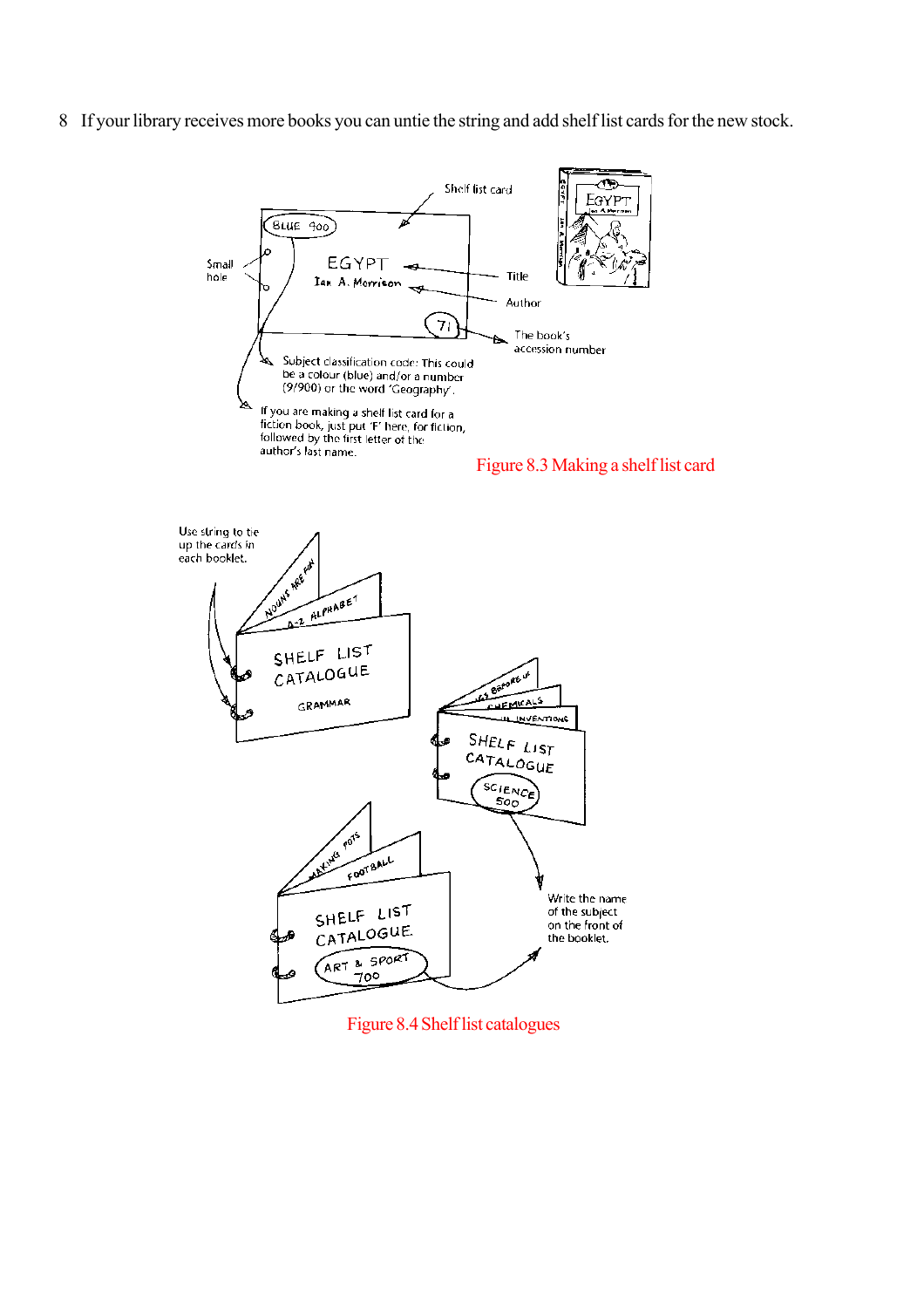### How to solve some cataloguing problems

#### • Takes a long time?

 You will probably find making catalogues is quite easy to do, but that it takes a long time. Try and encourage students to help you make these catalogues.

• Hard to read?

Write neatly. You could use a typewriter if one is available.

• Two or more copies of the same hook?

Write a separate title card and shelf list card for each of these books. You will be able to tell that there is more than one copy because the accession number (in the bottom right-hand corner) will be different.

• Authors who have written more than one book?

File these by their classification number, then alphabetically by the title of the book.

### What is stocktaking?

Stocktaking is done to find out if all stock in the library is still there. For security reasons at the end of every term ask students and staff to return all their books to the library. But once a year, near the end of the final term when some students will be leaving the school for ever, close the library for a day for a stocktake. Ask library monitors or club members to walk round the bookshelves using the shelf list to check that the information and fiction books are all on the shelves. This is how a teacher working for VSO in Sierra Leone taught her counterparts and students to stocktake:

'Take the shelf list booklet and check each book, shelf by shelf. If books am missing, write "missing" and the date in the apace below the titles. Also mark with red ink the outer edge of the shelf list booklet so that missing hooks can be easily traced when flicking through the shelf list booklet later.'

'If the books are there, leave the space on the shelf list card empty. When the books are checked and found to be there, turn them 45 degrees, so that they are fore-edge down on the shelf. Then any books which are left upright are either in the wrong place; or have no shelf list card or have been missed in the stocktake checking.' Christine George, Sierra Leone

Pin up notices so that students and staff know which books are missing. Encourage people to return missing books, using the ideas suggested in chapter 11.

# 9 . Alphabetical filing

## What is filed alphabetically in the library?

Alphabetical filing is used for many library tasks. Most libraries arrange fiction books alphabetically on the shelves using the author's last name (sometimes called surname). Alphabetical filing can also be used to organise index cards and borrowers' cards in a logical and easy-to-find order.

## Why file alphabetically?

Filing books alphabetically keeps them in order. It means that anyone who knows the alphabet can find any fiction book they want in any library. Alphabetical filing is a system you can teach students easily.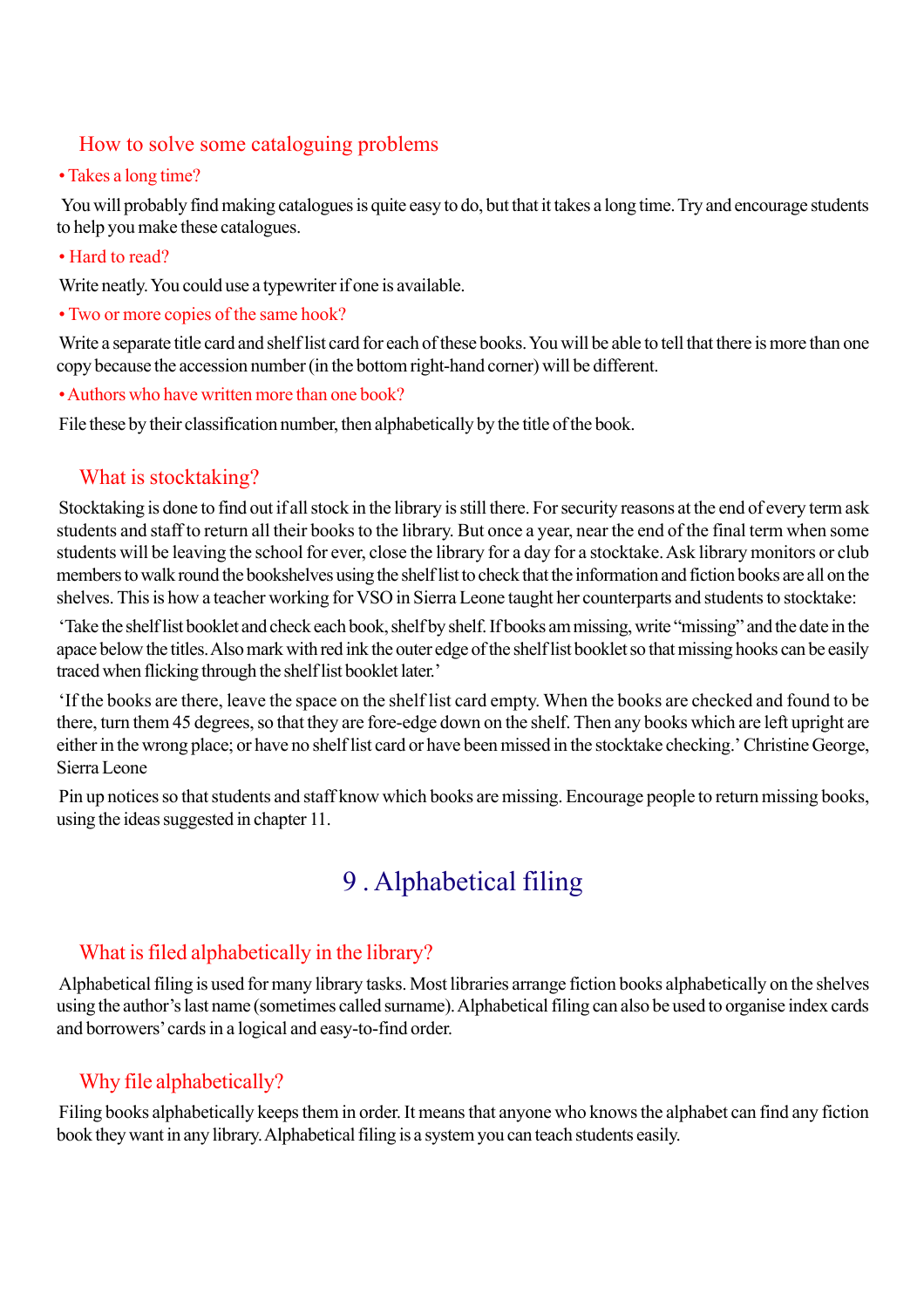## How do you file alphabetically?

To file alphabetically you must put items in A to Z order, starting at A and finishing with Z. It is essential that students, from the first-formers through to the library monitors, know their A to Z and are very confident about alphabetical filing. It is useful to check this, perhaps by using a set of cards, and also to do some of the learning games suggested in the teaching tips at the end of this chapter, before the library opens. This will help students understand how stock is organised in the library and may encourage some to help the teacher-librarian return hooks to the right bookshelves.

## Putting fiction books in alphabetical order

To arrange fiction books alphabetically on the shelves, put all the books written by authors with last names starting with A on the same shelf. Then do the same with all the books written by authors with the last names starting with B, then all the Cs, and so on. Keep on dividing like this until you reach Z.

Use shelf guides (see chapter 10) with large letters on, to show clearly where the A section, for example, starts. Figure 9.1 shows what your fiction bookshelves should look like.

To help keep your fiction books in alphabetical order when you put them on the bookshelves it is useful to give them a spine label (see chapter 7). The spine label can be glued or taped on. It should have an F for fiction and the first letter of the author's last name. For example, a novel by R.K. Narayan should have its spine label clearly marked with F.N. Until students become used to the system you may find some books are wrongly filed in the F section.



Figure 9.1 Fiction books arranged alphabetically on shelves

Some librarians like to put fiction books in alphabetical order using the first two letters of the author's last name. This means that if there are several authors in the S section they are then arranged in alphabetical order from the second letter: SAdd should go before SMith, because A comes before M. You can do this if you want to, but at most primary or secondary schools there is no need. Simply see which letter of the alphabet the author's last name starts with and then file the book in that section on the bookshelves, so that, for example, A Man of the People, written by Chinua Achebe, will be filed with books by authors whose surnames start with A.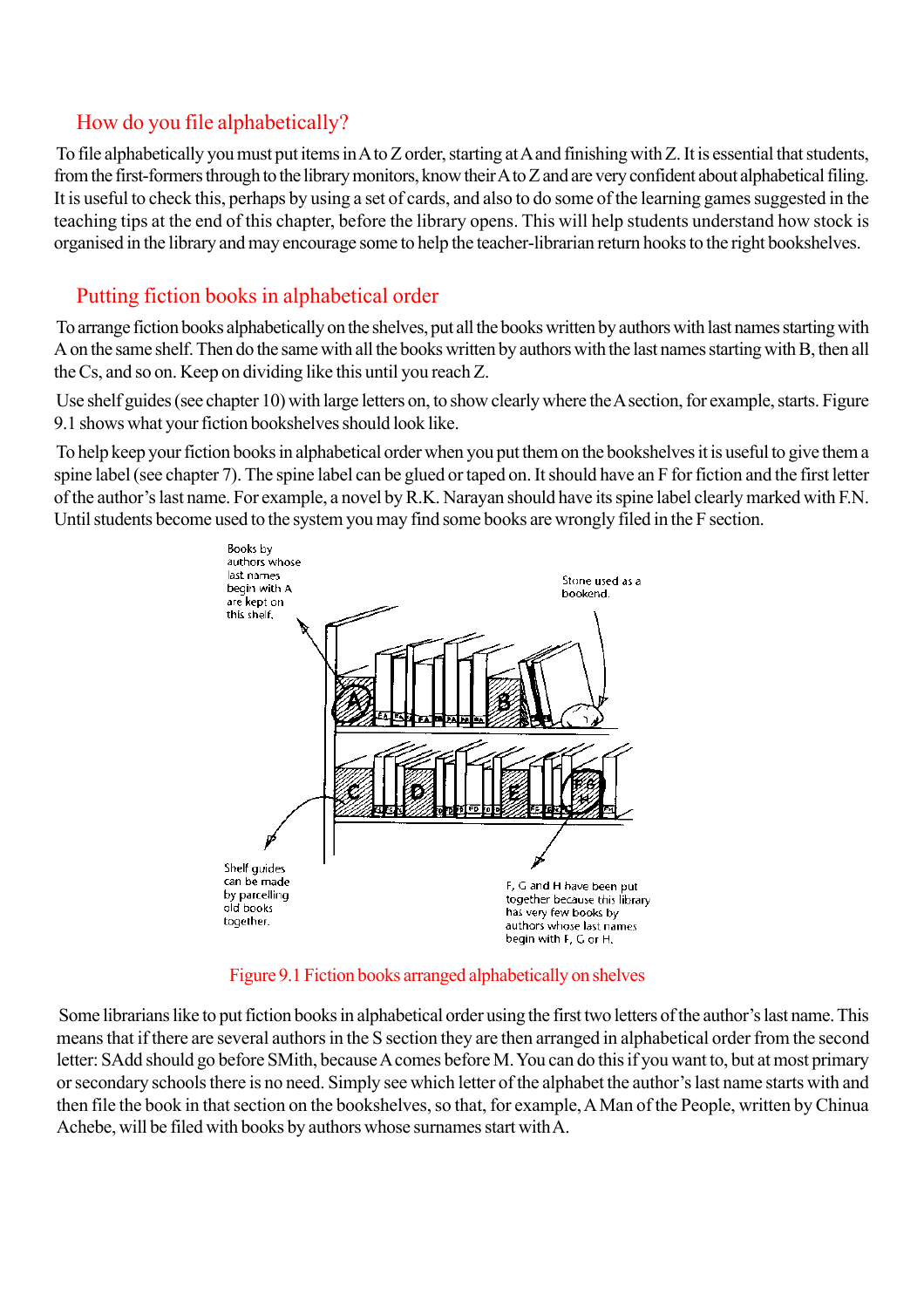## Filing other items alphabetically Title catalogues

In all libraries, the index cards in title catalogues should be alphabetically filed by the title of the book. Also, if you choose to have an author catalogue in your library, the index cards should be alphabetically filed by the author's last name.

#### Borrower cards

Depending on which borrower system you have chosen for your library, students' borrower cards may also be filed alphabetically.

#### Information books

Information books (non-fiction and textbooks) are not usually filed alphabetically on the shelves. Instead they are filed by subject classification (see chapter 7).

# How do you avoid problems with alphabetical filing?

• Make sure students know the difference between an author and a title. Fiction books such as Matigari (title) by Ngugi Wa Thiong'o (author) can confuse students.

• Assume small letters have the same importance as big letters (e.g. d'Argy would be filed in the D section, not the A section).

• For authors who seem to have several names, like James Hadley Chase or Ruth Prawer Jhabvala, file books under their last name. In these examples, it would be C for Chase and J for Jhabvala. If the author's last name is hyphenated, like Wu Ch'eng-en, the book would be filed under the first letter of the whole last name, in this case C.

• If your library has two copies of the same book, file them together. If the library has several different books written by the same author, then file them alphabetically by the book title as well. For example: the title of Maya Angelou's Ail (lod's Children Need Travelling Shoes starts with an A and so it should be put on the bookshelf in front of / Know Why The Caged Bird Sings, also by Maya Angelou, which starts with an I.

• Some books have titles which start with a number, for example 100 Gifts to Make. It is recommended that you think of this title as starting with a word, not a number - so it would be filed under O for One Hundred.

• Ignore 'A', 'An' and The' at the beginning of a title and file the book by the first letter of the next word.

# Teaching tips

Help your students to learn the A to Z rules of alphabetical filing with these games.

1 Alphabetical library words

Divide the class into two teams. Then ask students to think of some library words such as book, story, page, shelf, etc. See which team is the first to find library words for every letter of the alphabet, starting at A and trying to reach Z.

2 Alphabetical bookmarks

Ask students to make a bookmark (see chapter 14) with their first name written dearly on it, and then to decorate it. When they have finished ask students to arrange the bookmarks in alphabetical order.

3 Organising books in alphabetical order

Here are some books arranged alphabetically on the fiction bookshelf.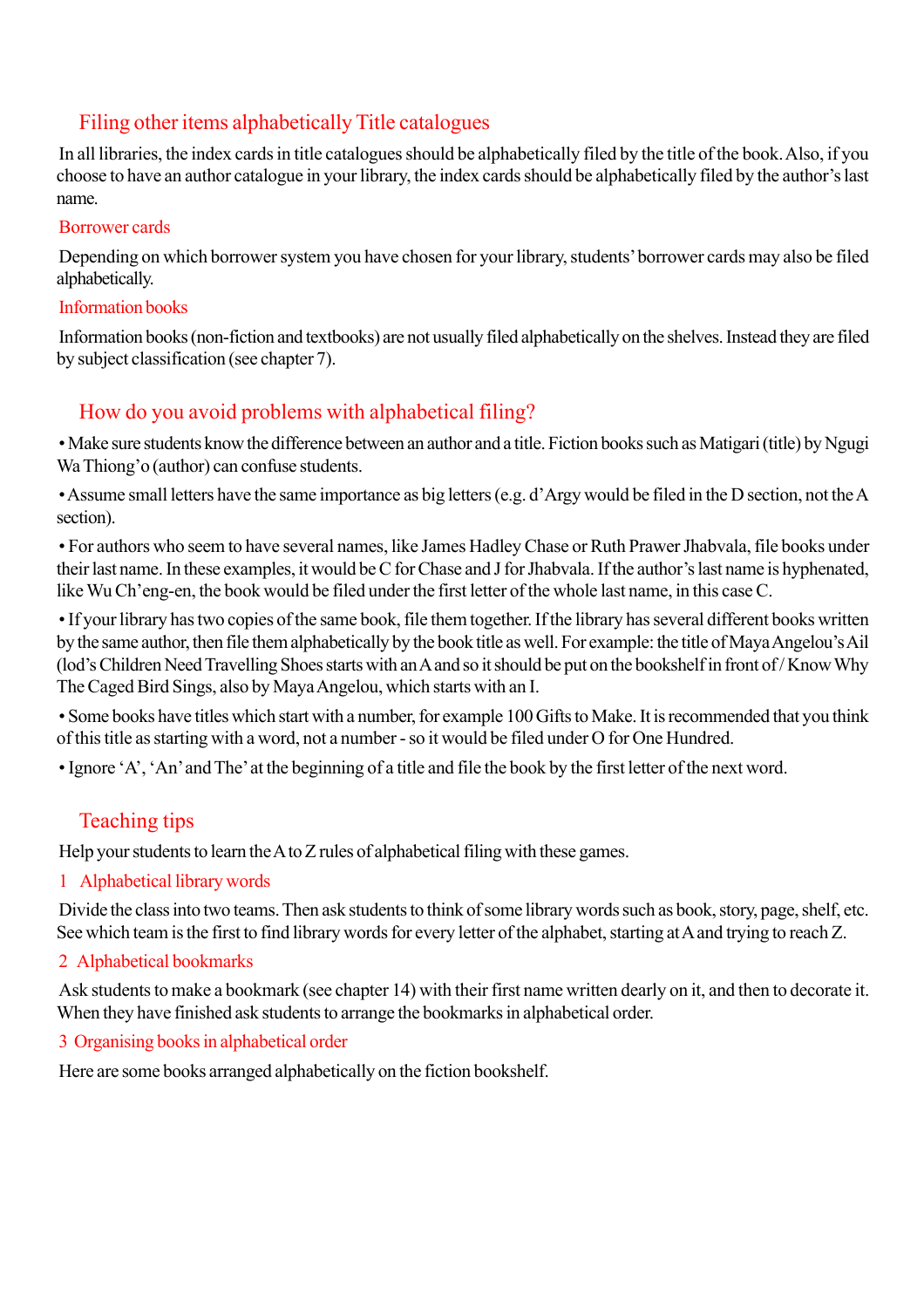

Figure 9.2 Organising books in alphabetical order- an exercise

Now draw some pretend books, in muddled order, on the chalkboard and see if students can work out the alphabetical order they should go in.

#### 4 More bookmarks

Ask students to draw another bookmark, this time putting their first and second name - Nelly Collin, for example. Divide the class into four teams and ask students to arrange their bookmarks in alphabetical order from the surname. Which letter of the alphabet is the most popular? This might be a good time to play the Authors game (see chapter 14),

At the end of this teaching session students will know more about alphabetical filing and will have two bookmarks. Remind students that bookmarks help you remember which page you have reached in the book you are reading. Using a bookmark also stops students from bending the corners of pages to mark the place they have reached - a habit that spoils books and can result in torn and lost pages.

# 10. Putting books on shelves

The essential tasks for setting up a school library are nearly complete: putting books on shelves is one of the final steps.

# What needs to be checked?

Before you start to fill your shelves, make sure that every book has:

- an individual accession number and entry in the accession register
- a school nameplate and return date label glued at the front of the book. The school's name should also be stamped in one or two more places inside the book
- a spine label
- a shelf list card
- a title card.

If you have missed out any of these procedures, it is recommended that you complete them now - before you start to put books on the library shelves.

# What are the best bookshelves?

Look again at chapter 3 and study the illustrations showing how to make the best bookshelves. If your school does not have funds to make or buy new bookcases it is recommended that you use some type of display container. Wooden packing cases, for example, are very suitable and should not be too difficult to obtain. Chris Lane, working in Kenya, has a warning for anyone making furniture for their library: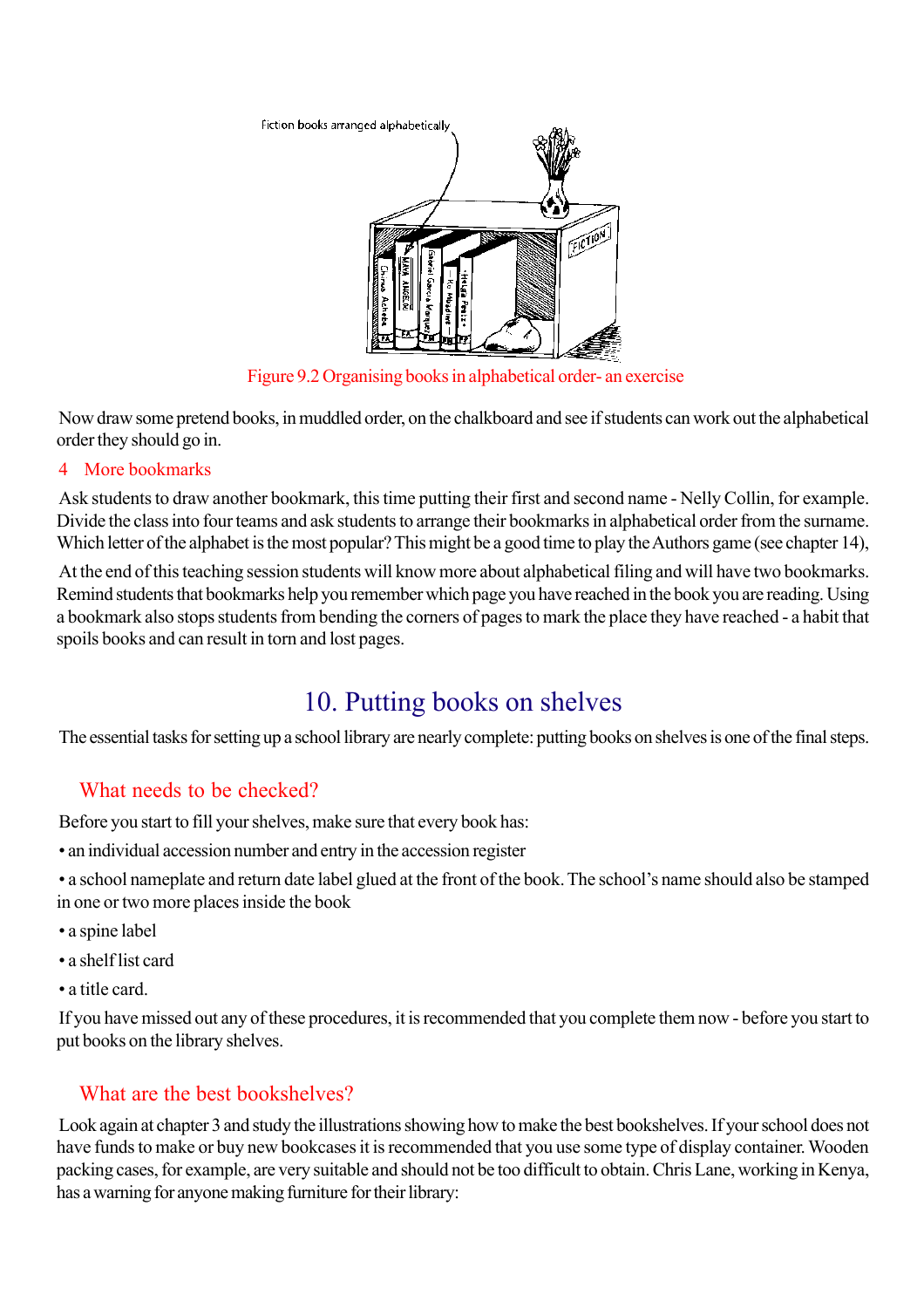'Bookshelves should be at a suitable height for your pupils. It is a common fault to make them too high. Wall shelves can be taller than free-standing shelves, which should be kept low to give a feeling of space. The air must be free to circulate around books. This will cut down on mould and problems with insects.'

If you do not have a separate room for your library you will need to lock up books in a cupboard or box when the room is unsupervised. Some teacher-librarians recommend using lockable, glass-fronted bookcases; these stop books being stolen, but allow students to see what texts are available.

## Why use bookshelves?

Bookshelves have many uses.

• They organise the library's stock so that it is easy to find books.

• If books arc not being used and are stored badly they can become damaged - a box of books could be eaten by insects or mice.

- A shelf of books is much easier for you to check.
- Bookshelves can help prevent water damage if there is a flood.
- Bookshelves can also be used to display magazines, project boxes and audio-visual stock.

## How do you use bookshelves?

Throughout the world people use bookshelves in a certain way. Your students may not realise this, so tell them that books arc put on the top shelf first and then filed from left to right. Fiction books are placed on bookshelves in alphabetical order. This means that if you have an empty bookcase, books by authors whose last names start with A will be put on the left-hand side of the top shelf.

Remember to keep the spines facing out and the writing on them easy to read. This means the title, author and publisher's symbol will be running from the top of the spine to the bottom. Students may need plenty of practice arranging books on shelves before they are confident about doing it correctly.

As one VSO teacher in Kenya found:

'I have spent the past year trying to teach students that books are placed on shelves with the spine facing outwards, not inwards.'

If you have enough books to fill two bookcases you should use the bookcase on the left (as you look at it) first. Arrange the books on the top shelf, filling each shelf from left to right down to the bottom until every shelf is full. Then put books on the other bookcase, starting at the top shelf.

# Teaching tip

 If your bookshelves are too tightly packed with books, it will be hard for students to take a book off the shelf. On the other hand, if the books are arranged too loosely they will start leaning and then fall down. One way to overcome this problem is to make some L-shaped bookends, or use a large stone, for books to lean against.

# Solving shelving problems

#### Problems and Solutions

1. If the library has only one bookcase, it may be too crowded for students to browse when a whole form comes to the library together.

Have more bookcases and make them lower.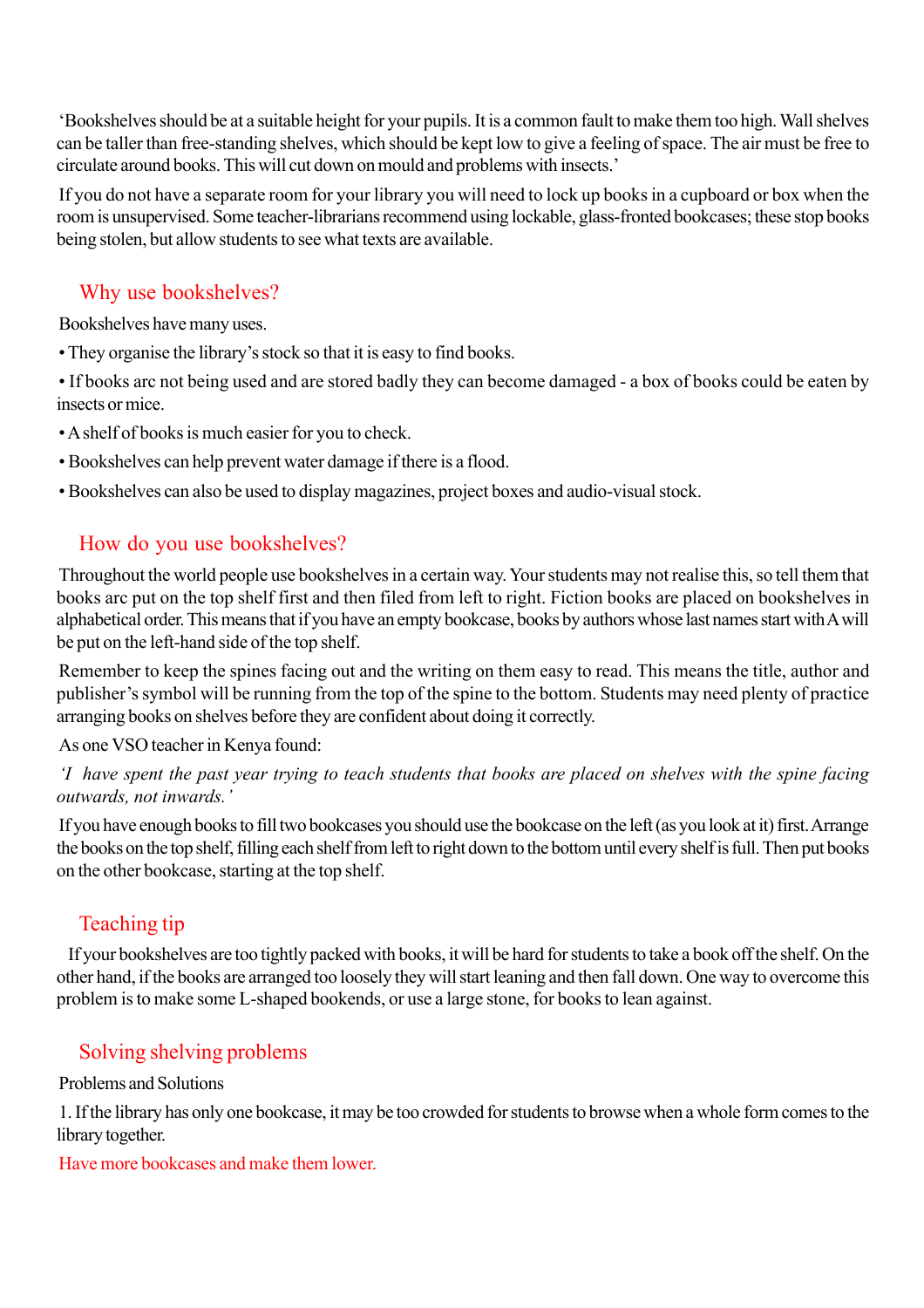#### 2. If every student borrows a book, there may be no books left on the shelves.

Lend one book at a time to students for one week. Make sure that books are returned. Use book ends or stones to keep books from falling out of order on the shelf.

3. Students may not understand how to find books, or may not remember to return books to the shelves.

Explain how the bookcases work. Show students the shelf guide signs and look at the ideas for student education in chapters 6 and 14.

## How to help students use bookshelves the right way

Students may forget to put books back on the shelf the right way round. Remind them to put the books back in the correct place with the spine facing outwards, as shown in figure 10.1. Explain that this is so that other borrowers can easily find the book they want by reading the title and author information printed on the spine.



Figure 10.1 Putting books on a shelf the right way

# What is a shelf guide?

A tour guide is a person who shows tourists the main places of interest and beauty around your country. In a way, a shelf guide is similar! It is a guide (or small sign) that helps library users find the books they want to read.

# Making shelf guides

Shelf guides are essential and can be made in many ways.

1 Paint the name of the type of book (e.g. reference) on the shelf. This may be best for a secondary school library, especially if you have some good artists. But the disadvantage is that as your collection grows the guide may be in the wrong place, so you will have to paint over it and then paint the word again on the right part of the bookshelf.

2 Another method is to stencil the subject name (e.g. agriculture) with marker pens on to a piece of strong paper, and then pin it on to the shelves. This is a good method, but the problem is that it may get torn, or fall down. Figure 10.2 shows this type of shelf guide.

3 If you have very old or torn books you can parcel two books of the same size together and use them as shelf guides. Just draw the letter of the alphabet, or the classification code, on to the parcel. You can see examples of these in figure 9.1 in chapter 9. This is an easy way for students to find out what they arc looking for, and the shelf guides are easy to move to the right place when your stock grows.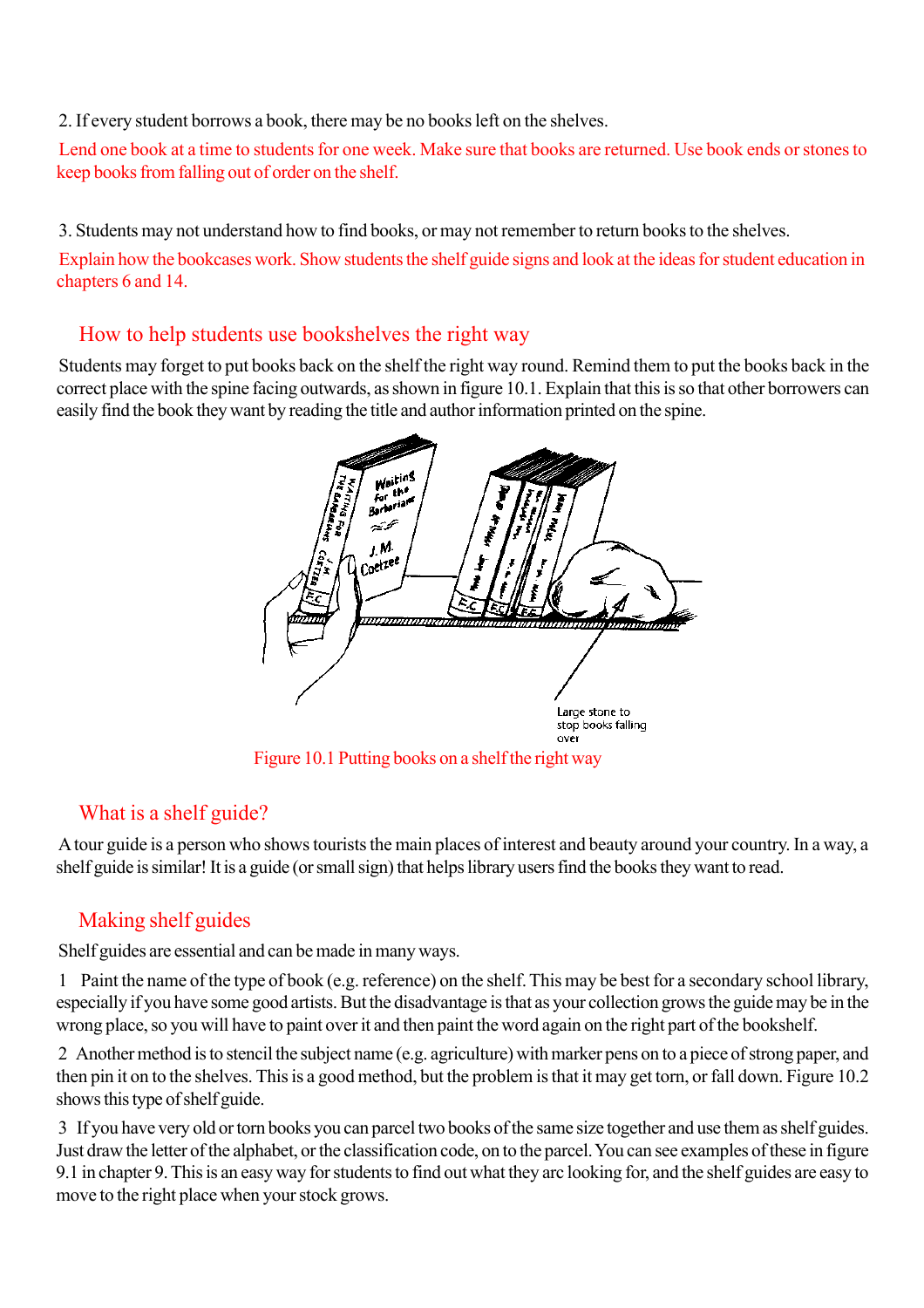

Figure 10.2 Shelf guide for information (non-fiction) bookshelves

# 11. Lending books

It is essential to think carefully about the type of lending system that will work best at your school. It is recommended that you discuss these ideas with the library committee as soon as you can. Once a decision is made you will then be able to make the appropriate return date labels or prepare exercise books (see chapter 6). Putting the finishing touches to your lending system is the final step in the list of essential tasks recommended by this book when you set up a school library. When the lending system has been prepared the library can open and books can be lent.

# What does lending books mean?

Lending books means students and staff can take fiction or information books away from the library (in other words, borrow them) for a set time to read or study on their own.

Some students find borrowing books confusing. If students arc having problems understanding, explain that to be lent a book by the library or to borrow a book means to take it for a short time and then to return it by a set date. The teacher-librarian or library monitors should only lend books to students who return their books, in good condition, to the library by the day stamped (or written) on the return date label.

Reference books, like encyclopaedias and dictionaries, should not be lent. Instead encourage students to use reference hooks in the library. Make sure these books have the library's nameplate glued or rubber-stamped inside them to avoid arguments about ownership.

Lending books will involve making guidelines for the borrowers. It is best to put up a poster, near the librarian's desk, so that students can easily remember the rules (see figure 11.1). Figure 11.2 shows a model set of borrowing rules.

Three methods of lending books are described in this chapter. You need only choose one of these methods. It is recommended that you discuss which would be best for your school with the library committee. Remember that you have to decide on your method well before you actually open the library.



Figure 11.2 A poster showing borrowing rules in a school library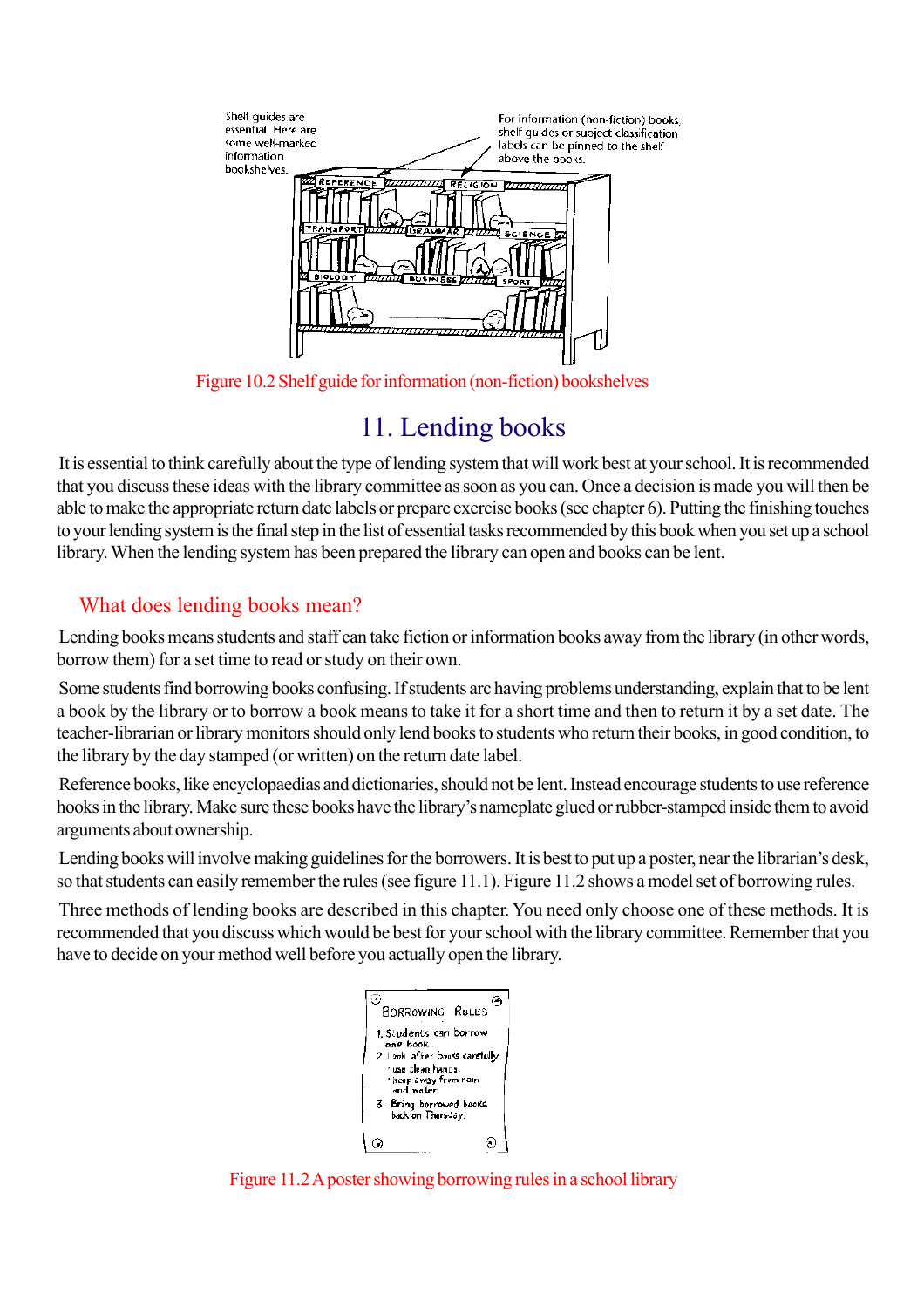Three methods of lending books are described in this chapter. You need only choose one of these methods. It is recommended that you discuss which would be best for your school with the library committee. Remember that you have to decide on your method well before you actually open the library.

## Why lend books?

Lending fiction and information books support the literacy and education work of the school, allowing students to study or read in their own time. If your library has restricted opening hours students may feel frustrated because they do not have enough time to finish finding the information they want. It is widely accepted that students who regularly read books and magazines find their school work easier.

Some students may he keen to borrow books but will need the teacher-librarian's help to find a suitable book at the right level so that they can enjoy reading it without supervision or repeatedly having to look up words in a dictionary.

'They are keen readers of library books but some need help to choose books of a suitable standard to stretch their ability.'

Lucy Hamilton, Pal Malmal High School, Papua New Guinea

## How do you decide borrowing rules?

To avoid losing books through confusion about lending or borrowing and to avoid causing bad feeling, we recommend that you decide some basic library rules before allowing students to borrow books. It is best if you make these decisions with your library committee.

## Decide how many books each student can borrow

One book is probably enough, especially if you do not have a large stock at your library.

## Decide how long a student can keep a borrowed book

A week is about the right length of time for most students to read a book of their choice. It might be easier for the teacher-librarian if all books are returned on the same day of the week, for example Thursday, especially if this is the day when the library club meets. Then library club members can help put books back on the shelves.

# Decide whether to charge fines

Some librarians worry that if they lend books, a few will not be returned to the library by the correct date, as stamped or written on the return date label. That is why they ask for a small fee for every day a book is kept out of the library after the day it is due back. This is charging a fine.

The longer the delay before the book is returned the more money the borrower will owe. No other books can be borrowed by that person until they pay their library fine. The aim is that students and staff will dislike paying fines so they will remember to return the book they have borrowed on the correct day. If you tell people that they can borrow the book again if they have not finished it, they may also be encouraged to return the book on the day stamped (or written) in the date label.

Fines are useful because everyone is treated the same way and the money raised can help to pay for book repairs and new titles.

However, many librarians have found that fines cause problems because people are confused by the idea. Nicole Fitton, working as a library adviser in Bangladesh, warns:

'Be careful of fines. It may create more work, administrative problems and bad feeling.'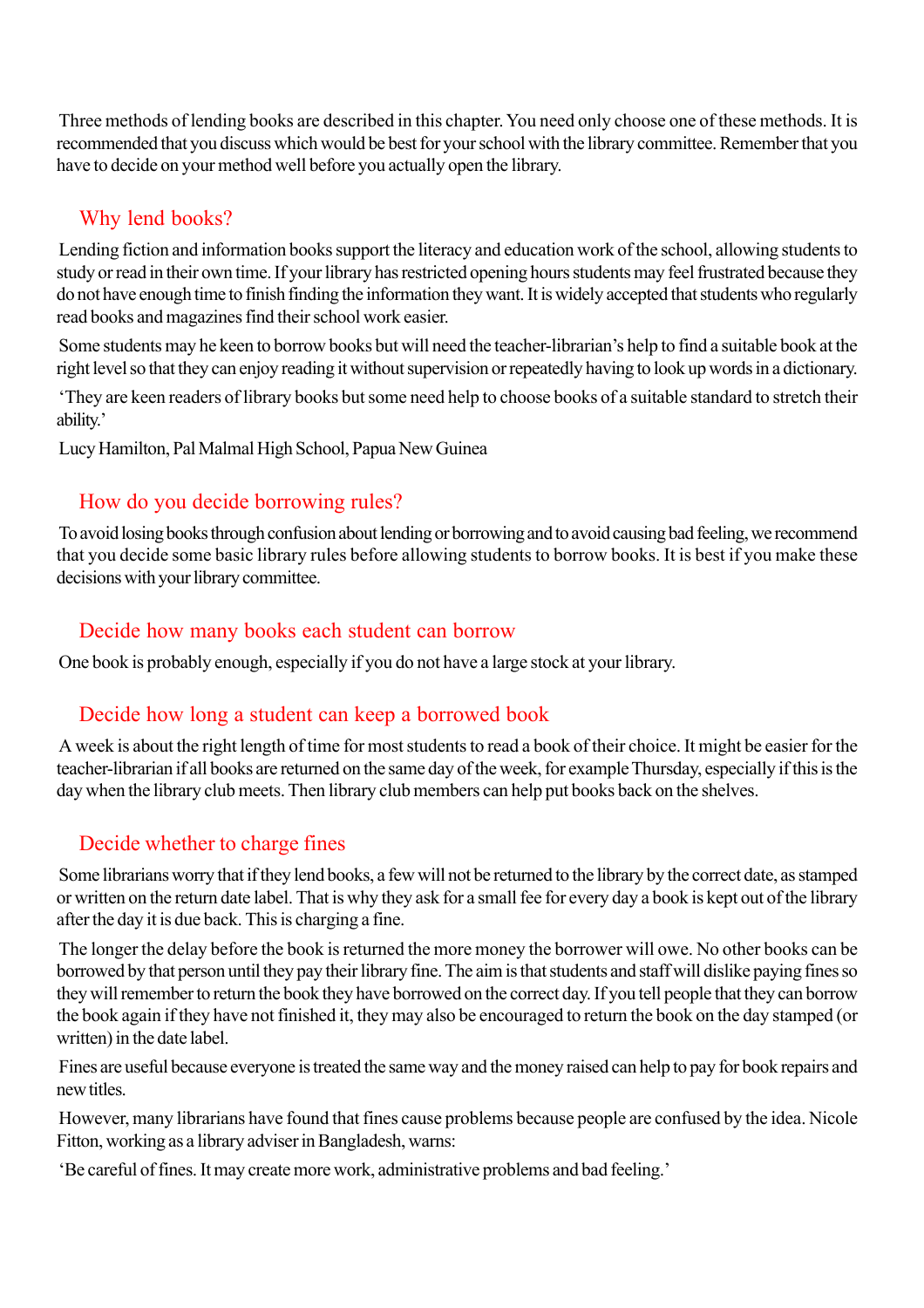If you decide to charge fines for overdue, lost or damaged books, make sure you explain the rules well and make a simple-to-understand poster. You may also find that keeping money, even very small amounts, in the library is a problem. You will need a lockable drawer or a lockable cash box to keep the fine money securely.

# Decide what to do about lost or damaged books

There are some well tested ways of making sure missing library hooks are returned to the library. If you know a student has not yet returned the book they borrowed, try these ideas:

1 If the book is late and you have a fine system you should try and encourage the student who borrowed the book to find it, and return it to the library soon. Library monitors could help you do this.

2 Send a message to the form requesting the student to return the book to the library.

3 Give each form teacher a list of books that are missing from the library. Ask the teacher to make students look for these titles, in their form room, dormitories or home, and to return them.

4 Ask the head teacher to read out the names of the students who your records show have not returned books.

5 If you find some students regularly spoiling or losing books, despite form lessons and individual help from the teacher-librarian, try keeping a list of students who are temporarily not allowed to borrow books.

'This acted as a real deterrent for other kids, and as time passed their names could be removed from the list of problem students so that they could be given a second chance at the librarian's discretion.' Liz Platt, working in Zanzibar with colleagues Halima Khamis Hamad and Wanu Amour

6 Finally, ask the library committee to recommend that the head teacher does not award end-of-term certificates until all books are returned or accounted for.

# How do you record books lent by the library?

First of all, before lending any library stock it is essential that all information books and fiction books have a return date label glued into the front and the name of the school written in one or more places inside the book. The book should also have an accession number, a shelf list card, a title card and a spine label. Look back at chapters 6-8 if you have not yet completed any of these tasks. You can choose from three alternative methods of recording which books are lent by the library. Decide with the committee which would be best at your school.

# Lending using an exercise book

To make a simple record of who has borrowed what items from the library use a big exercise book, with ruled columns as shown in figure 11.3. If your school has many students you might prefer to write this information in a different book for each form.

Every time someone borrows a book from the library, write down in the exercise book:

- the student's name
- the book's name/title
- the author
- the classification code (or fiction code) on the spine label
- the date the book is due back.

The advantage with this method is that it is very quick to set up. It is particularly good for primary school students.

The disadvantage is that it takes a long time to use. You or the duty librarian will have to write in all the information for every book that is borrowed. It is also hard to trace who has borrowed which books and which ones are returned late, because the borrowers' names are not written down alphabetically.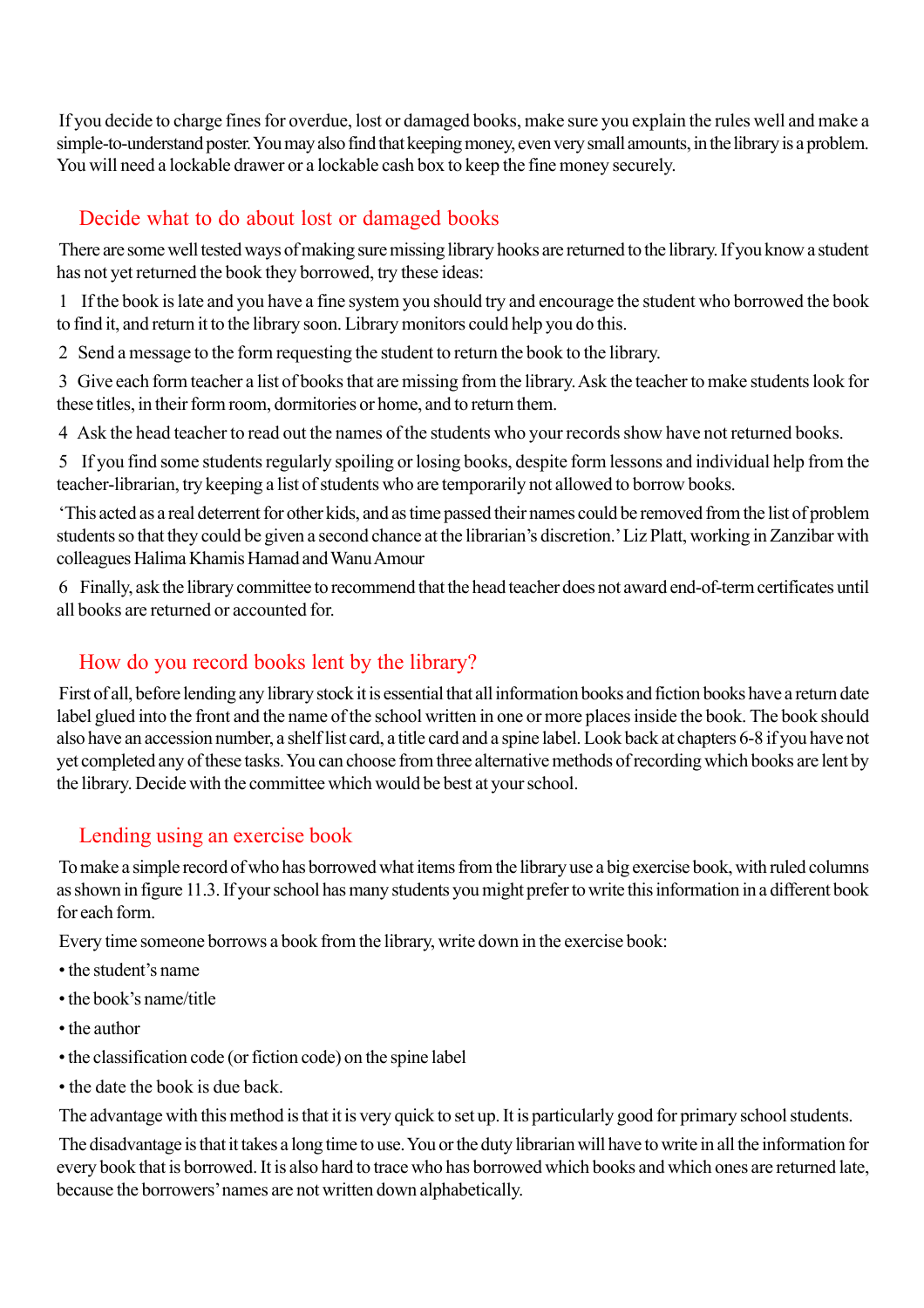None the less, this method of borrowing books is excellent for a formroom library. One adaptation you could make is to give every student their own page in the borrowers' exercise book. This is useful for English teachers who wish to see how well a student is progressing with their reading.

## Lending using borrower cards

This is a useful lending method because students' borrower cards are filed alphabetically and so are easy to find in the issue box. You can also work with several library monitors to record books going out on loan at the same time.

## The borrower card

Students who want to borrow books must have a borrower card. This is a stiff piece of card. The standard size issue card sold in shops is about 125 x 75 mm (5 x 3 inches). At the top, in large letters, the teacher-librarian or the library monitor should write the student's name. Below the student's name, rule four columns where the title of the book the student wishes to borrow can be written together with other information, such as the author, reference number and dueback date. Figure 11.4 shows a borrower card and how it fits into the borrower card system of lending books.

### The issue box

Borrowers do not keep their borrower card. When they want to borrow a book they take the book (or other item of stock) to the library desk. The librarian then finds their borrower card, which will be arranged alphabetically in the issue box (or shoe box), and writes in the relevant information on the card.

The issue box is divided into two sections by stiff pieces of coloured card (see figure 11.4). At one end, marked STUDENTS, are borrower cards belonging to students who do not have a book out of the library at the moment; and at the other end, under BOOKS OUT, are borrower cards with up-to-date information about which books are currently on loan and to whom.

The librarian must ask if the student has a book out on loan. If the answer is 'yes' the librarian will ask for the book, look for the student's borrower card in the BOOKS OUT section and then cross out the entry to show the book has been returned.

If the student does not have a book on loan, then the librarian will find their borrower card in the STUDENTS section of the issue box. He or she will then stamp the return date (say seven days from that day) on the return date label at the front of the book and on the student's borrower card.

One day a week the librarian could go through the BOOKS OUT section of the issue box to see which books and pamphlets are now due for return. Mark the cards that show students are late returning library books with a paper clip. Alternatively, keep such cards in groups by form and then at the end of each term go through the cards to sec if any books are still outstanding.

The disadvantage of this borrowing system is that cards are quite easy to lose. It is also still quite slow for the teacherlibrarian and library monitors to process, because you need to write out information about the book on each borrower card. If there are problems with books being returned late you may also find it hard to discover which students are keeping books longer than allowed.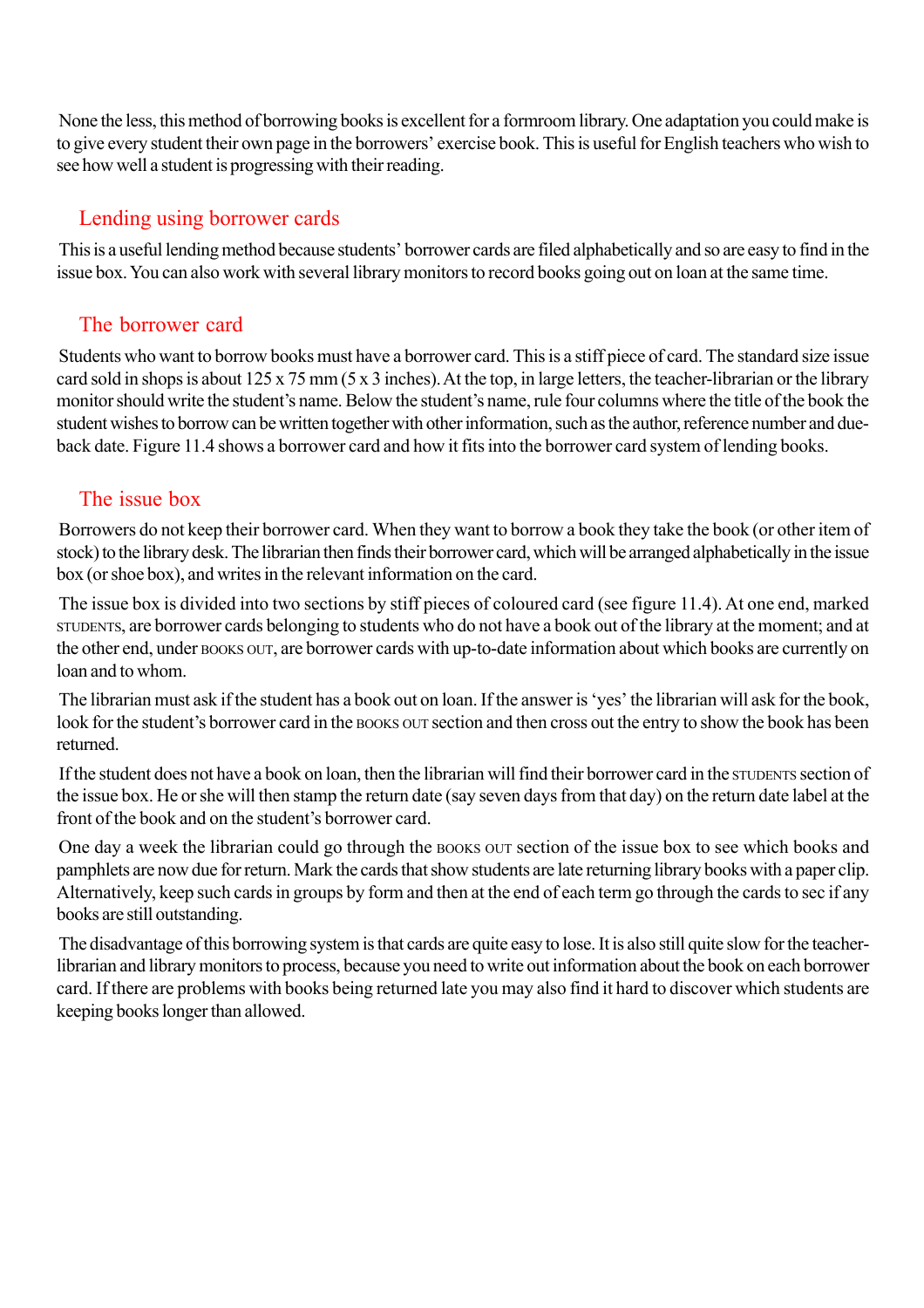

Figure 11.4 The borrower card system of recording books lent by the library

## Lending using a book ticket system

This is an excellent borrowing system for a secondary school, especially if you expect students to be borrowing one or more books each week.

Book pockets and book tickets

Every book needs a book pocket and a book ticket. The book pocket can be made of strong paper, and you can make it at the same time as you make the school's nameplate. Alternatively, you can buy book pockets from library suppliers.

If you are making separate book pockets, then glue them at the front of the book on the title page. You do not need a lot of glue to stick them into the book - just paste the glue on a thin 25 mm (1 inch) strip at the top of each book pocket. Some people like to glue them on the inside back cover; there is no right or wrong way, but make sure you are consistent. Look back at chapter 6, and figure 6.2, for more details about making and sticking book pockets.

Next you need to make a book ticket from strong card. The ticket should be tall enough to be seen when it is inside the book pocket: a recommended size is 6 cm x 10 cm  $(2V_2 x 4 \text{ inches})$ . A good way to obtain free paper or card is to ask print companies (printers) if you can have any paper off cuts. Most will be happy to help.

On each book ticket, write the title of the book, its classification code or number and its accession number. Then rule two columns. One will be for the student's name and the other for the date the book is due back (see figure 11.5). All this should not take up more than 5 cm (2 inches) of the book ticket, so that there is plenty of space left for recording borrowings.

Finally, put the book ticket into its book pocket.

#### Making a date return tray

When someone borrows a book under the book ticket system, they do not take the ticket away with the book. This means that you have to make or find a narrow issue box, or date return tray, in which to store book tickets from books which are being borrowed. You can see such a box in figure 11.5. You will need to make a card for each day of the month from 1 through to 31 and also a card for each month from January to December to go in the box or tray. Make these cards using stiff coloured paper. They should be a little taller then the book tickets.

#### How to borrow books under the book ticket system

When a student borrows a book the teacher-librarian will ask them to write their name in the appropriate column on the book ticket.

The student does this, then gives the book ticket to the teacher-librarian who files it in the date return tray, alphabetically by the title of the book if it is fiction, or in numerical sequence (or colour) according to its classification code if it is an information book, under the date when it is to be returned.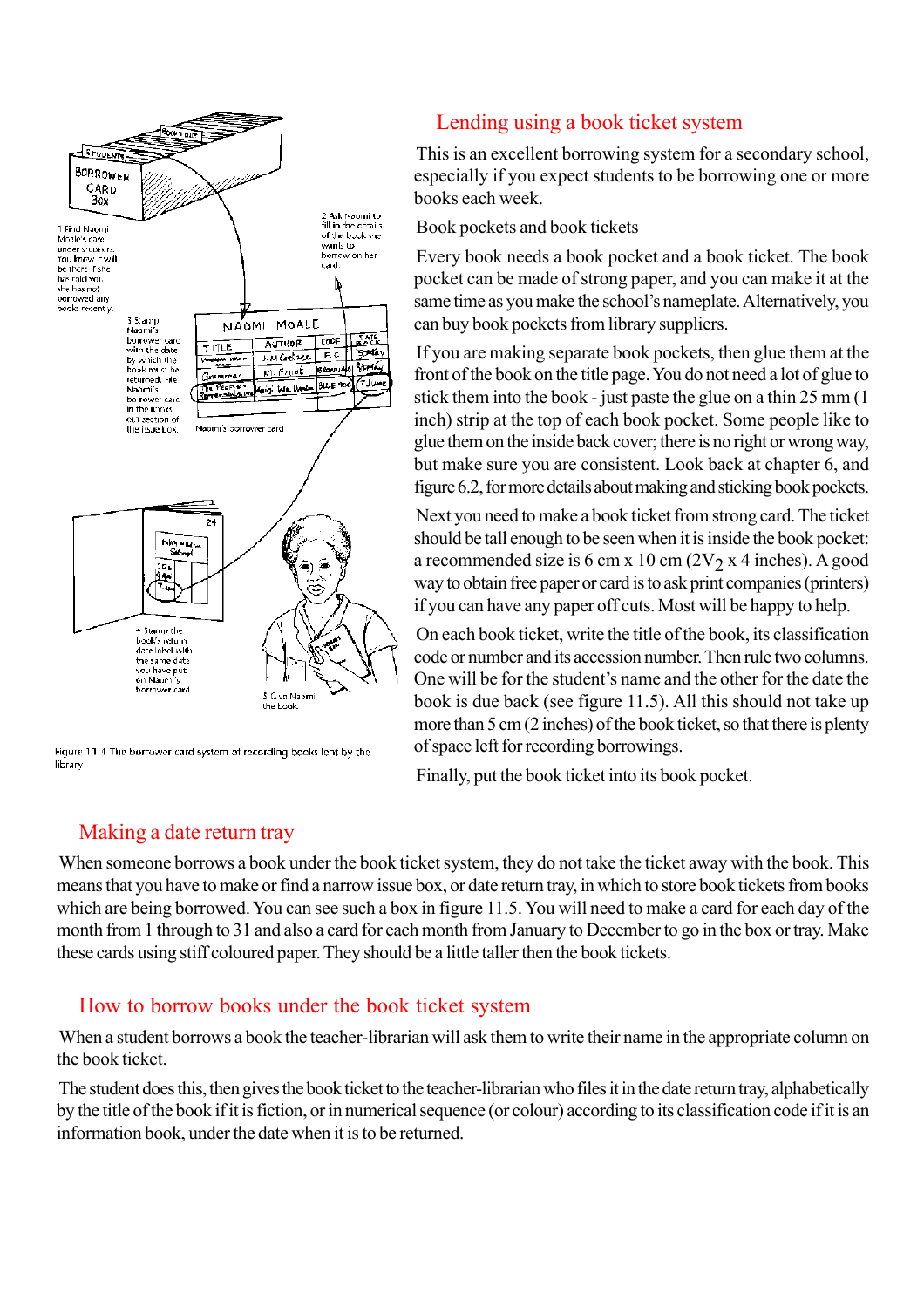



Figure 11.5 The book ticket system of recording books lent by the library

#### Returned books

When a student returns a book the teacher-librarian must look to see what date was last stamped on the return date label. Then, looking at the title of the book, she or he must look for the book's individual book ticket in the section of the issue box or date return tray that contains the book tickets, arranged in order, for books due back on that day - for example, in the May section, under 5, if the student's book is due to be returned on 5 May.

The advantages with this method are that it is very quick when students want to borrow books and it is very easy to sec which books have been returned late, and by whom. The book ticket system takes time to set up, because you must make a nameplate with a book pocket, a book ticket for every information (non-fiction) and fiction title in the library (except reference books) and cards for the issue box, so it is recommended that you encourage the library monitors or library club members to help you.

You can now open your library doors and lend books!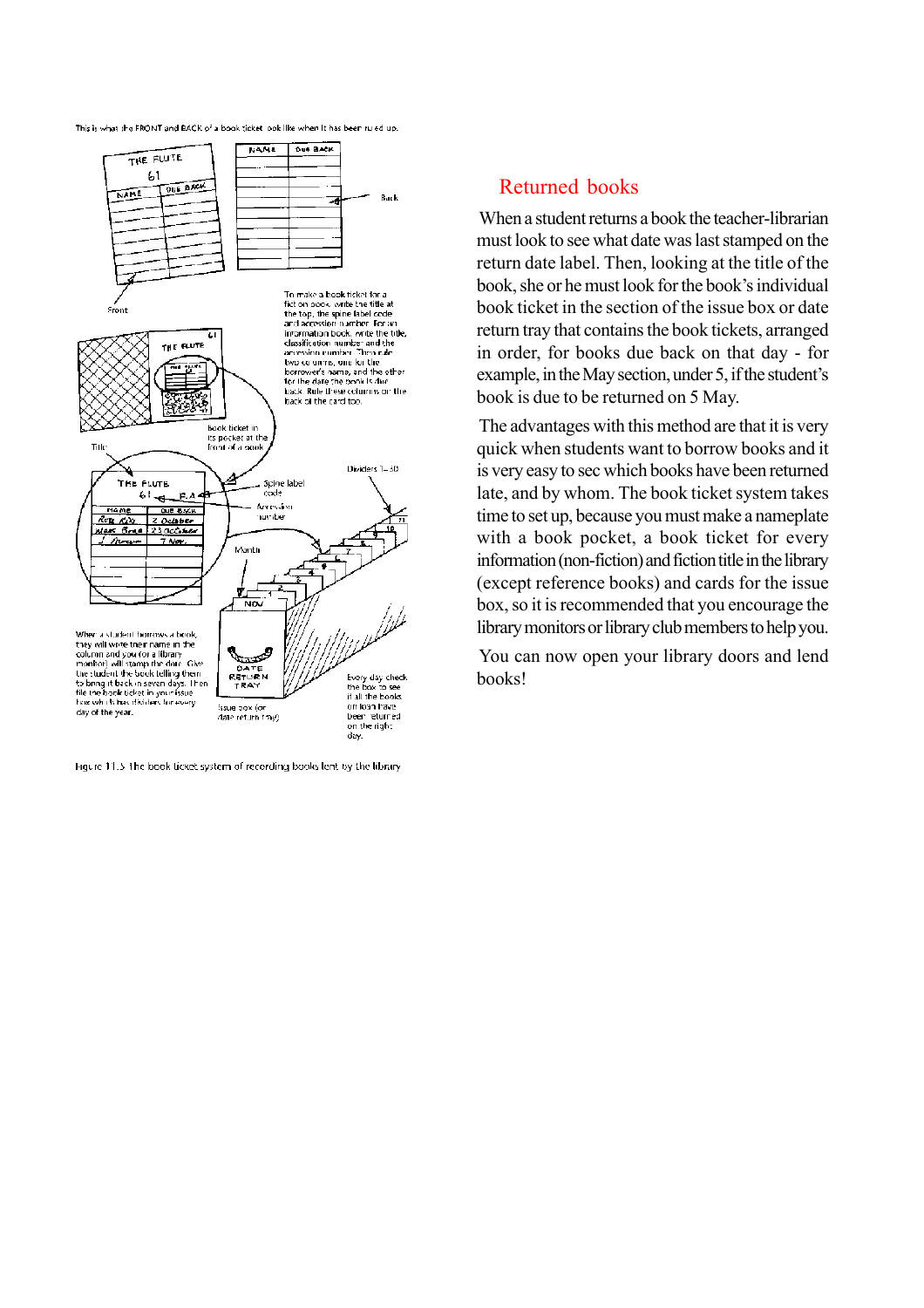# 12 Keeping books in good condition

## Why keep books in good condition?

Books are made of paper, which is a delicate material prone to damage - particularly in tropical climates. This means books will he easily spoilt if they are stored carelessly or handled roughly. Books are also difficult and expensive to obtain in school libraries throughout the world. For these two reasons it is important to take extra care to keep books in good condition.

What does keeping books in good condition involve?

To keep library books in good condition the teacher-librarian must anticipate problems. These range from coping with adverse weather conditions to pest infestation in the library.

The simple methods work best. The library committee should ensure the library is secure and weatherproof. Stop students from eating in the library, and try to sweep the floor and dust shelves regularly. You could encourage library monitors to make a rota so that some cleaning jobs are done every day in the library.

S. M. Abdullah, working at Mombasa Industrial Training Centre, Kenya believes:

'The cleanliness of a library is important. Nothing is more dispiriting than walking into a library where the books and shelves arc covered with dust and it is necessary to wipe the chair and table with a handkerchief before sitting down. When you have been dumped in the small room, commonly known as a "library" (just because it contains books for the school) you will sec that keeping a library clean is not easy.'

### How to cope with water

In most countries there arc certain seasons when bad weather can be expected. Be aware of changes and listen to the radio for news about monsoons and flooding. Water can be the library's biggest enemy. Make sure that:

- the roof does not leak, as even a small drip can damage your stock beyond repair
- gutters are kept clear
- windows have shutters or louvers which can be closed when the weather is bad
- storm water cannot flow into the library

• books are kept on shelves at least 15 cm (6 inches) above the ground, so that if water collects in the library there is less chance of books being damaged - and time to put the stock on higher shelves. The 15 cm (6 inch) space is also useful because it is high enough to allow you to sweep under the bookshelves and keep the library clean.

# How to cope with humidity

In tropical countries the wet season and general humidity encourages mould to grow on books, papers and audiovisual stock. If you are lucky and have electricity you could try and budget for ceiling fans. Books suffer if kept in a room with unreliable air-conditioning because of the repeated changes in humidity.

It is important to make sure plenty of fresh air can circulate. Leave the door and windows open during the day. If you have made a form room library, in a lockable cupboard, it is essential that the books are handled regularly to ensure they do not collect dust and are exposed to fresh air. The easiest way to do this is to give students as much opportunity as possible to look at the books.

Audio-visual equipment lasts longer if it is kept in an air-conditioned room because it is easily spoiled by humidity and mould. Store tapes, films and videos in a dry, clean place, preferably in an airtight container with silica gel.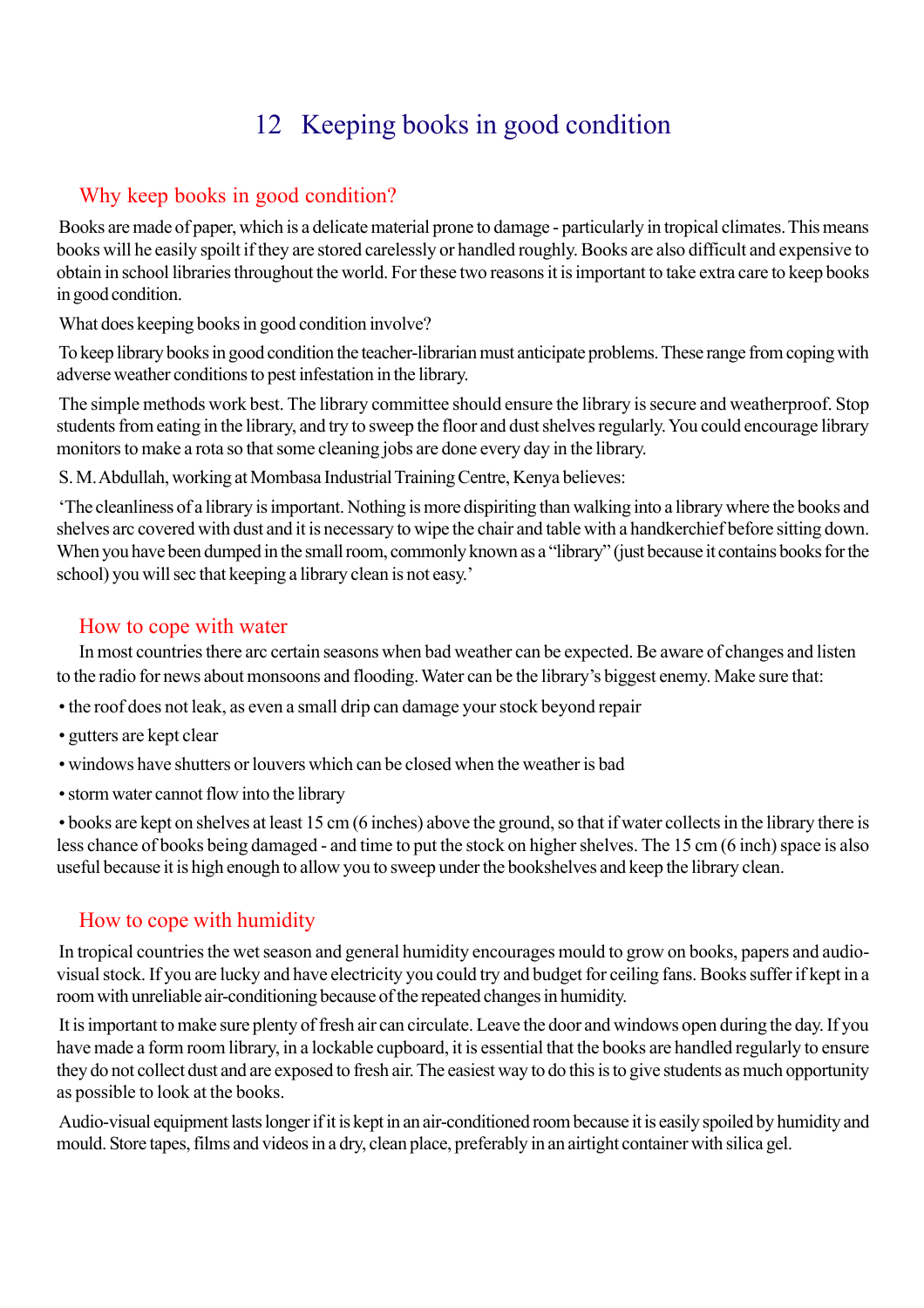## How to stop insect damage

Insects may be small but they can cause a lot of damage. Some insects, like cockroaches, mosquitoes and red and black ants do not spoil books - but they do upset students. These insects can be killed with insect sprays on sale locally. The sprays are powerful so instructions should be followed carefully. It is best to use them at the end of the day when the library is empty.

White ants are difficult to remove and have destroyed many library collections. One tip is to varnish or paint shelves, and if possible treat them chemically, before you put books on to them.

Always look out for signs of insect damage, and take action against insects as soon as you can.

'The best way to discourage insects (like termites, silverfish bookworms, 'etc.) apart from insecticides is to make sure that the books are used a great deal and are dusted and wiped (with a dry cloth) regularly. The shelves must be kept clean and polished.'

Christine George, in her unpublished handbook for secondary school teacher-librarians in Sierra Leone

If you see a book or magazine that looks as if 'someone' has been eating it, remove the book at once. Silverfish bookworms should be killed. You can shake them out of the book and then stand on them. If white ants come to your library then pay for chemical treatment as soon as possible. If you delay the ants may destroy all your books and even the building.

'We were so proud of our bookshelves and the magazine display rack. They looked so smart with all the stock piled up high. It was really nice for a year and then the white ants moved in. In less than two months all our journalism books, pamphlet collection and magazines had become food for insects - and worse, the office building had to be partly rebuilt.' Jennifer Aiwewe and Joseph Aihunu, journalists working at Solomon Islands Development Trust with the author

Insects cannot eat metal bookshelves. However, if you have metal bookshelves you may have problems with rust, which also spoils books. The rule is to keep everything clean and to anticipate trouble.

#### How to remove rodents

Animals like rats and mice can damage your bookshelves and stock. You could put down traps to kill them, or use a specially made poison (but be sure to follow the instructions very carefully and store the poison in a safe place). Or you could borrow a cat. If you suspect your library is the home of rodents, act quickly. The best method is the one you would use in your own home.

# How to handle books carefully

Damage caused by borrowers may also be a major problem. Books will stay in better condition if you teach students how to hold and use stock carefully.

The weakest area of a book is its spine. If this breaks, all the pages will fall out. Teach students to open books carefully. If spines look weak, strengthen them with strong sticky tape inside and outside the cover. The spine may also be damaged if the librarian stamps the date label too enthusiastically. One reason why librarians tend to glue the date label at the front of the book, rather than at the back, is so that they can stamp a page which has the padding of other pages behind it. You may also find that it is a good idea to cover books with a dust jacket (cover) of sticky-back plastic or strong paper. Figure 12.1 shows you how to do this.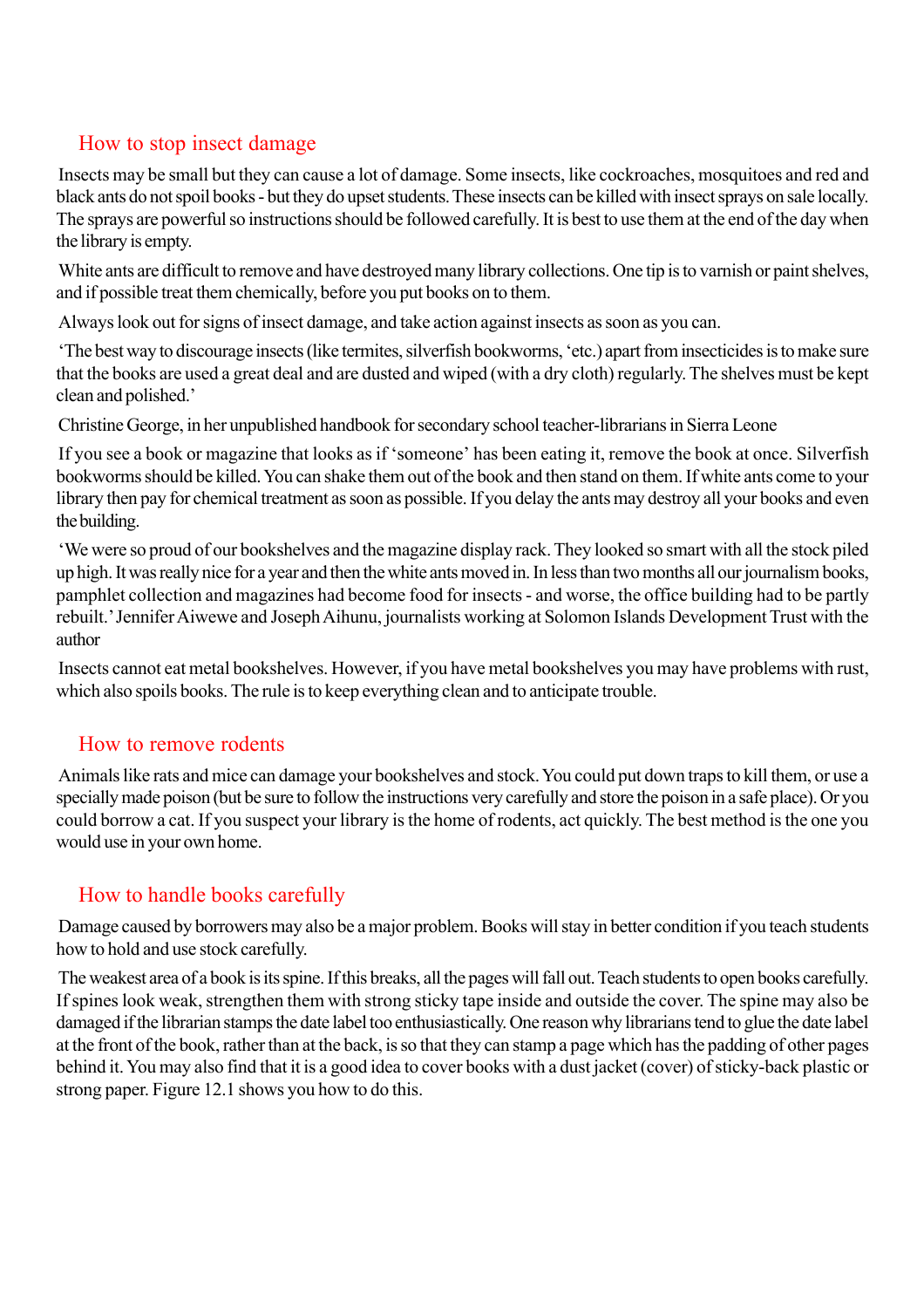

#### How do you repair damaged stock?

The most common damage is a broken spine. Use a rubberbased glue, like Copydex, which is slightly stretchy even when it dries, to glue the spine securely back into place.

If a hardback book has loose pages you could glue them back into place. Try to avoid using Sellotape because it dries, shrinks and then falls off. It can also stain books a yellow-brown colour. But, if there is nothing else, then use Sellotape or Scotch 3M Magic Tape to secure the pages. Figure 12.2 shows how to repair a book with glue.

There are other methods of fixing loose pages back into books. For paperbacks you may prefer to staple the pages together again with a giant stapler. If you are mending a thin pamphlet you could try making a series of about eight or ten holes 4 mm (one eighth of an inch) from the spine using a hole punch and then secure the pages with string.

Most teacher-librarians find their own way of mending books. S. M. Abdullah, working at the Mombasa Industrial Training Centre, advises:

'A book which is torn and falling to pieces never attracts a reader. To mend these books you need basic materials such as cloth, tape, glue, needle and thread.'

Here are some tips on how to repair or prevent damage caused by borrowers:

to make sure you are doing it it ght.

Figure 12.1 How to cover a book with plastic/paper

• Corners folded back Some people like to remember where they are in a book by folding down the corner of the page. This spoils the book, weakens the page and is annoying for the next person who reads it. Solve this problem by encouraging students to use bookmarks.

• Damaged covers Damage to the book cover will weaken the book and pages will fall out. Use a dust jacket (you can make these yourself using strong paper or sticky-back plastic) and strengthen weak areas with strong tape. Explain to students that bending a book's spine will cause it to snap just like a bone.

• Lost pages If you cannot find the missing pages, the book (especially if it is a story book) should be removed from the library. If you find the pages, you could try to stick them back into the book, or even sew them.

• Sticky pages These are caused by readers making dirty finger marks on pages or by eating food as they read. Stickiness can result in the page tearing. Sometimes wiping a damp cloth carefully over the sticky bit will clean up the pages.



press the surface together. Wait until the glue has dried (about 24 hours) before putting the book back on the shelves. Covering a book after gluing it would give it extra protection.

Figure 12.2 How to repair a book with glue

Figure 12.2 How to repair a book with glue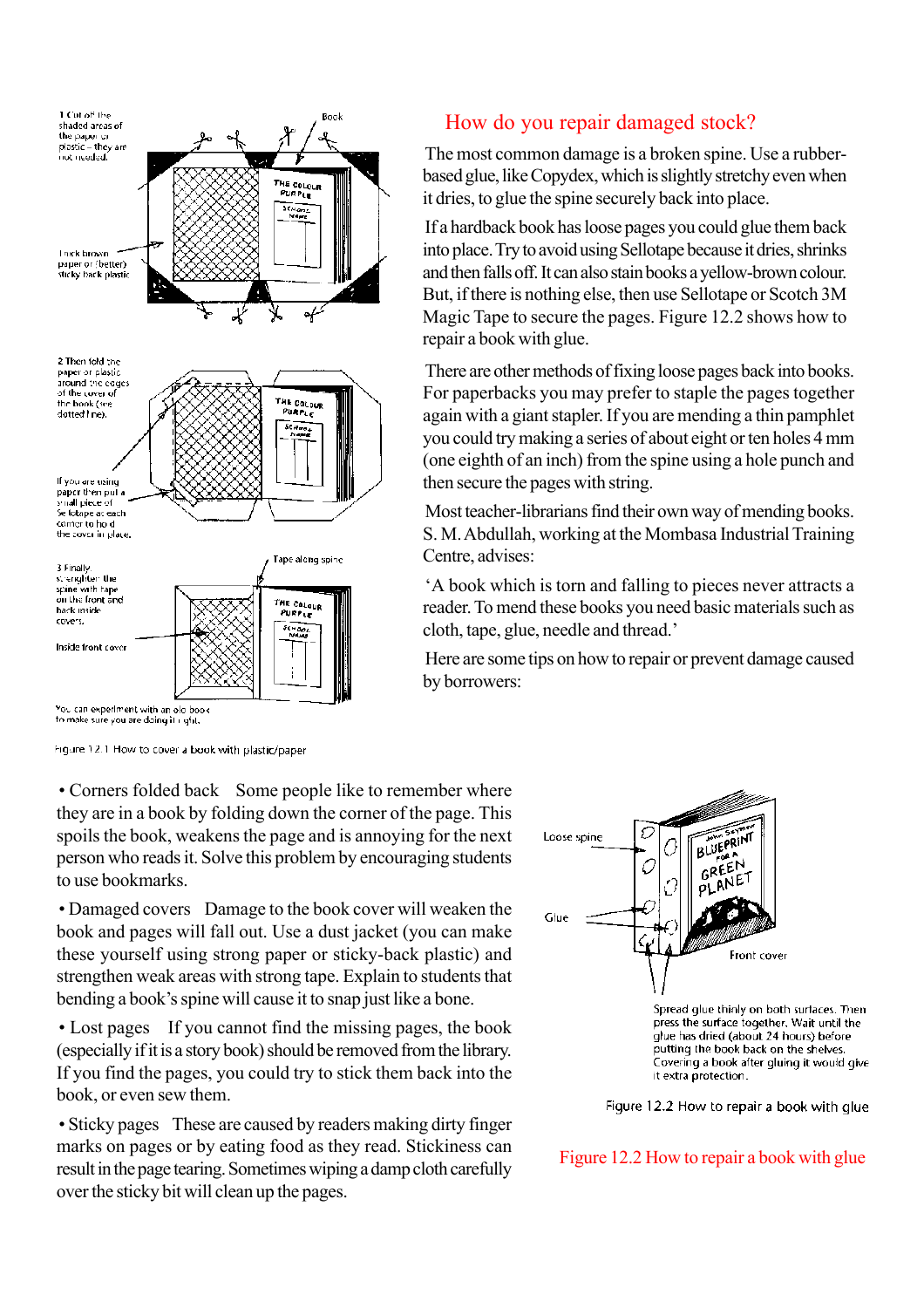#### Looking after magazines

Magazines may need special care too, but for different reasons. Because they are quite thin and are often arranged in large piles, they can easily be removed without the librarian noticing. One way to stop this is to make a magazine folder, as shown in figure 12.3, or simply secure a long piece of split bamboo down the centre fold of the magazine. This helps stop students from taking magazines out of the library without permission. It is recommended that you do not let students borrow magazines; instead encourage them to read magazines in the library.





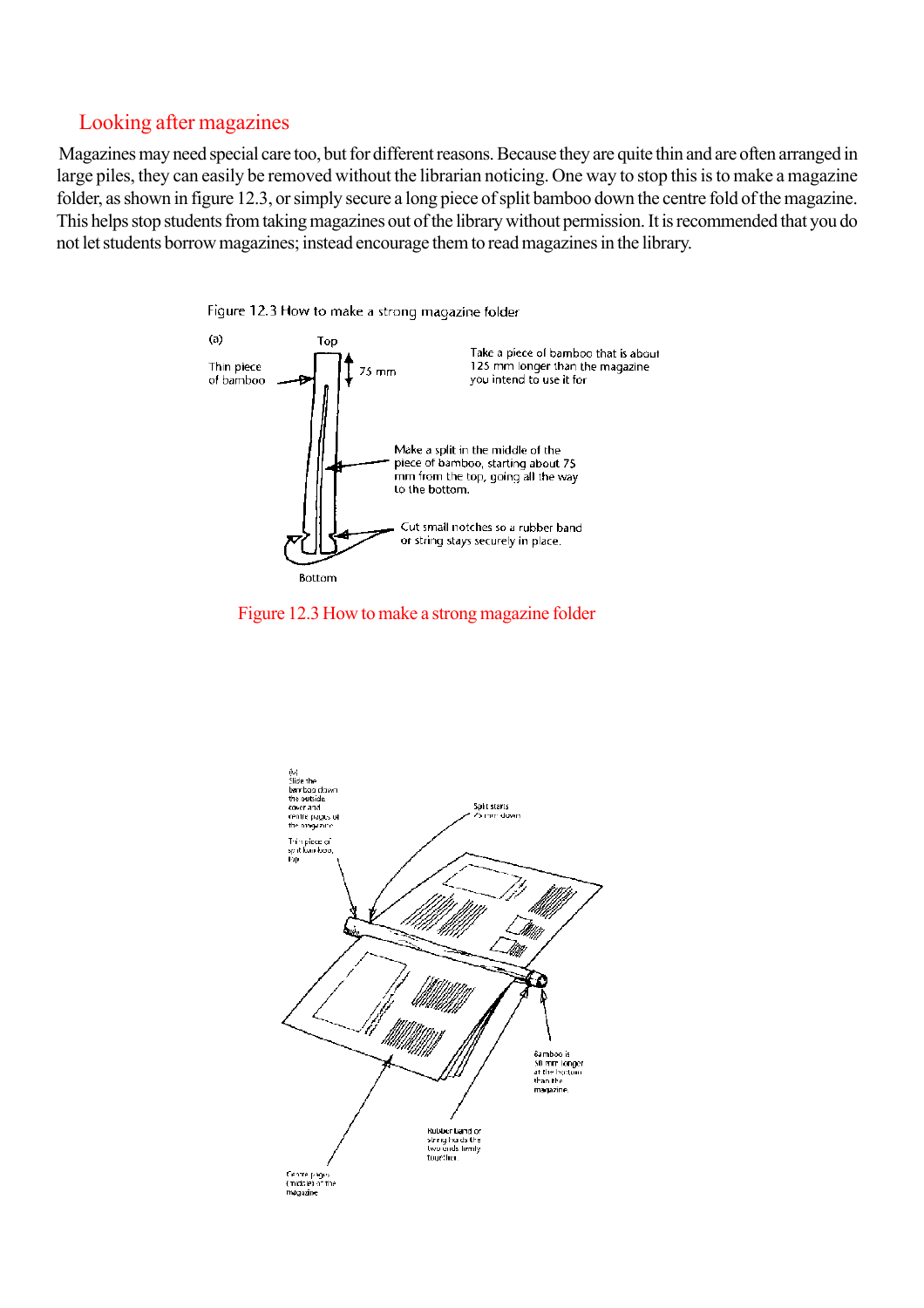# 13 Helping students to use the library

### What can you do to encourage students to use the library?

The library should be a place students enjoy visiting, so try to make it a friendly place. In the past libraries had many rules. Some librarians even refused to allow students to talk in the library building. These days' librarians think that is an unhelpful rule. If students are confused about something let them ask their friends for help first. If they read a book or magazine article they enjoy, let them tell their friends about it. Talking quietly in the library should be allowed, as long as other student's arc not distracted.

Students must also be taught how to use their library so that they feel confident to find the information they need for their studies. Primary school teachers should make sure children know as much as possible about the library. The roots of a good education are put down at a young age and the same is true for library skills. Encourage children to visit the library and choose their own reading books.

## Is the library for enjoyment or study?

The library is a place to study, but think for a moment about how you learn best. It is much easier to learn if you are enjoying a subject. Libraries contain information for life. If you show students how a library works whilst they are still at school, then they will continue to use libraries after they leave. They will also be able to help their families and friends to use libraries, not only to find information but also to borrow books to read for pleasure. This is something Nicole Fitton, working in Bangladesh, found that her students did not realise:

'Many students stop using libraries after their studies. They don't sec a need for current information or to read for pleasure.'

The key point to remember is that students must understand that the aims of the library are to help their studies and their English reading skills and to provide leisure books. But to achieve these aims you must make the library an enjoyable place. Show students that the library is a lot more than another form room.

# How do you make the library interesting for students?

One of the best ways to attract students to the library is to run three basic 'library tours'. The first will be about books, the second about how the library works and the third involves supervised use of stock in the library.

Before each library tour, plan what you want to say, taking care to keep your message simple. Before you start, estimate how many students will fit into the library. Make sure when you give your library tour that every student will be able to see the things you arc pointing out.

If forms at your school are large you may find it helpful to make a taped version of your tour. Students can then borrow this, as Ruth Weitzel recommends in a newsletter for librarians in the Caribbean:

'One way of giving each student an individual tour is to use a cassette tape along with a plan (map) of the library. By following the plan and taped instructions (maybe using a Walkman/personal stereo) a student can explore every corner of the library at their own pace and convenience.'

## The book tour

Do your students know much about books? The purpose of this tour is to help students become much more familiar with books. It is usually worth explaining some library terms to them. You could ask each student to find a book and then go through the following points together.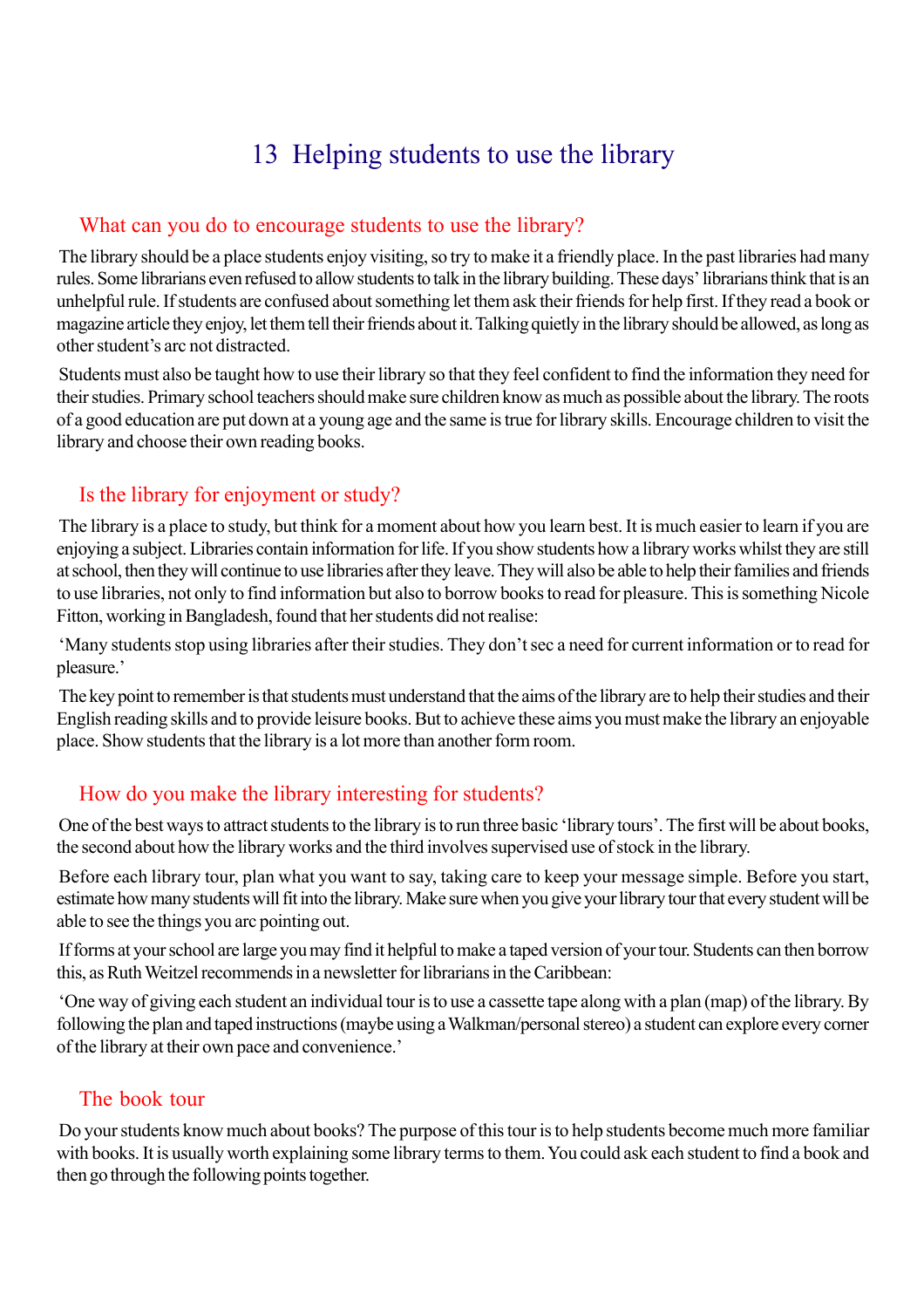• The book's name, for example Petals of Blood, is usually called its title.

• The person who wrote the book, Ngugi Wa Thiong'o, is called the writer or author.

• Petals of Blood is a story book. Story books are sometimes called fiction books or novels. You can identify a fiction book by its spine label. Petals of Blood will have a spine label reading K T. The F stands for fiction and the T is short for the author's last name, Thiong'o.

• Now ask students the title of the book. Who is the author? Encourage students to point out where the title and author's names are written. These are usually on the spine, on the book jacket or front cover and in the front of the book on the title page. If students can learn to identify these parts of the book with no problems, this will be a great help to you.

• Point out the school's name and the return date label, which tells students when books that they borrow should be returned to the library.

• Explain that books are fragile. Show students how to turn pages and explain the importance of using bookmarks. Tell students that they should always have clean hands when handling books, and if they borrow a book they must keep it in a clean, dry and safe place.

• Show students an information (non-fiction) book. Point out the contents page. Explain that it is usually at the front of the book and that it lists the main subjects the book's author has written about. Show students the index. Explain that it is usually at the back of the book and that it lists key words and topics alongside a page number. If students then turn to that page, they will find information about the topic.

• Ask how students think they could find what they are looking for in an information book. Listen to their ideas and then prove the usefulness of the contents page. Ask students to work in pairs and use the contents and index pages in your library's information books to find out about a particular topic - flags, for example.

• To finish off the lesson ask the younger children to draw some of the flags they have found. Ask older students to find out when Lhc flag was first designed and some more information about the country.

This will probably be enough information for the students' first library tour. Make sure you ask students if they have any questions. Congratulate them for doing so well and invite them to come back to the library soon.

# The 'Get-to-know-the-library' tour

The aim of this tour is to explain how the library works and how students can use it. The following points are recommended as the basis for this tour.

• Explain that books are divided into two main sections: fiction and information (non-fiction) books. Point out the difference between these books by saying that fiction books are stories and that all other books are for looking up or reading about facts or information about the world.

• Show students where the bookshelves are and how books are filed from left to right, top to bottom. All shelves have shelf guides taped to them indicating what books are kept on those shelves. 94

• Take the students to the fiction section. Explain that you must use the alphabet to find your favourite author's book. Tell students that books are arranged in alphabetical order, so that all the books by authors whose last name starts with the same letter (A for example) are kept together. All the books by authors whose last name starts with A will be together and will have a spine label marked F.A. All the books by authors whose last name starts with B will also be kept together and will have a spine label marked F.B; and so on until you reach Z. For tips about teaching alphabetical filing see chapters 9 and 14.

• Hold up a book such as The flute by Chinua Achebe. This should be shelved in the A section because Achebe's last name starts with A. Quartet by Rabindranath Tagore would be on the bookshelves with other books by authors whose last name starts with T.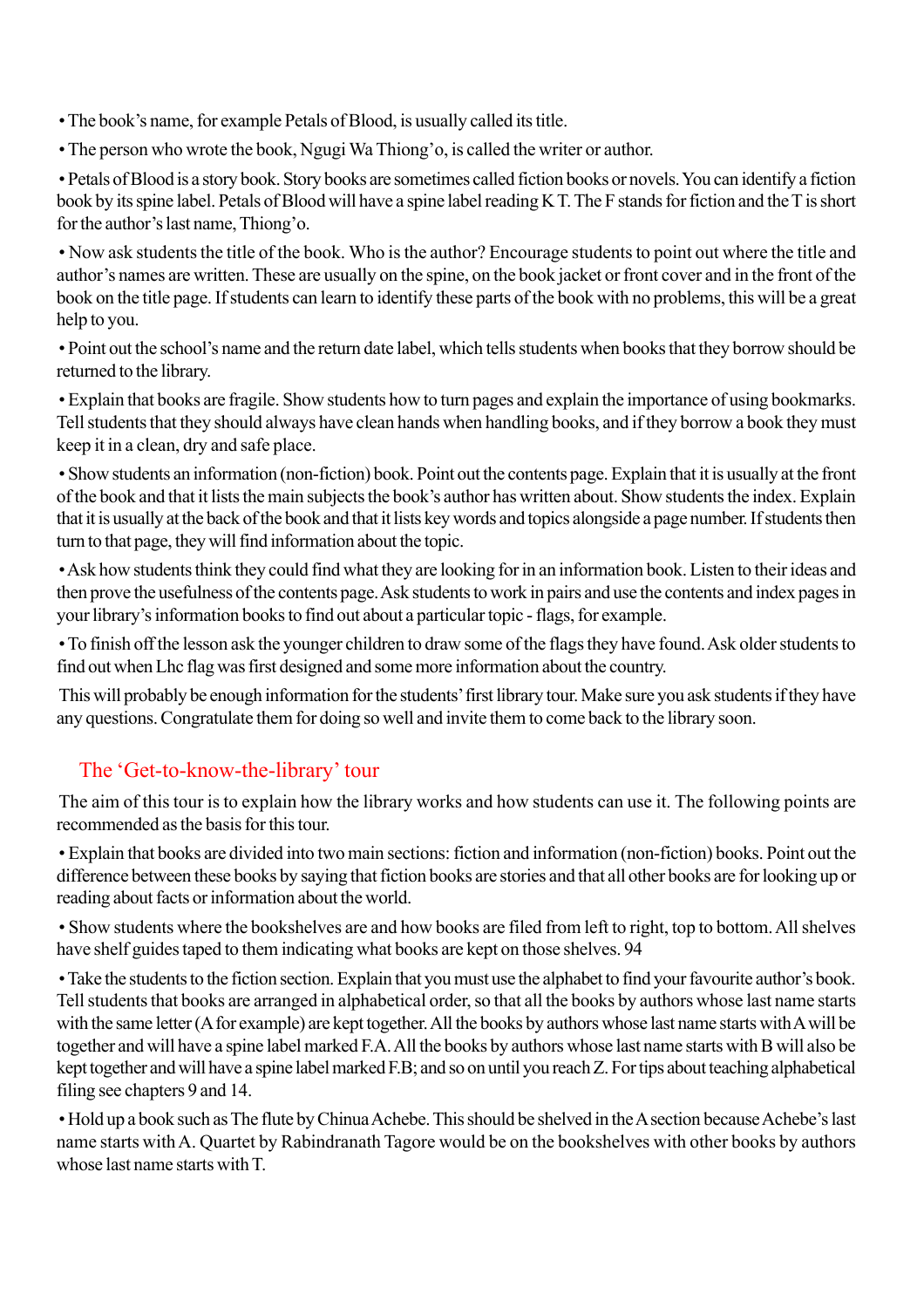

Figure 13.1 A library tour in the Maldives

• Go to the information bookshelves.

- If you arc using Dewey Decimal Classification explain that information books are divided (or classified) into subjects and that each subject is given a number. To find a book on a particular subject, students need to know the number of that subject. They should use the subject index pinned to the wall to find this out. For example, if they are looking for a book on religion they will see from the chart that all religious books are given a 200 number.

- If you are using Junior Colour Code Classification explain that information books are divided (or classified) into subjects. Ask students to suggest a favourite subject. If it is sport, then indicate where the sports books are. Point out the wall chart or poster that shows where to find books on sports. Explain that the coloured labels or stickers make it easier to find the books you want. Check that students understand the system: if books with a purple sticker are for sports information, ask them in which section they would find a book on basketball. They will have to look at the wall chart to find out this - the answer is all sports books have a purple spine label and the classification number 700. Make up your own examples from your library's stock.

• Point out that if students want quick answers they should go to the reference section. These books contain so much information, and are usually so expensive, that libraries do not lend them in case they are lost. Make sure students know how to use a dictionary, an encyclopaedia, etc.

• Say that all fiction books and all information books except those in the reference section can be borrowed. Explain briefly how borrowing works.

• Explain that there is other stock in the library besides books -subject files, project boxes, magazines, audio-visual equipment, etc. Show students where these are and what kinds of information they can expect to find.

• Introduce the library monitors, and perhaps members of the library committee.

• For homework ask the students to pair up and draw a map of the library showing where the stock is kept. Check that students till in as much information as possible on their map. You could display the best maps on the library wall, perhaps close to the entrance.

# The skills tour: using the library

The purpose of this tour is to develop the skills students will need to use the library properly. It follows on from the previous tour. Tell students to work in pairs with the map they made at the end of the last tour.

• Ask students to go and find:

- a news story in Time magazine about a pop group, e.g. UB40

- a quick answer about the type of bean chocolate is made from (this should be from an encyclopaedia in the reference section)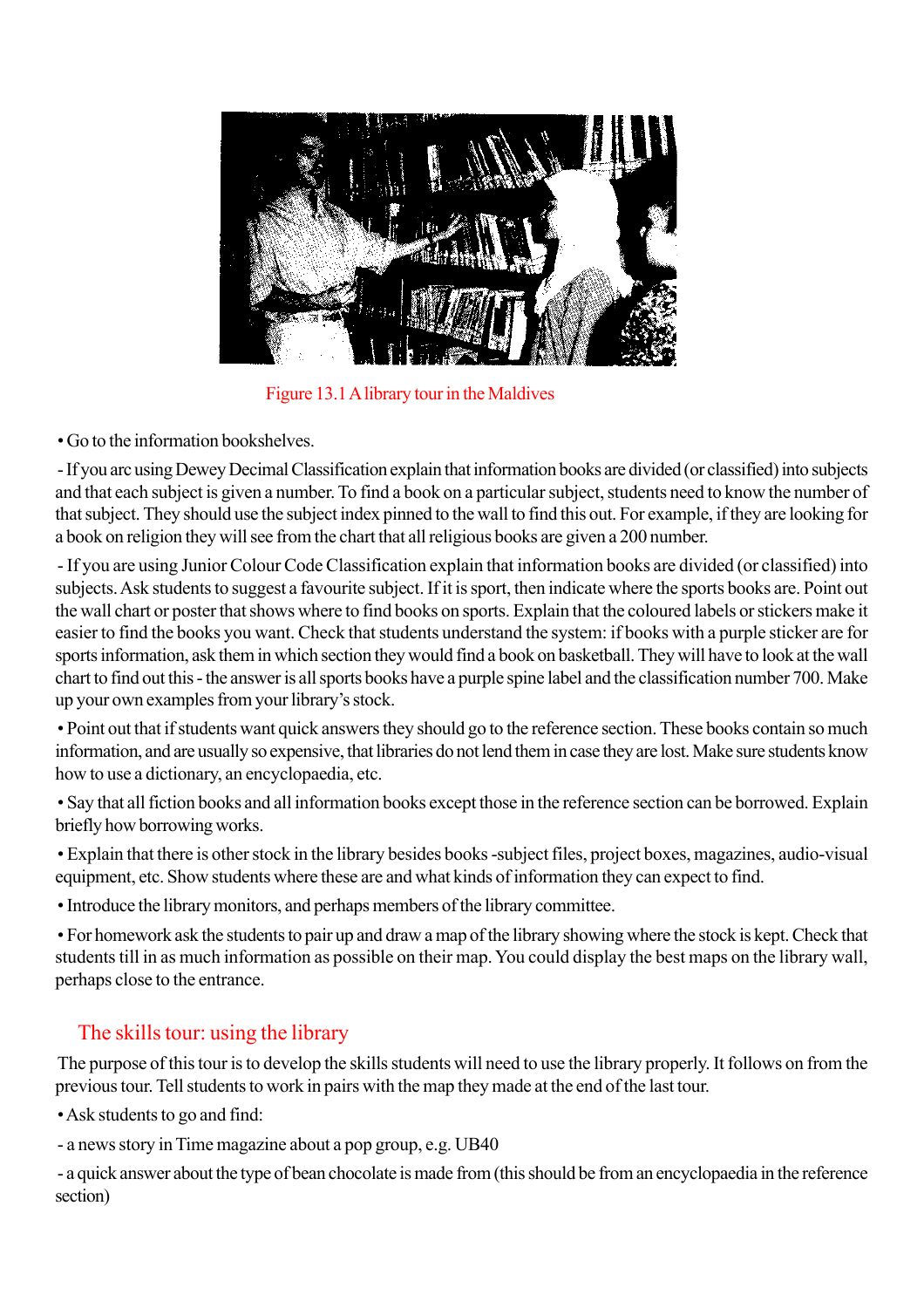- the fiction book Aditi and the One-Eyed Monkey by Suniti Namjoshi (if you do not have this book choose one of your favourite books in the fiction section).

• Once you know students can find their way round the library, devise a treasure hunt and play the Treasure Hunt Game (see opposite page).

## Treasure Hunt

Tell students to find a particular page in a book, say page 8 of African Lullaby (Folk Tales from Zimbabwe) by Chisiya. When they find that page they will also find a clue card (made by you) telling them to go to, say, page 91 of the Thesaurus (kept in the reference section). Each clue card will direct students to another book. This is a very good way of introducing the title catalogue.

## Watch out for surprises:

'One activity was a cause of unexpected excitement. Students had to use the subject index and then find books in a given subject area, which they did quite happily - and brought me the book and the catalogue cards.

Donna Wyness, working with colleagues Finau Laukau and 'Ana Moimoi at Vava'u High School, Tonga

• If you find title catalogue cards are being removed from your index box you could make a hole in the centre of each card and then put a thin stick or rod through all the cards.

• Always encourage students to ask questions. If you see some students are having problems understanding the school library, explain again. Try to give them a special lesson which involves learning by doing. Students learn faster if they have to do things (you could make up a personal treasure hunt to help a student with particular difficulties).

• Encourage students to help each other find books. If a student still has problems, think of a new and simpler way of explaining how the library works.

## How to use signs and posters in the library

Putting up signs around the library will help people to use it and will also make the library look more interesting.

## Information shelf guides

These signs tell people which books are on each shelf. Draw them in neat letters and pin them (with drawing pins) above the correct shelves, e.g. history, English, business studies, craft, science. Look back at figure 10.2 in chapter 1C) for an example.

# Skill level guides

If your students have very different levels of ability in English, try to grade all fiction books and use coloured stickers to show the different levels. At a primary school, or for a form room library, you could use red for 'beginning to read', yellow for 'moving on' and blue for 'longer stories'. Put up a sign showing what the colours mean. This will help students choose the right book for their age and skill level. The descriptions you choose are very important. Terms such as 'beginning to read', 'moving on' and 'longer stories' encourage children much more than subjective terms such as 'easy' and 'difficult'. A book is not easy for a beginner reader; it is only easy for a literate adult. You could put some of the simpler reading books into a browser box (see chapter 3) to encourage children to decide which book they would like to read.

At secondary schools you might have decided to use colour coding for subject classification, so we recommend that you do not use colour coding for skill level markers as well.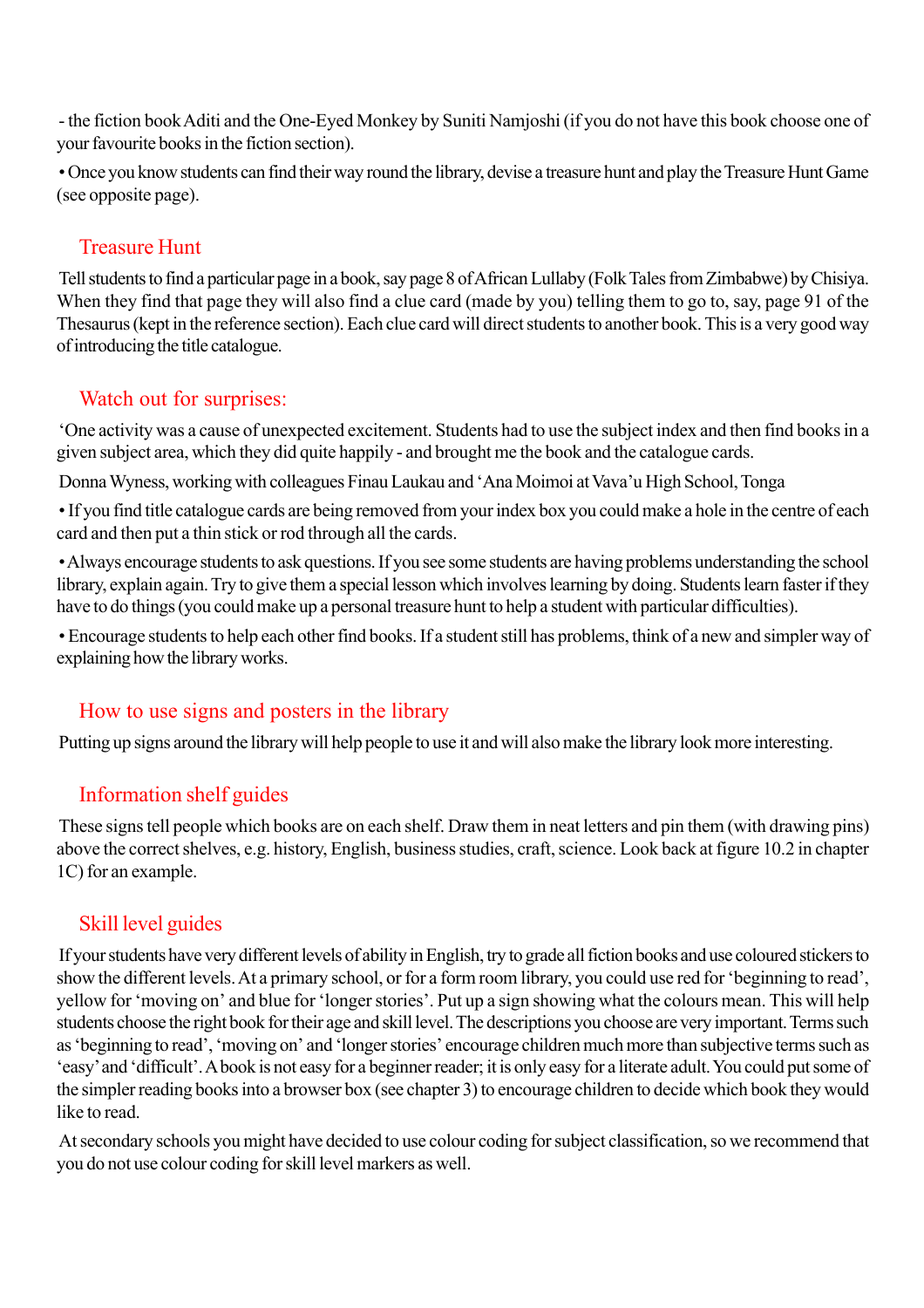## Library opening times

A sign or poster showing clearly when the library is open and when it is closed encourages people to come at the right time and avoids disappointment. This could also be combined with a friendly 'Welcome to the library' sign, like the one shown in the photograph.

Figure 1 3.2 The library is open, Zanzibar

## Library rules

Other very useful signs to make and display in the library are rules and tips on, for example, how to treat books well, how to borrow books, etc.

## How else can you attract students to the library?

## Make the library look attractive

There are many ways to make the library a pleasant place to visit. Here are some ideas:

- paint it
- hang curtains at the windows
- have fresh flowers or plants on the librarian's table
- put up colourful displays
- make comfortable places for students to sit and read (for pleasure rather than for study).

Some of these may prove difficult, but all of them will encourage students to enjoy going to the library.

# Hold regular library activities

Encourage students to become involved with the library. One way to do this is to start a library club to help train student librarians and to give you some help running the library and preparing, returning and mending books.

'Without this (help) running the school library is a mammoth and impossible task for one person. If your students are actively involved in such work they will naturally take a pride in the library, and feel it is their library.'

Chris Lane, Kenya

# Teaching tip

Hold fun activities for library dub members to help them tip get to know the stock. One method is to introduce new books, and types of books (e.g. crime stories), by reading an exciting section or chapter. When you have finished reading, ask a few questions about the content to check that students have understood the action. Find out if students liked the story. If they did, tell them where to find similar books.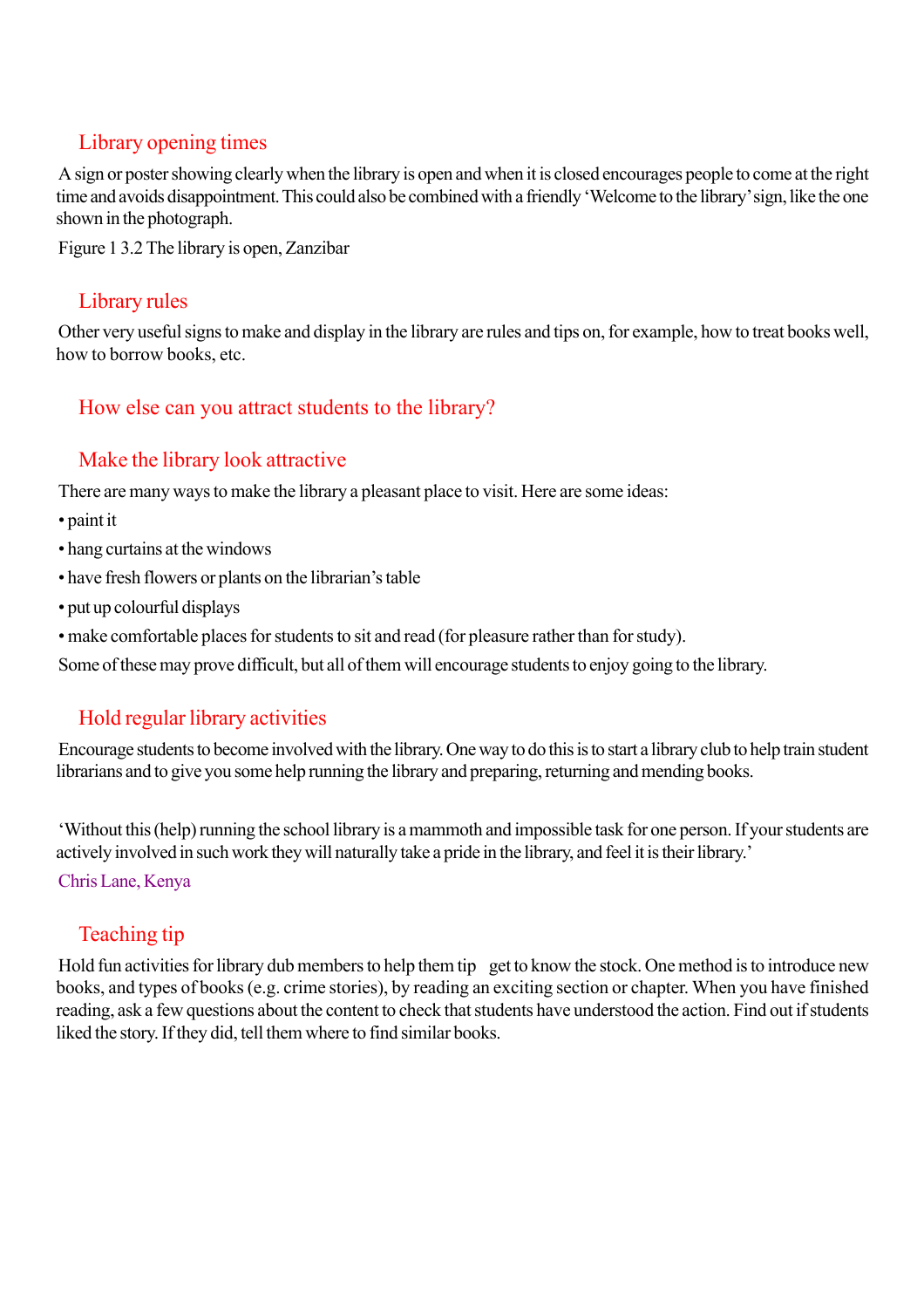If you find this encourages students to read more, you may decide to arrange your fiction books by type of book or genre. Many librarians organise some fiction books into separate sections, for instance:

- crime writers
- thrillers
- historical novels
- family sagas
- animal stories
- ghost stones
- mysteries
- romance.

The advantage of this system is that if some students like a particular type of book, perhaps a romance, they will be able to find others of the same type. This is something students cannot do if fiction is arranged alphabetically by the author's last name. Note that if you decide to divide fiction books into genres, you will first need to read all the fiction books so that you can put them into the correct section.

#### Encourage suggestions

Have a suggestions book in the library and encourage students to write down their ideas. Ask teachers if they and their forms will organise regular exhibitions for the library.

#### Display students' work

Ask teachers to pass on excellent formwork, poems and paintings to you. Then stick them on to large sheets of coloured paper and put them up with drawing pins to make a colourful wall display around the library. Ask students to help you display their work. You could give a prize for the best display. Try to co-ordinate major form room topics with displays of students' work in the library. Never leave the same work displayed for a long time as it might become torn and dirty.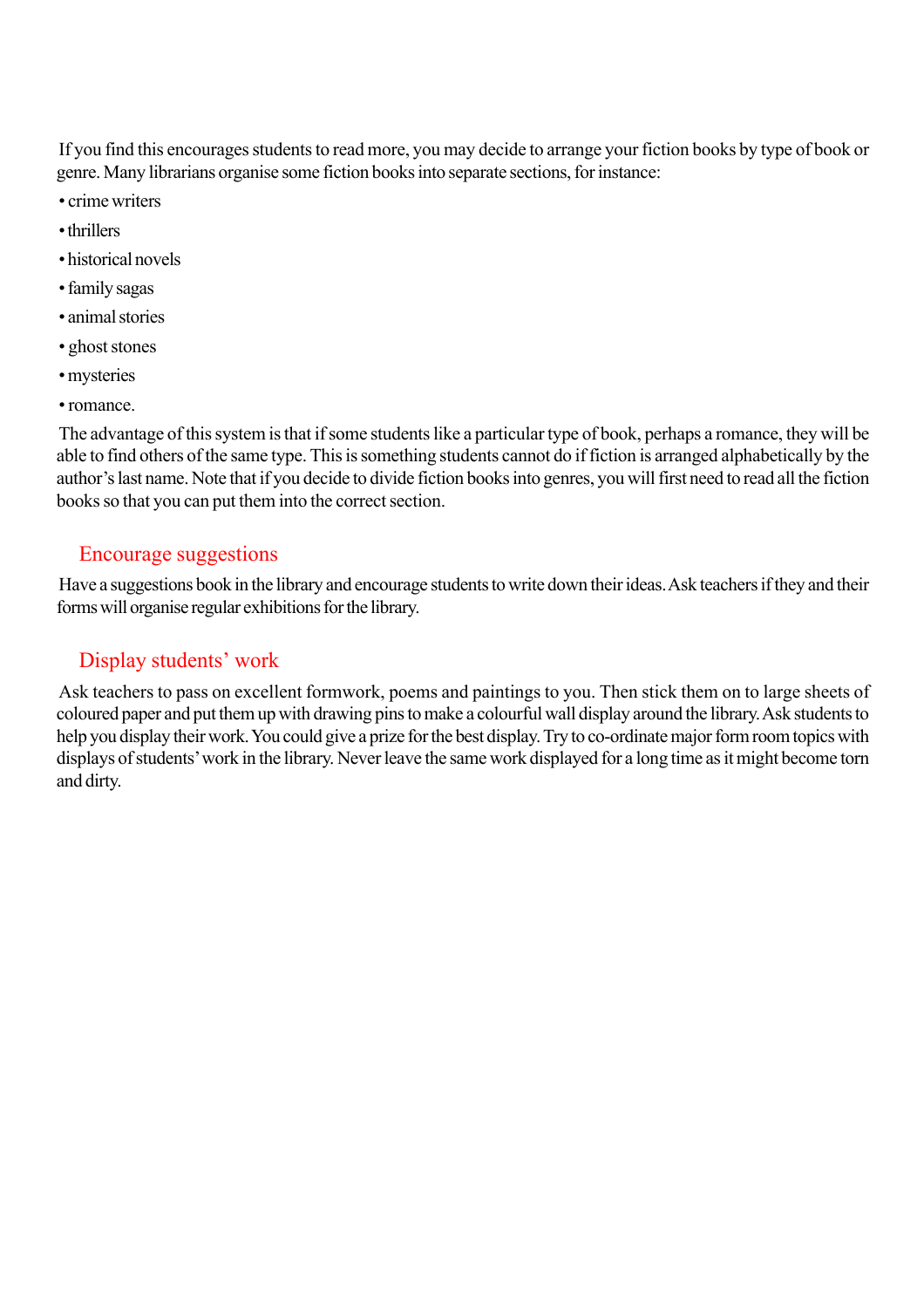# 14 Improving students' library skills

## What is the point of improving students' library skills?

For teachers and students to benefit from the library they need experience of using the stock. A good way to provide practical experience is to use games and projects to explain different ways of finding information. This helps students remember library information and it will be fun.

### Why are games and projects useful?

Games and projects arc useful because they help build literacy skills. This increases students' confidence which makes visiting the library more enjoyable for them. Many of the ideas in this chapter can be used for both primary and secondary school students.

### How do you start?

First, make sure you give students their personalised library tour. There are lots of ideas in chapter 13. The projects and exercises in this chapter are for form work, team work and to encourage individual study. You may find it useful to give the winners a small prize to help encourage students to join in these library activities.

## Some ideas for games and projects

## Making and using bookmarks

The aim of a bookmark is to help students remember where they have read up to. It also encourages students not to spoil books by bending book corners to mark the page they have reached.

Give students pieces of stiff card, cut to about 20 x 5 cm (8x2 inches), and ask them to decorate them. You might give a prize for the best one.

Remind students to put their names and form name/number on the bookmark. Any student short of design ideas should be encouraged to draw people, or places, or a favourite sport, or a popular saying.

## Using the notice board

Ask the library club or teachers to help you organise a group willing to decorate the notice board regularly. Change the displays two or three times a term.

Help students find decorations for the notice board. Colourful posters are often available from companies, nongovernment organisations (NGOs), visitors, travel shops, hotels, embassies, high commissions and tourist offices.

#### Creating a cultural corner

Keep a table free for students to put local objects (or special objects from other countries) on display. Shells, different kinds of money, jewellery, etc. will look attractive and should raise the students' interest in the world outside their school.

## My world

Newspaper cuttings about the successes of people students know could be pinned up. When you read the newspapers or local magazines look out for information about students' families, events in nearby villages or the region. This will help you to encourage students to read and become familiar with the newspaper and magazine stock in the library.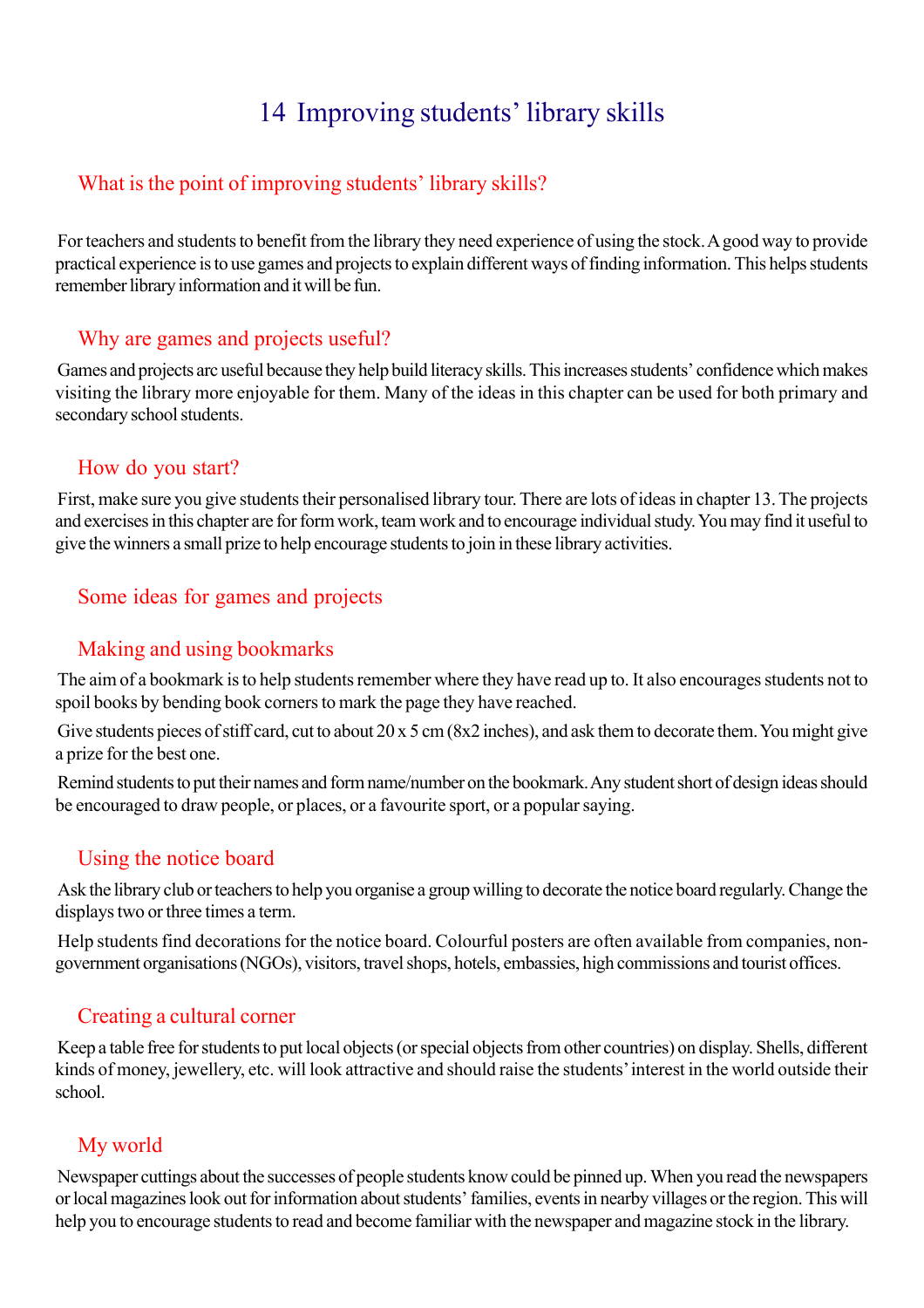#### Some story telling ideas

There are several ideas here to encourage reading and story telling.

#### Student book reviews

Encourage students to write short book reviews in an exercise book. Keep the reviews close to the fiction shelf so that other students can look them up and see which stories their friends think are interesting to read.

#### Start a story

Ask a student to summarise the first chapter of a story book. (This could be done with several students if they wanted to act it out.) Then hold up the book, so everyone can see what the cover looks like, and ask students to guess how the story ends.

## Top 10

Grade fiction books into a 'Top 10' at the end of term by asking students to vote for their favourite library book.

#### Make your own book

Encourage students to produce their own books. The best ones should be kept in the library for everyone to enjoy reading.

# Teaching Tip

Always remember to check that students understand. tip Were are two ways of doing this.

Comprehension cards :

 You can keep a few multiple-choice question cards which ask questions about a particular fiction book. Although this is a good way for you to find out if the student has understood the story, it is a potentially tedious exercise for the student. It might even make the student start to dislike reading if there is always a test at the end of each book. So use this activity only on an occasional basis.

Team worksheets:

These can be devised for and answered by small groups of students. The team which finishes first is the winner.



# Make imaginative displays

## New-book shelf

Make sure the students know when any new fiction or information books are given to the library. Display any new books on a separate shelf. Try to make the display look exciting by adding something which is in the title (e.g. a soccer ball, if it is a about a small girl who starts to play soccer) as well as the actual book(s).

Figure 14.1 A book display, Zanzibar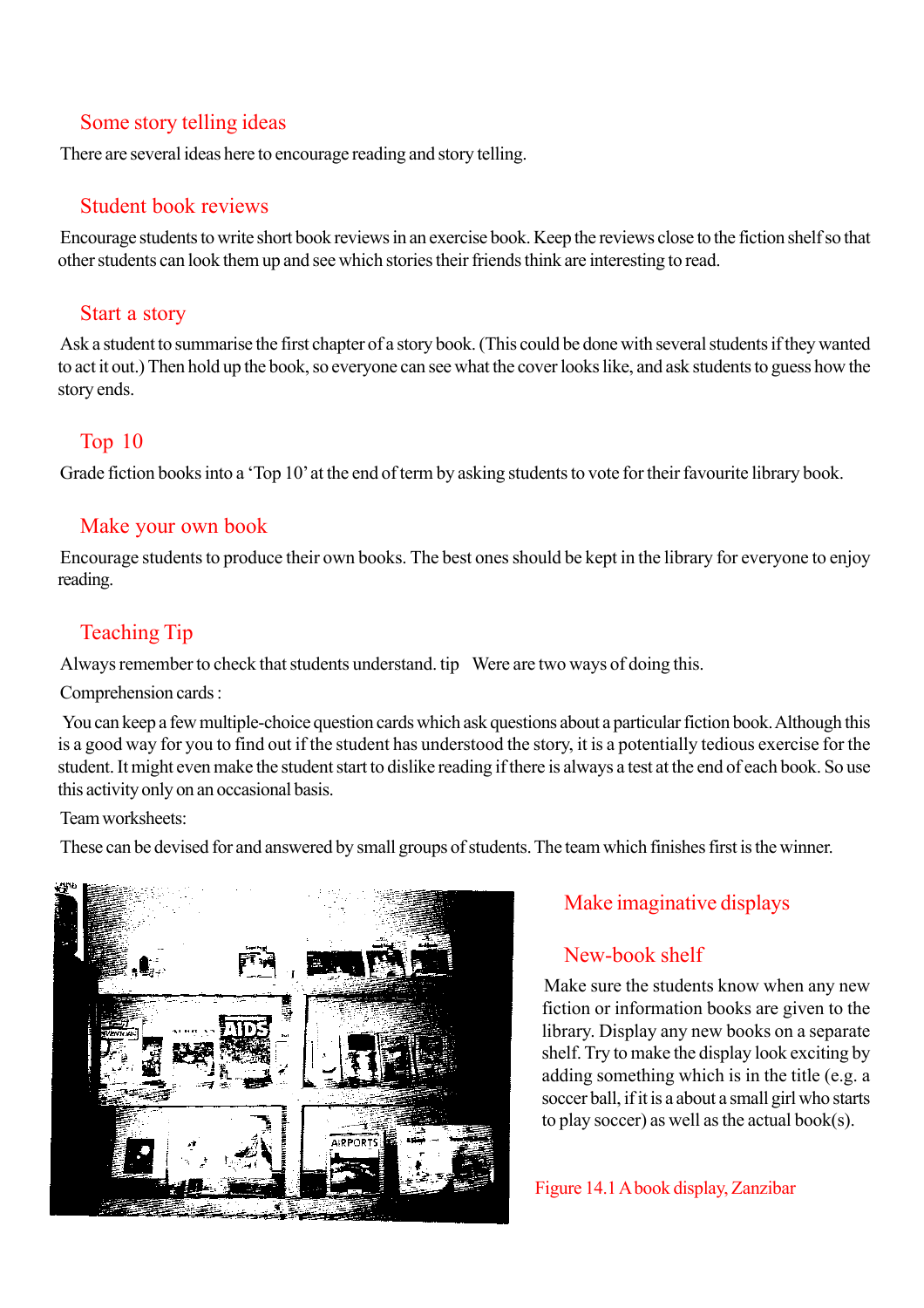#### Theme shelves

To attract reluctant readers you could put some books with similar stories on to separate shelves. Popular themes include mystery, murder and romance.

## Local authors

Are there any famous writers in your country? Put together a display of their books and a photograph of the author too if you can find one. Ask local bookshops to help you, or better still ask the author. If you are lucky the author may come and visit the school to read from their book, or talk about their work.

#### Theme tables

A theme table is similar to a cultural corner; the difference is that the theme table display should focus on just one aspect of life. Ask students (forms or the library club) to collect pieces of interesting information (e.g. objects, poems and stories) about one particular subject or theme. Some themes that have proved successful are holidays, homes, the environment, animals, the night sky, town and village life.

## Tree of Knowledge posters

These are very good for showing students which subject area they should go to find the information they want. Use a Tree of Knowledge poster to display a subject index checklist showing how your library's classification system is organised (for more about this see chapter 7). Make a colourful poster like the one shown in figure 14.2 and pin it up on the wall.



Figure 14.2 The Tree of Knowledge explains the classification system

## Mobiles

Mobiles are another useful way of displaying information. For instance, if a student is having problems finding out about groundnuts for agricultural or science studies, suggest small groups of students draw a variety of locally grown crops. Then divide the students into pairs or threes and ask them to cut out their pictures. With the teacherlibrarian's help, the students then identify which classification section each picture belongs to. Next ask the students to add the correct classification number on to their picture(s). Finally, make the pictures into a mobile and hang it from a high point in the room. This will give students a quick reminder about where they can find information about agriculture, and will also serve to decorate the library. Mobiles can of course be made using pictures from a variety of favourite subject areas.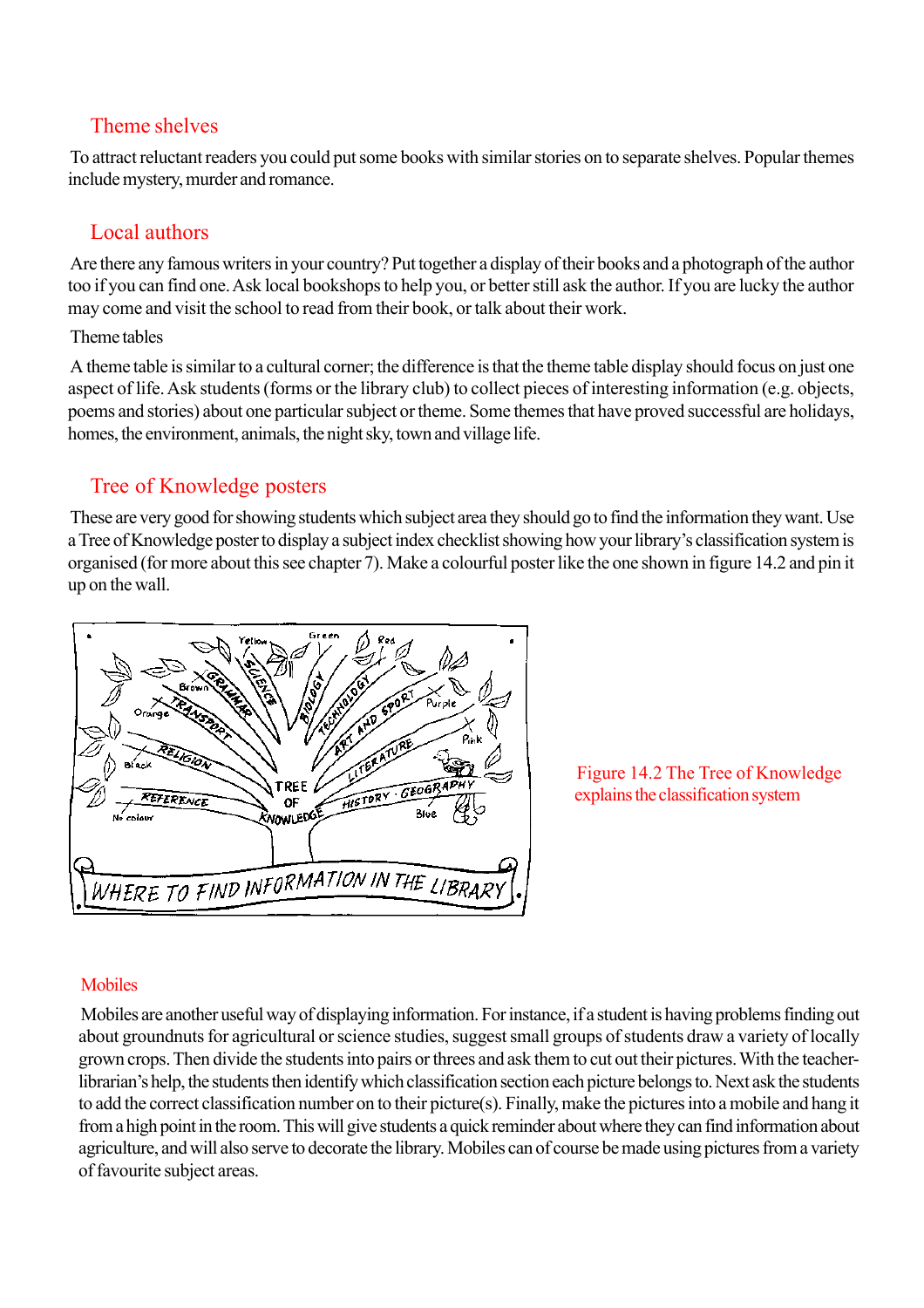### Organise library events

Holding special events is an excellent way of encouraging students to make more use of the library. Here are some ideas.

## A readathon

This is a fun reading competition. It is most successful with secondary school students and fairly confident readers. The aim is to see how long a form can keep reading a story book out loud. Students take it in turns to read, each reading one page. Give a prize to the form that reads the most pages. Encourage all competitors to vote for the student who reads in the most interesting way.

### Story hour

Younger children always enjoy listening to stories. If the story is particularly good, then this can be an excellent activity for secondary school students too. Encourage students to sit themselves comfortably and then read the story to them. You might like to do this under a shady tree, or even at night. The teacher-librarian should prepare for story hour by reading the book (or chapter) in advance. It is important to use your imagination when you read and to try to make the characters come alive: use different-sounding voices when a new person or animal 'speaks'. If you enjoy singing there is sure to be a chance for you to sing parts of the story too!

## Current events

Read a short passage or news item from an international magazine such as Newsweek or a magazine published in your area. Then ask students to talk about what it means for them, their country and the world. This is especially useful for secondary school students.

## More games to teach library skills Author's game

Tell everyone in the form to pretend to be an author. First they can think up a title for their book. Then, on a large piece of paper, help students draw an imaginary book cover for their pretend hook, including their own name as the author. Finally, all the students pretend to be books and line themselves up in alphabetical order.

#### Jigsaw

Ask pairs of students to draw large maps of the library, showing where the stock is being kept. Their maps should include fiction, non-fiction and reference books, magazines, notice boards, etc. When the maps are finished ask the students to cut them up into ten large pieces. Each pair then muddles up the pieces and swaps with another pair. Who puts the jigsaw together the fastest?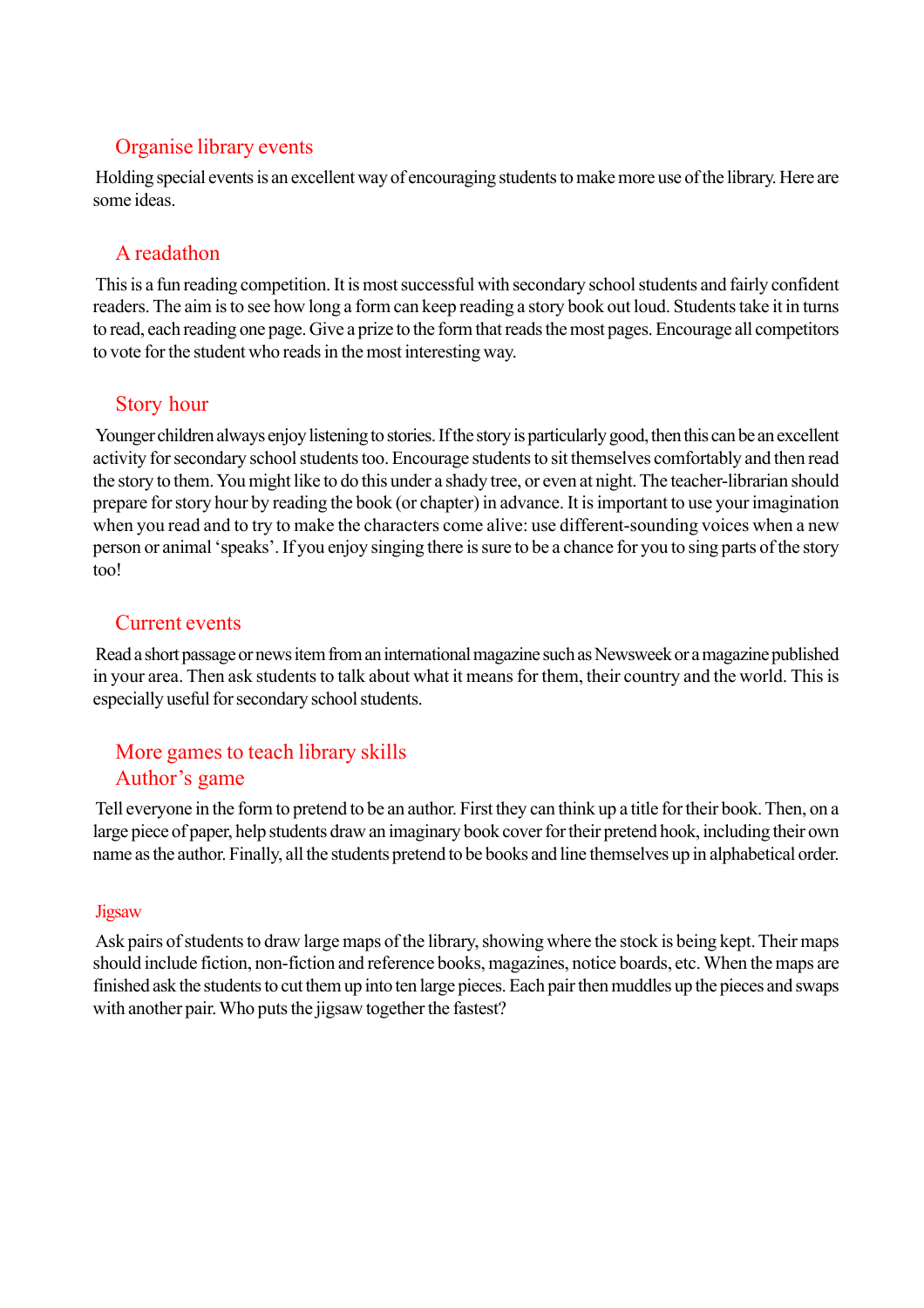#### General knowledge quiz

Quizzes are excellent for secondary school students. A library quiz should test students' knowledge of what is available in the library and develop their library skills. Quizzes encourage students to use a variety of information stock - dictionary, atlas, magazines, and encyclopaedia - as well as rehearse library rules and match up specific subjects with their classification labels.

Set ten questions, the answers to which can be found in the books and stock in the library. Figure 14.3 shows an example of the sort of questions you might set. Give students two or three weeks to find the answers. Then, when all the students are together, perhaps at assembly or at an end-of-term party, you can announce the names of the students who found all the correct answers. If you have a small prize, then put those names into a container and ask one of the other students to pull out the name of the winner.

'Regular competitions have encouraged students to understand how to use a library properly and students and teachers alike were increasingly making use of the facilities, with well over 50 per cent of students having a book out at any one time.'

Simon Etherton, running a library at Allardyce Secondary School, Solomon Islands, with the help of 12 student monitors including Stephen Kapu and Nester Haiptu

1 What does 'sustainable' mean?

2 Put these words in the order they appear in the dictionary: excuse, examination, extra, expel.

3 What colour spine label or classification number would you find on a book about volcanoes?

4 Where are books on bee keeping kept in the library?

5 What is the capital city of Vietnam?

6 Which countries share a border with Uganda?

7 What was the main story in Time magazine [put issue number and date].

8 How many players are needed for a rugby union team?

9 L ooking at the display about turtles [use your own library display] name the nearest turtle nesting beach to the school.

10 What happens if you lose a library book?

Figure 14.3 Sample general knowledge questions for a library quiz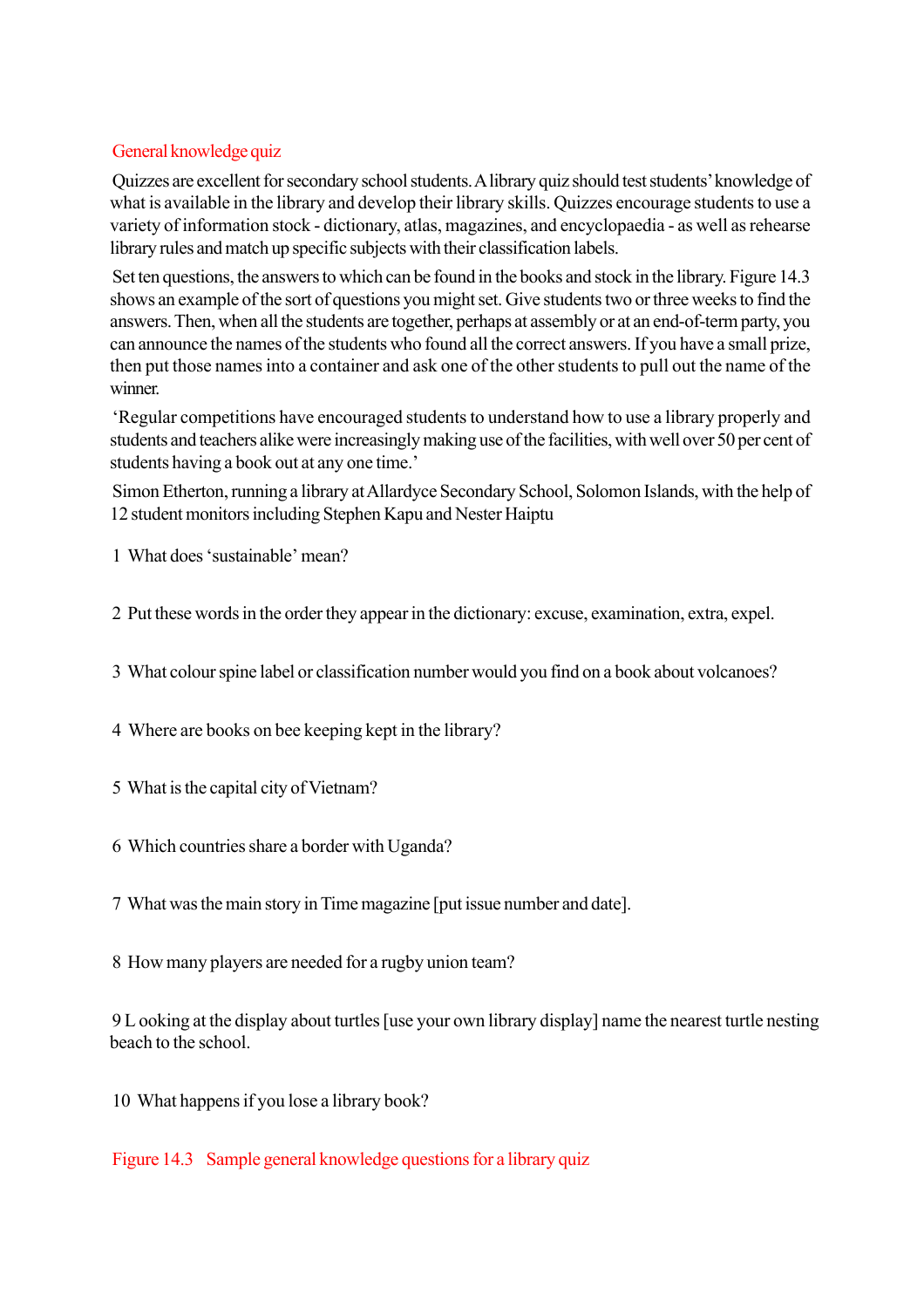# Why have checklists?

A checklist is a list of essential tasks. Setting up a library involves a number of tasks and it can be easy to forget to do them all or to do them in the recommended order. A checklist helps to remind you what you need to do to set up a library and in what order to do it.

# Why have routines?

A routine is a task you do regularly. Establishing a set of library routines will help you and student helpers to remember to do all the essential tasks in the library, such as putting books back on shelves and checking all books are returned by the specified date. The teacher-librarian, students (library monitors and club members), staff and the library committee should all be involved with library routines. Some of these tasks will need to be performed daily, some weekly, some fortnightly (every two weeks) and some at the end of every term. Routines ensure that the library is well organised and well maintained.

## How to set up checklists for your library

First you must plan what you need to do, step-by-step. Make sure your plan is logical and that it involves students and staff. Then write down lists of tasks in the order in which they need to be done. Three model checklists are given below.

## Before opening the library

1 Organise a library committee and decide on library rules, opening times, staffing and the amount of help you need from library monitors.

2 Decide on the method of lending books and how to classify information (non-fiction) books.

3 Prepare the library room, make the bookshelves and organise equipment and stationery.

4 Check that the library is secure.

5 (iet to know the different types of library stock and parts of a book. If you already have a library you may want to remove damaged or inappropriate stock.

6 Make an accession register. Glue the school namcplate and, depending on your lending method, a return date label into all books.

7 Divide books into fiction and information (non-fiction). Give all fiction books a spine label. Divide information books into subject areas according to your chosen method of classification. Give each information book a spine label.

8 Make library catalogues. This will include a shelf list and title catalogue.

9 Put books on to shelves. Information books are arranged by subject. Fiction books arc arranged in alphabetical order by the author's last name.

10 Make shelf guides so that books can be found easily. Put up a subject index and posters on the walls to make the library more attractive and to remind students of any rules about using or borrowing books.

11 Make sure that your lending system is fully operational, so that records can be kept of who has borrowed which books.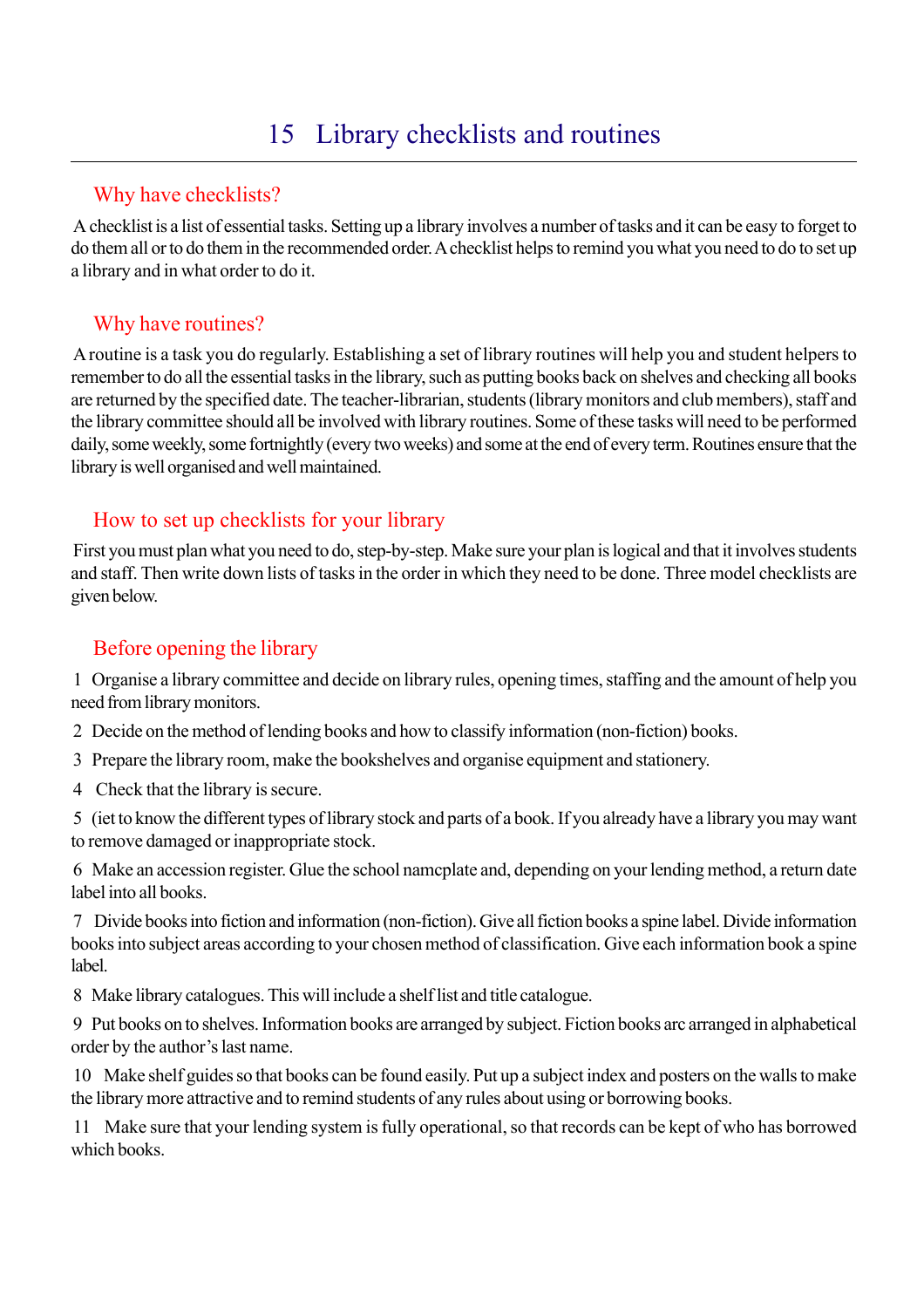# Opening the library

1 Give form tours to all students and teachers when your library first opens, and to all new students and teachers thereafter.

- 2 Remember to explain
- the parts of the book
- how to care for books
- where to find information and fiction books
- any rules, especially about borrowing books.

### Improving the library

- 1 Organise library displays.
- 2 Set regular competitions.
- 3 Order more books and other stock (see chapter 16).

## Recommended routines for your library Daily routine

- 1 Ensure the library is open at the times you have told everyone.
- 2 Let students borrow books.
- 3 Put returned books back on the shelves.
- 4 Dust the shelves and sweep the floor.

Beginning of day

• Change the date stamp.

End of day

• Lock up money, lockable cupboards and the door.

#### Weekly routine

1 Check which students have borrowed books that have passed their return date. Ask library monitors to remind students to return their books.

2 Especially at the start of the school year and when you first set up the library, organise form visits to the library (see chapter 13).

3 Repair books.

#### Fortnightly routine

- 1 Change new books or formroom displays.
- 2 Organise competitions or library games.

3 If you have ordered books, check when they will arrive at the library. When they arrive, add them to the accession register.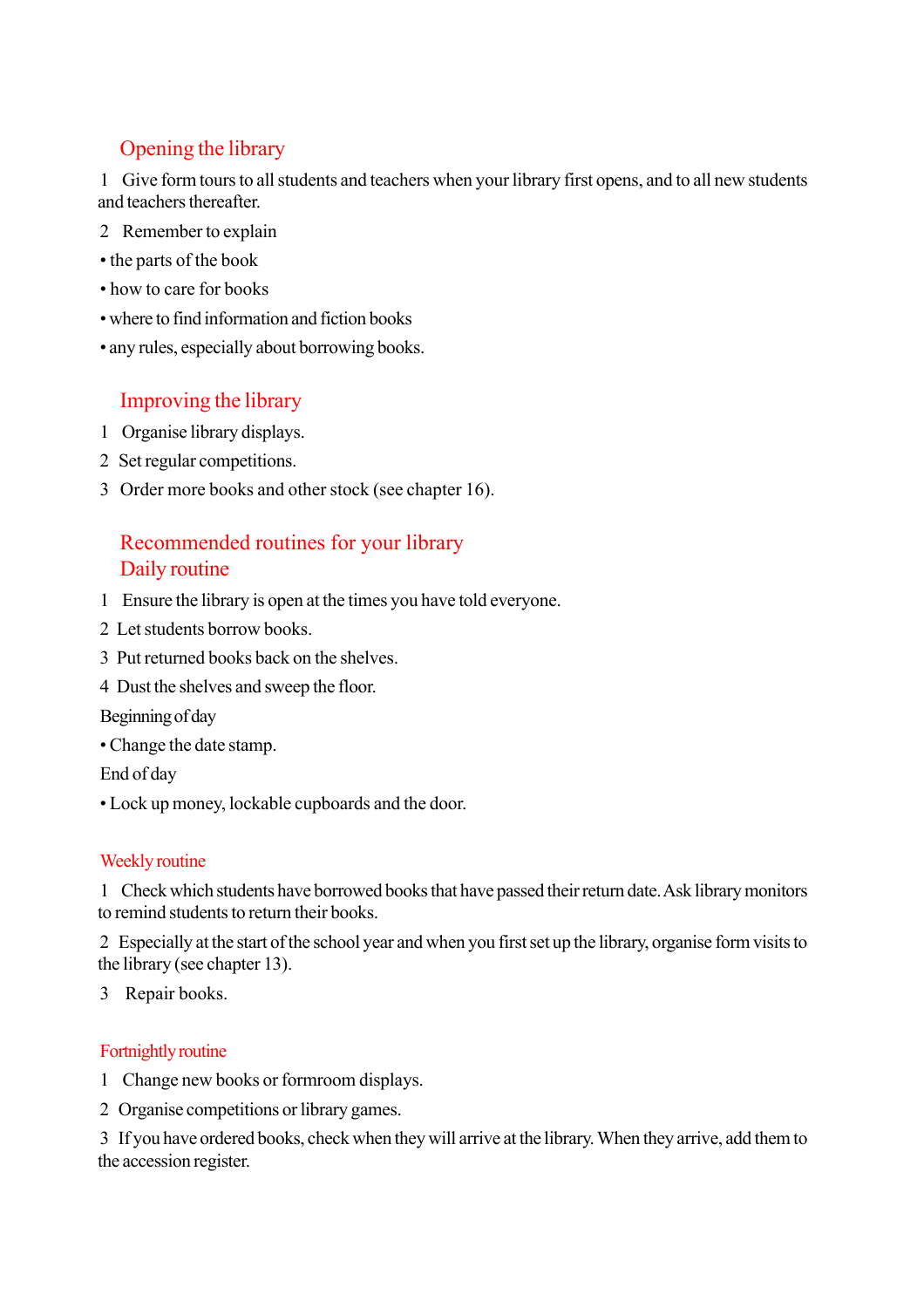#### New books routine

- 1 Add every new book to the accession register and give it an accession number.
- 2 Glue in the school nameplate.
- 3 Decide if the book is fiction or information (non-fiction).

#### Fiction books

1 Decide where the book should be filed in the fiction section. Sort books into skill levels if you are setting up a library at a primary school or a form room library.

- 2 Mark the spine of the book with an F for fiction and the first letter of the author's last name.
- 3 Add the book to the shelf list and title catalogue.
- 4 Tell students about the new book.
- 5 Put the book on the shelves.

#### Information (non-fiction) books

- 1 Decide which subject each book is about.
- 2 Classify it in the appropriate section.
- 3 Mark the spine of the book with a classification label.
- 4 Make a shelf list and a title card for the new book.
- 5 Tell students about the new book and make a display.
- 6 Put the book on the shelves.

#### Damaged books routine

Books may be damaged while they are on loan. If you see any books with torn covers, spines which need to be glued or loose pages, put them on one side and repair them when you have time. If you cannot make repairs, the book should be withdrawn from the library stock.

#### End-of-term routine

1 Clean the library very well. Use insect sprays.

2 Ask for all books to be returned to the library. At the end of each school year you may like to organise a stocktake (see chapter 8).

3 Make a list of missing books and try to find them. If you cannot find a book it should be withdrawn from stock. This means crossing it out of the accession register and removing it from the shelf list and title catalogue.

4 Check your books to see they are all appropriate. Any out-of-date or damaged books should be removed from the library.

- 5 Thank library monitors (or club members) for their help.
- 6 Remember to ask if anyone has any ideas on how to make the library even better.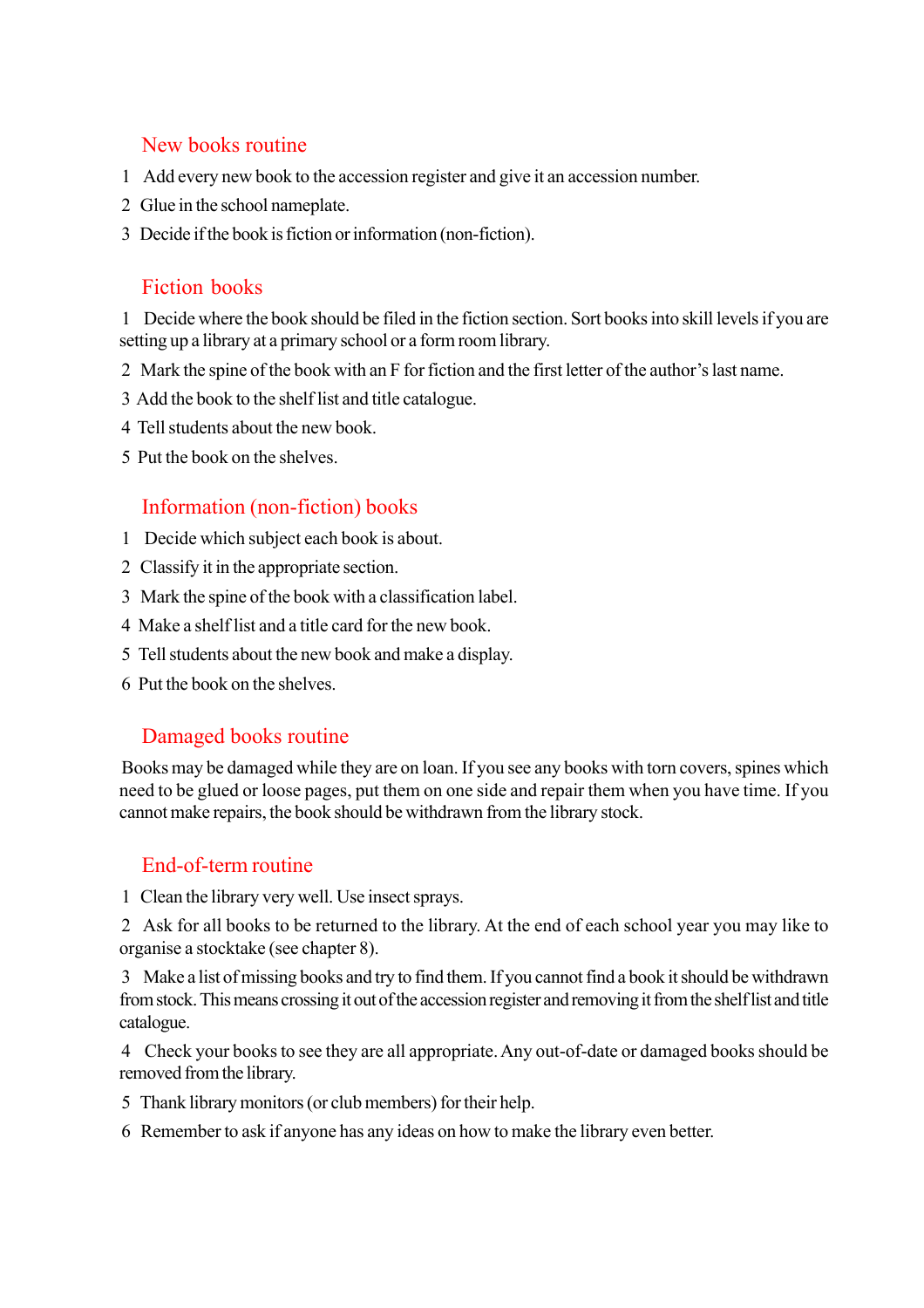# 16. Increasing your library stock

## How can you find more stock for your library?

The best way of increasing your library collection is to ask as many people as possible for more stock. Local families, business people and former pupils are often keen to help schools improve their library. You can also request free books by writing letters to donor agencies or by inviting officials to visit your school, so that you can explain your plans for the library.

If people are unable to donate books, or gift books are the wrong level for students, you should consider buying books. This can be done at local bookshops or by using a catalogue supplied by overseas companies. You may need to prove to your school's head teacher that the library needs a bigger book-buying budget, or you may need to fundraise. It is recommended that you organise fundraising locally before approaching aid organisations.

#### Where can you get free books for your library?

Donated books are free. Sonic may have been used by people in other countries, before they are given to your library, but this is not a problem if the books are in good condition.

If you know what types of books your library needs, write a letter on headed paper explaining to the potential donor, or aid organisation, exactly what books you need.

Your letter should include details of:

- the number of pupils at the school
- the students' level of education and reading abilities
- whether you need multiple copies (for form lessons)
- whether the books are for a form room or school library
- any titles you particularly need, e.g. textbooks.

The letter should be signed by two people, the teacher-librarian and the head teacher, for example. Remember to keep a copy of the letter as you may have to wait a long time for an answer.

Try writing to the following organisations for more information about getting free books for your library.

#### Book Aid International

Book Aid International (formerly Ranfurly Library Service) sends out more than 700,000 books a year in its work supporting education and literacy in less developed countries. The best way to find out if your school is eligible for books is to write a detailed letter to BAI.

If BAI can provide books for your school you will receive some more information about the scheme, as well as a project proposal and a book requirements form. Both these forms need to be filled in before books can be sent to your school.

To help BAI improve its service it is important to write and say how useful staff and students have found the books. This information may also be used by the organisation to help people in Britain know more about the need for books in countries like your own.

• Book Aid International, 2 Coldharbour Place, 39/41 Coldharbour Lane, Camberwell, London SE5 9NR, UK.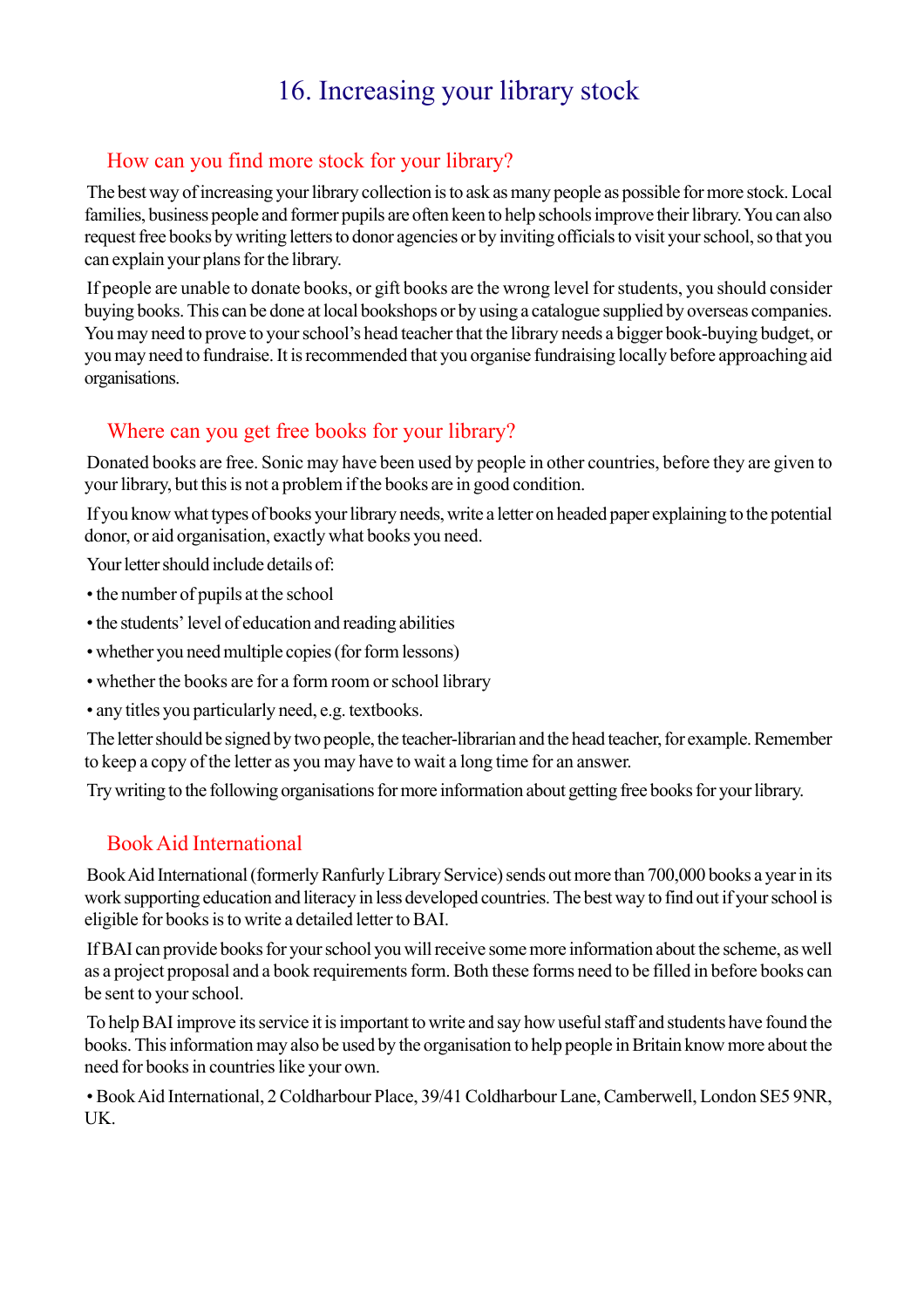# The Asia Foundation

The Asia Foundation is an American organisation which sometimes sends free books to schools. Write to its headquarters at this address:

• Asia Foundation, 465 California Street, San Francisco, CA 94104, USA.

### Peace Corps

Peace Corps is an American volunteer agency that sometimes supplies equipment like books for school libraries. Write directly to the Peace Corps office in your country.

## Embassies and High Commissions

Write to the High Commissioner at the office in your country.

## International Book Bank

International Book Bank (TBB) is one of the largest book-sending agencies in the world. It has offices in Canada and USA. If you want to make use of IBB's services write a letter (on headed paper and signed by two members of staff) explaining what sort of books you want for your school and the number and educational standard of the students.

• International Book Bank Inc, 608 L Folcroft Street, Baltimore, Maryland, 21224, USA.

# The British Council

The British Council has offices in many countries and its staff can offer free advice about setting up a library. They can also tell you if there is a policy for donating books or giving grants for books to schools in your country. Although the British Council does supply some books these are usually suitable for post-graduate study only.

# Churches

Many churches and NGOs publish picture and reading books which students may enjoy. Some may also run bookshops in your country and be willing to donate stock.

As well as writing to these organisations, you could also invite Embassy Officials, High Commissioners or aid donors to visit your school. But make sure you discuss this with the head teacher and other staff before you send an invitation.

# Why must gift books be checked carefully?

The books that will be most useful for the students and teachers at your school will be books which are interesting, appropriate and in good condition. Assess each book carefully (using the suggestions in chapter 5) and decide if people at the school will enjoy using it and/or if they will find it useful for their studies.

Some schools have good experiences when they are sent gift books and some have bad experiences. This is what Peter Williams, working with Tony Dadalo at University of South Pacific Library, Solomon Islands, found:

'The library has lots of books but most are irrelevant to the courses being run. The books we get via aid rarely suit our needs.'

However, the chief librarian at Bulawayo Public Library, Zimbabwe, has a different story:

'Almost all the books Ranftirly Library Service (now called BAI) sent are unavailable here. The consignment represents almost half our total book needs for the year. . . Book supply here has continued to deteriorate, with the local currency having been devalued by over 20 per cent in the last three months. A £10 book now costs \$100 in local shops compared with only \$10 a few years ago. The Zimbabwean dollar used to be worth £1, now it is only worth 15p!'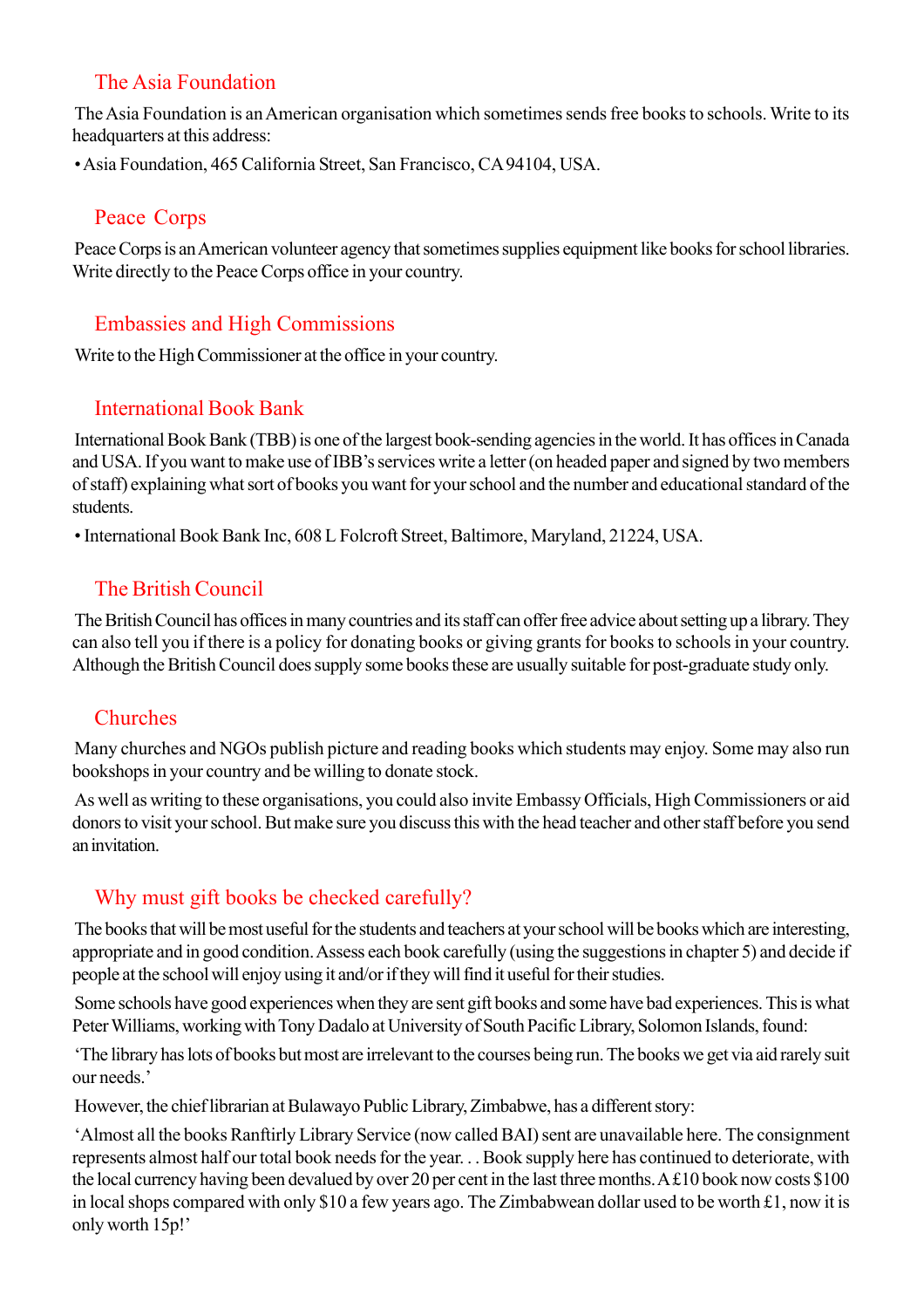#### Where can you buy stock for your library?

If you are going to buy books the first place to look is in bookshops in your country. You should visit these with other teachers to help you select appropriate books. If you do not know which books you want, a useful source of information is the National Library. Wherever possible you should liaise with the National Library and read their review journals.

#### Library suppliers

You could also try contacting library suppliers. These are businesses that specialise in selecting and supplying books to libraries. Some offer free catalogues and others can recommend useful titles for your school library.

• Morley Books, Elmfield Road, Morley, Leeds LS27 ONN, UK. Tel: (+44) 532 53881 I. Fax: (+44) 532 527925.

Morley Books will send a free catalogue. Inside you can find details about books, videos and audio-cassettes, plus book jackets, catalogue cards, date stamps and reinforced book bindings.

• James Askew & Son Ltd, 218-222 North Road, Preston, Lancashire PR1 1SY, UK. Tel: (+44) 772 555947. Fax: (+44) 772 254860.

James Askew has a free catalogue which gives details of books and school/college textbooks. The company has a stockroom holding at least a million books. If you want shelf-ready books the company can provide this service, supplying book jackets, date labels, spine labels and rubber stamps.

• Burchell & Martin Ltd, 34 Granville Street, Birmingham Bl 2LJ, UK. Tel: (+44) 21 643 1888. Fax: (+44) 21 631 3492.

Burchell & Martin offers a different service. Instead of sending out catalogues, they ask potential customers to provide details about the school and about the subjects staff and students are interested in. From this information they make a free list of recommended books and audio-visual material, that will be suitable for your school library. You can then order any of these, as well as book jackets, bindings, plastic laminated covers and book cards.

### Books by local authors

It can be difficult to obtain books written by local writers or authors from neighbouring countries. If the books you want are not available locally try writing to overseas library suppliers or publishers for their catalogue. These are usually free. One example is the African Books Collective Ltd. This is a non-profit-making organisation which was set up in the UK. It has a large catalogue of creative writing by African authors. The catalogue is free and includes an order form. All orders must be sent with full payment, including postage and packing. The address to write to is:

• African Books Collective Ltd, The Jam Factory, 27 Park End Street, Oxford OX1 1HU, UK.

If you want to know more about books published in your country you could try writing to IBBY, the International Board on Books for Young People. There are IBBY branches throughout the world, including Chile, Mexico, Eastern Europe and India. For more details about your nearest IBBY member's address, contact the head office in Switzerland:

• International Board on Books for Young People, Nonnenweg 12, Postfach CH 4003, Basel, Switzerland.

### Specialist books

The following organisations have books on more specialist subjects. You could write to them for free catalogues or more details about what they publish. Save the Children Fund (SCF) is well-known for its health and nutritional work in many countries. However, it also publishes some books for schools, as well as teachers' handbooks. Write to them for a free catalogue at this address: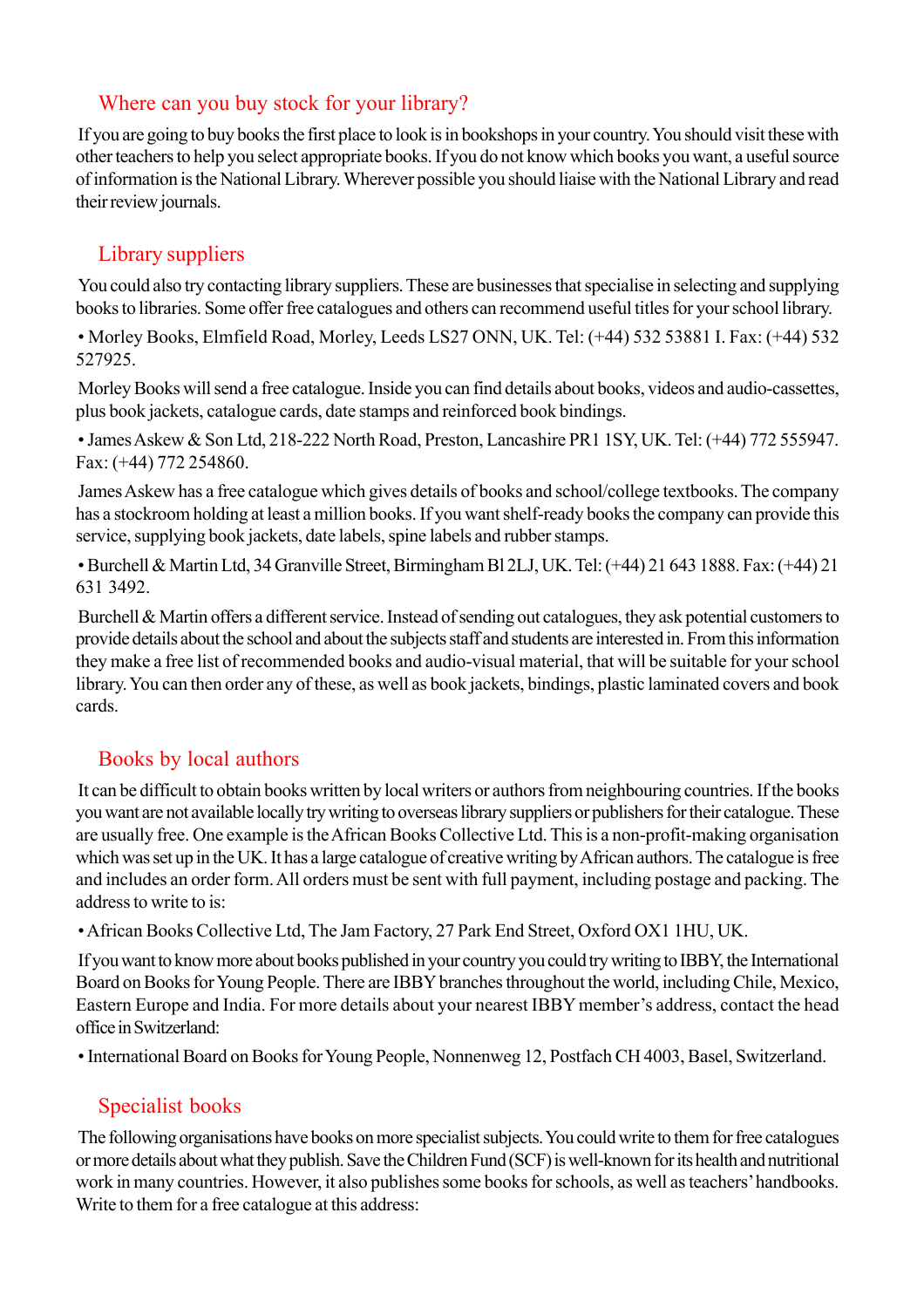• Save the Children Fund, Education Unit, 17 Grove Lane, London SE5 8RD, UK.

The Islamic Foundation produces some interesting books for children and students, for example Muslim Nursery Rhymes by Mustafa Yusuf McDermott. For a full list of books write to:

• Islamic Foundation, The Sales Manager, Unit 9, The Old Dunlop Factory, 62 Evington Valley Road, Leicester LE5 5LJ, UK.

VSO (Voluntary Service Overseas) has its own book publishing programme, which produces practical texts for the developing world, known as The ECOE Programme'. Titles range from Agriculture and Natural Resources to The Science Teachers' Handbook. For details of the programme write to:

• The ECOE Programme, VSO, 317 Putney Bridge Road, London SW15 2PN,UK.

Some excellent appropriate technology hooks are available from Intermediate Technology Publications. For your free catalogue, which lists many books offering practical advice, write to:

• Intermediate Technology Publications, 103-105 Southampton Row, London WC1B 4HH, UK.

A group that specialises in health topics and ideas to help children learn is the Teaching Aids At Low Cost (TALC) programme. Popular publications include the Child-to-Child readers. Write for details of titles and prices to;

• TALC, PO Box 49, St Albans, Hertfordshire AL1 4AX, UK.

How to solve coupon payment problems

Some aid agencies (e.g. UNESCO) that fund schools supply them with coupons rather than cheques or cash. If you are having difficulties exchanging your UNESCO coupons for books for the library you should contact UNESCO at its headquarters in Paris:

• UNESCO, 1 Place de Fontenoy, 75700 Paris, France.

#### How do you choose books from a catalogue?

The answer to this question will depend on your budget and on which books students and staff need. It is best to choose books with a colleague, asking the advice of teachers in different subjects or members of the library committee. This is how Renato Masetti, working at Dreger Hagen Secondary School, Papua New Cuinea with Elizabeth Bart, selected stock:

'We sat down with ail the catalogues and chose books we thought would be good. We were setting up our own library so we went for big, hardbacked books, like encyclopaedias that would last a long time.'

Note, however, that protective plastic dust jackets (from library suppliers, or made by yourself from strong paper) can ensure paperback books have as long a life as hardback books.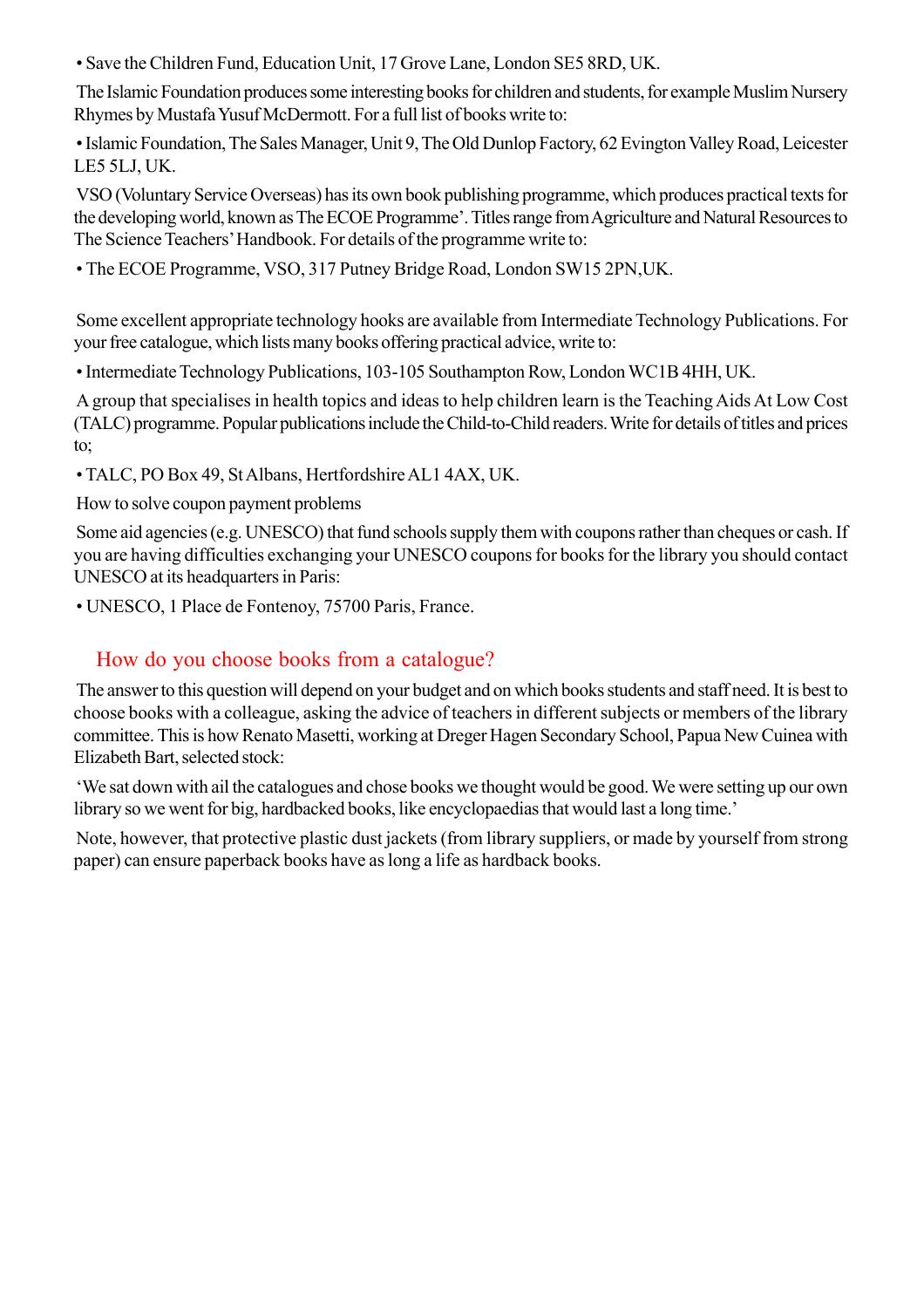#### How do you order books?



When you have decided which books the library needs and the school can afford, you will need to complete the order form. Figure 16.1 explains how to do this. Then you must send your order off. This will probably involve going to a bank and asking for an international money order or a banker's draft. If you have not done this before, ask the school accountant or a bank clerk to help.

It is important to keep a record of books you have ordered. You can do this using an exercise book, as shown in figure 16.2.



Figure 16.2 How to keep a record of books you have ordered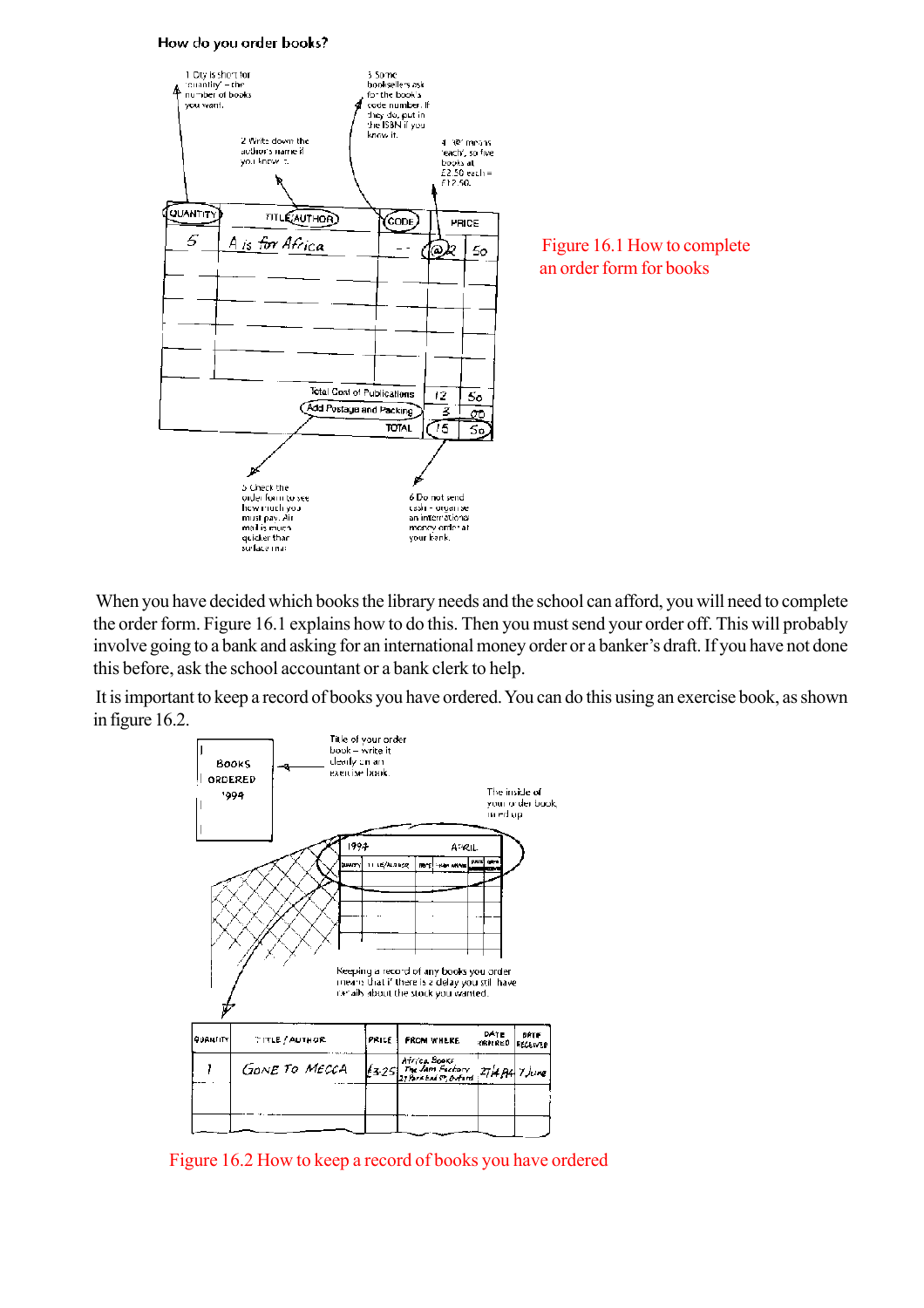#### Where can you get magazines for the library?

You may find your school is already being sent some free magazines and newspapers. If you are not on a mailing list, try asking the chief librarian or library assistant at the public library if they can help you organise some magazines to be sent to your school.

#### Magazine subscription services

You can also order magazines from two subscription services -Periodical Subscription Service and Dawson's International Journal Subscription Service.

- Periodical Subscription Service, B H Blackwell Ltd, Broad Street, Oxford OX 1 3BCL UK.
- Dawson's International Journal Subscription Service, Cannon House, Folkestone, Kent, UK.

### Magazines spread ideas

Link-Up is a maga/ine which is sent out four times a year to librarians around the world. It was set up in 1988 by VSO, UNAIS (United Nations Association International Service) and CUSO volunteer librarians who have worked with counterparts in libraries and information centres in developing countries. You may find the magazine contains some useful ideas, so ask the editors, Gill Harris and David Mcmbrey, to send free copies to you. The address is:

• Link-Up, 64 Ennersdale Road, London SE13 5JD, UK.

Anyone can write for Link-Up. This might be a good chance to publicise your successes and warn other teacher-librarians about any problems they may have to face when setting up and running a school library. Send in a report or feature story of between 500 and 1000 words. If you have any photographs or drawings of your school library enclose them as well. These will be returned if you write your name and address on them clearly.

#### How can you improve your library skills?

You may find your local technical college or university offers residential or distance education courses in library skills. The best place to ask is at the public library or the centre itself. Most courses suggest students should have a recognised qualification in English and/or experience of running a library.

One overseas correspondence course (which you can study at home and/or at the school where you are working) is the City & Guilds 737 Open Learning Certificate in Library and Information Competencies at Tclford College. You study for one year and take five exams, as well as arranging for a chartered (professionally qualified) librarian to supervise some practical tasks. In 1993 the course cost about £300. For more information write to Donald Steele or Maggie Young at:

• Telford College, Crewe Toll, Edinburgh EH4 2NZ, Scotland, UK.

The International Federation of Library Associates and Institutions (1FLA) offers a wide range of help for libraries in the developing world. This includes scholarships for in-service training, a publications programme, the establishment of community information/resource centres and literacy work. IFLA has offices around the world. For details of the one closest to you and more about IFLA's work write to:

• IFLA Headquarters, PO Box 95312, 2509 CH The Hague, The Netherlands, Europe.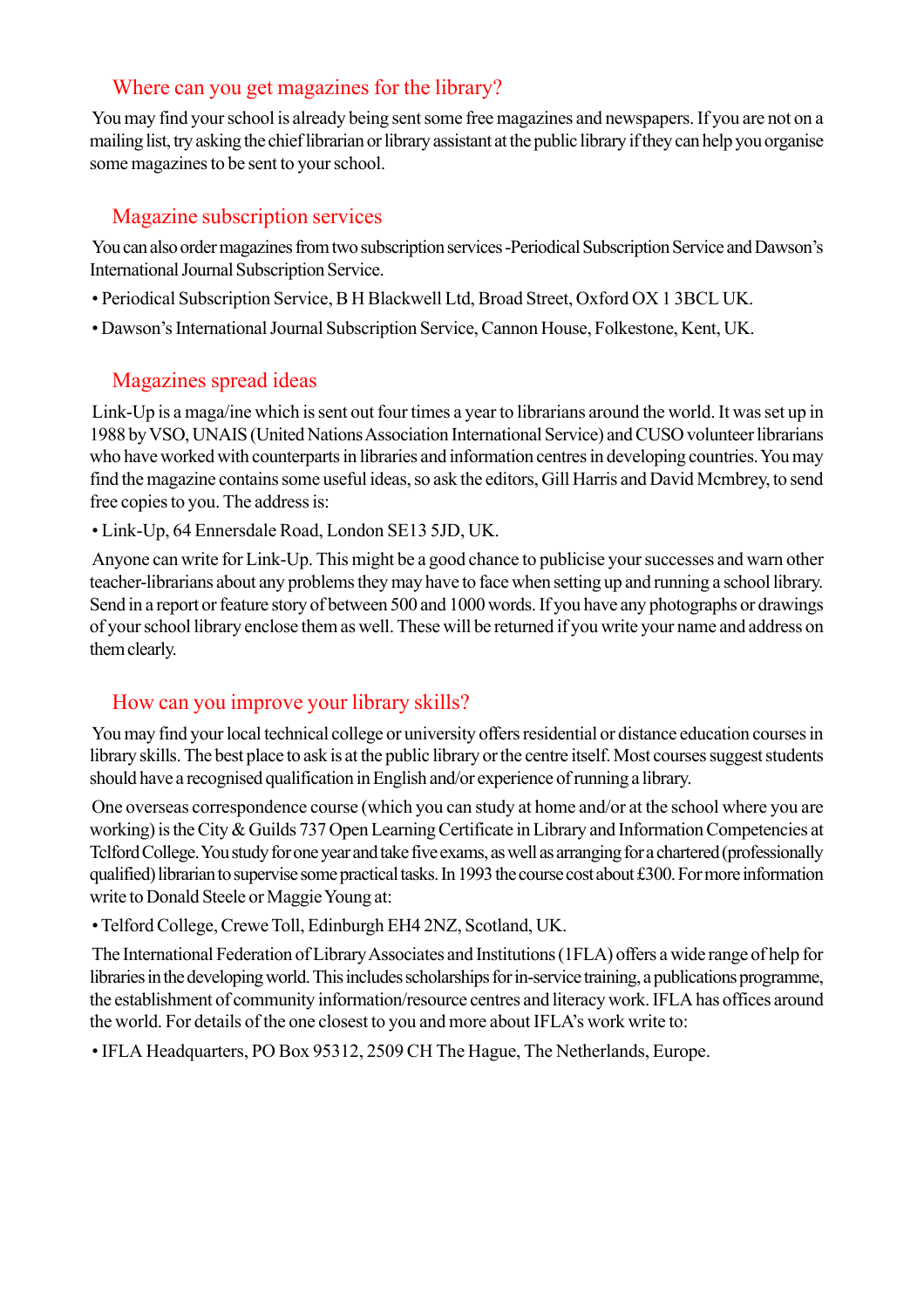# Key words

Accession number A unique number given to each library book recorded in the accession register.

Accession register A record of books in the order that the library receives them.

Alphabetical order A way of sorting information into A-to-Z order. Fiction books, for example, are usually organised in alphabetical order by the author's last name.

Atlas A book of maps.

Audio-visual stock Items you can listen to (audio) or watch (visual). It includes tapes and videos.

Author A person who has written a book or an article.

Bar code A design, usually on the back cover of a book, consisting of numbers and parallel lines which can be read by machines to confirm the price of the book. Bar codes can be found on many different products including books.

Book jacket A strong paper cover or sticky-back plastic cover that protects a book.

Book pocket A paper pocket, sometimes called a card pocket, into which an information ticket about a library book can be placed. When the book is borrowed the ticket is removed and stored for easy reference by the librarian. Book pockets are often combined with the school nameplate and return date label. They are usually glued on to a page near the front of a book.

Bookend A heavy object, perhaps a stone or wooden 'L' shape, used to keep books standing upright on bookshelves.

Bookmark A narrow piece of card which can be put inside a book to remind the reader which page they have reached.

Bookshelf A flat board in a cupboard, or against a wall, on which books are arranged. Bookshelves can also be a specially made set of shelves. This is the best place to display books and other library stock. It is possible to make temporary bookshelves and book cupboards from a variety of materials, e.g. tea chests.

Borrow To take away books or other stock, with the librarian's permission, for a set period of time.

Borrower card A card completed and kept by the librarian which identifies the name of the borrower as well as the hook they have borrowed.

Borrowing system A method which allows people to take hooks out of the library for a set period of time, for study or leisure reading. A written record of who has borrowed the book helps the teacherlibrarian to find the book if it is not returned by the specified date on the return date label.

Browser box A low box, divided into sections, which can be used to display a few books. It is a good way of encouraging reluctant readers to look at the different types of book available in the library and is recommended for primary school students.

Caution fee Some schools ask parents to pay a caution fee at the start of each term. This is usually refunded if the student does not damage any of the school's property, including library stock.

Classification A way of dividing information hooks into coded subject areas. The books arc labelled with identifying codes on the spine. There are numerous ways of classifying books of which three are described in this book. Read about them in chapter 7.

Contents This is a list of the subjects covered in a book. It is usually at the front of information books and is a useful way of finding out if the hook you arc looking through has the information you want.

Copy In a library, a copy means one book. If you have several books, with the same title and by the same author, then you have multiple copies. Each copy should be given its own unique accession number.

Copyright A legal term which protects writers' work from reproduction for a specific number of years without the permission of the publisher.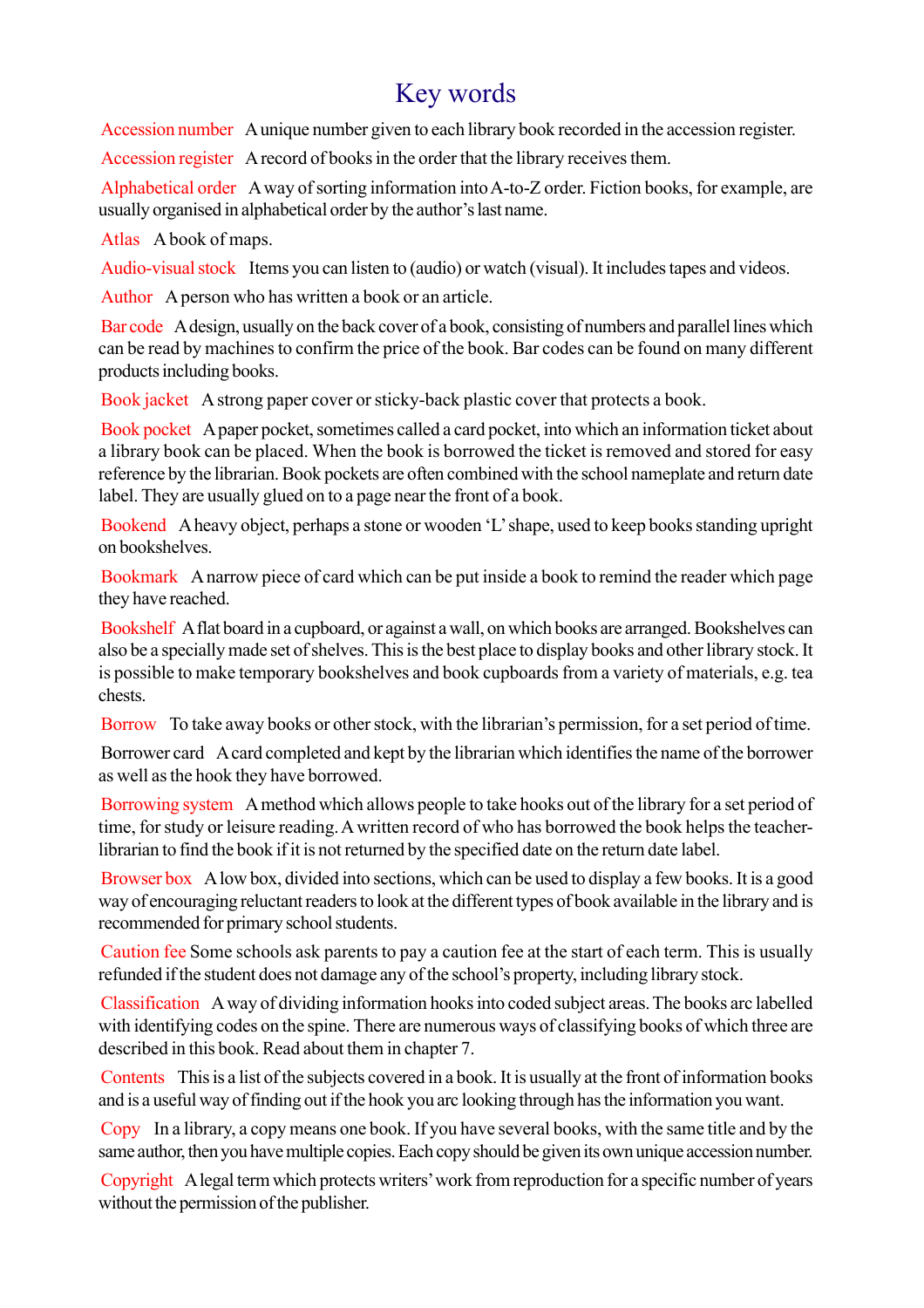Date stamp A rubber stamp, used with an ink pad, that can be set to a specific date and used on the return date label.

Dewey Decimal Classification (Dewey or DDC) One method of dividing or classifying information hooks by subject.

Dictionary A book giving the meaning of words in any one language, arranged in alphabetical order.

Display An attractively arranged group of objects. Displays are used to encourage students to visit the library.

Divider card Stiff paper used to divide a collection of index cards into easy-to-check sections. They are often a little taller than and/or a different colour from index cards.

Dust jacket A protective cover for a book, usually make of thick paper or sticky-back plastic.

Encyclopaedia A reference book where you can find quick answers to all sorts of questions,

Fiction A type of story that is not based on fact. Types of fiction stories include thrillers, ghost stories, crime, romance, etc.

File To arrange in a particular order.

Fine A sum of money imposed as a punishment if borrowed books are brought to the library later than the agreed date stamped or written on the return date label.

Flip chart A poster-size information diagram. These often take a long time to draw, so they should be stored safely in the library, either rolled up or in a project box.

Form room library A way of organising and keeping books in cupboards in a form room if the school does not have a separate room for a library.

Front cover Protective cover of a book. Most have the book's title written on them as well as the names of the author and publisher.

Genre Fiction books of the same type: for example, many authors specialise in writing one type of book such as mysteries, romance, or thrillers.

Hardback A book with a strong cover, usually more expensive and not as easily damaged as a paperback book.

Index An alphabetical list of subjects, together with page references, usually found at the back of information books.

Index card Standard-sized record card with details about each item of library stock, usually arranged in a specific order.

Information book A book which contains facts, e.g. textbooks and reference books.

ISBN An individual number given to each published book, used by book publishers around the world to help identify books. It can be useful to know if you are ordering books from an overseas library supplier's catalogue.

Issue box A container where index cards are filed in a systematic order. It is sometimes called an index box.

Junior Colour Code A method of dividing or classifying information books by subject.

Junior fiction Imaginary stories for young children. Ledger A large book for writing records down.

Lend To allow library users to borrow books for a set period of time.

Lending system See borrowing system.

Librarian or teacher-librarian The person responsible for organising the library. The best teacher-librarians will encourage everyone's interest in the library and share library decisions and duties with a range of people, including library committee members, library club members and library monitors.

Library A place where books and other stock are kept in an organised way so that it is easy for users to find the information they want.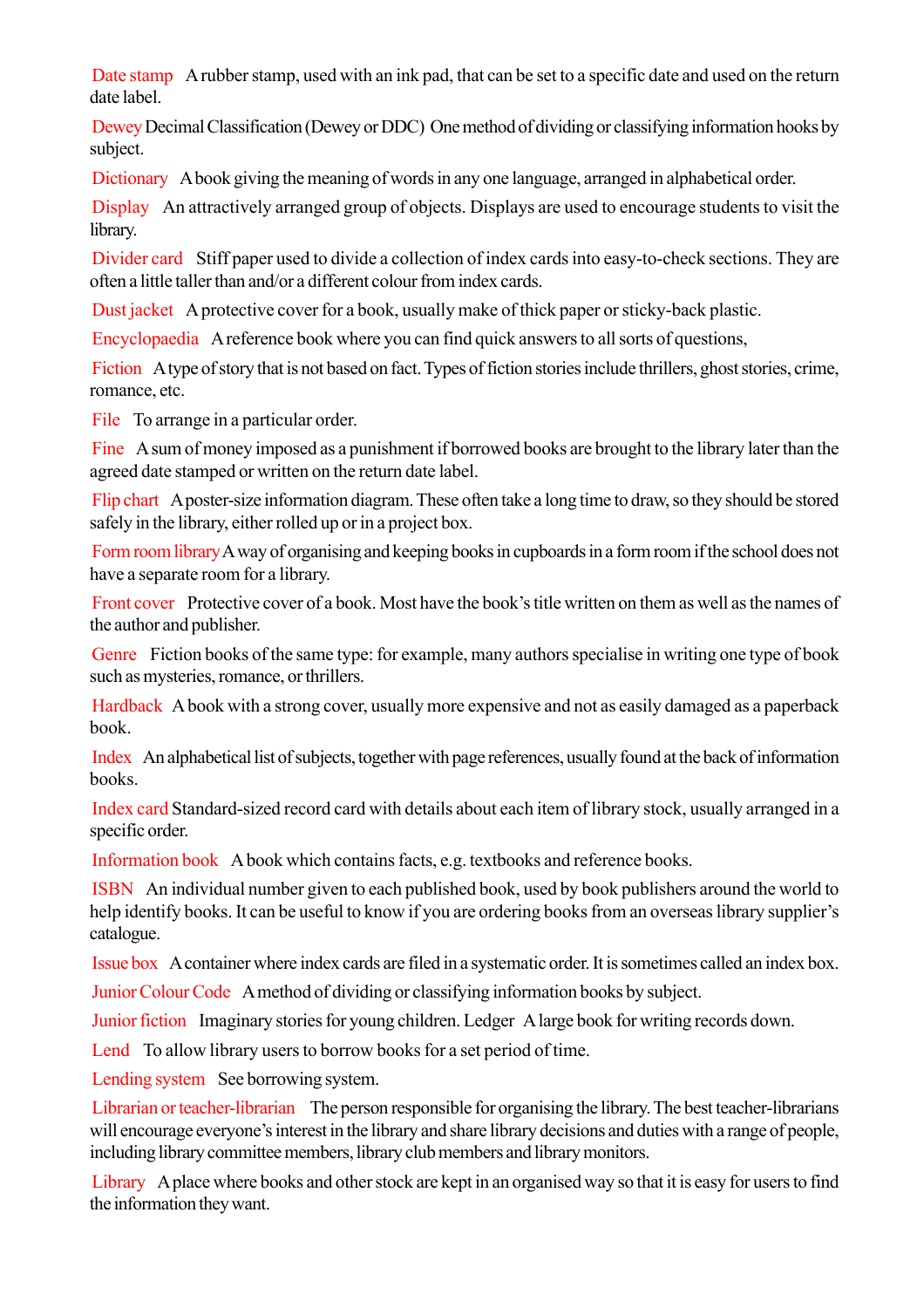Library club A club for students who are interested in learning more about the library and book management.

Library committee A small decision-making group chosen from the school staff and students.

Library monitor A student responsible for helping the teacher-librarian with library tasks. It is best to make the job of library monitor a privilege.

Library supplier A company that specialises in providing books, and sometimes stationery and other equipment, for libraries.

Literacy The ability to read what you want to read and to write what you want to write. Schools, books and libraries aim to develop literacy skills.

Magazine A thin paper booklet containing very up-to-date information, stories and photographs, published at regular intervals.

Mobile A hanging display that can be used to show information and to decorate the library.

Novel A book of fiction containing a single story.

Office equipment Essential apparatus needed for running a library.

Oversize book A large book that does not fit on to standard size bookshelves.

Pamphlet A small booklet or handbook that does not have a spine.

Paperback A book with a paper cover.

Periodical Another name for a magazine.

Photograph A visual information record. Photographs are always popular with students; however, they can be easily damaged or torn so the best place to store them is in a photograph album.

Poster A large picture, printed or drawn, designed to provide information. Posters can be made by the library club, or bought from shops, to decorate the library.

Project box/subject file A box or file in which a variety of stock about the same subject, e.g. the weather, is kept. A project box is a good place to store pamphlets and videos which might not be easy to see on bookshelves.

Publication date The date when a book is published. It is usual, at the front of the book.

Publisher A company that produces books or magazines.

Quarterly A way of describing something that is done four times a year. Some magazines, for example, are published every three months - four times a year.

Readathon A fun story-telling exercise when a series of students read a book, out loud, for a long time.

Reference bookAn information book where students and staff can find quick answers, and which cannot be borrowed from the library.

Reprint A further edition of a book, produced by the publisher when the initial number of copies printed has sold out.

Return date label A place in the book where the date by which a borrowed book must be returned to the library is written or stamped.

Routine A task that is done regularly.

Shelf guide A sign that shows library users where books and stock are kept on the bookshelves.

Shelf list A complete list of all the books and stock in the library, kept in the same order as the books on the **bookshelves** 

Silica gel A substance used to dry the air so that humidity does not damage audio-visual equipment.

Skill level The stage of development a student has reached in their reading ability. Library books can be arranged according to skill levels or degrees of difficulty. One method is to sort primary school books and form room books into three skill levels, so beginners, better beginners and more advanced readers can easily find the right book for their current skill level.